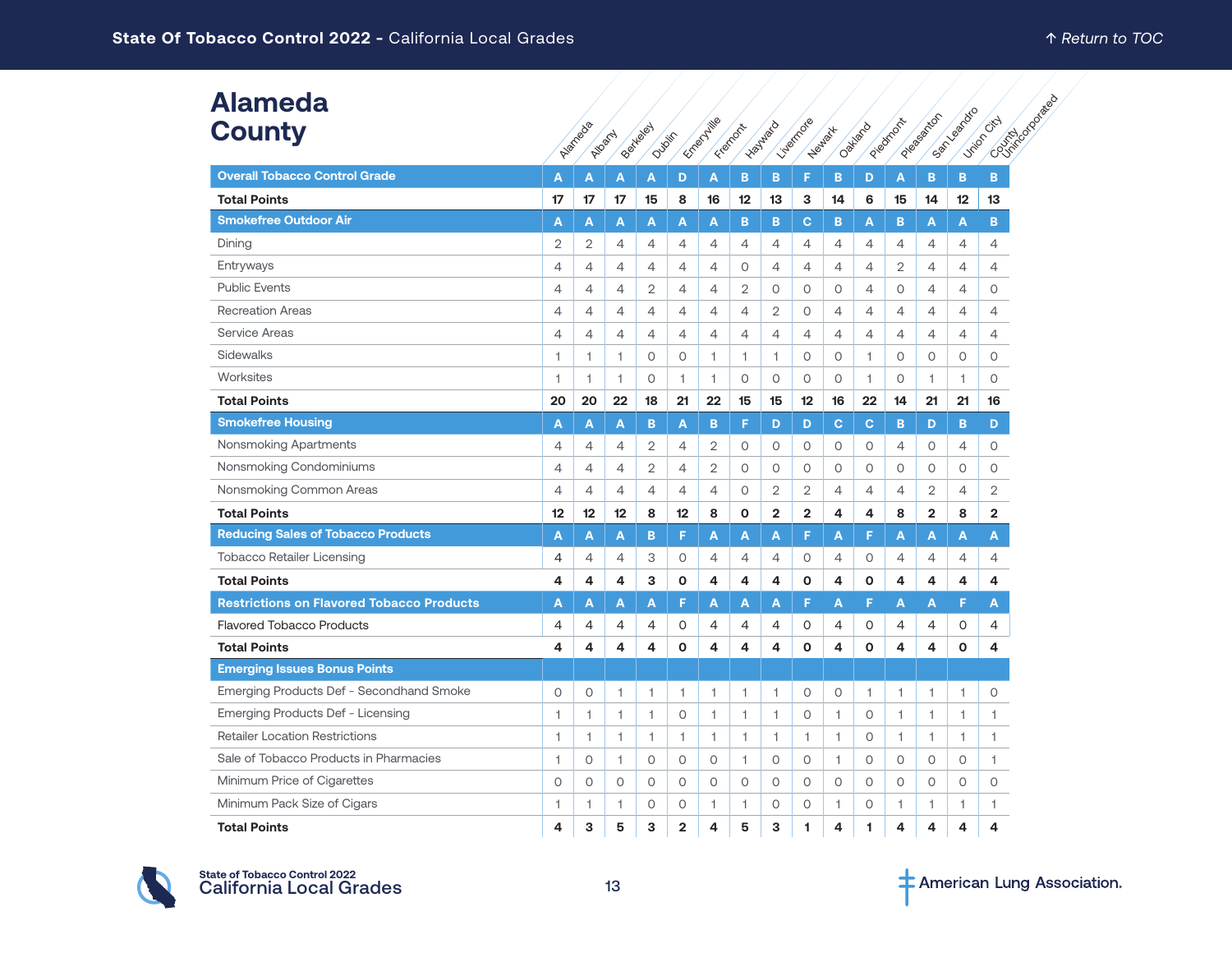| <b>Alpine</b><br><b>County</b>                   | <b>PSITE</b> CONTACTOR |
|--------------------------------------------------|------------------------|
| <b>Overall Tobacco Control Grade</b>             | F                      |
| <b>Total Points</b>                              | 3                      |
| <b>Smokefree Outdoor Air</b>                     | B                      |
| Dining                                           | 0                      |
| Entryways                                        | 4                      |
| <b>Public Events</b>                             | 2                      |
| <b>Recreation Areas</b>                          | 2                      |
| Service Areas                                    | n/a                    |
| Sidewalks                                        | n/a                    |
| Worksites                                        | $\Omega$               |
| <b>Total Points</b>                              | 8                      |
| <b>Smokefree Housing</b>                         | F                      |
| Nonsmoking Apartments                            | n/a                    |
| Nonsmoking Condominiums                          | 0                      |
| Nonsmoking Common Areas                          | O                      |
| <b>Total Points</b>                              | O                      |
| <b>Reducing Sales of Tobacco Products</b>        | F                      |
| <b>Tobacco Retailer Licensing</b>                | 0                      |
| <b>Total Points</b>                              | 0                      |
| <b>Restrictions on Flavored Tobacco Products</b> | F                      |
| <b>Flavored Tobacco Products</b>                 | $\Omega$               |
| <b>Total Points</b>                              | О                      |
| <b>Emerging Issues Bonus Points</b>              |                        |
| Emerging Products Definition - Secondhand Smoke  | 1                      |
| Emerging Products Definition - Licensing         | $\Omega$               |
| <b>Retailer Location Restrictions</b>            | 0                      |
| Sale of Tobacco Products in Pharmacies           | 0                      |
| Minimum Price of Cigarettes                      | O                      |
| Minimum Pack Size of Cigars                      | 0                      |
| <b>Total Points</b>                              | 1                      |

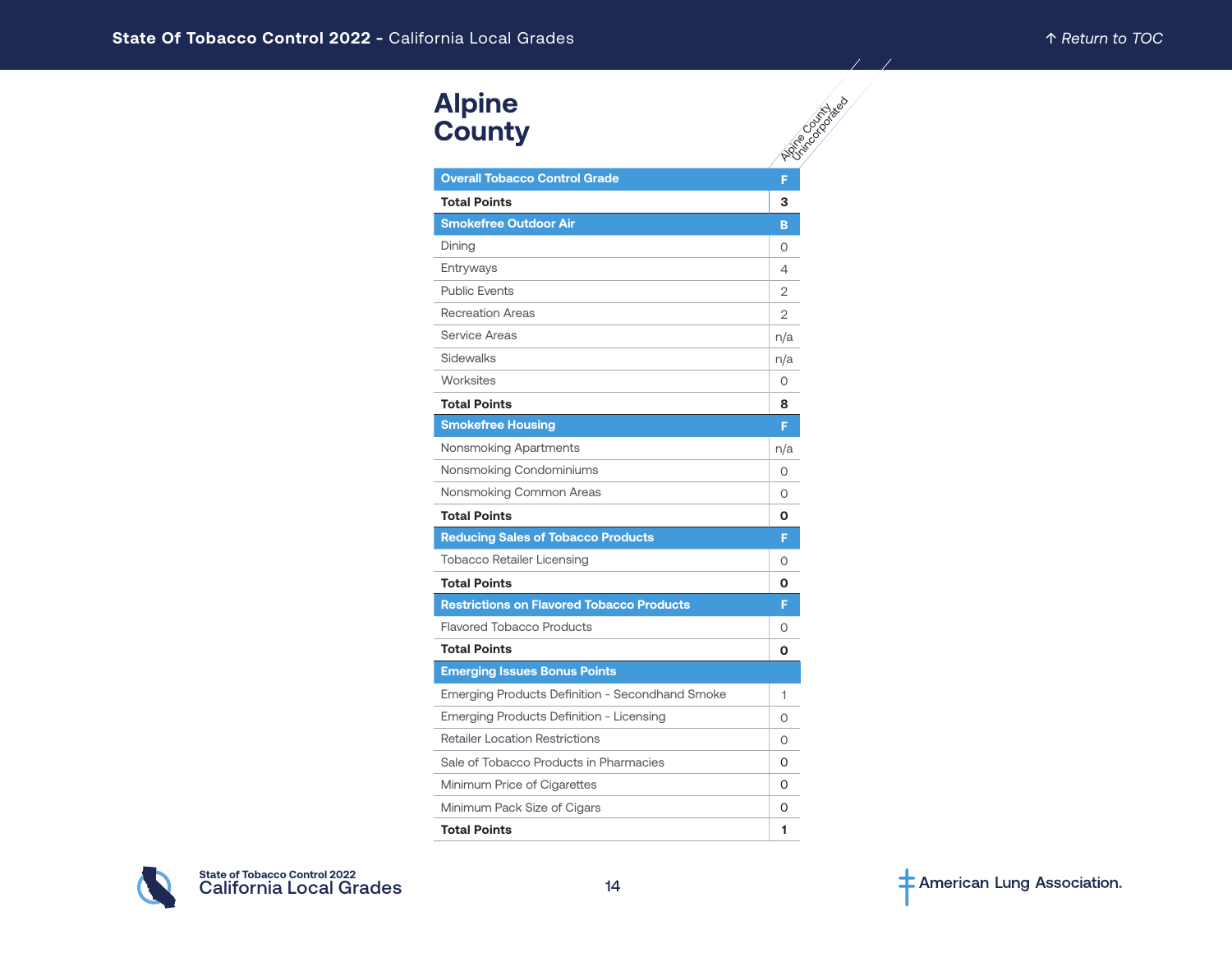| <b>Amador</b> |  |
|---------------|--|
| <b>County</b> |  |

| Amagor<br><b>County</b>                          |          | Arnadox<br>100% |   | <b>Jackson</b> | PHYMODES | <b>Project of Digital</b><br>Suite's Creek |
|--------------------------------------------------|----------|-----------------|---|----------------|----------|--------------------------------------------|
| <b>Overall Tobacco Control Grade</b>             | F        | F               | F | F              | F        | F                                          |
| <b>Total Points</b>                              | O        | 1               | 1 | 0              | 0        | 0                                          |
| <b>Smokefree Outdoor Air</b>                     | F        | D               | D | F              | F        | F                                          |
| Dining                                           | 0        | 0               | 0 | 0              | 0        | 0                                          |
| Entryways                                        | 0        | 0               | 0 | 0              | 0        | 0                                          |
| <b>Public Events</b>                             | 0        | 0               | 0 | 0              | 0        | 0                                          |
| <b>Recreation Areas</b>                          | 0        | 3               | 4 | 0              | 0        | 0                                          |
| <b>Service Areas</b>                             | 0        | 0               | 0 | 0              | 0        | 0                                          |
| <b>Sidewalks</b>                                 | 0        | 0               | 0 | 0              | 0        | 0                                          |
| Worksites                                        | 0        | 0               | 0 | 0              | 0        | 0                                          |
| <b>Total Points</b>                              | O        | 3               | 4 | O              | O        | O                                          |
| <b>Smokefree Housing</b>                         | F        | F               | F | F              | F        | F                                          |
| <b>Nonsmoking Apartments</b>                     | 0        | 0               | 0 | 0              | Ο        | 0                                          |
| Nonsmoking Condominiums                          | 0        | 0               | 0 | O              | 0        | 0                                          |
| Nonsmoking Common Areas                          | 0        | 0               | 0 | O              | 0        | 0                                          |
| <b>Total Points</b>                              | 0        | O               | O | Ο              | Ο        | О                                          |
| <b>Reducing Sales of Tobacco Products</b>        | F        | F               | F | F              | F        | F                                          |
| Tobacco Retailer Licensing                       | 0        | 0               | 0 | 0              | 0        | 0                                          |
| <b>Total Points</b>                              | О        | 0               | 0 | О              | Ο        | Ο                                          |
| <b>Restrictions on Flavored Tobacco Products</b> | F        | F               | F | F              | F        | F                                          |
| <b>Flavored Tobacco Products</b>                 | 0        | 0               | 0 | 0              | 0        | 0                                          |
| <b>Total Points</b>                              | O        | O               | O | 0              | О        | О                                          |
| <b>Emerging Issues Bonus Points</b>              |          |                 |   |                |          |                                            |
| Emerging Products Definition - Secondhand Smoke  | $\circ$  | 1               | 1 | 0              | 0        | 0                                          |
| Emerging Products Definition - Licensing         | $\circ$  | $\circ$         | 0 | 0              | 0        | 0                                          |
| <b>Retailer Location Restrictions</b>            | $\circ$  | 0               | 0 | 0              | 0        | 0                                          |
| Sale of Tobacco Products in Pharmacies           | 0        | O               | 0 | 0              | 0        | 0                                          |
| Minimum Price of Cigarettes                      | $\Omega$ | 0               | 0 | 0              | 0        | 0                                          |
| Minimum Pack Size of Cigars                      | 0        | 0               | 0 | 0              | 0        | 0                                          |
| <b>Total Points</b>                              | O        | 1               | 1 | O              | O        | 0                                          |

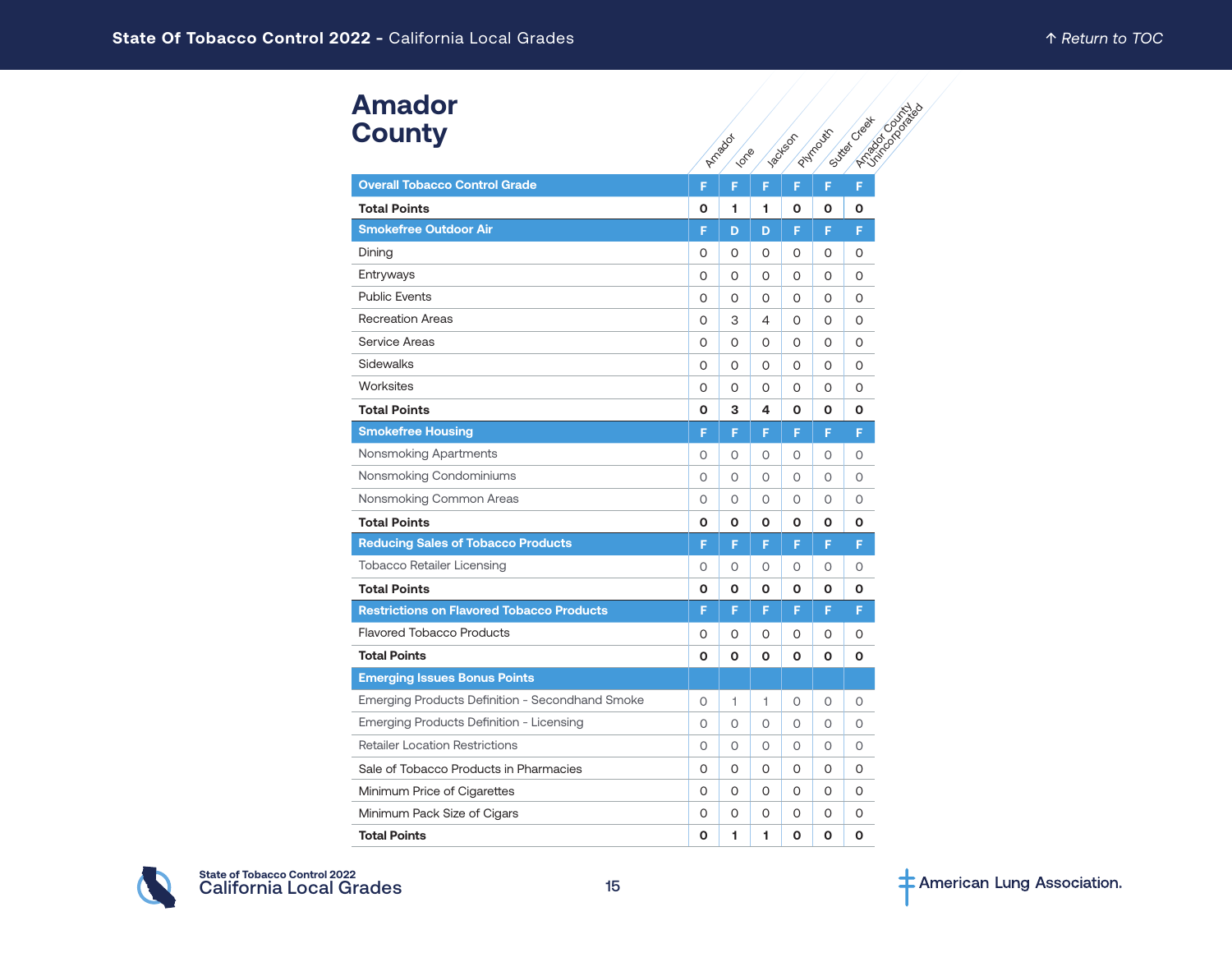| <b>Butte</b>  |
|---------------|
| <b>County</b> |

| <b>Butte</b>                                     |                |                         |   |                |                |          |
|--------------------------------------------------|----------------|-------------------------|---|----------------|----------------|----------|
| <b>County</b>                                    |                | Critico<br><b>Biogs</b> |   | Gridoen        | Oroille        | Pataikse |
| <b>Overall Tobacco Control Grade</b>             |                |                         |   |                |                |          |
|                                                  | F              | F                       | F | C              | D              | F        |
| <b>Total Points</b>                              | O              | 3                       | 0 | 9              | 7              | 1        |
| <b>Smokefree Outdoor Air</b>                     | F              | Ċ                       | F | F              | B              | F        |
| Dining                                           | 0              | $\overline{2}$          | 0 | 0              | $\overline{2}$ | 0        |
| Entryways                                        | O              | 4                       | 0 | 0              | 4              | 0        |
| <b>Public Events</b>                             | 0              | 0                       | O | O              | $\overline{2}$ | $\Omega$ |
| <b>Recreation Areas</b>                          | $\overline{2}$ | 4                       | 0 | 0              | 2              | 0        |
| <b>Service Areas</b>                             | O              | 0                       | 0 | 0              | 4              | 0        |
| Sidewalks                                        | 0              | 0                       | 0 | 0              | 0              | 0        |
| Worksites                                        | 0              | 0                       | 0 | 0              | 0              | 0        |
| <b>Total Points</b>                              | $\overline{2}$ | 10                      | 0 | О              | 14             | O        |
| <b>Smokefree Housing</b>                         | F              | D                       | F | D              | D              | D        |
| Nonsmoking Apartments                            | 0              | 0                       | 0 | 0              | 0              | 0        |
| Nonsmoking Condominiums                          | $\Omega$       | $\Omega$                | 0 | 0              | 0              | 0        |
| Nonsmoking Common Areas                          | O              | 2                       | O | 2              | 2              | 2        |
| <b>Total Points</b>                              | O              | 2                       | 0 | $\overline{2}$ | $\overline{2}$ | 2        |
| <b>Reducing Sales of Tobacco Products</b>        | F              | F                       | F | Ā              | F              | F        |
| <b>Tobacco Retailer Licensing</b>                | 0              | O                       | 0 | 4              | 0              | 0        |
| <b>Total Points</b>                              | O              | O                       | O | 4              | O              | O        |
| <b>Restrictions on Flavored Tobacco Products</b> | F              | F                       | F | B              | B              | F        |
| <b>Flavored Tobacco Products</b>                 | 0              | O                       | 0 | 3              | 3              | 0        |
| <b>Total Points</b>                              | O              | O                       | O | 3              | 3              | O        |
| <b>Emerging Issues Bonus Points</b>              |                |                         |   |                |                |          |
| Emerging Products Definition - Secondhand Smoke  | 0              | 1                       | 0 | 1              | 1              | 1        |
| Emerging Products Definition - Licensing         | 0              | 0                       | 0 | 1              | 0              | 0        |
| <b>Retailer Location Restrictions</b>            | O              | 0                       | 0 | 1              | 0              | 0        |
| Sale of Tobacco Products in Pharmacies           | 0              | O                       | 0 | 0              | 0              | 0        |
| Minimum Price of Cigarettes                      | 0              | 0                       | 0 | 0              | 0              | 0        |
| Minimum Pack Size of Cigars                      | 0              | 0                       | 0 | 0              | 0              | 0        |
| <b>Total Points</b>                              | O              | 1                       | O | 3              | 1              | 1        |

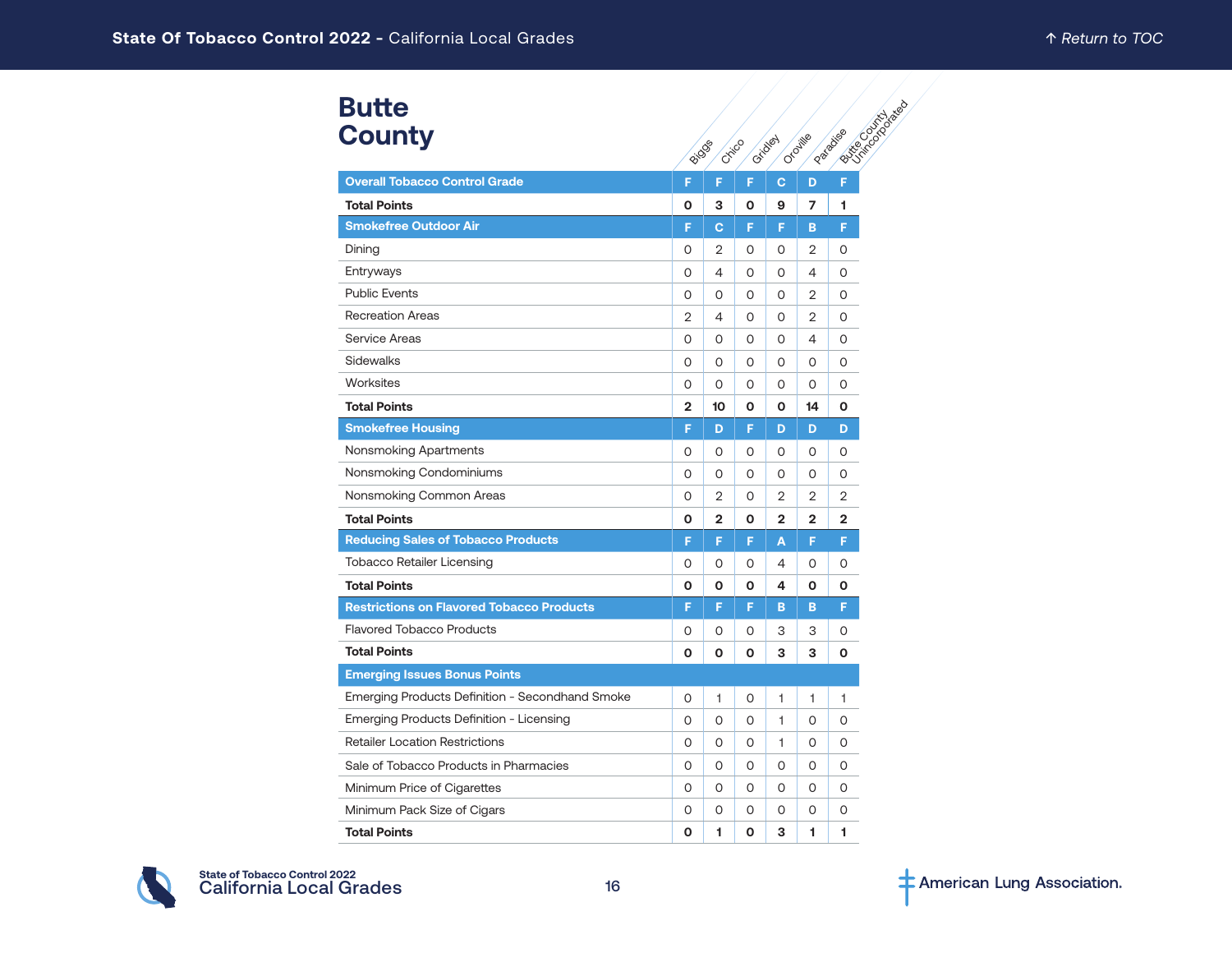| <b>Calaveras</b><br><b>County</b>                |          | <b>PARTICULAR DESCRIPTION</b><br>Arge Camp |
|--------------------------------------------------|----------|--------------------------------------------|
| <b>Overall Tobacco Control Grade</b>             | F        | F                                          |
| <b>Total Points</b>                              | 0        | 0                                          |
| <b>Smokefree Outdoor Air</b>                     | F        | F                                          |
| Dining                                           | 0        | $\circ$                                    |
| Entryways                                        | 0        | 0                                          |
| <b>Public Events</b>                             | 0        | O                                          |
| <b>Recreation Areas</b>                          | 0        | O                                          |
| <b>Service Areas</b>                             | 0        | O                                          |
| Sidewalks                                        | 0        | 0                                          |
| Worksites                                        | $\Omega$ | $\circ$                                    |
| <b>Total Points</b>                              | O        | O                                          |
| <b>Smokefree Housing</b>                         | F        | F                                          |
| Nonsmoking Apartments                            | $\Omega$ | 0                                          |
| Nonsmoking Condominiums                          | 0        | 0                                          |
| Nonsmoking Common Areas                          | 0        | O                                          |
| <b>Total Points</b>                              | Ο        | Ο                                          |
| <b>Reducing Sales of Tobacco Products</b>        | F        | F                                          |
| <b>Tobacco Retailer Licensing</b>                | Ω        | 0                                          |
| <b>Total Points</b>                              | O        | Ο                                          |
| <b>Restrictions on Flavored Tobacco Products</b> | F        | F                                          |
| <b>Flavored Tobacco Products</b>                 | 0        | 0                                          |
| <b>Total Points</b>                              | 0        | Ο                                          |
| <b>Emerging Issues Bonus Points</b>              |          |                                            |
| Emerging Products Definition - Secondhand Smoke  | 0        | O                                          |
| Emerging Products Definition - Licensing         | $\Omega$ | $\Omega$                                   |
| <b>Retailer Location Restrictions</b>            | $\Omega$ | $\Omega$                                   |
| Sale of Tobacco Products in Pharmacies           | O        | 0                                          |
| Minimum Price of Cigarettes                      | 0        | O                                          |
| Minimum Pack Size of Cigars                      | 0        | 0                                          |
| <b>Total Points</b>                              | 0        | 0                                          |

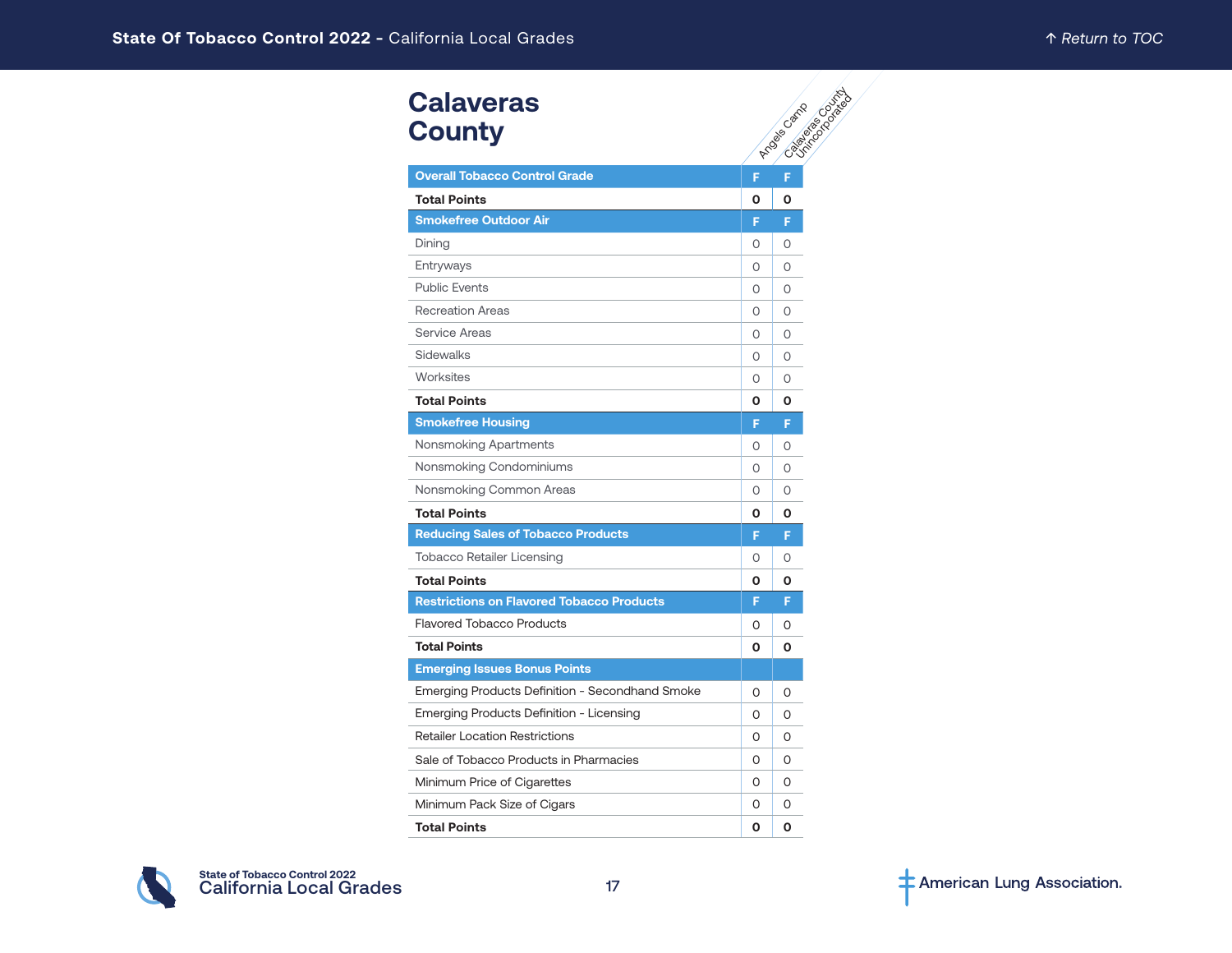| <b>Colusa</b><br><b>County</b>                   |          | Collysia | <b>CONTRACTOR</b><br><b>Williams</b> |
|--------------------------------------------------|----------|----------|--------------------------------------|
| <b>Overall Tobacco Control Grade</b>             | F        | F        | F                                    |
| <b>Total Points</b>                              | 1        | 1.       | O                                    |
| <b>Smokefree Outdoor Air</b>                     | D        | D        | F                                    |
| Dining                                           | O        | $\circ$  | 0                                    |
| Entryways                                        | $\Omega$ | $\circ$  | $\Omega$                             |
| <b>Public Events</b>                             | O        | 0        | 0                                    |
| <b>Recreation Areas</b>                          | 4        | 4        | 2                                    |
| Service Areas                                    | $\Omega$ | 0        | $\Omega$                             |
| <b>Sidewalks</b>                                 | 0        | $\circ$  | $\circ$                              |
| Worksites                                        | $\Omega$ | $\Omega$ | $\Omega$                             |
| <b>Total Points</b>                              | 4        | 4        | $\mathbf{2}$                         |
| <b>Smokefree Housing</b>                         | F        | F.       | F.                                   |
| Nonsmoking Apartments                            | $\Omega$ | $\Omega$ | $\Omega$                             |
| Nonsmoking Condominiums                          | O        | 0        | $\circ$                              |
| Nonsmoking Common Areas                          | 0        | $\circ$  | $\circ$                              |
| <b>Total Points</b>                              | 0        | О        | O                                    |
| <b>Reducing Sales of Tobacco Products</b>        | F        | F.       | F                                    |
| <b>Tobacco Retailer Licensing</b>                | $\Omega$ | 0        | $\Omega$                             |
| <b>Total Points</b>                              | Ο        | O        | О                                    |
| <b>Restrictions on Flavored Tobacco Products</b> | F        | F.       | F.                                   |
| <b>Flavored Tobacco Products</b>                 | 0        | 0        | 0                                    |
| <b>Total Points</b>                              | O        | 0        | O                                    |
| <b>Emerging Issues Bonus Points</b>              |          |          |                                      |
| Emerging Products Definition - Secondhand Smoke  | 0        | 0        | 0                                    |
| Emerging Products Definition - Licensing         | 0        | $\circ$  | $\Omega$                             |
| <b>Retailer Location Restrictions</b>            | 0        | 0        | $\Omega$                             |
| Sale of Tobacco Products in Pharmacies           | O        | 0        | 0                                    |
| Minimum Price of Cigarettes                      | 0        | 0        | $\Omega$                             |
| Minimum Pack Size of Cigars                      | 0        | 0        | 0                                    |
| <b>Total Points</b>                              | 0        | O        | O                                    |

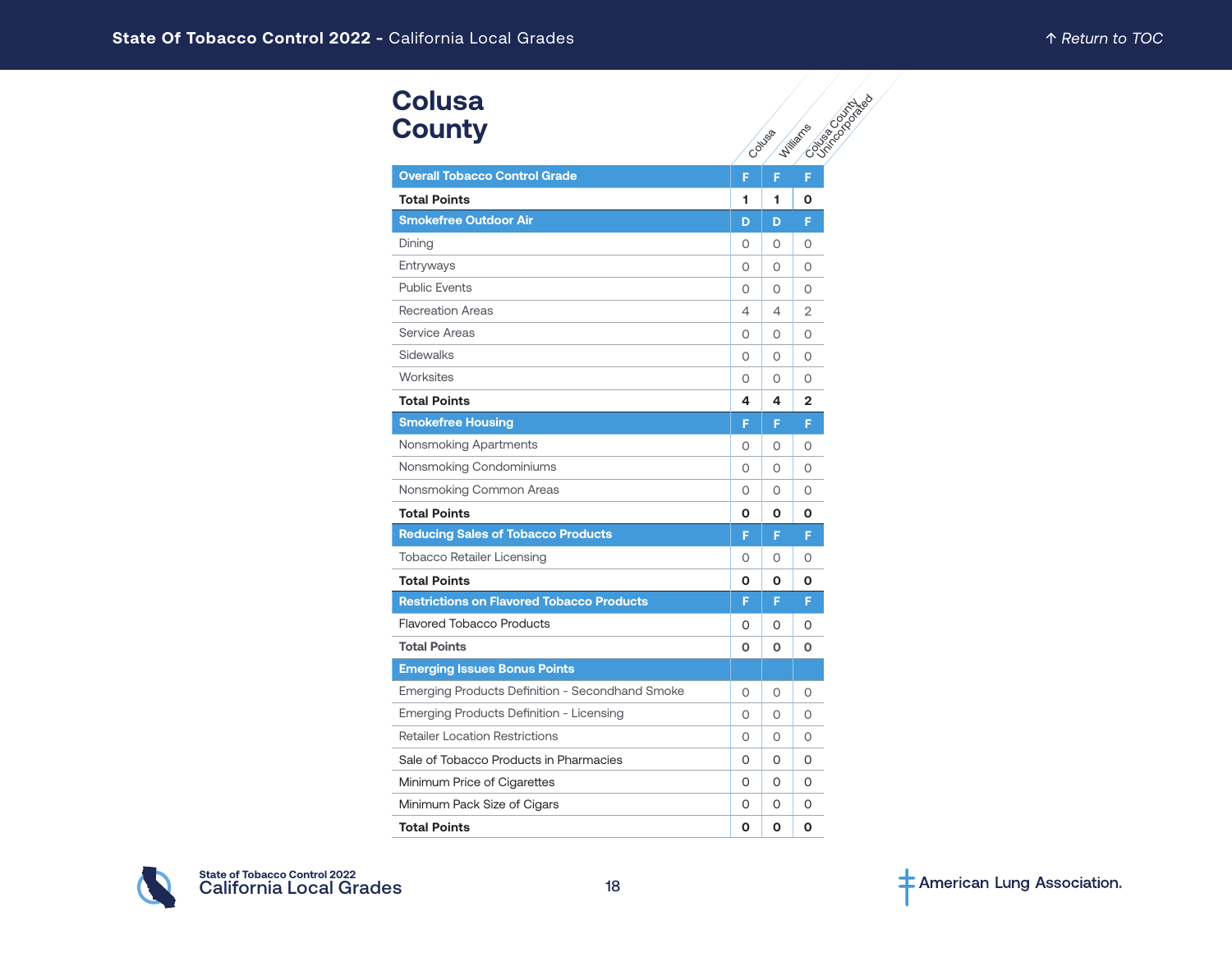#### **Contra Costa County**

| <b>Contra Costa</b><br><b>County</b>             |          | Articcin     | Breitenbock    | Clayton        | Contagua | Dachille       | El Carrico              | Hercules       | Ladiate        | Martinez     | Motago                   | Oakley       | Orinas<br>Pirole |                         | Pittesburg     | Programs Hill  | Richmond       | Sandado        | San Rearror    | Contractor Books<br><b>Walnut Creek</b> |  |
|--------------------------------------------------|----------|--------------|----------------|----------------|----------|----------------|-------------------------|----------------|----------------|--------------|--------------------------|--------------|------------------|-------------------------|----------------|----------------|----------------|----------------|----------------|-----------------------------------------|--|
| <b>Overall Tobacco Control Grade</b>             | F        | F            | $\mathbf{C}$   | $\mathbf{C}$   | D        | A              | D                       | A              | D              | F            | $\mathbf{C}$             | F            | C.               | F                       | D              | A              | B              | D              | $\overline{A}$ | A                                       |  |
| <b>Total Points</b>                              | О        | 0            | 11             | 10             | 8        | 17             | 5                       | 16             | 6              | $\mathbf{o}$ | 11                       | 3            | 10               | 1                       | $\overline{ }$ | 17             | 12             | 6              | 16             | 17                                      |  |
| <b>Smokefree Outdoor Air</b>                     | F.       | F            | B              | C              | D        | A              | B                       | A              | A              | F            | A                        | в            | A                | D                       | B              | A              | F              | A              | A              | A                                       |  |
| Dining                                           | 0        | 0            | 4              | 2              | 0        | 4              | 2                       | 4              | 4              | 0            | 4                        | 4            | 4                | 0                       | 2              | 4              | 0              | 4              | 4              | 4                                       |  |
| Entryways                                        | $\Omega$ | $\circ$      | $\Omega$       | $\circ$        | $\Omega$ | 4              | 4                       | 4              | 4              | $\Omega$     | 4                        | 4            | 4                | 0                       | 3              | $\overline{4}$ | $\Omega$       | 4              | 4              | 4                                       |  |
| <b>Public Events</b>                             | 0        | 0            | 4              | 2              | 0        | 4              | 4                       | 4              | 4              | $\mathsf O$  | 4                        | 4            | 4                | 0                       | З              | $\overline{4}$ | 0              | 4              | 0              | $\overline{4}$                          |  |
| Recreation Areas                                 | 0        | 0            | 4              | 2              | 4        | 4              | 4                       | 4              | 4              | 0            | 4                        | 4            | 4                | 4                       | 4              | 4              | 0              | 4              | 4              | 4                                       |  |
| <b>Service Areas</b>                             | 0        | 0            | $\overline{4}$ | 2              | 0        | 4              | 2                       | 4              | 4              | 0            | 4                        | 0            | 4                | 0                       | 4              | $\overline{4}$ | 0              | 4              | 4              | 4                                       |  |
| Sidewalks                                        | 0        | 0            | $\circ$        | $\mathbf{1}$   | 0        | $\mathbf{1}$   | 0                       | 1              | O              | $\mathsf O$  | 0                        | 0            | O                | 0                       | $\mathbf{1}$   | $\circ$        | 0              | 0              | $\mathbf{1}$   | $\circ$                                 |  |
| Worksites                                        | 0        | $\circ$      | $\circ$        | $\circ$        | $\circ$  | $\mathbf{1}$   | $\circ$                 | $\circ$        | $\mathbf{1}$   | $\circ$      | $\circ$                  | 0            | $\circ$          | O                       | 0              | $\circ$        | $\circ$        | $\circ$        | 1              | $\circ$                                 |  |
| <b>Total Points</b>                              | 0        | 0            | 16             | 9              | 4        | 22             | 16                      | 21             | 21             | $\mathbf 0$  | 20                       | 16           | 20               | 4                       | 17             | 20             | O              | 20             | 18             | 20                                      |  |
| <b>Smokefree Housing</b>                         | F        | F            | A              | A              | A        | A              | $\mathbf C$             | B              | $\mathbf{C}$   | F            | $\mathbf{C}$             | F            | C.               | F                       | C              | A              | B              | $\mathbf{C}$   | A              | A                                       |  |
| Nonsmoking Apartments                            | 0        | 0            | $\overline{4}$ | 4              | 4        | 4              | 1                       | $\overline{2}$ | 0              | $\circ$      | 1                        | О            | 1                | $\circ$                 | 1              | $\overline{4}$ | 4              | 0              | 4              | 4                                       |  |
| Nonsmoking Condominiums                          | 0        | 0            | 4              | 4              | 4        | 4              | $\circ$                 | $\overline{2}$ | 0              | $\circ$      | 1                        | 0            | 1                | 0                       | 1              | 4              | $\circ$        | 0              | 4              | 4                                       |  |
| Nonsmoking Common Areas                          | $\circ$  | $\circ$      | $\overline{4}$ | 4              | 4        | $\overline{4}$ | $\overline{4}$          | $\overline{4}$ | $\overline{4}$ | $\circ$      | $\overline{4}$           | 0            | $\overline{4}$   | $\circ$                 | $\overline{4}$ | $\overline{4}$ | 4              | $\overline{4}$ | 4              | $\overline{4}$                          |  |
| <b>Total Points</b>                              | 0        | 0            | 12             | 12             | 12       | 12             | 5                       | 8              | 4              | $\mathbf{o}$ | 6                        | $\mathbf o$  | 6                | O                       | 6              | 12             | 8              | 4              | 12             | 12                                      |  |
| <b>Reducing Sales of Tobacco Products</b>        | F        | F            | A              | A              | D        | A              | F                       | A              | F              | F            | A                        | F            | в                | F                       | c              | A              | A              | F              | A              | A                                       |  |
| <b>Tobacco Retailer Licensing</b>                | 0        | $\circ$      | $\overline{4}$ | 4              | 1        | 4              | $\circ$                 | 4              | 0              | $\circ$      | 4                        | 0            | 3                | $\circ$                 | $\mathbf{2}$   | $\overline{4}$ | $\overline{4}$ | 0              | 4              | 4                                       |  |
| <b>Total Points</b>                              | 0        | $\mathbf{o}$ | 4              | 4              | 1.       | 4              | 0                       | 4              | $\mathbf{o}$   | $\mathbf{o}$ | 4                        | $\mathbf{o}$ | 3                | O                       | $\overline{2}$ | 4              | 4              | 0              | 4              | 4                                       |  |
| <b>Restrictions on Flavored Tobacco Products</b> | F        | F            | F              | F              | D        | Α              | F                       | A              | F              | F            | F                        | F            | D                | F                       | F              | A              | A              | F              | A              | A                                       |  |
| <b>Flavored Tobacco Products</b>                 | 0        | 0            | 0              | 0              | 1.       | 4              | 0                       | 4              | 0              | 0            | 0                        | 0            | 1                | 0                       | 0              | 4              | 4              | 0              | 4              | 4                                       |  |
| <b>Total Points</b>                              | $\circ$  | $\mathbf 0$  | $\circ$        | $\circ$        | 1        | 4              | $\circ$                 | 4              | $\mathbf 0$    | $\circ$      | $\mathbf 0$              | $\mathbf{o}$ | 1                | $\circ$                 | 0              | $\overline{4}$ | 4              | $\mathbf o$    | 4              | 4                                       |  |
| <b>Emerging Issues Bonus Points</b>              |          |              |                |                |          |                |                         |                |                |              |                          |              |                  |                         |                |                |                |                |                |                                         |  |
| Emerging Products Def - Secondhand Smoke         | $\circ$  | $\circ$      | $\overline{1}$ | $\overline{1}$ | 1        | 1              | $\overline{1}$          | 0              | $\circ$        | $\circ$      | $\overline{\phantom{a}}$ | 0            | $\mathbf{1}$     | 1                       | 1              | 1              | $\overline{1}$ | $\circ$        | 1.             | $\overline{1}$                          |  |
| Emerging Products Def - Licensing                | $\circ$  | $\circ$      | $\circ$        | $\overline{1}$ | 1.       | 1              | $\circ$                 | 1              | 0              | $\circ$      | $\mathbf{1}$             | 0            | 0                | 0                       | $\mathbf{1}$   | $\mathbf{1}$   | $\overline{1}$ | 0              | $\circ$        | 1                                       |  |
| <b>Retailer Location Restrictions</b>            | 1        | $\circ$      | $\circ$        | $\circ$        | 1.       | $\mathbf{1}$   | $\overline{1}$          | 1              | $\circ$        | $\circ$      | $\mathbf{1}$             | 0            | $\circ$          | -1.                     | $\circ$        | $\overline{1}$ | $\circ$        | $\circ$        | 0              | $\mathbf{1}$                            |  |
| Sale Of Tobacco Products In Pharmacies           | 0        | 0            | 0              | $\circ$        | 0        | 0              | 0                       | 1              | 0              | 0            | $\mathsf O$              | 0            | O                | 0                       | 0              | $\mathbf{1}$   | 0              | 0              | 0              | $\mathbf{1}$                            |  |
| Minimum Price Of Cigarettes                      | 0        | $\circ$      | $\circ$        | $\circ$        | 0        | $\circ$        | $\circ$                 | 0              | $\circ$        | $\circ$      | $\mathsf O$              | $\circ$      | $\circ$          | $\circ$                 | O              | $\circ$        | $\circ$        | $\circ$        | 0              | $\circ$                                 |  |
| Minimum Pack Size Of Cigars                      | 0        | 0            | 0              | $\circ$        | 0        | $\mathbf{1}$   | 0                       | 0              | 0              | $\circ$      | $\circ$                  | 0            | $\mathbf{1}$     | 0                       | 0              | $\mathbf{1}$   | $\mathbf{1}$   | 0              | 0              | $\mathbf{1}$                            |  |
| <b>Total Points</b>                              | 1        | $\mathbf{o}$ | 1              | $\overline{2}$ | 3        | 4              | $\overline{\mathbf{2}}$ | 3              | $\mathbf{o}$   | $\mathbf{o}$ | 3                        | O            | $\overline{2}$   | $\overline{\mathbf{2}}$ | $\mathbf 2$    | 5              | 3              | O              | 1              | 5                                       |  |

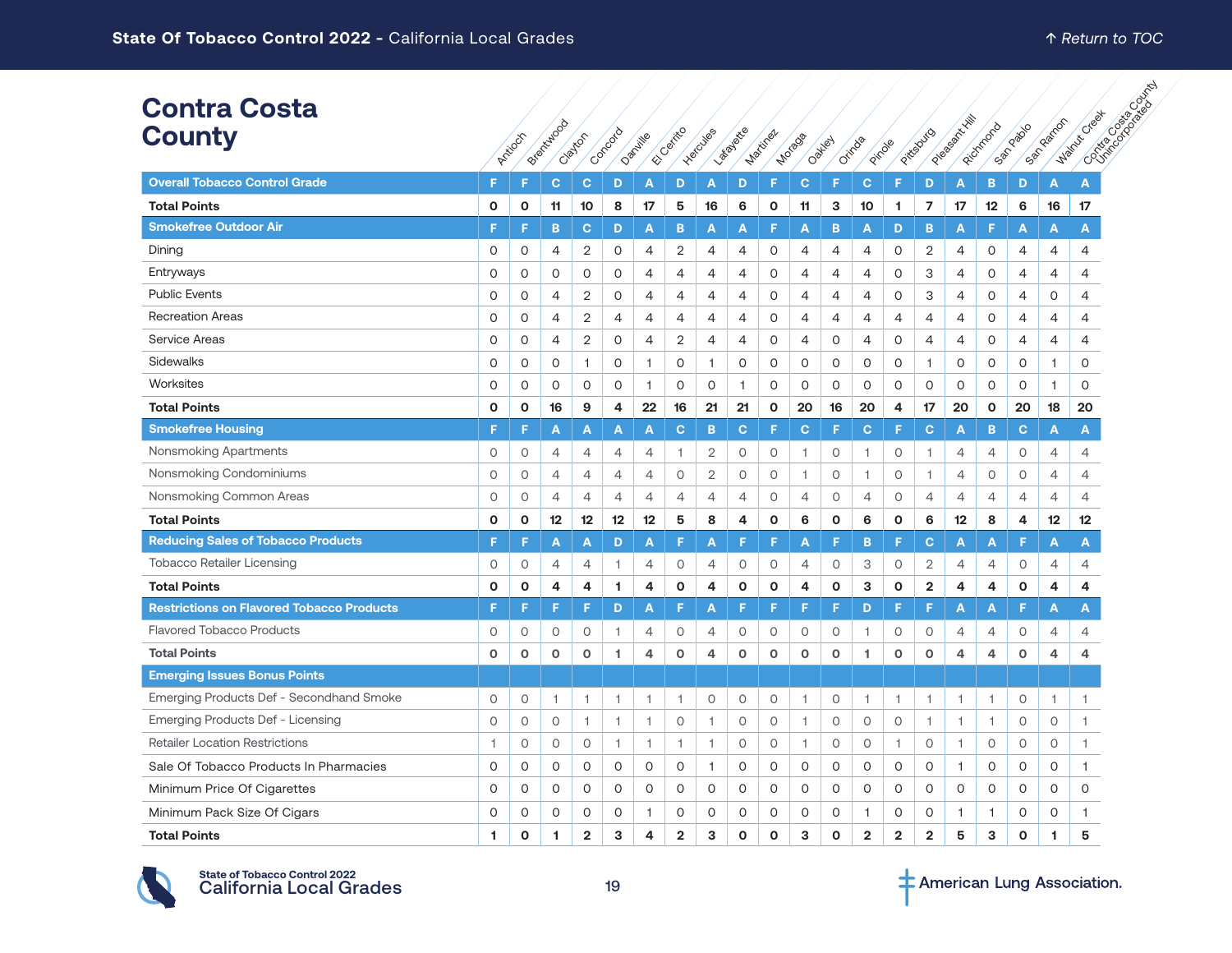# **Del Norte County**

| <b>Del Norte</b><br><b>County</b>                |                | Delivered Dates<br>Creeged Hitch |
|--------------------------------------------------|----------------|----------------------------------|
| <b>Overall Tobacco Control Grade</b>             | D              | F                                |
| <b>Total Points</b>                              | 8              | 1                                |
| <b>Smokefree Outdoor Air</b>                     | B              | D                                |
| Dining                                           | n/a            | 0                                |
| Entryways                                        | 4              | $\overline{4}$                   |
| <b>Public Events</b>                             | 4              | 0                                |
| <b>Recreation Areas</b>                          | 4              | O                                |
| Service Areas                                    | 0              | 0                                |
| Sidewalks                                        | $\circ$        | O                                |
| Worksites                                        | $\Omega$       | $\Omega$                         |
| <b>Total Points</b>                              | 12             | 4                                |
| <b>Smokefree Housing</b>                         | A              | Ē                                |
| Nonsmoking Apartments                            | 4              | O                                |
| Nonsmoking Condominiums                          | 4              | 0                                |
| Nonsmoking Common Areas                          | $\overline{2}$ | 0                                |
| <b>Total Points</b>                              | 10             | 0                                |
| <b>Reducing Sales of Tobacco Products</b>        | F              | F                                |
| <b>Tobacco Retailer Licensing</b>                | O              | 0                                |
| <b>Total Points</b>                              | 0              | O                                |
| <b>Restrictions on Flavored Tobacco Products</b> | F              | F                                |
| <b>Flavored Tobacco Products</b>                 | O              | 0                                |
| <b>Total Points</b>                              | 0              | O                                |
| <b>Emerging Issues Bonus Points</b>              |                |                                  |
| Emerging Products Definition - Secondhand Smoke  | 1              | 0                                |
| Emerging Products Definition - Licensing         | 1              | 0                                |
| <b>Retailer Location Restrictions</b>            | 1              | $\Omega$                         |
| Sale of Tobacco Products in Pharmacies           | 0              | 0                                |
| Minimum Price of Cigarettes                      | $\Omega$       | $\Omega$                         |
| Minimum Pack Size of Cigars                      | 0              | 0                                |
| <b>Total Points</b>                              | 3              | O                                |

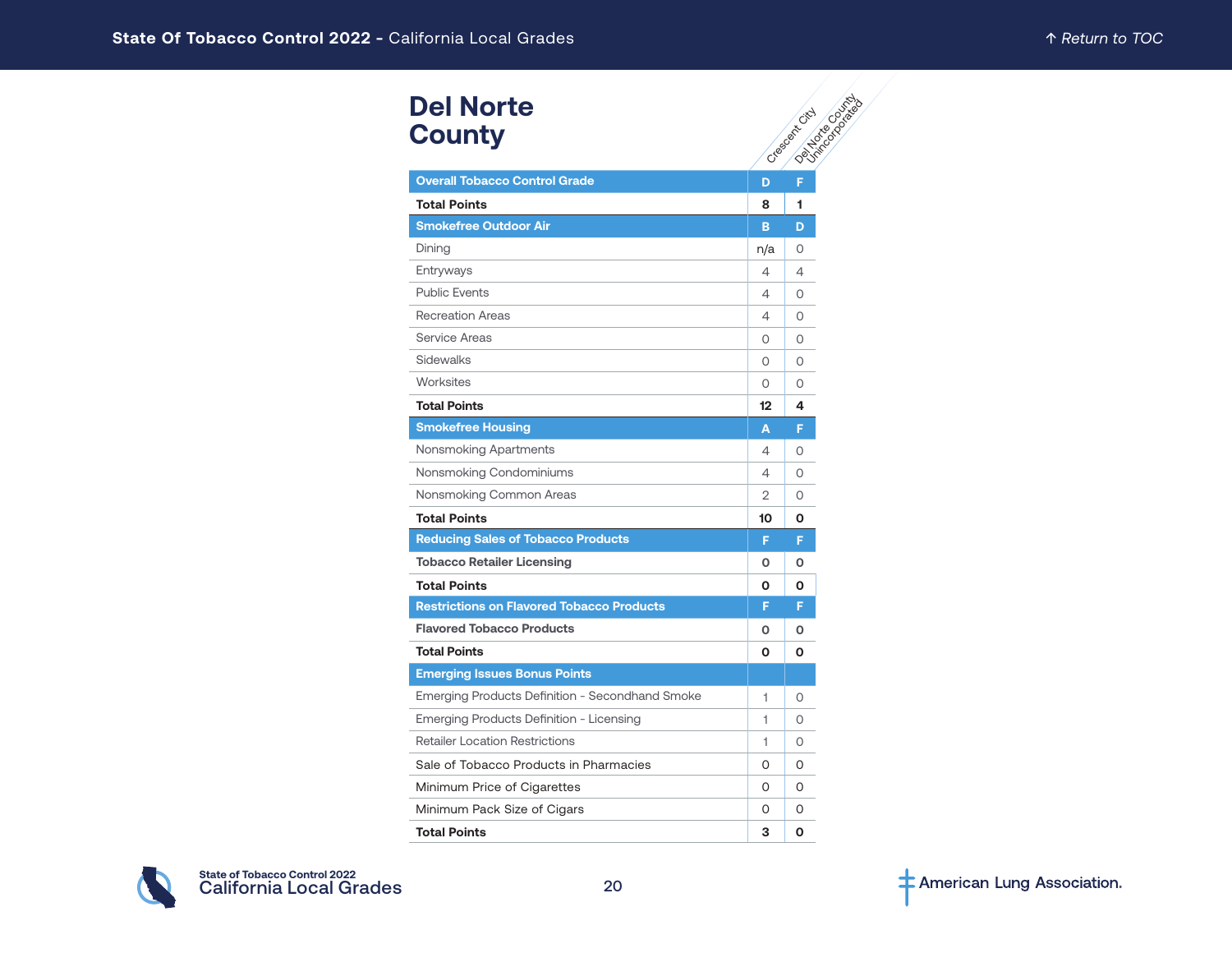# **El Dorado County**

| <b>El Dorado</b><br><b>County</b>                |                |            | Gate of British River |
|--------------------------------------------------|----------------|------------|-----------------------|
|                                                  |                | Placemille |                       |
| <b>Overall Tobacco Control Grade</b>             | F              |            |                       |
| <b>Total Points</b>                              | 1              | 1          | О                     |
| <b>Smokefree Outdoor Air</b>                     | D              | D          | F                     |
| Dining                                           | O              | 0          | O                     |
| Entryways                                        | 0              | 0          | 0                     |
| <b>Public Events</b>                             | 0              | O          | 0                     |
| <b>Recreation Areas</b>                          | 3              | 4          | $\overline{2}$        |
| <b>Service Areas</b>                             | $\overline{2}$ | 0          | 0                     |
| <b>Sidewalks</b>                                 | $\Omega$       | O          | O                     |
| Worksites                                        | 0              | 0          | 0                     |
| <b>Total Points</b>                              | 5              | 4          | $\mathbf{2}$          |
| <b>Smokefree Housing</b>                         | F              | F          | F                     |
| Nonsmoking Apartments                            | 0              | 0          | 0                     |
| Nonsmoking Condominiums                          | $\circ$        | O          | 0                     |
| Nonsmoking Common Areas                          | 0              | 0          | 0                     |
| <b>Total Points</b>                              | O              | O          | O                     |
| <b>Reducing Sales of Tobacco Products</b>        | F              | F          | F                     |
| <b>Tobacco Retailer Licensing</b>                | 0              | 0          | O                     |
| <b>Total Points</b>                              | O              | Ο          | О                     |
| <b>Restrictions on Flavored Tobacco Products</b> | F              | F          | F                     |
| <b>Flavored Tobacco Products</b>                 | 0              | O          | O                     |
| <b>Total Points</b>                              | O              | O          | О                     |
| <b>Emerging Issues Bonus Points</b>              |                |            |                       |
| Emerging Products Definition - Secondhand Smoke  | 0              | 0          | 0                     |
| Emerging Products Definition - Licensing         | $\circ$        | O          | 0                     |
| <b>Retailer Location Restrictions</b>            | 0              | 0          | 0                     |
| Sale of Tobacco Products in Pharmacies           | 0              | 0          | 0                     |
| Minimum Price of Cigarettes                      | 0              | O          | 0                     |
| Minimum Pack Size of Cigars                      | 0              | 0          | 0                     |
| <b>Total Points</b>                              | O              | 0          | O                     |

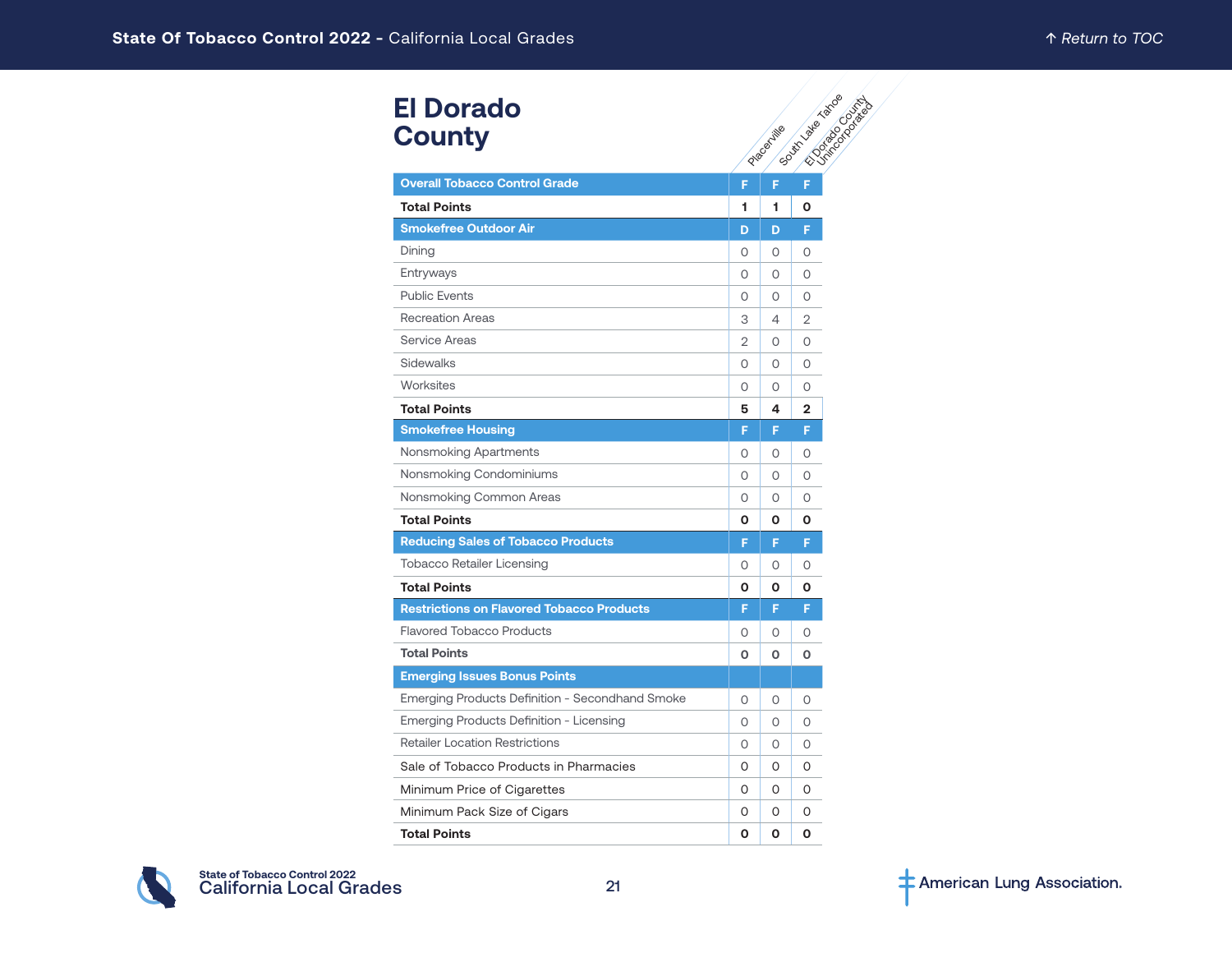#### **Fresno County**

| Fresno                                           | Oracoecode<br>Kirosouro                                                             |         |                |                |                |              |                |                |                |                |                |                | FEBRUARY 03/03/24/28                       |         |                |                |
|--------------------------------------------------|-------------------------------------------------------------------------------------|---------|----------------|----------------|----------------|--------------|----------------|----------------|----------------|----------------|----------------|----------------|--------------------------------------------|---------|----------------|----------------|
| County                                           | Fitabauss<br>Coalings<br>Heringst<br>Freefo<br>Foundation<br><b>Huton</b><br>Cloyie |         |                |                |                |              |                |                |                | Mendozia       |                | Patilet        | San Joaquin<br>Reeablet<br>Sanda<br>Sairra |         |                |                |
| <b>Overall Tobacco Control Grade</b>             | F                                                                                   | F       | $\mathbf{C}$   | D              | D              | F            | F              | F              | F              | F              | D              | F              | F                                          | F       | F              | F              |
| <b>Total Points</b>                              | 1                                                                                   | О       | 10             | 5              | 5              | O            | 1              | 1              | О              | 1.             | 7              | 1              | 1                                          | О       | 2              | 0              |
| <b>Smokefree Outdoor Air</b>                     | D                                                                                   | F       | $\mathbf{C}$   | D              | D              | F            | D              | D              | F              | D              | C              | D              | D                                          | F       | $\mathbf C$    | F              |
| Dining                                           | 0                                                                                   | 0       | $\circ$        | 0              | 0              | $\circ$      | 0              | $\circ$        | $\circ$        | 0              | $\circ$        | $\overline{2}$ | $\circ$                                    | 0       | 0              | 0              |
| Entryways                                        | 0                                                                                   | 0       | $\circ$        | 0              | 0              | $\circ$      | 0              | $\circ$        | $\circ$        | 0              | $\overline{4}$ | 0              | $\circ$                                    | 0       | 4              | 0              |
| <b>Public Events</b>                             | $\overline{2}$                                                                      | 0       | $\overline{4}$ | $\circ$        | 0              | $\circ$      | 0              | $\circ$        | $\circ$        | 0              | $\overline{4}$ | 0              | $\circ$                                    | 0       | 4              | 0              |
| <b>Recreation Areas</b>                          | $\overline{4}$                                                                      | O       | $\overline{4}$ | 4              | 4              | $\circ$      | $\overline{4}$ | $\overline{4}$ | $\circ$        | $\overline{4}$ | $\overline{4}$ | $\overline{4}$ | $\overline{4}$                             | 0       | $\overline{4}$ | 2              |
| <b>Service Areas</b>                             | 0                                                                                   | 0       | $\circ$        | $\circ$        | $\circ$        | $\circ$      | 0              | $\circ$        | $\circ$        | $\circ$        | $\circ$        | $\circ$        | $\circ$                                    | 0       | 0              | $\circ$        |
| Sidewalks                                        | $\circ$                                                                             | 0       | $\circ$        | $\circ$        | 0              | $\circ$      | 0              | $\circ$        | $\circ$        | 0              | $\circ$        | 0              | $\circ$                                    | 0       | 0              | 0              |
| Worksites                                        | $\circ$                                                                             | 0       | $\circ$        | $\circ$        | 0              | $\circ$      | 0              | $\circ$        | $\circ$        | 0              | 0              | 0              | $\circ$                                    | 0       | 0              | 0              |
| <b>Total Points</b>                              | 6                                                                                   | O       | 8              | $\overline{4}$ | 4              | $\mathbf{o}$ | 4              | 4              | $\mathbf{o}$   | 4              | 12             | 6              | 4                                          | O       | 12             | $\overline{2}$ |
| <b>Smokefree Housing</b>                         | F                                                                                   | F       | A              | F              | A              | F            | F              | F              | F              | F              | F              | F              | F                                          | F       | F              | F.             |
| Nonsmoking Apartments                            | $\circ$                                                                             | 0       | 4              | $\circ$        | 4              | $\circ$      | $\circ$        | $\circ$        | 0              | 0              | $\circ$        | 0              | $\circ$                                    | $\circ$ | $\circ$        | 0              |
| Nonsmoking Condominiums                          | $\circ$                                                                             | 0       | $\overline{4}$ | $\circ$        | 4              | $\circ$      | $\circ$        | 0              | $\circ$        | $\circ$        | 0              | 0              | $\circ$                                    | 0       | 0              | $\circ$        |
| Nonsmoking Common Areas                          | $\circ$                                                                             | $\circ$ | 4              | $\circ$        | $\overline{4}$ | $\circ$      | $\circ$        | $\circ$        | $\circ$        | $\circ$        | $\circ$        | $\circ$        | $\circ$                                    | $\circ$ | $\circ$        | $\circ$        |
| <b>Total Points</b>                              | 0                                                                                   | 0       | 12             | 0              | 12             | O            | O              | $\mathbf{o}$   | O              | O              | 0              | O              | $\mathbf{o}$                               | O       | $\mathbf 0$    | O              |
| <b>Reducing Sales of Tobacco Products</b>        | F                                                                                   | F       | A              | A              | F              | F            | F              | F              | F              | F              | A              | F              | F                                          | F       | F              | F.             |
| <b>Tobacco Retailer Licensing</b>                | 0                                                                                   | 0       | 4              | 4              | 0              | $\circ$      | 0              | $\circ$        | 0              | 0              | $\overline{4}$ | 0              | $\circ$                                    | 0       | 0              | 0              |
| <b>Total Points</b>                              | O                                                                                   | O       | 4              | 4              | $\mathbf{o}$   | $\mathbf{o}$ | O              | $\mathbf{o}$   | $\mathbf{o}$   | O              | 4              | O              | $\mathbf{o}$                               | O       | $\mathbf{o}$   | $\mathbf{o}$   |
| <b>Restrictions on Flavored Tobacco Products</b> | F                                                                                   | F       | F              | F              | F              | F            | F              | F              | F              | F              | F              | F              | F                                          | F       | F              | F              |
| <b>Flavored Tobacco Products</b>                 | $\circ$                                                                             | 0       | $\circ$        | $\circ$        | 0              | $\circ$      | $\circ$        | $\circ$        | 0              | $\circ$        | $\circ$        | 0              | $\circ$                                    | 0       | $\circ$        | 0              |
| <b>Total Points</b>                              | $\mathbf o$                                                                         | O       | $\mathbf 0$    | $\mathbf 0$    | $\mathbf{O}$   | $\mathbf 0$  | $\mathbf{o}$   | $\Omega$       | $\mathbf{o}$   | $\mathbf 0$    | $\mathbf o$    | $\mathbf 0$    | $\mathbf 0$                                | O       | $\mathbf o$    | $\Omega$       |
| <b>Emerging Issues Bonus Points</b>              |                                                                                     |         |                |                |                |              |                |                |                |                |                |                |                                            |         |                |                |
| Emerging Products Definition - Secondhand Smoke  | 1                                                                                   | 0       | 1              | 1              | 1              | $\circ$      | 1              | 1              | 0              | 1              | $\overline{1}$ | 1              | 1                                          | 0       | 1              | $\circ$        |
| Emerging Products Definition - Licensing         | $\circ$                                                                             | 0       | 1              | 1              | 0              | $\circ$      | $\circ$        | $\circ$        | $\circ$        | 0              | $\mathbf{1}$   | 0              | $\circ$                                    | 0       | $\circ$        | 0              |
| <b>Retailer Location Restrictions</b>            | 0                                                                                   | О       | $\circ$        | 0              | $\circ$        | 0            | 0              | 0              | $\overline{1}$ | 0              | 0              | 0              | 0                                          | 0       | 1              | 0              |
| Sale of Tobacco Products in Pharmacies           | O                                                                                   | 0       | 0              | 0              | $\circ$        | 0            | 0              | 0              | 0              | 0              | 1              | 0              | 0                                          | 0       | 0              | 0              |
| Minimum Price of Cigarettes                      | O                                                                                   | 0       | 0              | 0              | 0              | 0            | 0              | 0              | 0              | 0              | 0              | 0              | 0                                          | 0       | 0              | 0              |
| Minimum Pack Size of Cigars                      | 0                                                                                   | 0       | 0              | 0              | 0              | 0            | 0              | 0              | 0              | 0              | 0              | 0              | 0                                          | 0       | 0              | 0              |
| <b>Total Points</b>                              | 1                                                                                   | 0       | $\overline{2}$ | $\overline{2}$ | 1              | O            | 1              | 1              | 1              | 1              | 3              | 1              | 1                                          | O       | $\overline{2}$ | $\mathbf{o}$   |

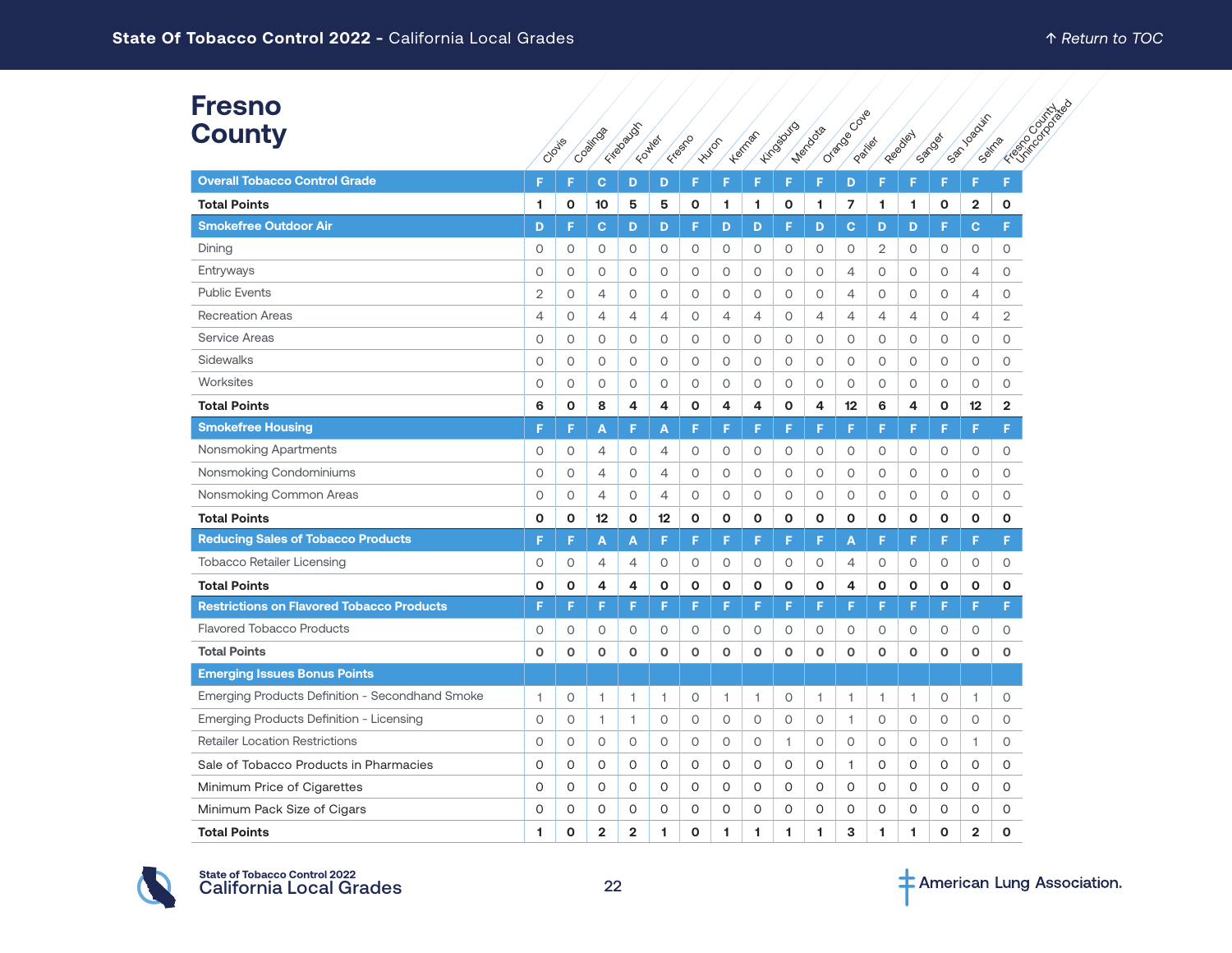# **Glenn County**

| <b>Glenn</b>                                     |         |          |                                           |
|--------------------------------------------------|---------|----------|-------------------------------------------|
| <b>County</b>                                    |         | Orland   | Contractors de Carriage<br><b>Willows</b> |
|                                                  |         |          |                                           |
| <b>Overall Tobacco Control Grade</b>             | F       | F        | F                                         |
| <b>Total Points</b>                              | 3       | 3        | Ο                                         |
| <b>Smokefree Outdoor Air</b>                     | в       | B        | F                                         |
| Dining                                           | 2       | 2        | O                                         |
| Entryways                                        | 4       | 4        | 0                                         |
| <b>Public Events</b>                             | 2       | O        | $\circ$                                   |
| <b>Recreation Areas</b>                          | 3       | 3        | 0                                         |
| Service Areas                                    | 4       | 4        | 0                                         |
| Sidewalks                                        | 0       | O        | $\circ$                                   |
| Worksites                                        | $\circ$ | O        | 0                                         |
| <b>Total Points</b>                              | 15      | 13       | Ο                                         |
| <b>Smokefree Housing</b>                         | F       | F        | F                                         |
| Nonsmoking Apartments                            | 0       | $\Omega$ | $\Omega$                                  |
| Nonsmoking Condominiums                          | 0       | $\Omega$ | $\Omega$                                  |
| Nonsmoking Common Areas                          | 0       | Ω        | $\Omega$                                  |
| <b>Total Points</b>                              | 0       | 0        | Ο                                         |
| <b>Reducing Sales of Tobacco Products</b>        | F       | F        | F                                         |
| <b>Tobacco Retailer Licensing</b>                | 0       | 0        | 0                                         |
| <b>Total Points</b>                              | О       | О        | О                                         |
| <b>Restrictions on Flavored Tobacco Products</b> | F       | F        | F                                         |
| <b>Flavored Tobacco Products</b>                 | 0       | 0        | O                                         |
| <b>Total Points</b>                              | O       | O        | O                                         |
| <b>Emerging Issues Bonus Points</b>              |         |          |                                           |
| Emerging Products Definition - Secondhand Smoke  | 1       | 1        | 0                                         |
| Emerging Products Definition - Licensing         | $\circ$ | O        | $\circ$                                   |
| <b>Retailer Location Restrictions</b>            | 0       | O        | O                                         |
| Sale of Tobacco Products in Pharmacies           | 0       | 0        | 0                                         |
| Minimum Price of Cigarettes                      | 0       | O        | 0                                         |
| Minimum Pack Size of Cigars                      | 0       | O        | 0                                         |
| <b>Total Points</b>                              | 1       | 1        | O                                         |

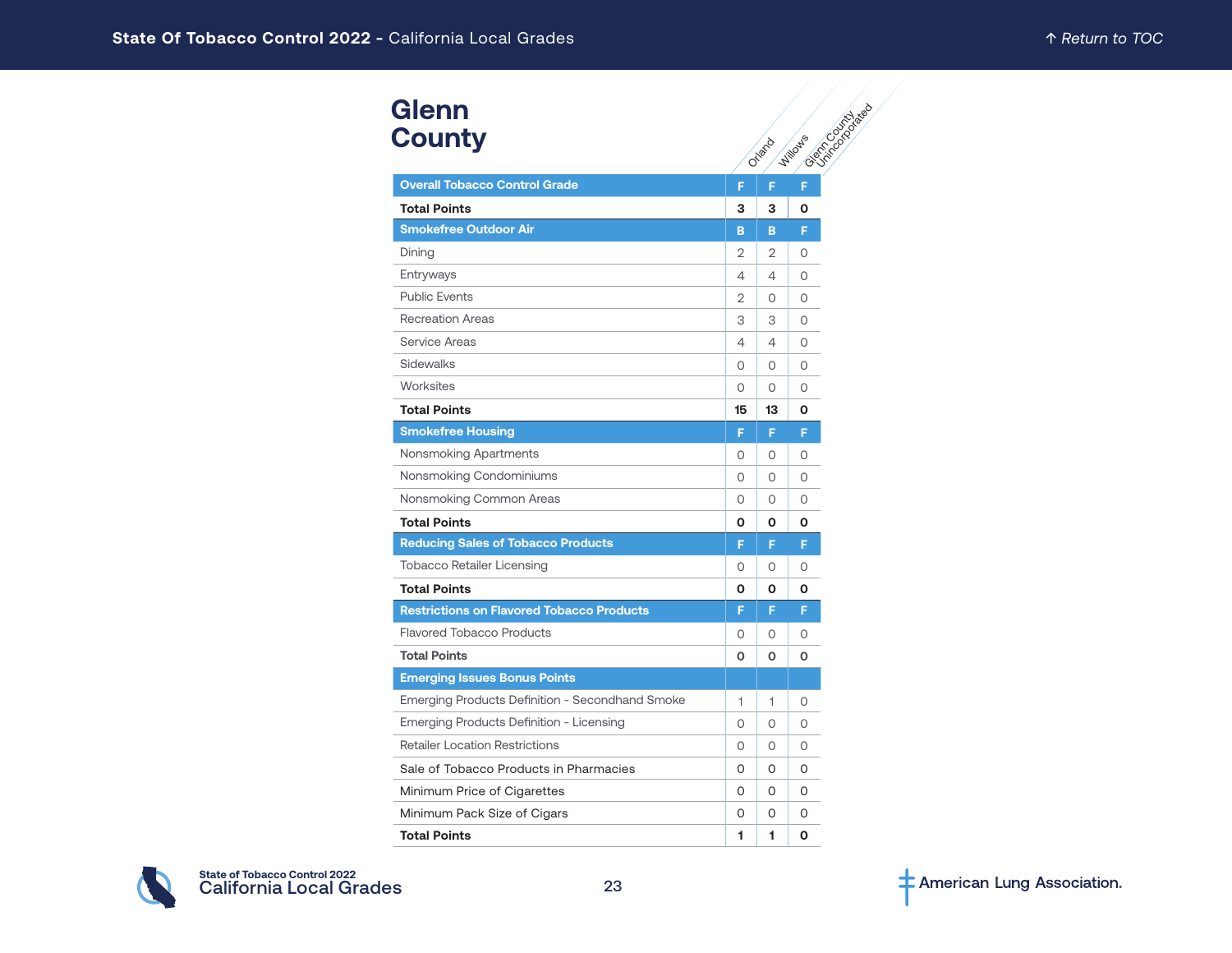#### **Humboldt County**

| <b>Humboldt</b><br><b>County</b>                 |                |                | <b>PILLIBLUARE</b> |          | Ferrodae       | Foruma  | Riverside   | <b>Historical College</b><br>Trinidad |
|--------------------------------------------------|----------------|----------------|--------------------|----------|----------------|---------|-------------|---------------------------------------|
|                                                  |                | Arcata         |                    | Eutrelia |                |         |             |                                       |
| <b>Overall Tobacco Control Grade</b>             | D              | D              | D                  | F        | D              | F       | F           | F                                     |
| <b>Total Points</b>                              | 6              | 6              | 6                  | O        | 6              | O       | O           | О                                     |
| <b>Smokefree Outdoor Air</b>                     | Α              | A              | A                  | F        | A              | F       | F           | F.                                    |
| Dining                                           | $\overline{2}$ | $\overline{2}$ | 2                  | O        | 4              | 0       | 0           | 0                                     |
| Entryways                                        | 4              | 4              | 4                  | $\circ$  | 4              | 0       | $\circ$     | $\circ$                               |
| <b>Public Events</b>                             | 4              | 3              | 4                  | $\Omega$ | 4              | 0       | $\Omega$    | $\Omega$                              |
| <b>Recreation Areas</b>                          | 4              | 4              | 4                  | 0        | 4              | 0       | $\circ$     | O                                     |
| <b>Service Areas</b>                             | 4              | 4              | 4                  | 0        | 4              | 0       | 0           | 0                                     |
| Sidewalks                                        | 1              | 0              | 1                  | $\circ$  | $\overline{O}$ | $\circ$ | $\circ$     | $\circ$                               |
| <b>Worksites</b>                                 | 1              | 1              | 1                  | $\circ$  | 1              | 0       | 0           | 0                                     |
| <b>Total Points</b>                              | 20             | 18             | 20                 | O        | 21             | O       | O           | O                                     |
| <b>Smokefree Housing</b>                         | C              | $\mathbf{C}$   | C                  | F        | Ċ.             | F       | F           | F.                                    |
| Nonsmoking Apartments                            | 0              | 0              | 0                  | $\circ$  | 0              | $\circ$ | $\circ$     | 0                                     |
| Nonsmoking Condominiums                          | O              | 0              | O                  | $\circ$  | $\circ$        | O       | $\circ$     | $\circ$                               |
| Nonsmoking Common Areas                          | 4              | 4              | 4                  | 0        | 4              | 0       | $\circ$     | 0                                     |
| <b>Total Points</b>                              | 4              | 4              | 4                  | O        | 4              | O       | O           | O                                     |
| <b>Reducing Sales of Tobacco Products</b>        | F              | F              | F                  | F        | F              | F       | F           | F                                     |
| Tobacco Retailer Licensing                       | 0              | 0              | 0                  | 0        | 0              | 0       | 0           | 0                                     |
| <b>Total Points</b>                              | O              | O              | 0                  | O        | O              | O       | O           | O                                     |
| <b>Restrictions on Flavored Tobacco Products</b> | F              | F              | F                  | F        | F              | F       | F           | F                                     |
| <b>Flavored Tobacco Products</b>                 | 0              | $\circ$        | 0                  | 0        | $\circ$        | $\circ$ | $\circ$     | $\circ$                               |
| <b>Total Points</b>                              | O              | O              | O                  | O        | O              | O       | $\mathbf 0$ | O                                     |
| <b>Emerging Issues Bonus Points</b>              |                |                |                    |          |                |         |             |                                       |
| Emerging Products Definition - Secondhand Smoke  | $\overline{1}$ | 1              | 1                  | $\circ$  | 1              | $\circ$ | $\circ$     | 0                                     |
| Emerging Products Definition - Licensing         | 0              | 0              | 0                  | 0        | 0              | 0       | 0           | 0                                     |
| <b>Retailer Location Restrictions</b>            | O              | 0              | 0                  | 0        | $\Omega$       | $\circ$ | $\Omega$    | $\circ$                               |
| Sale of Tobacco Products in Pharmacies           | O              | 0              | 0                  | 0        | O              | 0       | 0           | O                                     |
| Minimum Price of Cigarettes                      | O              | 0              | 0                  | 0        | 0              | 0       | O           | 0                                     |
| Minimum Pack Size of Cigars                      | 0              | 0              | O                  | 0        | O              | 0       | 0           | O                                     |
| <b>Total Points</b>                              | 1              | 1              | 1                  | O        | 1.             | O       | O           | O                                     |

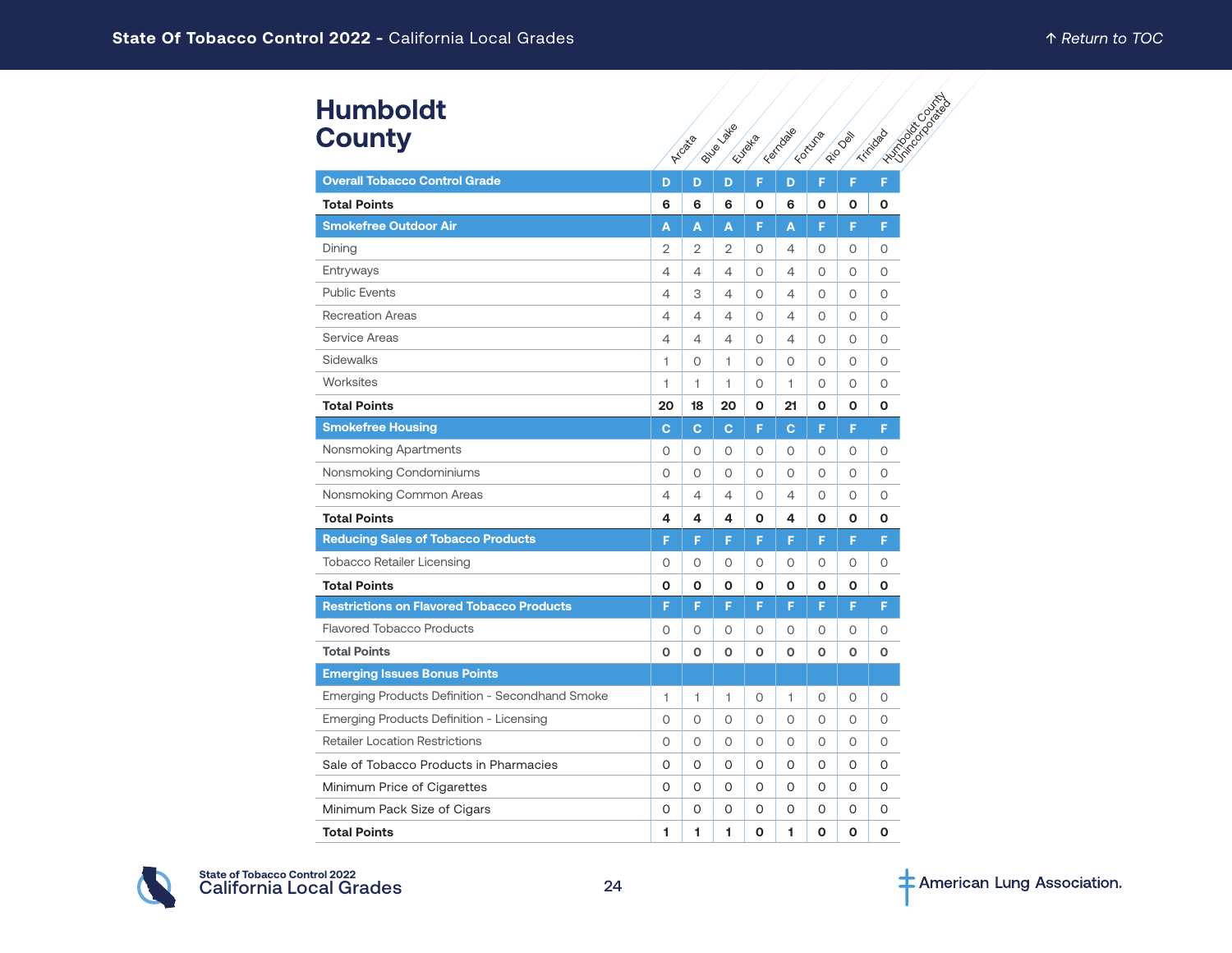# **Imperial County**

| <b>Imperial</b><br><b>County</b>                       |                | Brawley        | Capairco     | Caillageria    | Elisabetic | Hotchile     | Important    | <b>CRISTIAN CONTRACTOR</b><br>· Westfactions |
|--------------------------------------------------------|----------------|----------------|--------------|----------------|------------|--------------|--------------|----------------------------------------------|
| <b>Overall Tobacco Control Grade</b>                   | F              | D              | F            | F              | F          | F            | F            | F                                            |
| <b>Total Points</b>                                    | O              | 8              | 0            | $\mathbf{2}$   | O          | 1            | O            | O                                            |
| <b>Smokefree Outdoor Air</b>                           | F              | B              | F            | D              | F          | D            | F            | F                                            |
| Dining                                                 | 0              | 4              | 0            | O              | 0          | 0            | 0            | 0                                            |
| Entryways                                              | 0              | 4              | $\circ$      | 0              | 0          | $\circ$      | $\circ$      | $\circ$                                      |
| <b>Public Events</b>                                   | $\overline{2}$ | 4              | $\circ$      | 4              | $\circ$    | $\circ$      | $\circ$      | $\circ$                                      |
| <b>Recreation Areas</b>                                | 0              | 4              | $\circ$      | 0              | 0          | 3            | $\circ$      | $\overline{2}$                               |
| <b>Service Areas</b>                                   | 0              | O              | $\circ$      | 0              | 0          | $\circ$      | 0            | $\circ$                                      |
| Sidewalks                                              | 0              | O              | $\circ$      | 0              | 0          | $\circ$      | $\circ$      | $\circ$                                      |
| Worksites                                              | 0              | O              | $\circ$      | 0              | 0          | $\circ$      | $\circ$      | $\circ$                                      |
| <b>Total Points</b>                                    | $\overline{2}$ | 16             | 0            | 4              | 0          | 3            | O            | $\overline{2}$                               |
| <b>Smokefree Housing</b>                               | F              | D              | F            | D              | F          | F            | F            | F                                            |
| Nonsmoking Apartments                                  | 0              | 0              | $\circ$      | O              | 0          | 0            | 0            | $\circ$                                      |
| Nonsmoking Condominiums                                | 0              | 0              | $\circ$      | 0              | 0          | $\circ$      | $\circ$      | $\circ$                                      |
| Nonsmoking Common Areas                                | 0              | $\overline{2}$ | 0            | $\overline{2}$ | 0          | 0            | 0            | 0                                            |
| <b>Total Points</b>                                    | Ο              | $\mathbf{2}$   | 0            | $\mathbf{2}$   | O          | 0            | 0            | 0                                            |
| <b>Reducing Sales of Tobacco Products</b>              | F              | A              | F            | F              | F          | F            | F            | F.                                           |
| <b>Tobacco Retailer Licensing</b>                      | 0              | 4              | $\circ$      | 0              | 0          | $\circ$      | 0            | $\circ$                                      |
| <b>Total Points</b>                                    | 0              | 4              | 0            | O              | O          | O            | O            | O                                            |
| <b>Restrictions on Flavored Tobacco Products</b>       | F              | F              | F            | F              | F          | F            | F            | F                                            |
| <b>Flavored Tobacco Products</b>                       | 0              | 0              | 0            | 0              | 0          | $\circ$      | 0            | 0                                            |
| <b>Total Points</b>                                    | O              | O              | $\mathbf 0$  | O              | O          | $\mathbf{o}$ | $\mathbf{o}$ | $\mathbf 0$                                  |
| <b>Emerging Issues Bonus Points</b>                    |                |                |              |                |            |              |              |                                              |
| <b>Emerging Products Definition - Secondhand Smoke</b> | 0              | 1              | 0            | 0              | 0          | 0            | 0            | 0                                            |
| Emerging Products Definition - Licensing               | 0              | 0              | 0            | 0              | 0          | 0            | 0            | 0                                            |
| <b>Retailer Location Restrictions</b>                  | 0              | 0              | 0            | $\circ$        | $\circ$    | 0            | 0            | $\circ$                                      |
| Sale of Tobacco Products in Pharmacies                 | O              | O              | 0            | O              | O          | $\circ$      | 0            | $\Omega$                                     |
| Minimum Price of Cigarettes                            | O              | 0              | 0            | O              | 0          | 0            | 0            | 0                                            |
| Minimum Pack Size of Cigars                            | 0              | 0              | 0            | 0              | 0          | 0            | 0            | O                                            |
| <b>Total Points</b>                                    | O              | 1              | $\mathbf{o}$ | $\mathbf 0$    | O          | O            | O            | O                                            |

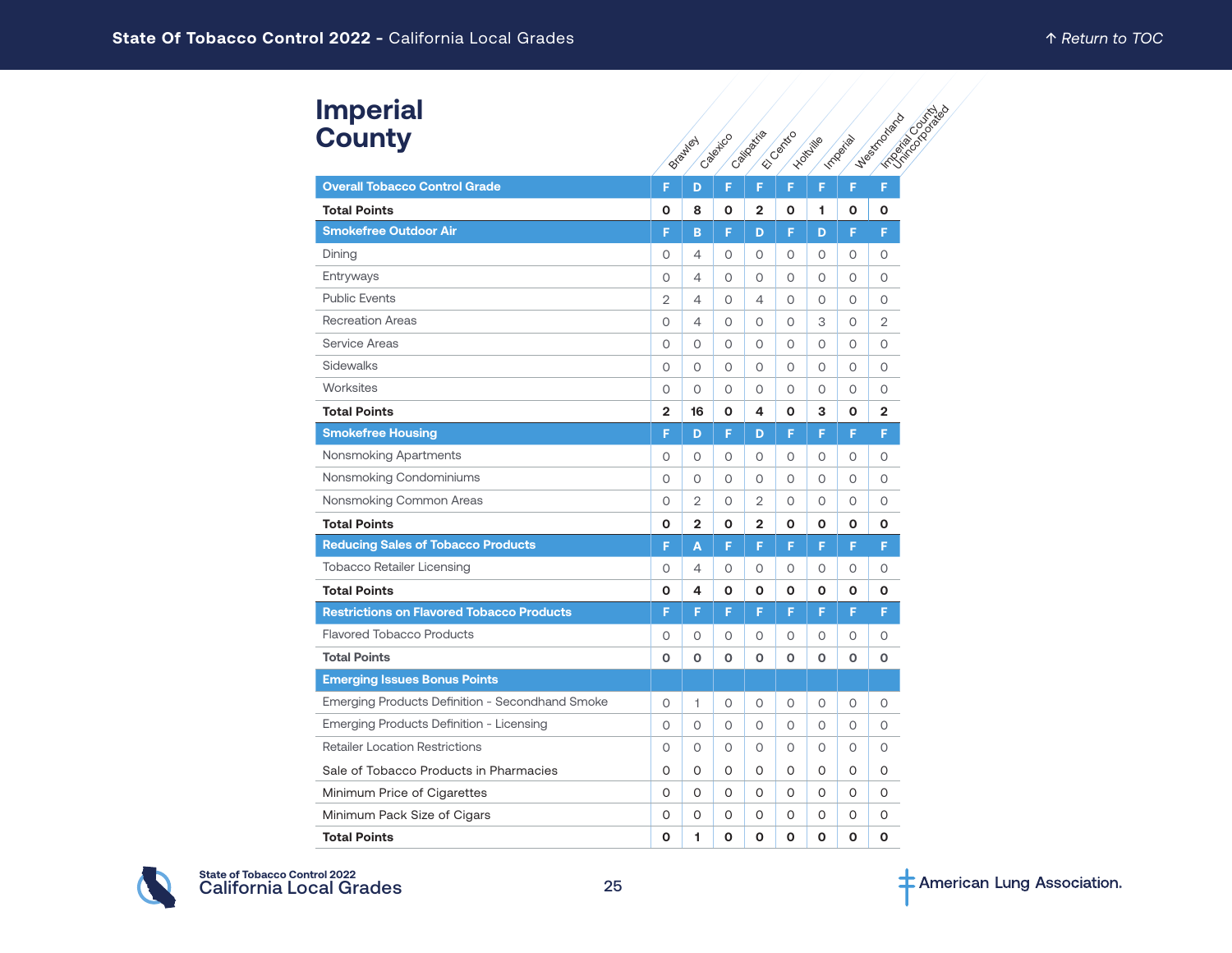#### **Inyo County**

| <b>Inyo</b><br><b>County</b>                     |              | Formoon Magazie |
|--------------------------------------------------|--------------|-----------------|
|                                                  |              | Bistrop         |
| <b>Overall Tobacco Control Grade</b>             | F            | F               |
| <b>Total Points</b>                              | 1            | 0               |
| <b>Smokefree Outdoor Air</b>                     | D            | F               |
| Dining                                           | 0            | 0               |
| Entryways                                        | 0            | 0               |
| <b>Public Events</b>                             | 0            | $\Omega$        |
| <b>Recreation Areas</b>                          | 4            | $\overline{2}$  |
| <b>Service Areas</b>                             | n/a          | n/a             |
| Sidewalks                                        | 0            | $\circ$         |
| Worksites                                        | $\circ$      | 0               |
| <b>Total Points</b>                              | 4            | $\mathbf{2}$    |
| <b>Smokefree Housing</b>                         | F            | F               |
| Nonsmoking Apartments                            | 0            | 0               |
| Nonsmoking Condominiums                          | 0            | $\Omega$        |
| Nonsmoking Common Areas                          | n/a          | 0               |
| <b>Total Points</b>                              | Ο            | Ο               |
| <b>Reducing Sales of Tobacco Products</b>        | F            | F               |
| <b>Tobacco Retailer Licensing</b>                | 0            | 0               |
| <b>Total Points</b>                              | Ο            | ი               |
| <b>Restrictions on Flavored Tobacco Products</b> | F            | F               |
| <b>Flavored Tobacco Products</b>                 | 0            | 0               |
| <b>Total Points</b>                              | O            | O               |
| <b>Emerging Issues Bonus Points</b>              |              |                 |
| Emerging Products Definition - Secondhand Smoke  | 1            | 0               |
| Emerging Products Definition - Licensing         | 0            | O               |
| <b>Retailer Location Restrictions</b>            | 1            | 0               |
| Sale of Tobacco Products in Pharmacies           | 0            | 0               |
| Minimum Price of Cigarettes                      | 0            | 0               |
| Minimum Pack Size of Cigars                      | 0            | 0               |
| <b>Total Points</b>                              | $\mathbf{2}$ | O               |

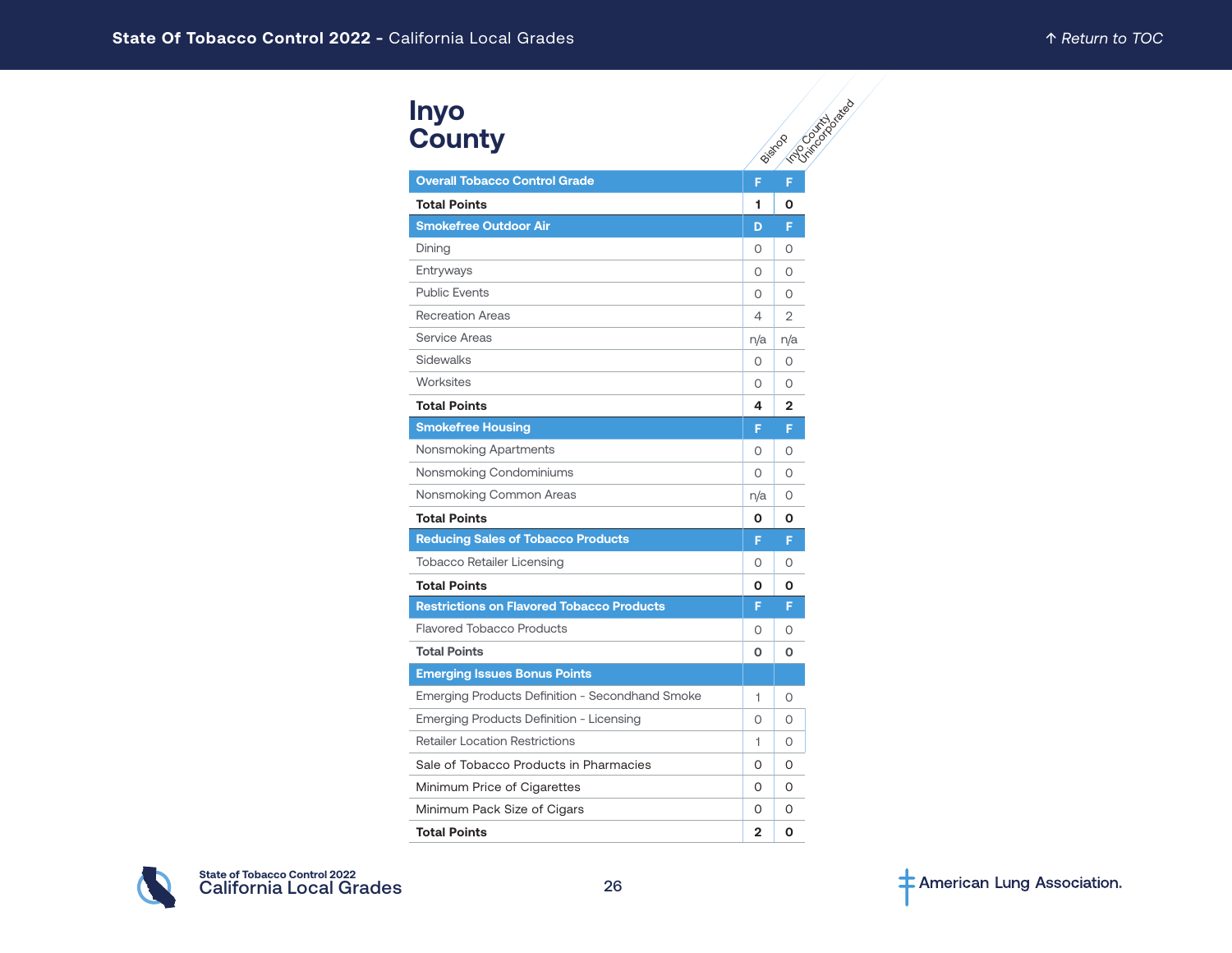# **Kern County**

| <b>Kern</b><br><b>County</b>                     |                | Arin         | Batement of    | California City | Deland  | Maricoda | <b>MCYSTOCO</b> | Fitdoectes     | States<br><b>TON</b> |                | Textechnol     | Leningscondition<br><b>Waso</b> |  |
|--------------------------------------------------|----------------|--------------|----------------|-----------------|---------|----------|-----------------|----------------|----------------------|----------------|----------------|---------------------------------|--|
| <b>Overall Tobacco Control Grade</b>             | D              | F            | D              | D               | F       | D        | F               | D              | D                    | D              | D              | D                               |  |
| <b>Total Points</b>                              | 5              | 0            | 4              | 4               | O       | 4        | 1.              | 4              | 4                    | 5              | 4              | 4                               |  |
| <b>Smokefree Outdoor Air</b>                     | D              | F            | F              | F               | F       | F        | D               | F              | F                    | D              | F              | F                               |  |
| Dining                                           | $\circ$        | $\circ$      | 0              | $\circ$         | 0       | 0        | 0               | 0              | 0                    | 0              | 0              | 0                               |  |
| Entryways                                        | 0              | $\circ$      | 0              | $\circ$         | 0       | 0        | 0               | 0              | 0                    | $\circ$        | 0              | 0                               |  |
| <b>Public Events</b>                             | 0              | $\circ$      | 0              | $\circ$         | $\circ$ | 0        | $\circ$         | 0              | 0                    | 0              | 0              | 0                               |  |
| <b>Recreation Areas</b>                          | 4              | $\circ$      | $\overline{2}$ | $\overline{2}$  | $\circ$ | O        | 4               | $\overline{2}$ | $\circ$              | $\overline{4}$ | $\circ$        | $\overline{2}$                  |  |
| Service Areas                                    | 0              | $\circ$      | 0              | $\circ$         | 0       | 0        | $\circ$         | 0              | 0                    | $\circ$        | 0              | 0                               |  |
| Sidewalks                                        | $\Omega$       | $\circ$      | $\circ$        | $\circ$         | $\circ$ | 0        | $\circ$         | O              | $\circ$              | $\circ$        | 0              | 0                               |  |
| Worksites                                        | 0              | $\circ$      | 0              | $\circ$         | 0       | 0        | 0               | 0              | 0                    | 0              | 0              | 0                               |  |
| <b>Total Points</b>                              | 4              | $\mathbf{o}$ | $\overline{2}$ | $\overline{2}$  | 0       | O        | 4               | $\overline{2}$ | O                    | 4              | O              | $\overline{\mathbf{2}}$         |  |
| <b>Smokefree Housing</b>                         | F              | F            | F              | F               | F       | F        | F               | F              | F                    | F.             | F              | F                               |  |
| Nonsmoking Apartments                            | 0              | $\circ$      | $\circ$        | $\circ$         | 0       | 0        | 0               | 0              | 0                    | 0              | 0              | 0                               |  |
| Nonsmoking Condominiums                          | $\Omega$       | $\circ$      | $\circ$        | $\circ$         | $\circ$ | 0        | $\circ$         | 0              | $\circ$              | 0              | 0              | 0                               |  |
| Nonsmoking Common Areas                          | 0              | $\circ$      | 0              | $\circ$         | 0       | 0        | 0               | 0              | 0                    | $\circ$        | 0              | $\circ$                         |  |
| <b>Total Points</b>                              | O              | $\mathbf{o}$ | O              | $\mathbf{o}$    | O       | О        | 0               | O              | O                    | 0              | O              | $\mathbf{o}$                    |  |
| <b>Reducing Sales of Tobacco Products</b>        | A              | F            | A              | A               | F       | A        | F               | A              | A                    | A              | A              | A                               |  |
| <b>Tobacco Retailer Licensing</b>                | 4              | 0            | $\overline{4}$ | 4               | 0       | 4        | 0               | 4              | 4                    | 4              | $\overline{4}$ | 4                               |  |
| <b>Total Points</b>                              | 4              | $\mathbf{o}$ | 4              | 4               | O       | 4        | $\mathbf{o}$    | 4              | 4                    | 4              | 4              | 4                               |  |
| <b>Restrictions on Flavored Tobacco Products</b> | F              | F            | F              | F.              | F       | F        | F.              | F              | F                    | F              | F              | F                               |  |
| <b>Flavored Tobacco Products</b>                 | 0              | $\circ$      | $\circ$        | $\circ$         | 0       | 0        | $\circ$         | 0              | 0                    | 0              | $\circ$        | 0                               |  |
| <b>Total Points</b>                              | O              | O            | O              | $\mathbf{o}$    | O       | O        | $\mathbf 0$     | 0              | O                    | $\mathbf{o}$   | $\mathbf 0$    | $\mathbf 0$                     |  |
| <b>Emerging Issues Bonus Points</b>              |                |              |                |                 |         |          |                 |                |                      |                |                |                                 |  |
| Emerging Products Definition - Secondhand Smoke  | $\overline{1}$ | $\circ$      | 1              | $\circ$         | 0       | 0        | 1               | 0              | 0                    | $\circ$        | 0              | 1                               |  |
| Emerging Products Definition - Licensing         | 1              | $\circ$      | 1              | 1               | 0       | 0        | 0               | 1              | 1                    | $\mathbf{1}$   | 1.             | 1                               |  |
| <b>Retailer Location Restrictions</b>            | 0              | $\circ$      | 0              | $\circ$         | 0       | 0        | 0               | 0              | 0                    | 0              | 0              | 0                               |  |
| Sale of Tobacco Products in Pharmacies           | O              | $\circ$      | $\circ$        | $\circ$         | $\circ$ | 0        | $\circ$         | $\circ$        | $\circ$              | O              | 0              | 0                               |  |
| Minimum Price of Cigarettes                      | O              | 0            | 0              | O               | 0       | 0        | 0               | 0              | 0                    | 0              | 0              | O                               |  |
| Minimum Pack Size of Cigars                      | 0              | O            | 0              | 0               | 0       | 0        | O               | 0              | O                    | 0              | 0              | 0                               |  |
| <b>Total Points</b>                              | 2              | O            | $\mathbf{2}$   | 1.              | O       | О        | 1.              | 1.             | 1                    | 1              | 1              | 2                               |  |

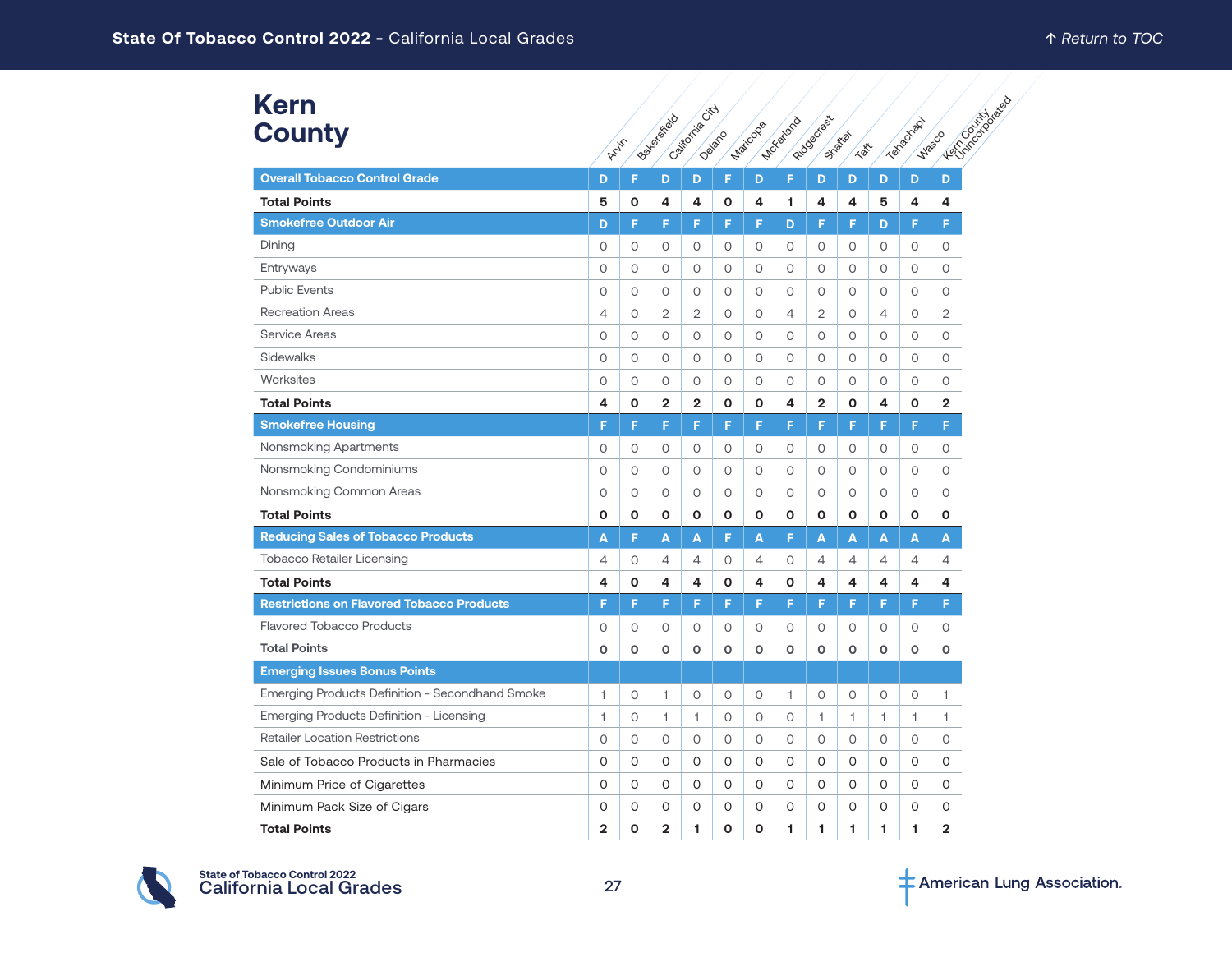#### **Kings County**

| <b>Kings</b>                                     |          |          |          |                |                                   |
|--------------------------------------------------|----------|----------|----------|----------------|-----------------------------------|
| <b>County</b>                                    |          | Avenue   | Corcorat | <b>Hankord</b> | <b>HOSE CONTRACTOR</b><br>Lembode |
| <b>Overall Tobacco Control Grade</b>             | F        | F        | D        | F              | F                                 |
| <b>Total Points</b>                              | O        | O        | 6        | O              | O                                 |
| <b>Smokefree Outdoor Air</b>                     | F        | F        | A        | F              | F                                 |
| Dining                                           | 0        | 0        | 4        | 0              | 0                                 |
| Entryways                                        | $\circ$  | O        | 4        | $\Omega$       | $\Omega$                          |
| <b>Public Events</b>                             | 0        | 0        | 4        | $\Omega$       | $\Omega$                          |
| <b>Recreation Areas</b>                          | 0        | $\Omega$ | 4        | 2              | $\Omega$                          |
| Service Areas                                    | 0        | 0        | 4        | 0              | O                                 |
| Sidewalks                                        | 0        | 0        | 0        | 0              | 0                                 |
| Worksites                                        | 0        | $\circ$  | 1        | 0              | $\circ$                           |
| <b>Total Points</b>                              | O        | O        | 21       | $\mathbf{2}$   | 0                                 |
| <b>Smokefree Housing</b>                         | F        | F        | C        | F              | F                                 |
| Nonsmoking Apartments                            | 0        | 0        | $\circ$  | $\circ$        | 0                                 |
| Nonsmoking Condominiums                          | $\circ$  | $\circ$  | $\circ$  | $\circ$        | 0                                 |
| Nonsmoking Common Areas                          | 0        | 0        | 4        | 0              | O                                 |
| <b>Total Points</b>                              | О        | О        | 4        | 0              | 0                                 |
| <b>Reducing Sales of Tobacco Products</b>        | F        | F        | F        | F              | F                                 |
| <b>Tobacco Retailer Licensing</b>                | 0        | 0        | O        | $\circ$        | 0                                 |
| <b>Total Points</b>                              | 0        | O        | Ο        | O              | O                                 |
| <b>Restrictions on Flavored Tobacco Products</b> | F        | F        | F        | F              | F                                 |
| <b>Flavored Tobacco Products</b>                 | 0        | 0        | 0        | $\circ$        | 0                                 |
| <b>Total Points</b>                              | $\Omega$ | $\Omega$ | $\Omega$ | $\Omega$       | O                                 |
| <b>Emerging Issues Bonus Points</b>              |          |          |          |                |                                   |
| Emerging Products Definition - Secondhand Smoke  | 0        | 0        | 1        | 0              | 0                                 |
| Emerging Products Definition - Licensing         | 0        | 0        | 0        | 0              | $\circ$                           |
| <b>Retailer Location Restrictions</b>            | 0        | 0        | $\circ$  | $\circ$        | $\circ$                           |
| Sale of Tobacco Products in Pharmacies           | 0        | 0        | O        | 0              | 0                                 |
| Minimum Price of Cigarettes                      | 0        | 0        | 0        | 0              | O                                 |
| Minimum Pack Size of Cigars                      | 0        | 0        | O        | 0              | 0                                 |
| <b>Total Points</b>                              | O        | O        | 1        | O              | $\mathbf 0$                       |

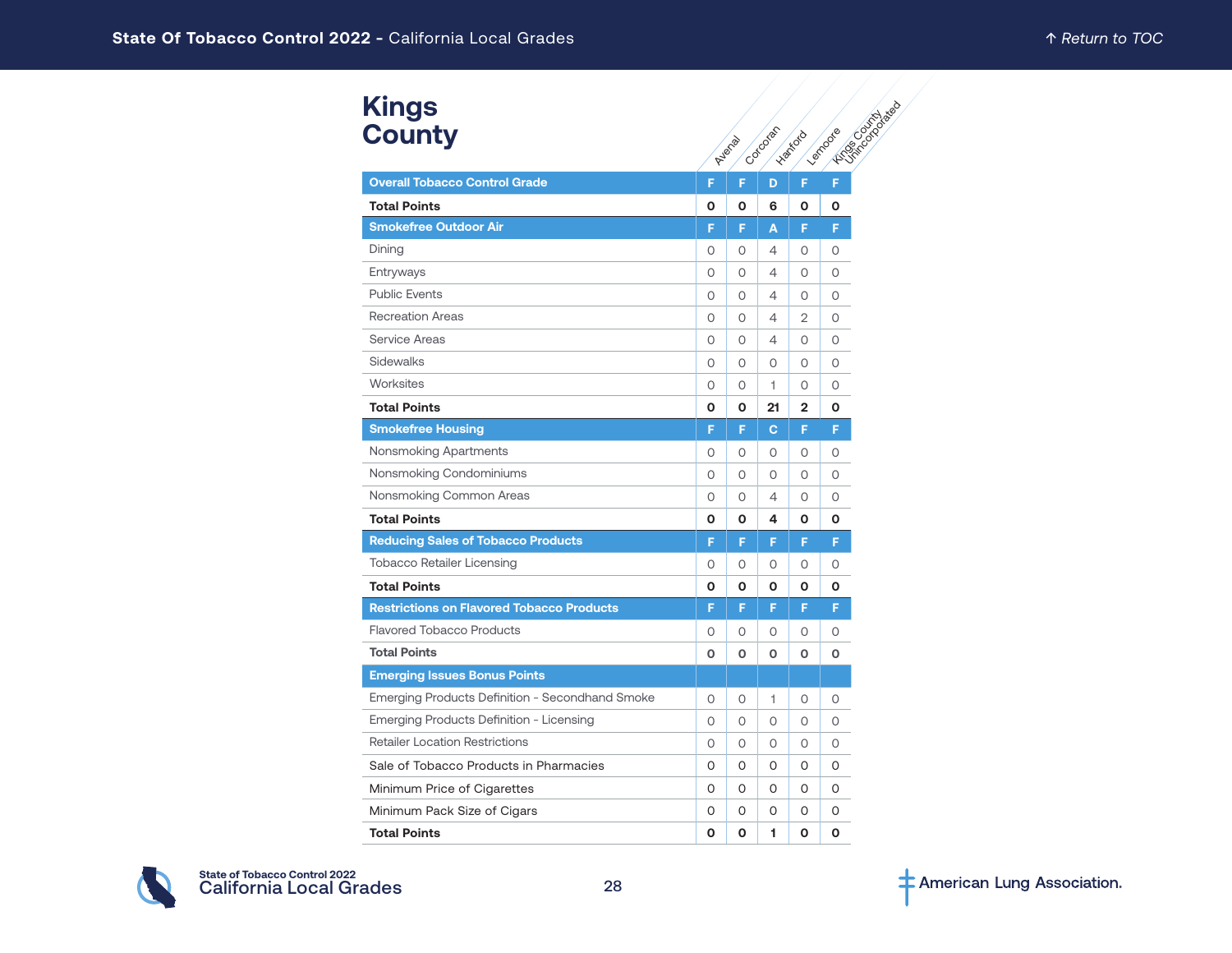# **Lake County**

| Lake                                             |          |          |                                        |
|--------------------------------------------------|----------|----------|----------------------------------------|
| <b>County</b>                                    |          | Cleatake | <b>PASSED MANUS</b><br><b>Lategook</b> |
| <b>Overall Tobacco Control Grade</b>             | D        | F        | F                                      |
| <b>Total Points</b>                              | 4        | 1        | Ο                                      |
| <b>Smokefree Outdoor Air</b>                     | А        | D        | F                                      |
| Dining                                           | 4        | 0        | 0                                      |
| Entryways                                        | 4        | 0        | 2                                      |
| <b>Public Events</b>                             | 4        | 0        | 0                                      |
| <b>Recreation Areas</b>                          | 4        | 4        | 0                                      |
| Service Areas                                    | 4        | 0        | 0                                      |
| Sidewalks                                        | 0        | 0        | 0                                      |
| Worksites                                        | 0        | 0        | 0                                      |
| <b>Total Points</b>                              | 20       | 4        | $\mathbf{2}$                           |
| <b>Smokefree Housing</b>                         | F        | F        | F                                      |
| Nonsmoking Apartments                            | 0        | 0        | 0                                      |
| Nonsmoking Condominiums                          | $\Omega$ | 0        | 0                                      |
| Nonsmoking Common Areas                          | $\Omega$ | Ω        | 0                                      |
| <b>Total Points</b>                              | O        | Ο        | Ο                                      |
| <b>Reducing Sales of Tobacco Products</b>        | F        | F        | F                                      |
| <b>Tobacco Retailer Licensing</b>                | 0        | 0        | 0                                      |
| <b>Total Points</b>                              | O        | Ο        | Ο                                      |
| <b>Restrictions on Flavored Tobacco Products</b> | F        | F        | F                                      |
| <b>Flavored Tobacco Products</b>                 | 0        | 0        | 0                                      |
| <b>Total Points</b>                              | O        | O        | O                                      |
| <b>Emerging Issues Bonus Points</b>              |          |          |                                        |
| Emerging Products Definition - Secondhand Smoke  | 1        | O        | 1                                      |
| Emerging Products Definition - Licensing         | 0        | O        | 0                                      |
| <b>Retailer Location Restrictions</b>            | 0        | 0        | 0                                      |
| Sale of Tobacco Products in Pharmacies           | 0        | O        | O                                      |
| Minimum Price of Cigarettes                      | O        | O        | O                                      |
| Minimum Pack Size of Cigars                      | 0        | O        | 0                                      |
| <b>Total Points</b>                              | 1        | O        | 1                                      |

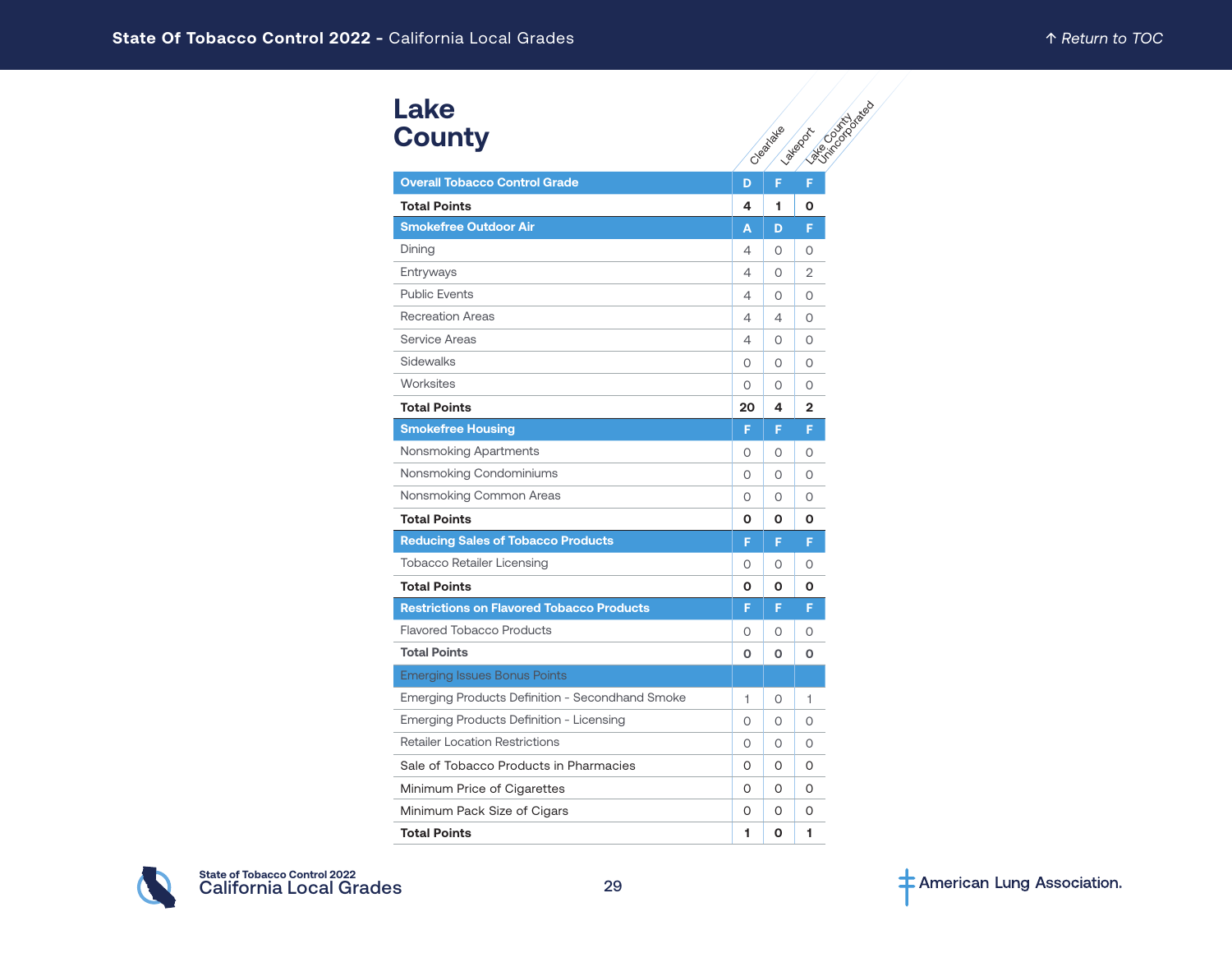| Lassen<br><b>County</b>                          |          | Elisabeth Rated<br>Susantille |
|--------------------------------------------------|----------|-------------------------------|
| <b>Overall Tobacco Control Grade</b>             | F        | F                             |
| <b>Total Points</b>                              | 1        | O                             |
| <b>Smokefree Outdoor Air</b>                     | D        | F                             |
| Dining                                           | 0        | 0                             |
| Entryways                                        | 0        | $\circ$                       |
| <b>Public Events</b>                             | 2        | 0                             |
| <b>Recreation Areas</b>                          | 4        | $\Omega$                      |
| Service Areas                                    | 0        | $\circ$                       |
| Sidewalks                                        | 0        | $\Omega$                      |
| Worksites                                        | 0        | $\Omega$                      |
| <b>Total Points</b>                              | 6        | O                             |
| <b>Smokefree Housing</b>                         | F.       | F                             |
| Nonsmoking Apartments                            | 0        | $\circ$                       |
| Nonsmoking Condominiums                          | $\Omega$ | $\Omega$                      |
| Nonsmoking Common Areas                          | 0        | $\circ$                       |
| <b>Total Points</b>                              | O        | O                             |
| <b>Reducing Sales of Tobacco Products</b>        | F.       | F                             |
| <b>Tobacco Retailer Licensing</b>                | 0        | $\Omega$                      |
| <b>Total Points</b>                              | O        | $\mathbf{o}$                  |
| <b>Restrictions on Flavored Tobacco Products</b> | F.       | F                             |
| <b>Flavored Tobacco Products</b>                 | $\circ$  | 0                             |
| <b>Total Points</b>                              | O        | O                             |
| <b>Emerging Issues Bonus Points</b>              |          |                               |
| Emerging Products Definition - Secondhand Smoke  | 1        | $\circ$                       |
| Emerging Products Definition - Licensing         | $\circ$  | $\Omega$                      |
| <b>Retailer Location Restrictions</b>            | 0        | $\circ$                       |
| Sale of Tobacco Products in Pharmacies           | 0        | O                             |
| Minimum Price of Cigarettes                      | 0        | $\Omega$                      |
| Minimum Pack Size of Cigars                      | 0        | O                             |
| <b>Total Points</b>                              | 1        | O                             |

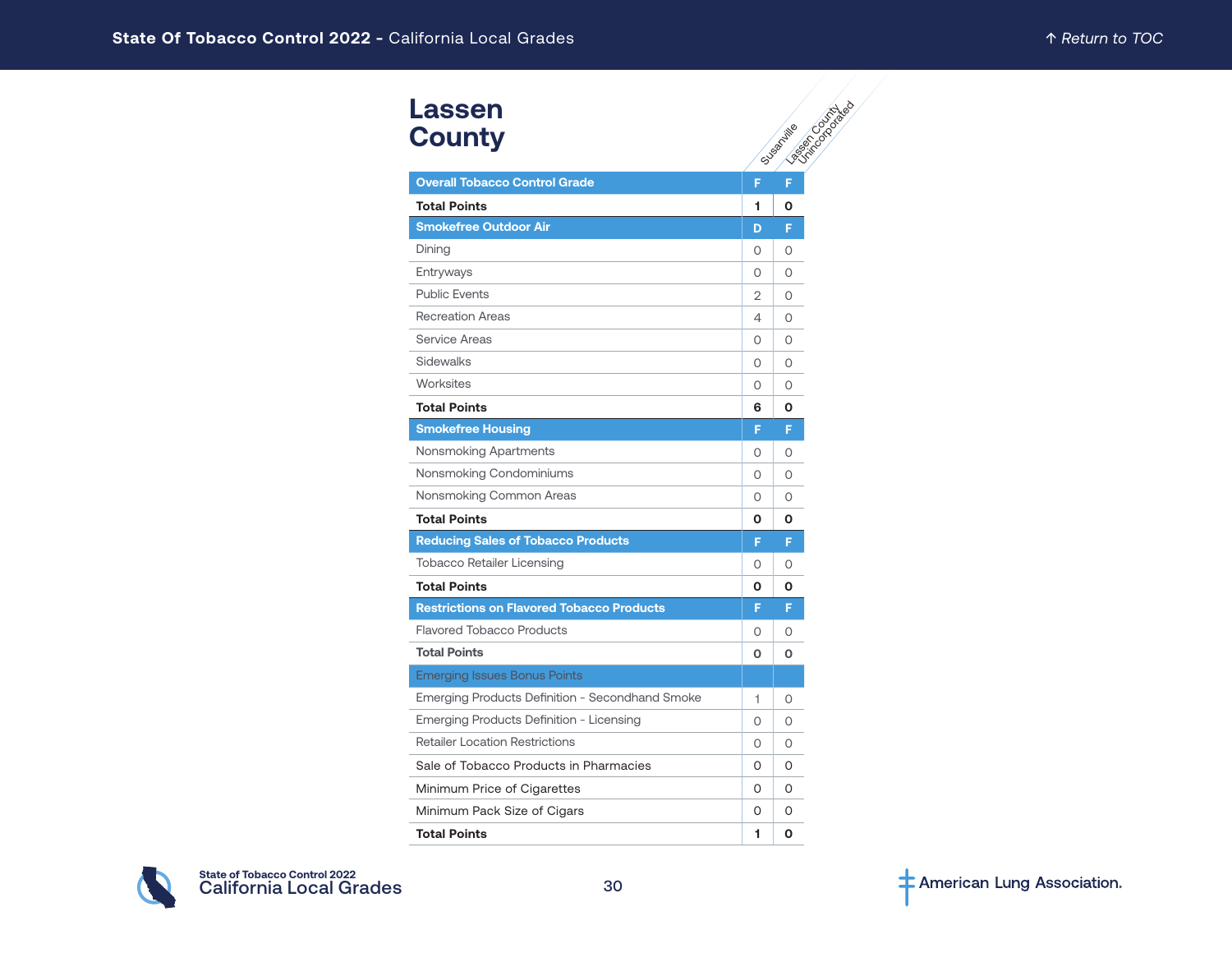| <b>Los Angeles</b>                                     |                |                |                |                |                |                |                | Part           |              |                     |                |              |                |                |                |                |                         |                     |                         |         |              |                 |
|--------------------------------------------------------|----------------|----------------|----------------|----------------|----------------|----------------|----------------|----------------|--------------|---------------------|----------------|--------------|----------------|----------------|----------------|----------------|-------------------------|---------------------|-------------------------|---------|--------------|-----------------|
| County (1/4)                                           |                | Agoulaxillis   | Alramona       | Arcabia        |                |                |                | Babyouin Y     |              | Belfioxies          | Beitragueres   | Beyond Hills | Breadoun       | Butloat        | Calabasea      | Catson         | Certificas              | Claighton           | Commerce                | Compton |              | City<br>Cudativ |
|                                                        |                |                |                |                | Artesia        | Ayalon         | Azusa          | PRIM           |              |                     |                |              |                |                |                |                |                         |                     |                         |         | Covina       | Cultier         |
| <b>Overall Tobacco Control Grade</b>                   | F              | B              | F              | D              | F              | Е              | B              | D              | F            | D                   | Α              | F            | c              | B              | B              | D              | F                       | F                   | A                       | F.      | F            | B               |
| <b>Total Points</b>                                    | 3              | 14             | $\mathbf{2}$   | 5              | $\overline{2}$ | 1              | 14             | 4              | $\mathbf 0$  | 5                   | 17             | $\mathbf 0$  | 11             | 12             | 13             | 5              | $\overline{\mathbf{2}}$ | 1.                  | 15                      | 1.      | $\mathbf{o}$ | 13              |
| <b>Smokefree Outdoor Air</b>                           | B              | A              | $\mathbf{C}$   | D              | $\mathbf{C}$   | D              | B              | A              | F            | D                   | A              | F            | B              | A              | A              | D              | $\mathbf{C}$            | D                   | $\overline{\mathsf{A}}$ | D       | F            | D               |
| Dining                                                 | $\overline{2}$ | $\overline{4}$ | $\circ$        | 4              | 0              | $\circ$        | 4              | 4              | $\circ$      | $\circ$             | 4              | $\circ$      | $\overline{2}$ | 4              | 4              | 0              | 4                       | $\circ$             | 4                       | 0       | 0            | 2               |
| Entryways                                              | $\overline{4}$ | $\overline{4}$ | 0              | $\circ$        | $\overline{4}$ | 0              | $\overline{4}$ | $\overline{4}$ | 0            | $\mathbf{2}$        | $\mathbf{2}$   | $\circ$      | $\overline{4}$ | 4              | 4              | $\circ$        | $\circ$                 | $\circ$             | 4                       | 0       | $\circ$      | $\circ$         |
| <b>Public Events</b>                                   | $\circ$        | $\circ$        | 4              | $\circ$        | $\circ$        | $\circ$        | 0              | 3              | $\circ$      | $\mathbf{2}$        | 3              | $\circ$      | 3              | 4              | 4              | $\circ$        | $\circ$                 | $\circ$             | $\overline{4}$          | 0       | 0            | $\circ$         |
| <b>Recreation Areas</b>                                | $\overline{4}$ | $\overline{4}$ | $\overline{4}$ | $\circ$        | $\mathbf{2}$   | $\overline{2}$ | 4              | 3              | $\circ$      | $\overline{4}$      | 4              | $\circ$      | 3              | $\overline{4}$ | $\overline{4}$ | $\overline{4}$ | $\overline{4}$          | 3                   | $\overline{4}$          | 4       | $\circ$      | 4               |
| Service Areas                                          | $\overline{4}$ | $\overline{4}$ | $\circ$        | $\circ$        | $\overline{4}$ | $\circ$        | $\overline{4}$ | 4              | 0            | $\circ$             | 4              | $\circ$      | 4              | $\overline{4}$ | 4              | $\circ$        | $\circ$                 | $\circ$             | $\overline{4}$          | $\circ$ | $\circ$      | $\circ$         |
| Sidewalks                                              | $\overline{1}$ | $\overline{1}$ | $\circ$        | $\circ$        | $\circ$        | $\overline{1}$ | $\circ$        | $\overline{1}$ | $\circ$      | $\circ$             | $\mathbf{1}$   | $\circ$      | $\overline{1}$ | 1              | $\circ$        | $\circ$        | $\circ$                 | $\circ$             | $\overline{1}$          | 0       | 0            | $\circ$         |
| Worksites                                              | $\circ$        | 1              | $\circ$        | $\circ$        | $\circ$        | $\circ$        | $\circ$        | $\circ$        | $\circ$      | $\circ$             | $\mathbf{1}$   | $\circ$      | $\circ$        | $\overline{1}$ | 1              | $\circ$        | $\circ$                 | $\circ$             | $\circ$                 | 0       | 0            | $\circ$         |
| <b>Total Points</b>                                    | 15             | 18             | 8              | 4              | 10             | 3              | 16             | 19             | $\mathbf 0$  | 8                   | 19             | $\mathbf 0$  | 17             | 22             | 21             | $\overline{4}$ | 8                       | 3                   | 21                      | 4       | $\mathbf{o}$ | 6               |
| <b>Smokefree Housing</b>                               | F              | $\mathbf{C}$   | F              | F              | F              | F              | B              | F              | F            | A                   | A              | F            | $\mathbf{C}$   | C.             | D              | F              | F                       | F                   | A                       | F       | F            | A               |
| Nonsmoking Apartments                                  | 0              | $\circ$        | 0              | $\circ$        | 0              | $\circ$        | $\mathbf{2}$   | 0              | 0            | 4                   | 4              | $\circ$      | 0              | $\mathbf{2}$   | 0              | 0              | $\circ$                 | $\circ$             | 4                       | 0       | 0            | 4               |
| Nonsmoking Condominiums                                | $\circ$        | $\circ$        | $\circ$        | $\circ$        | $\circ$        | $\circ$        | $\sqrt{2}$     | $\circ$        | $\circ$      | 4                   | 4              | $\circ$      | $\circ$        | $\circ$        | $\circ$        | $\circ$        | $\circ$                 | $\circ$             | $\overline{4}$          | O       | O            | $\overline{4}$  |
| Nonsmoking Common Areas                                | $\circ$        | $\overline{4}$ | $\circ$        | 0              | $\circ$        | $\circ$        | 4              | $\circ$        | 0            | $\overline{4}$      | $\overline{4}$ | $\circ$      | 4              | $\overline{4}$ | 2              | $\circ$        | $\circ$                 | 0                   | 4                       | 0       | 0            | 4               |
| <b>Total Points</b>                                    | $\Omega$       | 4              | 0              | O              | $\mathbf{o}$   | $\mathbf{o}$   | 8              | $\mathbf 0$    | 0            | 12                  | 12             | $\mathbf{o}$ | 4              | 6              | $\overline{2}$ | $\mathbf{o}$   | $\mathbf{o}$            | $\mathbf{o}$        | 12                      | 0       | $\mathbf{o}$ | 12              |
| <b>Reducing Sales of Tobacco Products</b>              | F              | A              | F              | A              | F              | E              | Α              | F              | F            | F                   | A              | F            | A              | A              | A              | A              |                         | F                   | A                       | F       | F            | A               |
| <b>Tobacco Retailer Licensing</b>                      | $\circ$        | $\overline{4}$ | $\circ$        | 4              | $\circ$        | 0              | 4              | $\circ$        | 0            | $\circ$             | 4              | $\circ$      | 4              | 4              | 4              | 4              | $\circ$                 | $\circ$             | 4                       | 0       | $\mathsf O$  | $\overline{4}$  |
| <b>Total Points</b>                                    | $\mathbf 0$    | 4              | $\mathbf{o}$   | 4              | $\mathbf{o}$   | $\mathbf{o}$   | 4              | $\mathbf{o}$   | $\mathbf{o}$ | $\mathbf{o}$        | 4              | $\mathbf 0$  | 4              | 4              | 4              | 4              | $\mathbf{o}$            | $\mathbf{o}$        | 4                       | O       | $\mathbf{o}$ | 4               |
| <b>Restrictions on Flavored Tobacco Products</b>       | F              | Α              | F              | F              | F              | F              | A              |                |              | F                   | Α              | F            | $\mathbf{C}$   | D              | Α              | F              | Е                       | F                   | C                       | F       | F            | A               |
| <b>Flavored Tobacco Products</b>                       | $\circ$        | $\overline{4}$ | $\circ$        | $\circ$        | $\circ$        | 0              | $\overline{4}$ | $\circ$        | $\circ$      | 0                   | 4              | $\circ$      | $\overline{2}$ | -1.            | 4              | 0              | $\circ$                 | 0                   | $\overline{2}$          | 0       | 0            | 4               |
| <b>Total Points</b>                                    | $\mathbf 0$    | 4              | 0              | $\mathbf 0$    | $\mathsf{o}$   | $\circ$        | 4              | 0              | 0            | $\mathsf{o}\xspace$ | 4              | $\mathbf 0$  | $\overline{2}$ | 1              | 4              | $\mathsf{o}$   | $\circ$                 | o                   | $\overline{2}$          | 0       | $\mathbf 0$  | 4               |
| <b>Emerging Issues Bonus Points</b>                    |                |                |                |                |                |                |                |                |              |                     |                |              |                |                |                |                |                         |                     |                         |         |              |                 |
| <b>Emerging Products Definition - Secondhand Smoke</b> | $\overline{1}$ | 1              | 1              | 1.             | $\overline{1}$ | $\overline{1}$ | 1              | $\overline{1}$ | 0            | 1                   | 1              | $\circ$      | 0              | $\overline{1}$ | 1.             | 1              | $\overline{1}$          | 0                   | $\overline{1}$          | 0       | 0            | $\circ$         |
| Emerging Products Definition - Licensing               | $\circ$        | $\overline{1}$ | $\circ$        | $\mathbf{1}$   | $\circ$        | $\circ$        | $\mathbf{1}$   | $\circ$        | $\circ$      | $\circ$             | $\mathbf{1}$   | $\circ$      | $\overline{1}$ | $\overline{1}$ | $\mathbf{1}$   | $\mathbf{1}$   | $\circ$                 | $\circ$             | $\overline{1}$          | $\circ$ | 0            | $\mathbf{1}$    |
| <b>Retailer Location Restrictions</b>                  | $\circ$        | $\circ$        | $\circ$        | 0              | $\circ$        | $\circ$        | $\circ$        | $\circ$        | 0            | $\circ$             | $\mathbf{1}$   | $\circ$      | 0              | $\overline{1}$ | 0              | $\circ$        | $\circ$                 | 0                   | $\circ$                 | -1.     | 0            | $\circ$         |
| Sale of Tobacco Products in Pharmacies                 | $\circ$        | $\circ$        | 0              | 0              | $\mathsf O$    | $\circ$        | $\mathsf O$    | $\mathsf O$    | $\mathsf O$  | 0                   | $\mathbf{1}$   | $\circ$      | 0              | 0              | 0              | $\mathsf O$    | $\circ$                 | $\mathsf{O}\xspace$ | O                       | O       | 0            | $\circ$         |
| Minimum Price of Cigarettes                            | $\circ$        | $\circ$        | $\circ$        | $\circ$        | 0              | $\circ$        | 0              | $\circ$        | O            | 0                   | n/a            | $\circ$      | O              | O              | O              | $\mathsf O$    | $\circ$                 | $\circ$             | $\circ$                 | O       | $\circ$      | $\circ$         |
| Minimum Pack Size of Cigars                            | 0              | 0              | 0              | 0              | 0              | 0              | 0              | 0              | 0            | 0                   | 0              | $\circ$      | 0              | 0              | 0              | 0              | 0                       | 0                   | -1                      | 0       | 0            | 0               |
| <b>Total Points</b>                                    | 1              | $\overline{2}$ | 1              | $\overline{2}$ | -1             | 1              | $\mathbf{2}$   | 1              | $\Omega$     | 1.                  | 4              | $\mathbf{o}$ | 1              | 3              | $\overline{2}$ | $\overline{2}$ | -1                      | $\Omega$            | 3                       | 1       | O            | 1               |



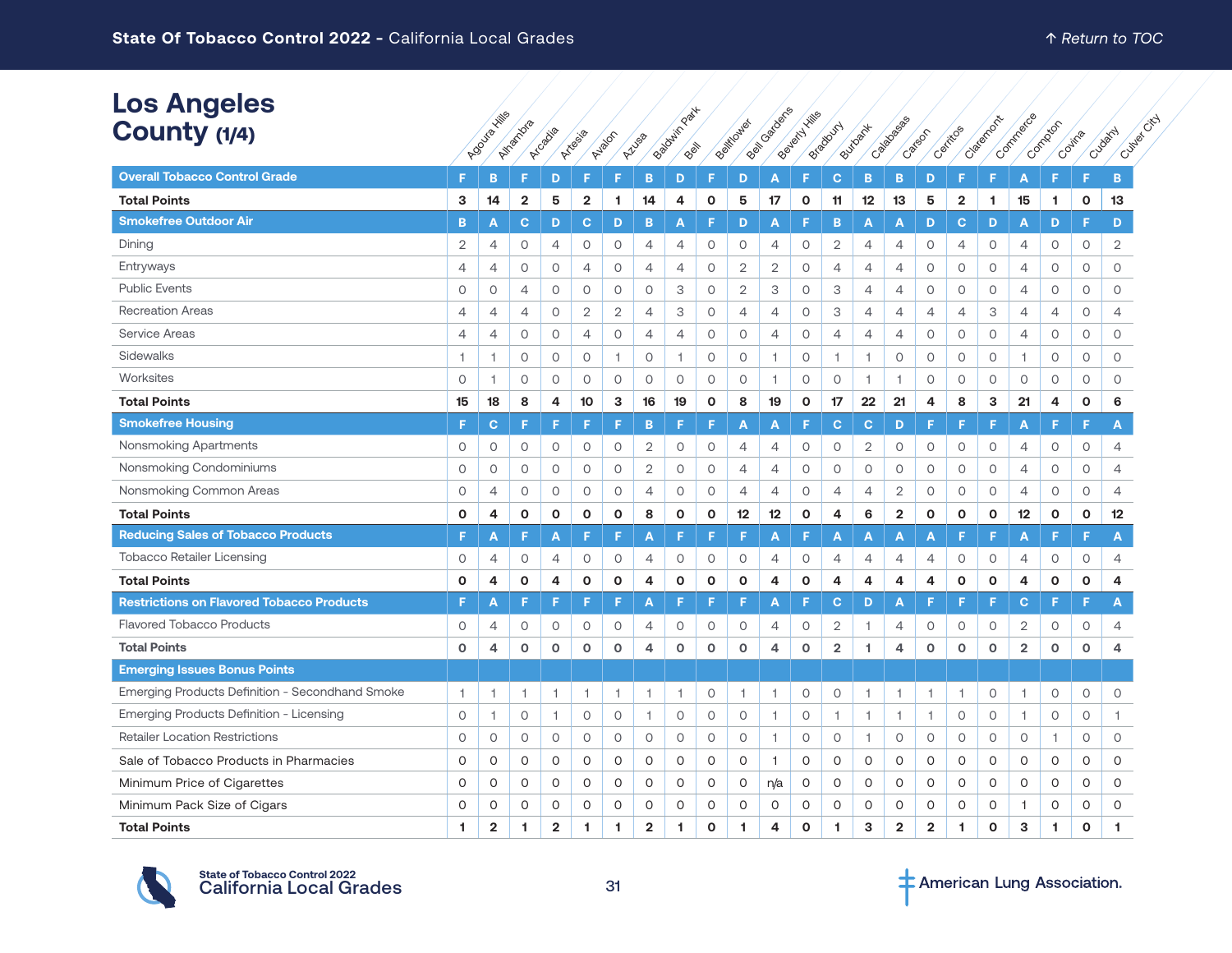| <b>Los Angeles</b><br>County (2/4)               |                | Oiemprobase    | Downley             | Duate   | El Morte       | ESSOUTIDO      | Gardena        | Glendale       | Glendora       | I-vanislation cabocs | - Healthcarre  | - Harrena Baseau | - vidden Kills | <b>Humitingon Part</b> | <b>Industry</b> | Indeep Nood    | Indiadage      | La Campagnancia Cicco | I and according | La Nitrada   | <b>La Vierke</b> | <b>Patienton</b><br><b>Jeine</b> |
|--------------------------------------------------|----------------|----------------|---------------------|---------|----------------|----------------|----------------|----------------|----------------|----------------------|----------------|------------------|----------------|------------------------|-----------------|----------------|----------------|-----------------------|-----------------|--------------|------------------|----------------------------------|
| <b>Overall Tobacco Control Grade</b>             | F              | F              | D                   | в       | D              | D              | B              | F              | D              | D                    | B              | F                | B              | F                      | D               | F              | D              | F                     | F               | F            | $\sqrt{2}$<br>D  | F                                |
| <b>Total Points</b>                              | 0              | 1              | 5                   | 14      | 4              | 6              | 14             | 1              | 5              | 6                    | 13             | $\mathbf{o}$     | 13             | -1                     | 6               | 0              | 6              | 1                     | 1.              | 2            | 6                | $\mathbf 0$                      |
| <b>Smokefree Outdoor Air</b>                     | F              | D              | D                   | D       | F              | D              | A              | D              | D              | $\mathbf{C}$         | A              | F                | $\mathbf{A}$   | D                      | $\mathbf{C}$    | F              | $\mathbf c$    | D                     | D               | $\mathbf{C}$ | D                | F.                               |
| Dining                                           | 0              | $\circ$        | $\circ$             | 0       | $\circ$        | $\overline{2}$ | $\mathbf{2}$   | $\circ$        | $\circ$        | $\circ$              | 4              | $\circ$          | $\overline{4}$ | $\circ$                | $\circ$         | $\circ$        | 4              | 0                     | 0               | 0            | $\circ$          | 0                                |
| Entryways                                        | 0              | $\circ$        | $\circ$             | $\circ$ | $\circ$        | $\circ$        | $\overline{4}$ | $\circ$        | $\circ$        | $\overline{4}$       | $\overline{2}$ | $\circ$          | $\overline{4}$ | $\circ$                | $\circ$         | $\circ$        | 0              | 0                     | 0               | 4            | $\circ$          | $\circ$                          |
| <b>Public Events</b>                             | 0              | 3              | $\circ$             | 0       | 0              | $\circ$        | $\overline{4}$ | $\circ$        | $\circ$        | 4                    | 4              | $\circ$          | $\overline{4}$ | 0                      | $\overline{4}$  | $\circ$        | 3              | 0                     | $\mathbf{2}$    | 0            | $\circ$          | $\circ$                          |
| <b>Recreation Areas</b>                          | $\mathbf{2}$   | 4              | 4                   | 4       | 2              | 4              | 4              | 4              | 4              | 4                    | 4              | $\circ$          | 4              | 4                      | 4               | 2              | 4              | 4                     | 4               | 4            | 4                | 0                                |
| <b>Service Areas</b>                             | 0              | $\circ$        | $\overline{2}$      | $\circ$ | $\circ$        | $\circ$        | $\overline{4}$ | $\circ$        | 0              | $\circ$              | $\overline{2}$ | $\circ$          | 4              | $\circ$                | $\circ$         | $\circ$        | $\circ$        | $\circ$               | O               | $\circ$      | $\circ$          | $\circ$                          |
| Sidewalks                                        | 0              | $\circ$        | 0                   | 0       | 0              | $\circ$        | $\overline{1}$ | $\circ$        | 0              | 0                    | $\overline{1}$ | $\circ$          | 1              | 0                      | 0               | 0              | $\circ$        | 0                     | 0               | 0            | $\circ$          | 0                                |
| Worksites                                        | $\circ$        | $\circ$        | $\circ$             | 0       | $\circ$        | $\circ$        | $\overline{1}$ | $\circ$        | $\circ$        | $\circ$              | 1              | $\circ$          | -1             | $\circ$                | $\circ$         | $\circ$        | $\circ$        | 0                     | $\circ$         | 0            | $\circ$          | $\circ$                          |
| <b>Total Points</b>                              | $\overline{2}$ | $\overline{7}$ | 6                   | 4       | $\overline{2}$ | 6              | 20             | 4              | 4              | 12                   | 18             | $\mathbf 0$      | 22             | 4                      | 8               | $\overline{2}$ | 11             | 4                     | 6               | 8            | 4                | $\mathbf{o}$                     |
| <b>Smokefree Housing</b>                         | F              | F              | F                   | Α       | F              | F              | $\mathbf{C}$   | œ              |                | F                    | F              | n/a              | A              |                        | F               | F              | F              |                       | F               | F            | F                | F.                               |
| Nonsmoking Apartments                            | 0              | $\circ$        | $\circ$             | 4       | $\circ$        | $\circ$        | $\overline{1}$ | $\circ$        | 0              | 0                    | 0              | n/a              | 4              | 0                      | 0               | $\circ$        | $\circ$        | 0                     | 0               | 0            | $\circ$          | 0                                |
| Nonsmoking Condominiums                          | 0              | $\circ$        | $\circ$             | 4       | $\circ$        | $\circ$        | $\overline{1}$ | $\circ$        | $\circ$        | $\circ$              | $\mathsf O$    | n/a              | $\sqrt{2}$     | $\circ$                | $\circ$         | $\circ$        | $\mathsf O$    | 0                     | 0               | $\circ$      | $\circ$          | O                                |
| Nonsmoking Common Areas                          | $\circ$        | $\circ$        | $\circ$             | 4       | $\circ$        | $\circ$        | $\overline{4}$ | $\circ$        | $\circ$        | $\circ$              | $\circ$        | n/a              | 4              | $\circ$                | $\circ$         | $\circ$        | $\circ$        | $\circ$               | 0               | 0            | $\circ$          | $\circ$                          |
| <b>Total Points</b>                              | $\mathbf{o}$   | $\mathbf{o}$   | $\mathbf{o}$        | 12      | $\mathbf 0$    | $\mathbf 0$    | 6              | $\mathbf{o}$   | $\mathbf{o}$   | $\mathbf{o}$         | $\mathbf{o}$   | $\Omega$         | 10             | $\mathbf 0$            | $\mathbf{o}$    | $\mathbf{o}$   | $\mathbf{o}$   | O                     | $\mathbf{o}$    | $\mathbf{o}$ | $\mathbf 0$      | $\mathbf{o}$                     |
| <b>Reducing Sales of Tobacco Products</b>        | F.             | F              | Α                   | A       | Α              | A              | Α              |                | A              | Α                    | A              | F                | A              | E                      | A               | F              | Α              | Е                     | F               | F            | А                | F.                               |
| <b>Tobacco Retailer Licensing</b>                | 0              | $\circ$        | 4                   | 4       | 4              | 4              | $\overline{4}$ | $\circ$        | $\overline{4}$ | $\overline{4}$       | 4              | $\circ$          | 4              | $\circ$                | $\overline{4}$  | $\circ$        | $\overline{4}$ | 0                     | 0               | 0            | 4                | $\circ$                          |
| <b>Total Points</b>                              | 0              | O              | 4                   | 4       | 4              | 4              | 4              | O              | 4              | 4                    | 4              | $\mathbf 0$      | 4              | 0                      | 4               | 0              | 4              | O                     | $\mathbf 0$     | O            | 4                | $\mathbf 0$                      |
| <b>Restrictions on Flavored Tobacco Products</b> | F              | F              | F                   | Α       | F              | F              | A              | F              | F.             | F                    | Α              | F                | E              | E                      | F.              | F              | F              | F                     | F               | F            | D                | F                                |
| <b>Flavored Tobacco Products</b>                 | 0              | $\circ$        | 0                   | 4       | 0              | 0              | $\overline{4}$ | $\circ$        | 0              | 0                    | 4              | $\circ$          | $\circ$        | 0                      | 0               | $\circ$        | $\circ$        | 0                     | 0               | 0            | f.               | $\circ$                          |
| <b>Total Points</b>                              | $\mathbf{O}$   | $\mathbf 0$    | $\mathbf{o}$        | 4       | $\mathbf 0$    | $\mathsf{o}\,$ | $\overline{4}$ | $\mathsf{o}\,$ | $\mathbf 0$    | $\mathbf 0$          | 4              | $\Omega$         | $\mathbf 0$    | o                      | $\mathsf{o}\,$  | $\mathsf{o}\,$ | $\Omega$       | 0                     | $\mathbf 0$     | $\mathbf 0$  | 1                | $\mathbf 0$                      |
| <b>Emerging Issues Bonus Points</b>              |                |                |                     |         |                |                |                |                |                |                      |                |                  |                |                        |                 |                |                |                       |                 |              |                  |                                  |
| Emerging Products Definition - Secondhand Smoke  | 0              | 1              | $\circ$             | 1       | 0              | 1              | $\overline{1}$ | $\mathbf{1}$   | 1              | $\circ$              | f,             | $\circ$          | 1              | $\circ$                | 0               | $\circ$        | 1              | 0                     | 1               | 0            | -1               | $\overline{1}$                   |
| Emerging Products Definition - Licensing         | 0              | $\overline{1}$ | $\mathbf{1}$        | 1       | 0              | $\mathbf{1}$   | $\overline{1}$ | $\circ$        | $\overline{1}$ | 0                    | $\mathbf{1}$   | $\circ$          | $\overline{1}$ | 0                      | $\overline{1}$  | $\circ$        | 0              | 0                     | 0               | $\circ$      | $\overline{1}$   | $\circ$                          |
| <b>Retailer Location Restrictions</b>            | 0              | $\circ$        | $\circ$             | 0       | 0              | $\circ$        | $\circ$        | $\circ$        | 0              | $\circ$              | $\overline{1}$ | $\circ$          | 1              | $\circ$                | $\circ$         | $\circ$        | $\circ$        | 0                     | 1.              | $\mathbf{1}$ | $\circ$          | $\circ$                          |
| Sale of Tobacco Products in Pharmacies           | 0              | 0              | O                   | 0       | 0              | 0              | 0              | 0              | 0              | 0                    | 1              | $\circ$          | 0              | 0                      | 0               | 0              | 0              | 0                     | 0               | 0            | 0                | 0                                |
| Minimum Price of Cigarettes                      | 0              | $\circ$        | $\mathsf{O}\xspace$ | 0       | 0              | O              | 0              | 0              | 0              | O                    | 0              | $\circ$          | $\circ$        | 0                      | O               | 0              | 0              | 0                     | 0               | $\circ$      | 0                | $\circ$                          |
| Minimum Pack Size of Cigars                      | 0              | O              | $\circ$             | 1       | 0              | $\overline{1}$ | $\circ$        | $\circ$        | $\circ$        | $\circ$              | 1              | $\circ$          | 1              | 0                      | O               | 0              | O              | 0                     | 0               | 0            | 0                | $\Omega$                         |
| <b>Total Points</b>                              | $\Omega$       | $\overline{2}$ | 1                   | 3       | $\Omega$       | 3              | $\overline{2}$ | 1              | $\overline{2}$ | $\Omega$             | 5              | $\Omega$         | 4              | $\Omega$               | 1               | $\Omega$       | 1.             | $\Omega$              | $\overline{2}$  | 1            | $\overline{2}$   | 1                                |



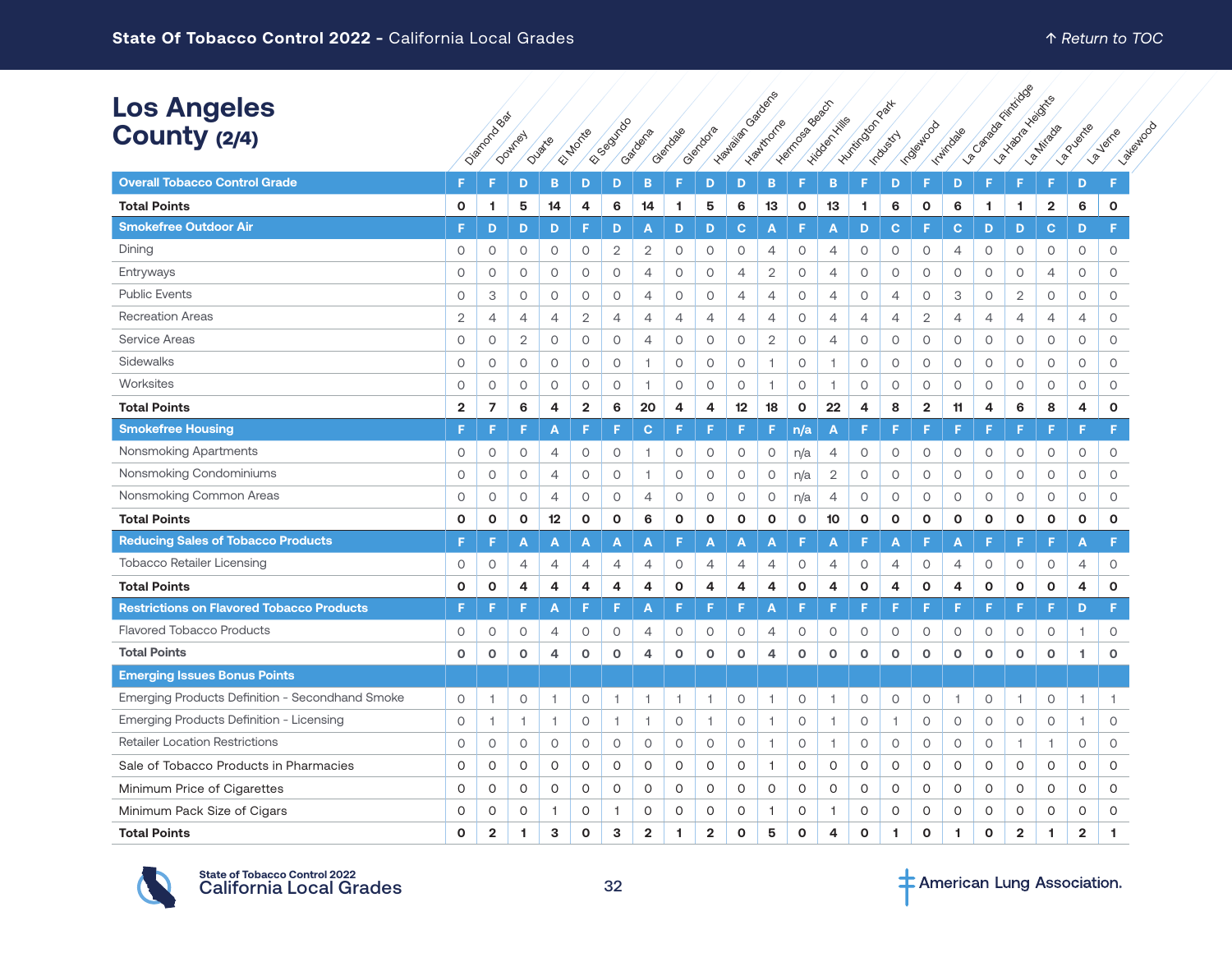|                                                  |                |                |                |                |                |              |                |                |                         |                      |                |                |               |                |                |              | Eustates       |                         |                         |              |                | <b>Verdes</b>      |                                        |
|--------------------------------------------------|----------------|----------------|----------------|----------------|----------------|--------------|----------------|----------------|-------------------------|----------------------|----------------|----------------|---------------|----------------|----------------|--------------|----------------|-------------------------|-------------------------|--------------|----------------|--------------------|----------------------------------------|
| <b>Los Angeles</b><br>County (3/4)               |                | Lancoster      | Lawtoale       | Londita        | Londowed St    | LOS AFTOSIOS | <b>Windows</b> |                | Manufaction BaserS      | Maytico <sub>d</sub> | Montovia       | Montagailo     | Mortelay Part | Norwalt        | Patriciale     | 1/erdes      | Pastmouth      | Passagement             | Pico Pitala             | Pomons       | Reformando     | Residence of Basic | Roofing Mille Castlee<br>Rolling Hills |
|                                                  |                |                |                |                |                |              |                | Mailou         |                         |                      |                |                |               |                | Palos          |              |                |                         |                         |              |                |                    |                                        |
| <b>Overall Tobacco Control Grade</b>             | D              | D              | D              | C.             | D              | D            | D              | A              | D                       | F                    | D              | D              | F.            | D              |                | F            | Α              | F                       | F                       | F.           | $\mathbf{C}$   | F                  | F                                      |
| <b>Total Points</b>                              | 4              | 5              | 5              | 11             | $\overline{7}$ | 5            | 6              | 17             | 8                       | 1                    | 4              | 6              | -1            | 8              | 3              | O            | 17             | $\mathbf{o}$            | $\mathbf{o}$            | 1            | 10             | $\mathbf{o}$       | $\mathbf{o}$                           |
| <b>Smokefree Outdoor Air</b>                     | F              | D              | D              | C.             | B              | F            | C              | А              | F                       | D                    | Е              | С              | D             | D              | B              | F            | Α              | F                       | E                       | D            | Α              | F                  | F.                                     |
| Dining                                           | 0              | $\circ$        | 0              | $\overline{2}$ | 2              | 0            | $\overline{4}$ | 4              | $\circ$                 | 0                    | $\overline{2}$ | 4              | 0             | 0              | 4              | 0            | 4              | $\circ$                 | $\circ$                 | $\circ$      | 4              | $\circ$            | 0                                      |
| Entryways                                        | $\circ$        | $\circ$        | 0              | $\circ$        | $\overline{4}$ | $\circ$      | $\overline{4}$ | $\overline{4}$ | $\circ$                 | $\circ$              | $\circ$        | $\overline{4}$ | $\circ$       | 0              | $\overline{4}$ | $\circ$      | $\overline{4}$ | $\circ$                 | $\circ$                 | $\circ$      | 4              | $\circ$            | $\circ$                                |
| <b>Public Events</b>                             | 0              | $\circ$        | 0              | $\overline{2}$ | $\overline{2}$ | $\circ$      | 2              | $\overline{4}$ | $\circ$                 | $\circ$              | 0              | 0              | 0             | $\overline{2}$ | $\overline{4}$ | $\circ$      | $\overline{4}$ | $\circ$                 | $\circ$                 | $\circ$      | $\overline{2}$ | $\circ$            | $\circ$                                |
| <b>Recreation Areas</b>                          | 0              | $\overline{4}$ | 4              | $\overline{4}$ | З              | $\mathbf{2}$ | $\mathbf{2}$   | $\overline{4}$ | $\overline{2}$          | $\overline{4}$       | $\circ$        | $\overline{4}$ | З             | 3              | $\overline{2}$ | $\circ$      | 4              | $\mathbf{2}$            | $\overline{2}$          | 3            | 4              | $\circ$            | $\overline{2}$                         |
| Service Areas                                    | $\overline{2}$ | $\circ$        | 0              | $\overline{2}$ | 0              | $\circ$      | 0              | $\overline{4}$ | $\circ$                 | $\circ$              | $\circ$        | 0              | 0             | 0              | 0              | 0            | 4              | $\circ$                 | $\circ$                 | $\circ$      | 4              | 0                  | 0                                      |
| Sidewalks                                        | $\mathsf O$    | $\circ$        | 0              | $\circ$        | 0              | $\circ$      | $\circ$        | $\overline{1}$ | $\circ$                 | $\circ$              | $\circ$        | 0              | $\circ$       | 0              | $\overline{1}$ | $\circ$      | 1              | $\circ$                 | $\circ$                 | $\circ$      | 1              | $\circ$            | O                                      |
| Worksites                                        | $\circ$        | $\circ$        | $\circ$        | $\circ$        | $\circ$        | $\circ$      | $\circ$        | $\circ$        | $\circ$                 | $\circ$              | $\circ$        | $\circ$        | $\circ$       | $\circ$        | $\circ$        | 0            | $\circ$        | $\circ$                 | $\circ$                 | $\circ$      |                | $\circ$            | $\circ$                                |
| <b>Total Points</b>                              | $\overline{2}$ | 4              | 4              | 10             | 11             | $\mathbf{2}$ | 12             | 21             | $\overline{\mathbf{2}}$ | 4                    | $\overline{2}$ | 12             | 3             | 5              | 15             | $\mathbf o$  | 21             | $\overline{\mathbf{2}}$ | $\overline{\mathbf{2}}$ | 3            | 20             | 0                  | $\overline{2}$                         |
| <b>Smokefree Housing</b>                         | F              |                | F              | D              | F              | Е            | Е              | Α              | F                       | E                    |                |                |               | D              | F              | F            | А              | F                       |                         | E            | E              | F.                 | F                                      |
| Nonsmoking Apartments                            | $\circ$        | $\circ$        | 0              | 0              | 0              | 0            | $\circ$        | 4              | $\circ$                 | $\mathsf O$          | $\circ$        | $\circ$        | $\circ$       | 0              | 0              | 0            | $\overline{4}$ | $\circ$                 | $\circ$                 | $\circ$      | 0              | $\circ$            | 0                                      |
| Nonsmoking Condominiums                          | $\circ$        | $\circ$        | $\circ$        | $\circ$        | 0              | $\circ$      | $\circ$        | 4              | $\circ$                 | $\circ$              | $\circ$        | $\circ$        | $\circ$       | 0              | $\circ$        | $\circ$      | 4              | $\circ$                 | $\circ$                 | $\circ$      | $\circ$        | $\circ$            | 0                                      |
| Nonsmoking Common Areas                          | $\circ$        | $\circ$        | 0              | $\overline{2}$ | 0              | $\circ$      | $\circ$        | $\overline{4}$ | $\circ$                 | $\circ$              | $\circ$        | $\circ$        | $\circ$       | $\mathbf{2}$   | $\circ$        | $\circ$      | $\overline{4}$ | $\circ$                 | $\circ$                 | $\circ$      | $\circ$        | $\circ$            | $\circ$                                |
| <b>Total Points</b>                              | O              | O              | O              | $\overline{2}$ | $\mathbf{o}$   | $\mathbf{o}$ | $\mathbf{o}$   | 12             | $\mathbf{o}$            | O                    | $\mathbf{o}$   | O              | $\mathbf{o}$  | $\mathbf{2}$   | $\mathbf{o}$   | $\mathbf{o}$ | 12             | $\mathbf{o}$            | $\mathbf{o}$            | $\mathbf{o}$ | O              | 0                  | $\mathbf{o}$                           |
| <b>Reducing Sales of Tobacco Products</b>        | A              | A              | A              | A              | A              | A            | A              | Α              | A                       | F                    | A              | A              |               | A              | Е              | F            | Α              | F                       | Е                       | F            | Α              | n/a                | F                                      |
| <b>Tobacco Retailer Licensing</b>                | 4              | 4              | 4              | 4              | 4              | 4            | 4              | 4              | 4                       | 0                    | 4              | 4              | 0             | 4              | 0              | $\circ$      | 4              | $\circ$                 | $\circ$                 | $\circ$      | 4              | n/a                | 0                                      |
| <b>Total Points</b>                              | 4              | 4              | 4              | 4              | 4              | 4            | 4              | 4              | 4                       | $\mathbf{o}$         | 4              | 4              | 0             | 4              | $\mathbf{o}$   | $\mathbf 0$  | 4              | $\mathbf 0$             | $\mathbf 0$             | $\mathbf 0$  | 4              | $\circ$            | $\mathbf{o}$                           |
| <b>Restrictions on Flavored Tobacco Products</b> | F              |                | F              | A              | F              | F            | F.             | Α              | A                       | F                    | F              | F              | F.            | D              | E              | F.           | Α              | F                       | F                       | F.           | C.             | n/a                | F                                      |
| <b>Flavored Tobacco Products</b>                 | 0              | 0              | 0              | $\overline{4}$ | 0              | $\circ$      | $\circ$        | $\overline{4}$ | $\overline{4}$          | $\circ$              | $\circ$        | 0              | $\circ$       | 1              | 0              | F            | $\overline{4}$ | $\circ$                 | $\circ$                 | $\circ$      | $\overline{2}$ | n/a                | 0                                      |
| <b>Total Points</b>                              | $\mathbf 0$    | $\circ$        | o              | 4              | $\circ$        | $\circ$      | $\mathbf 0$    | $\overline{4}$ | 4                       | $\circ$              | $\circ$        | $\circ$        | $\mathbf 0$   | 1.             | $\mathbf 0$    | $\mathbf 0$  | 4              | $\mathbf 0$             | $\circ$                 | $\mathbf 0$  | $\overline{2}$ | 0                  | $\circ$                                |
| <b>Emerging Issues Bonus Points</b>              |                |                |                |                |                |              |                |                |                         |                      |                |                |               |                |                |              |                |                         |                         |              |                |                    |                                        |
| Emerging Products Definition - Secondhand Smoke  | $\circ$        | $\circ$        | 0              | -1             | -1             | 1            | $\circ$        | 1              | $\circ$                 | -1                   | $\circ$        | 1              | -1            | 1              | $\circ$        | $\circ$      | -1             | -1                      | 1                       | $\circ$      | -1             | n/a                | 1.                                     |
| Emerging Products Definition - Licensing         | 1              | $\circ$        | $\overline{1}$ | $\mathbf{1}$   | $\mathbf{1}$   | 1            | $\overline{1}$ | $\overline{1}$ | $\circ$                 | 0                    | $\overline{1}$ | $\circ$        | $\circ$       | 1              | $\circ$        | $\circ$      | 1              | $\circ$                 | $\circ$                 | $\circ$      | $\mathbf{1}$   | n/a                | 0                                      |
| <b>Retailer Location Restrictions</b>            | $\circ$        | $\circ$        | $\circ$        | $\circ$        | $\circ$        | 1.           | $\circ$        | $\overline{1}$ | $\circ$                 | $\circ$              | $\circ$        | $\circ$        | 0             | 1.             | $\circ$        | $\circ$      | $\overline{1}$ | $\circ$                 | $\circ$                 | $\circ$      | $\circ$        | n/a                | $\circ$                                |
| Sale of Tobacco Products in Pharmacies           | $\Omega$       | 0              | 0              | 0              | 0              | 0            | $\mathsf{O}$   | $\mathbf{1}$   | $\mathsf{O}$            | 0                    | 0              | 0              | 0             | 0              | 0              | 0            | $\mathsf O$    | 0                       | 0                       | 0            | 0              | n/a                | 0                                      |
| Minimum Price of Cigarettes                      | $\circ$        | $\circ$        | $\circ$        | $\circ$        | $\circ$        | 0            | $\circ$        | n/a            | $\circ$                 | $\circ$              | 0              | $\circ$        | $\circ$       | $\circ$        | $\circ$        | $\circ$      | $\circ$        | $\circ$                 | $\circ$                 | $\circ$      | 0              | n/a                | 0                                      |
| Minimum Pack Size of Cigars                      | $\circ$        | 0              | 0              | 0              | 0              | 0            | $\circ$        | $\circ$        | $\circ$                 | 0                    | 0              | 0              | $\circ$       | $\circ$        | $\circ$        | $\circ$      | $\circ$        | $\circ$                 | 0                       | 0            | 0              | n/a                | 0                                      |
| <b>Total Points</b>                              | 1.             | $\mathbf{o}$   | 1              | $\overline{2}$ | $\overline{2}$ | 3            | 1              | 4              | $\mathbf{o}$            | 1.                   | -1             | 1              | -1            | 3              | $\Omega$       | $\Omega$     | 3              | 1                       | 1.                      | $\Omega$     | $\overline{2}$ | $\Omega$           | 1                                      |



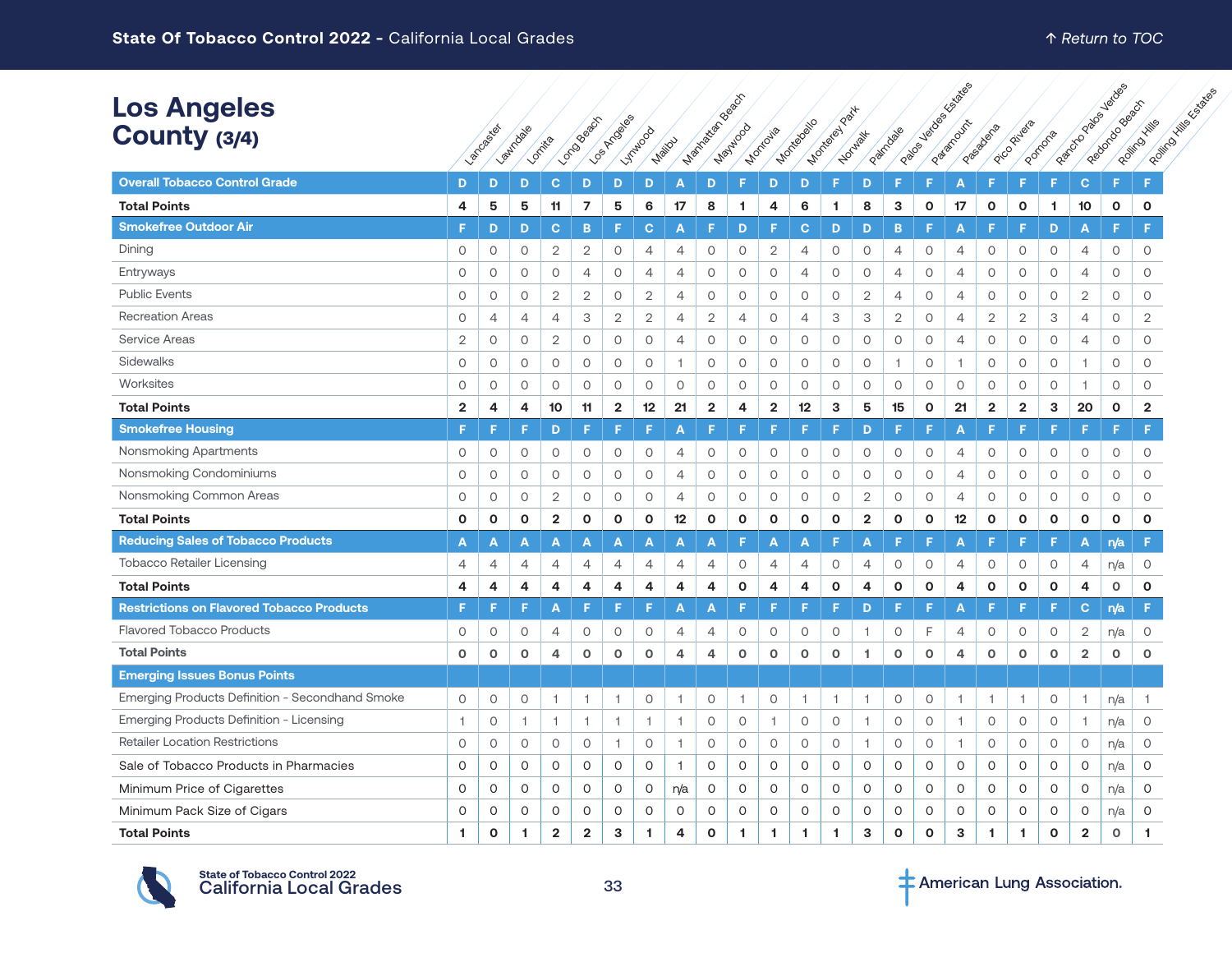| <b>Los Angeles</b><br>County (4/4)               |              | Rosantea     | San Dirras     | Santanado    | San Cabriel  | San Marino     | Santa Claita | Santa Espiritos | Santa Motica   | Sierta Medie | Signal Hill    | South El Monte | South Gase     | South Passage of        | Templar City | Torrance    | Verrion      | Walnux                  | Wasc Count     | Mexicolation | Mestable Village | Los Kingdom Construction |  |
|--------------------------------------------------|--------------|--------------|----------------|--------------|--------------|----------------|--------------|-----------------|----------------|--------------|----------------|----------------|----------------|-------------------------|--------------|-------------|--------------|-------------------------|----------------|--------------|------------------|--------------------------|--|
| <b>Overall Tobacco Control Grade</b>             | D            | Е            | D              | D            | F            |                |              | $\mathbf{C}$    | D              |              | D              | F              | C              | $\mathbf{C}$            | F            |             | F            |                         | B              | F            | F                | $\mathbf{C}$             |  |
| <b>Total Points</b>                              | 5            | 1            | 8              | 5            | $\mathbf 0$  | 1              | 1            | 11              | 5              | O            | 6              | 1.             | 11             | 9                       | 1            | O           | 1            | 3                       | 14             | $\mathbf{o}$ | 1                | 11                       |  |
| <b>Smokefree Outdoor Air</b>                     | D            | D            | Α              | D            | F            | D              | D            | A               | D              | F            | $\mathbf{C}$   | D              | B              | A                       | D            | F           | D            | F                       | $\mathbf{C}$   | F            | D                | $\mathbf{C}$             |  |
| Dining                                           | 0            | $\circ$      | 4              | 0            | 0            | 0              | $\circ$      | $\overline{4}$  | $\overline{4}$ | $\circ$      | 4              | 0              | 4              | 4                       | $\circ$      | $\circ$     | 0            | 0                       | $\overline{2}$ | 0            | $\circ$          | 4                        |  |
| Entryways                                        | 0            | $\circ$      | 4              | $\circ$      | 0            | 0              | $\circ$      | $\overline{4}$  | $\circ$        | 0            | $\circ$        | $\circ$        | $\overline{4}$ | 4                       | $\circ$      | 0           | 0            | $\circ$                 | 0              | 0            | $\circ$          | 0                        |  |
| <b>Public Events</b>                             | 0            | $\circ$      | 4              | $\circ$      | 0            | 0              | 0            | $\overline{2}$  | $\circ$        | $\circ$      | 0              | $\circ$        | $\circ$        | 4                       | $\circ$      | $\circ$     | 0            | 0                       | $\circ$        | 0            | $\circ$          | 0                        |  |
| <b>Recreation Areas</b>                          | 4            | 4            | 4              | 4            | $\circ$      | 4              | 3            | 4               | $\overline{2}$ | $\circ$      | 4              | 3              | $\overline{4}$ | 4                       | 4            | 0           | 4            | $\mathbf{2}$            | 4              | 0            | 4                | 4                        |  |
| Service Areas                                    | 0            | $\circ$      | 4              | 0            | $\circ$      | $\circ$        | 0            | $\overline{4}$  | $\circ$        | $\circ$      | $\circ$        | $\circ$        | $\overline{4}$ | $\overline{4}$          | $\circ$      | $\circ$     | 0            | $\circ$                 | 4              | 0            | $\circ$          | $\mathbf{2}$             |  |
| Sidewalks                                        | 0            | $\circ$      | $\circ$        | 0            | $\circ$      | $\circ$        | 0            | $\circ$         | $\circ$        | $\circ$      | 0              | $\circ$        | $\overline{1}$ | $\circ$                 | $\circ$      | 0           | 0            | $\circ$                 | 0              | 0            | $\circ$          | 0                        |  |
| Worksites                                        | 0            | $\circ$      | 0              | $\circ$      | $\circ$      | $\circ$        | $\circ$      | $\circ$         | $\circ$        | $\circ$      | 0              | 0              | $\circ$        | $\circ$                 | $\circ$      | 0           | 0            | $\circ$                 | $\circ$        | 0            | $\circ$          | 0                        |  |
| <b>Total Points</b>                              | 4            | 4            | 20             | 4            | $\mathbf 0$  | 4              | 3            | 18              | 6              | 0            | 8              | 3              | 17             | 20                      | 4            | 0           | 4            | $\overline{\mathbf{2}}$ | 10             | $\mathbf 0$  | 4                | 10                       |  |
| <b>Smokefree Housing</b>                         | F            | F            | F              | F            | F            | F              | F            | B               | F              | F            | F              | F              | B              | D                       | F            | F           | F            | F                       | B              | F            | F                | F.                       |  |
| Nonsmoking Apartments                            | 0            | $\circ$      | $\circ$        | $\circ$      | 0            | $\circ$        | $\circ$      | $\overline{2}$  | $\circ$        | $\circ$      | 0              | $\circ$        | 2              | $\circ$                 | $\circ$      | $\circ$     | 0            | $\circ$                 | $\overline{4}$ | 0            | $\circ$          | 0                        |  |
| Nonsmoking Condominiums                          | 0            | $\circ$      | $\circ$        | 0            | 0            | 0              | 0            | 2               | $\circ$        | $\circ$      | $\circ$        | 0              | 2              | $\circ$                 | 0            | 0           | 0            | $\circ$                 | 0              | 0            | $\circ$          | 0                        |  |
| Nonsmoking Common Areas                          | 0            | $\circ$      | $\circ$        | $\circ$      | $\circ$      | $\circ$        | $\circ$      | $\overline{4}$  | $\circ$        | 0            | $\circ$        | $\circ$        | 4              | $\mathbf{2}$            | $\circ$      | 0           | 0            | $\circ$                 | 4              | $\circ$      | $\circ$          | 0                        |  |
| <b>Total Points</b>                              | $\mathbf{o}$ | $\mathbf{o}$ | $\mathbf o$    | $\mathbf{o}$ | $\mathbf 0$  | $\mathbf{o}$   | $\mathbf{o}$ | 8               | $\mathbf{o}$   | $\mathbf{o}$ | $\mathbf{o}$   | $\mathbf{o}$   | 8              | $\overline{\mathbf{2}}$ | $\mathbf{o}$ | $\mathbf o$ | $\mathbf{o}$ | $\mathbf o$             | 8              | $\mathbf{o}$ | $\mathbf 0$      | O                        |  |
| <b>Reducing Sales of Tobacco Products</b>        | A            | F            | Α              | Α            | F            | F              | F            | Α               | Α              | Е            | A              | F              | Α              | Α                       |              | F           | F            | B                       | Α              | F            | F                | A                        |  |
| <b>Tobacco Retailer Licensing</b>                | 4            | $\circ$      | 4              | 4            | 0            | 0              | 0            | 4               | $\overline{4}$ | 0            | 4              | 0              | 4              | 4                       | 0            | 0           | 0            | 3                       | 4              | 0            | 0                | 4                        |  |
| <b>Total Points</b>                              | 4            | $\mathbf{o}$ | 4              | 4            | $\mathbf{o}$ | $\mathbf{o}$   | $\mathbf{o}$ | 4               | 4              | O            | 4              | $\mathbf{o}$   | $\overline{4}$ | 4                       | $\mathbf o$  | O           | O            | 3                       | 4              | $\mathbf{o}$ | $\mathbf{o}$     | 4                        |  |
| <b>Restrictions on Flavored Tobacco Products</b> | F.           | F            | F              | F            | F            | F              | F            | F               | F              | F            | F              | F              | F              | F                       | F            | F           | F            | F                       | Α              | F            | F                | A                        |  |
| <b>Flavored Tobacco Products</b>                 | 0            | $\circ$      | 0              | 0            | $\circ$      | 0              | 0            | $\circ$         | $\circ$        | $\circ$      | $\circ$        | 0              | $\circ$        | $\circ$                 | 0            | $\circ$     | 0            | 0                       | 4              | 0            | 0                | 4                        |  |
| <b>Total Points</b>                              | $\circ$      | $\mathbf 0$  | $\circ$        | $\mathbf o$  | $\mathbf 0$  | $\mathbf 0$    | $\mathbf{o}$ | $\circ$         | $\circ$        | $\circ$      | $\circ$        | $\circ$        | $\mathbf 0$    | $\circ$                 | $\circ$      | $\circ$     | $\mathbf o$  | $\mathbf 0$             | 4              | $\circ$      | $\mathbf 0$      | 4                        |  |
| <b>Emerging Issues Bonus Points</b>              |              |              |                |              |              |                |              |                 |                |              |                |                |                |                         |              |             |              |                         |                |              |                  |                          |  |
| Emerging Products Definition - Secondhand Smoke  | 0            | 1            | $\overline{1}$ | 0            | $\circ$      | $\overline{1}$ | 0            | 1               | $\circ$        | $\circ$      | $\overline{1}$ | 0              | 1              | -1                      | 1            | $\circ$     | 0            | 1                       | $\circ$        | 0            | 0                | 1.                       |  |
| Emerging Products Definition - Licensing         | $\circ$      | $\circ$      | $\circ$        | $\circ$      | $\circ$      | O              | $\circ$      | $\overline{1}$  | $\circ$        | $\circ$      | $\overline{1}$ | $\circ$        | $\mathbf{1}$   | $\circ$                 | $\circ$      | $\circ$     | 0            | $\circ$                 | 1              | $\circ$      | 0                | 1                        |  |
| <b>Retailer Location Restrictions</b>            | 0            | $\circ$      | $\circ$        | 0            | $\circ$      | $\circ$        | 0            | $\circ$         | $\circ$        | $\circ$      | $\circ$        | $\circ$        | $\overline{1}$ | 1                       | $\circ$      | $\circ$     | 0            | $\circ$                 | 1              | 0            | $\circ$          | $\circ$                  |  |
| Sale of Tobacco Products in Pharmacies           | 0            | 0            | 0              | 0            | 0            | 0              | 0            | 0               | 0              | 0            | 0              | 0              | 0              | 0                       | 0            | 0           | 0            | 0                       | 0              | 0            | 0                | -1                       |  |
| Minimim Price of Cigarettes                      | 0            | 0            | 0              | 0            | 0            | O              | 0            | 0               | 0              | 0            | 0              | 0              | O              | 0                       | 0            | 0           | 0            | 0                       | 0              | 0            | 0                | 0                        |  |
| Minimum Pack Size of Cigars                      | $\circ$      | $\circ$      | $\mathbf 0$    | $\circ$      | $\circ$      | $\mathsf{O}$   | $\Omega$     | $\circ$         | $\circ$        | 0            | $\circ$        | $\circ$        | $\circ$        | $\circ$                 | $\circ$      | O           | 0            | $\circ$                 | -1             | 0            | $\circ$          |                          |  |





**Total Points 0 1 1 0 0 1 0 2 0 0 2 0 3 2 1 0 0 1 3 0 0 4**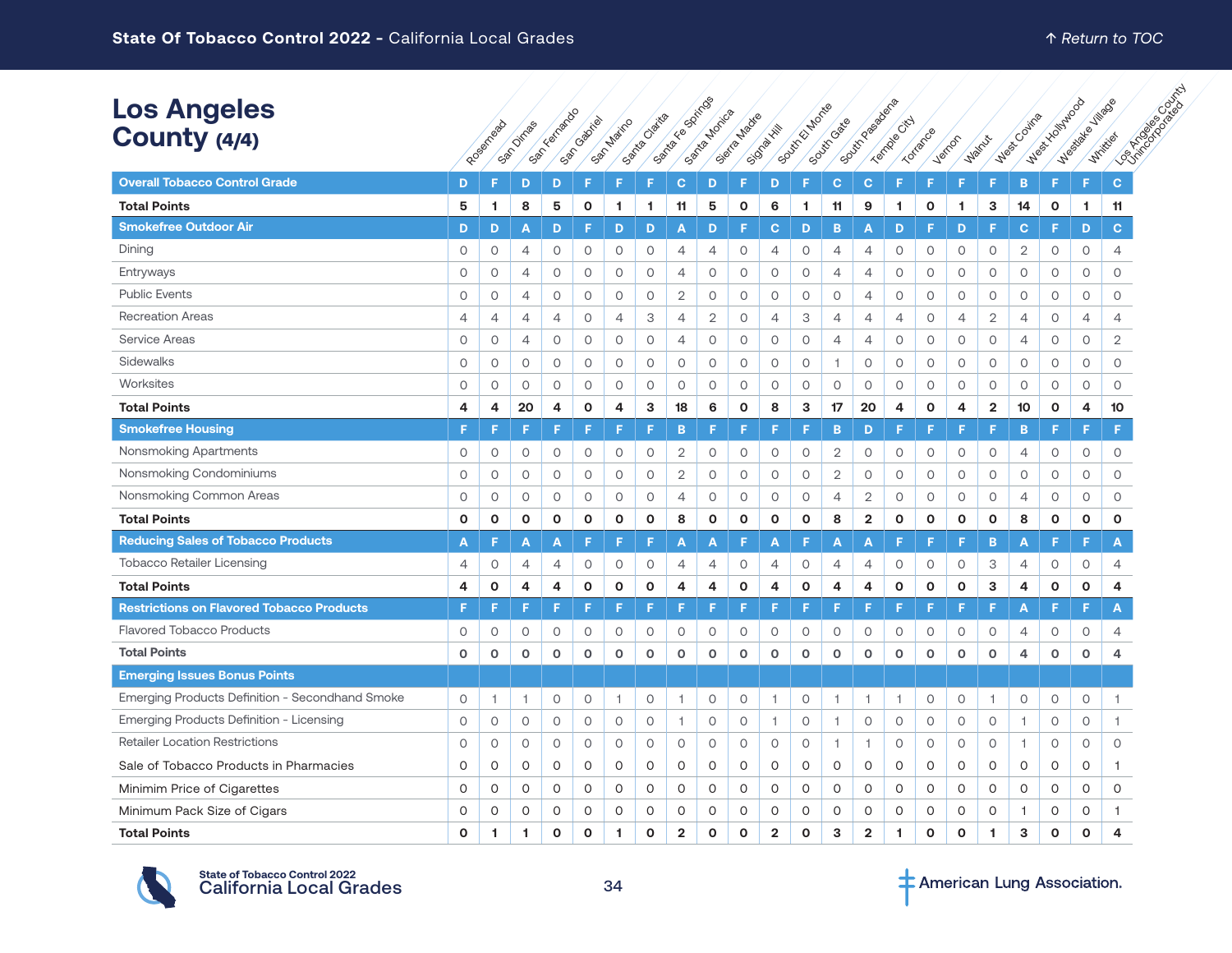# **Madera County**

| Madera                                                 |              |              |                                  |
|--------------------------------------------------------|--------------|--------------|----------------------------------|
| <b>County</b>                                          |              | Cyclowddiae  | <b>Magazine</b><br><b>Madeia</b> |
|                                                        |              |              |                                  |
| <b>Overall Tobacco Control Grade</b>                   | F            | F.           | F                                |
| <b>Total Points</b>                                    | $\mathbf{2}$ | 2            | 0                                |
| <b>Smokefree Outdoor Air</b>                           | $\mathbf{C}$ | $\mathbf{C}$ | F                                |
| Dining                                                 | 4            | 4            | O                                |
| Entryways                                              | $\circ$      | O            | 0                                |
| <b>Public Events</b>                                   | $\circ$      | 0            | O                                |
| <b>Recreation Areas</b>                                | 2            | 4            | 2                                |
| <b>Service Areas</b>                                   | $\Omega$     | O            | $\Omega$                         |
| Sidewalks                                              | $\circ$      | 0            | O                                |
| Worksites                                              | $\Omega$     | 0            | O                                |
| <b>Total Points</b>                                    | 6            | 8            | 2                                |
| <b>Smokefree Housing</b>                               | F            | F            | F                                |
| Nonsmoking Apartments                                  | $\circ$      | 0            | O                                |
| Nonsmoking Condominiums                                | $\circ$      | O            | 0                                |
| Nonsmoking Common Areas                                | $\circ$      | 0            | O                                |
| <b>Total Points</b>                                    | O            | O            | Ο                                |
| <b>Reducing Sales of Tobacco Products</b>              | F            | F            | F                                |
| <b>Tobacco Retailer Licensing</b>                      | 0            | O            | O                                |
| <b>Total Points</b>                                    | 0            | O            | 0                                |
| <b>Restrictions on Flavored Tobacco Products</b>       | F            | F            | F                                |
| <b>Flavored Tobacco Products</b>                       | 0            | 0            | 0                                |
| <b>Total Points</b>                                    | $\Omega$     | 0            | O                                |
| <b>Emerging Issues Bonus Points</b>                    |              |              |                                  |
| <b>Emerging Products Definition - Secondhand Smoke</b> | 1            | 1            | 0                                |
| Emerging Products Definition - Licensing               | $\circ$      | 0            | 0                                |
| <b>Retailer Location Restrictions</b>                  | 0            | 0            | 0                                |
| Sale of Tobacco Products in Pharmacies                 | 0            | 0            | 0                                |
| Minimum Price of Cigarettes                            | 0            | 0            | O                                |
| Minimum Pack Size of Cigars                            | O            | O            | 0                                |
| <b>Total Points</b>                                    | 1            | 1            | O                                |

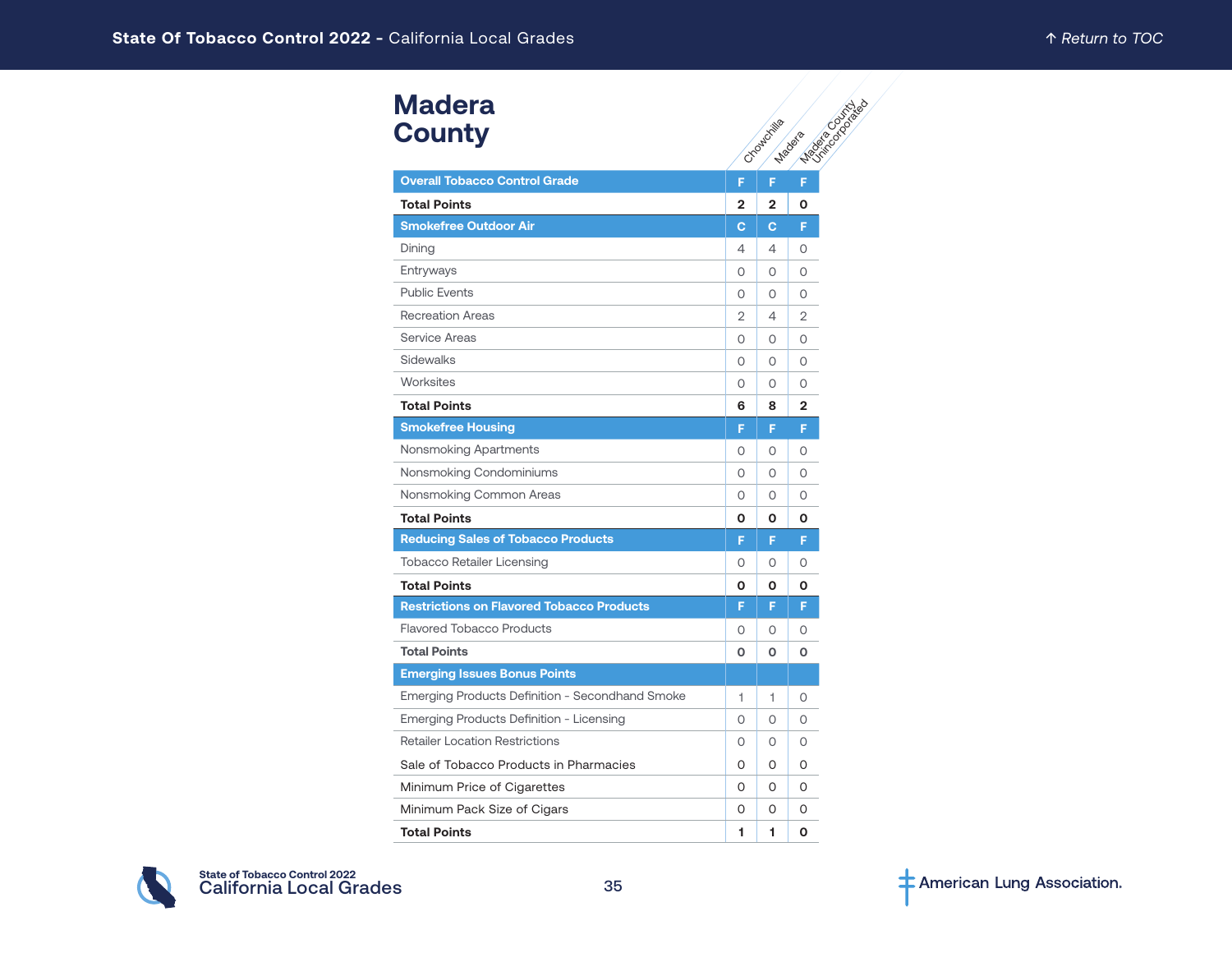### **Marin County**

| <b>Marin</b><br><b>County</b>                    |                | Beltredere     | Contea Madeia  | Faited                   | <b>Parksput</b> | <b>Mill Valley</b> | Novaçõ<br>RDGS |                | <b>San Artisoinco</b> | San Raiga | Sausakto     | Maritime Back<br>Tiputon |  |
|--------------------------------------------------|----------------|----------------|----------------|--------------------------|-----------------|--------------------|----------------|----------------|-----------------------|-----------|--------------|--------------------------|--|
| <b>Overall Tobacco Control Grade</b>             | Α              | A              | A              | A                        | A               | A                  | Α              | A              | A                     | A         | A            | A                        |  |
| <b>Total Points</b>                              | 8              | 17             | 17             | 17                       | 17              | 17                 | 8              | 17             | 17                    | 15        | 13           | 17                       |  |
| <b>Smokefree Outdoor Air</b>                     | A              | A              | A              | A                        | A               | A                  | A              | A              | A                     | A         | A            | A                        |  |
| Dining                                           | 4              | 4              | $\overline{2}$ | 4                        | 4               | 4                  | 4              | 4              | 4                     | 4         | 4            | 2                        |  |
| Entryways                                        | 4              | 4              | 4              | 4                        | 4               | 4                  | 4              | 4              | 4                     | 4         | 4            | 4                        |  |
| <b>Public Events</b>                             | 4              | 4              | 4              | 4                        | 4               | 4                  | 4              | 4              | 3                     | 3         | 4            | 4                        |  |
| <b>Recreation Areas</b>                          | $\overline{4}$ | $\overline{4}$ | 4              | $\overline{4}$           | $\overline{4}$  | 4                  | 4              | $\overline{4}$ | 4                     | 4         | 4            | 4                        |  |
| <b>Service Areas</b>                             | $\overline{4}$ | 4              | 4              | $\overline{4}$           | $\overline{4}$  | 4                  | 4              | 4              | 4                     | 4         | 4            | $\overline{4}$           |  |
| Sidewalks                                        | $\circ$        | $\circ$        | 0              | $\Omega$                 | $\circ$         | 1                  | 0              | $\circ$        | 1                     | $\circ$   | 1            | $\circ$                  |  |
| Worksites                                        | 1              | 1              | 1              | 1                        | 1               | 1                  | 0              | 1.             | 1.                    | 1.        | 0            | 1.                       |  |
| <b>Total Points</b>                              | 21             | 21             | 19             | 21                       | 21              | 22                 | 20             | 21             | 21                    | 20        | 21           | 19                       |  |
| <b>Smokefree Housing</b>                         | A              | A              | A              | A                        | A               | A                  | A              | A              | A                     | B         | A            | A                        |  |
| Nonsmoking Apartments                            | 4              | 4              | 4              | 4                        | 4               | 4                  | 4              | 4              | 4                     | 2         | 4            | 4                        |  |
| Nonsmoking Condominiums                          | $\overline{4}$ | 4              | 4              | 4                        | $\overline{4}$  | 4                  | 4              | 4              | 4                     | 2         | 4            | 4                        |  |
| Nonsmoking Common Areas                          | $\overline{4}$ | $\overline{4}$ | 4              | 4                        | $\overline{4}$  | 4                  | 4              | $\overline{4}$ | 4                     | 4         | 4            | $\overline{4}$           |  |
| <b>Total Points</b>                              | 12             | 12             | 12             | 12                       | 12              | 12                 | 12             | 12             | 12                    | 8         | 12           | 12                       |  |
| <b>Reducing Sales of Tobacco Products</b>        | n/a            | A              | А              | A                        | A               | A                  | n/a            | A              | A                     | A         | n/a          | A                        |  |
| <b>Tobacco Retailer Licensing</b>                | n/a            | 4              | 4              | 4                        | $\overline{4}$  | 4                  | n/a            | 4              | 4                     | 4         | n/a          | 4                        |  |
| <b>Total Points</b>                              | $\Omega$       | 4              | 4              | 4                        | 4               | 4                  | O              | 4              | 4                     | 4         | O            | 4                        |  |
| <b>Restrictions on Flavored Tobacco Products</b> | n/a            | A              | А              | A                        | A               | A                  | n/a            | A              | A                     | A         | A            | A                        |  |
| <b>Flavored Tobacco Products</b>                 | n/a            | 4              | 4              | 4                        | 4               | 4                  | n/a            | 4              | $\overline{4}$        | 4         | 4            | 4                        |  |
| <b>Total Points</b>                              | $\mathbf 0$    | 4              | 4              | 4                        | 4               | 4                  | O              | 4              | 4                     | 4         | 4            | 4                        |  |
| <b>Emerging Issues Bonus Points</b>              |                |                |                |                          |                 |                    |                |                |                       |           |              |                          |  |
| Emerging Products Definition - Secondhand Smoke  | 1              | 1              | 1              | 0                        | 1               | 1                  | 1              | 1              | 1                     | 0         | 1            | 1                        |  |
| Emerging Products Definition - Licensing         | $\circ$        | 1              | 1              | $\overline{\phantom{a}}$ | 1               | 1                  | $\mathbf{1}$   | 1              | 1                     | 1         | 1.           | 1                        |  |
| <b>Retailer Location Restrictions</b>            | $\circ$        | $\circ$        | $\circ$        | 0                        | $\circ$         | 1                  | O              | $\circ$        | $\mathbf{1}$          | $\circ$   | $\circ$      | 1                        |  |
| Sale of Tobacco Products in Pharmacies           | O              | 1              | 1              | $\mathbf{1}$             | 1               | 1                  | 0              | 1              | $\mathbf{1}$          | 0         | $\mathbf{1}$ | 1                        |  |
| Minimum Price of Cigarettes                      | $\Omega$       | 0              | O              | 0                        | $\Omega$        | O                  | O              | $\Omega$       | 0                     | 0         | 0            | 0                        |  |
| Minimum Pack Size of Cigars                      | 0              | 1              | 1              | $\mathbf{1}$             | 0               | 1.                 | 0              | 1.             | 0                     | 0         | 0            | 0                        |  |
| <b>Total Points</b>                              | 1              | 4              | 4              | 3                        | 3               | 5                  | $\overline{2}$ | 4              | 4                     | 1         | 3            | 4                        |  |

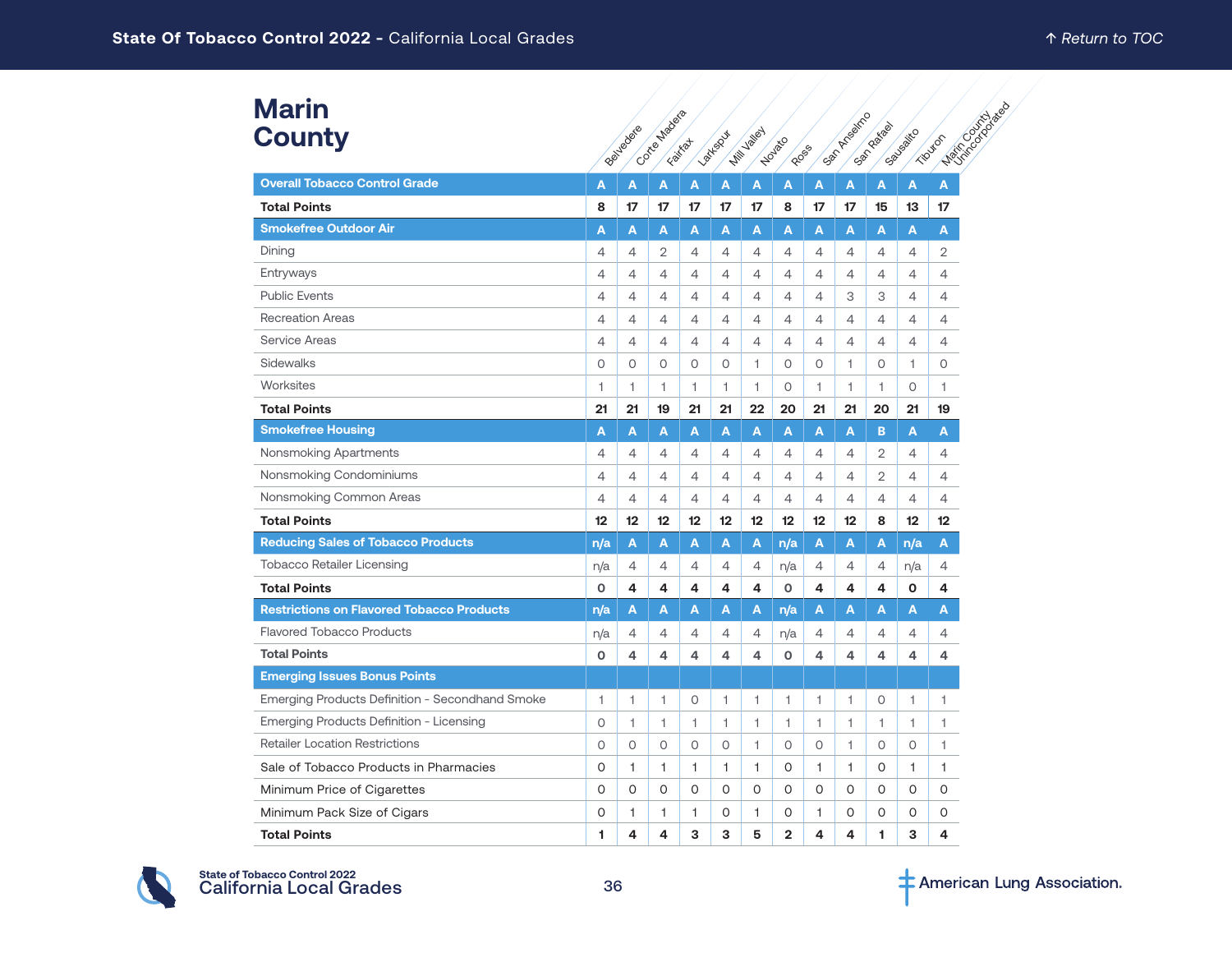| <b>Mariposa</b><br><b>County</b>                 | Mariage Council |
|--------------------------------------------------|-----------------|
| <b>Overall Tobacco Control Grade</b>             | F               |
| <b>Total Points</b>                              | 3               |
| <b>Smokefree Outdoor Air</b>                     | B               |
| Dining                                           | 4               |
| Entryways                                        | 4               |
| <b>Public Events</b>                             | $\overline{2}$  |
| <b>Recreation Areas</b>                          | 4               |
| Service Areas                                    | 2               |
| Sidewalks                                        | O               |
| Worksites                                        | O               |
| <b>Total Points</b>                              | 16              |
| <b>Smokefree Housing</b>                         | F               |
| Nonsmoking Apartments                            | 0               |
| Nonsmoking Condominiums                          | $\Omega$        |
| Nonsmoking Common Areas                          | 0               |
| <b>Total Points</b>                              | 0               |
| <b>Reducing Sales of Tobacco Products</b>        | F               |
| <b>Tobacco Retailer Licensing</b>                | 0               |
| <b>Total Points</b>                              | 0               |
| <b>Restrictions on Flavored Tobacco Products</b> | F               |
| <b>Flavored Tobacco Products</b>                 | $\Omega$        |
| <b>Total Points</b>                              | O               |
| <b>Emerging Issues Bonus Points</b>              | F               |
| Emerging Products Definition - Secondhand Smoke  | 1               |
| Emerging Products Definition - Licensing         | O               |
| <b>Retailer Location Restrictions</b>            | $\Omega$        |
| Sale of Tobacco Products in Pharmacies           | 0               |
| Minimum Price of Cigarettes                      | 0               |
| Minimum Pack Size of Cigars                      | O               |
| <b>Total Points</b>                              | 1               |

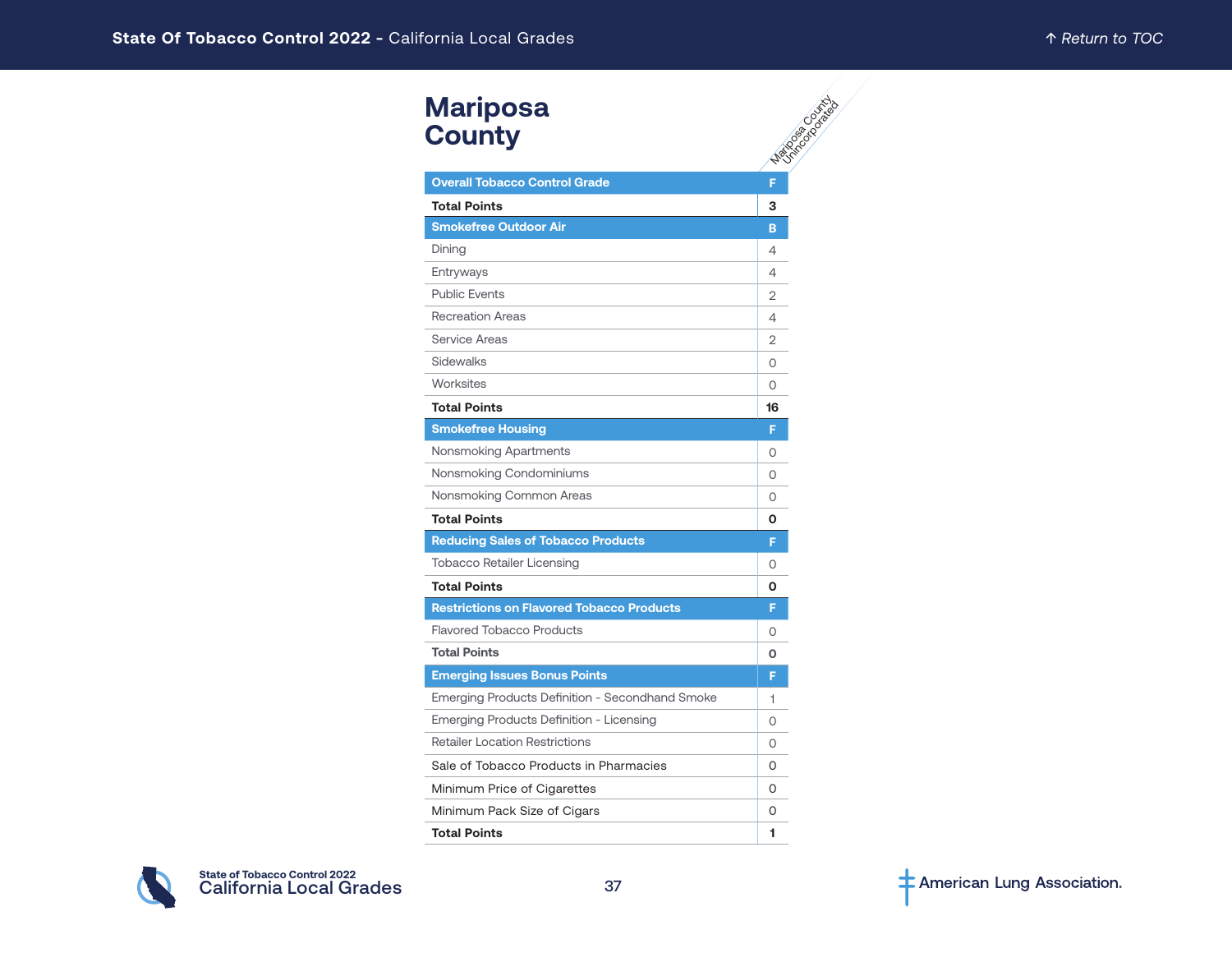# **Mendocino County**

| <b>Mendocino</b><br><b>County</b>                |                | FIDE Bracco | Point Avenue<br><b>Julian</b> | <b>Willie</b> s | Mentioned Crash |
|--------------------------------------------------|----------------|-------------|-------------------------------|-----------------|-----------------|
| <b>Overall Tobacco Control Grade</b>             | D              | F           | D                             | D               | D               |
| <b>Total Points</b>                              | 6              | О           | 6                             | 4               | 6               |
| <b>Smokefree Outdoor Air</b>                     | D              | F           | c                             | F               | F               |
| Dining                                           | 0              | 0           | 0                             | 0               | O               |
| Entryways                                        | 2              | O           | O                             | 0               | 0               |
| <b>Public Events</b>                             | 0              | 0           | 4                             | 0               | 0               |
| <b>Recreation Areas</b>                          | 4              | $\Omega$    | 4                             | $\overline{2}$  | $\Omega$        |
| Service Areas                                    | 0              | 0           | 0                             | 0               | $\circ$         |
| Sidewalks                                        | 1              | 0           | 0                             | 0               | 0               |
| Worksites                                        | 0              | 0           | 0                             | 0               | 0               |
| <b>Total Points</b>                              | 7              | O           | 8                             | $\overline{2}$  | O               |
| <b>Smokefree Housing</b>                         | D              | F           | F                             | F               | D               |
| Nonsmoking Apartments                            | 0              | O           | 0                             | 0               | 0               |
| Nonsmoking Condominiums                          | 0              | 0           | 0                             | 0               | O               |
| Nonsmoking Common Areas                          | $\overline{2}$ | $\Omega$    | $\Omega$                      | $\Omega$        | 2               |
| <b>Total Points</b>                              | $\overline{2}$ | O           | O                             | O               | $\overline{2}$  |
| <b>Reducing Sales of Tobacco Products</b>        | A              | n/a         | A                             | A               | A               |
| <b>Tobacco Retailer Licensing</b>                | 4              | n/a         | 4                             | 4               | 4               |
| <b>Total Points</b>                              | 4              | О           | 4                             | 4               | 4               |
| <b>Restrictions on Flavored Tobacco Products</b> | F              | F           | F                             | F               | D               |
| <b>Flavored Tobacco Products</b>                 | 0              | 0           | 0                             | 0               | 1               |
| <b>Total Points</b>                              | 0              | O           | $\mathbf 0$                   | 0               | 1               |
| <b>Emerging Issues Bonus Points</b>              |                |             |                               |                 |                 |
| Emerging Products Definition - Secondhand Smoke  | 1              | 0           | $\Omega$                      | 0               | $\Omega$        |
| Emerging Products Definition - Licensing         | 1              | $\Omega$    | $\Omega$                      | $\circ$         | 1               |
| <b>Retailer Location Restrictions</b>            | 0              | O           | 0                             | 0               | O               |
| Sale of Tobacco Products in Pharmacies           | 0              | 0           | 0                             | 0               | O               |
| Minimum Price of Cigarettes                      | 0              | 0           | 0                             | $\Omega$        | O               |
| Minimum Pack Size of Cigars                      | 0              | O           | O                             | 0               | 0               |
| <b>Total Points</b>                              | $\mathbf{2}$   | 0           | O                             | O               | 1               |

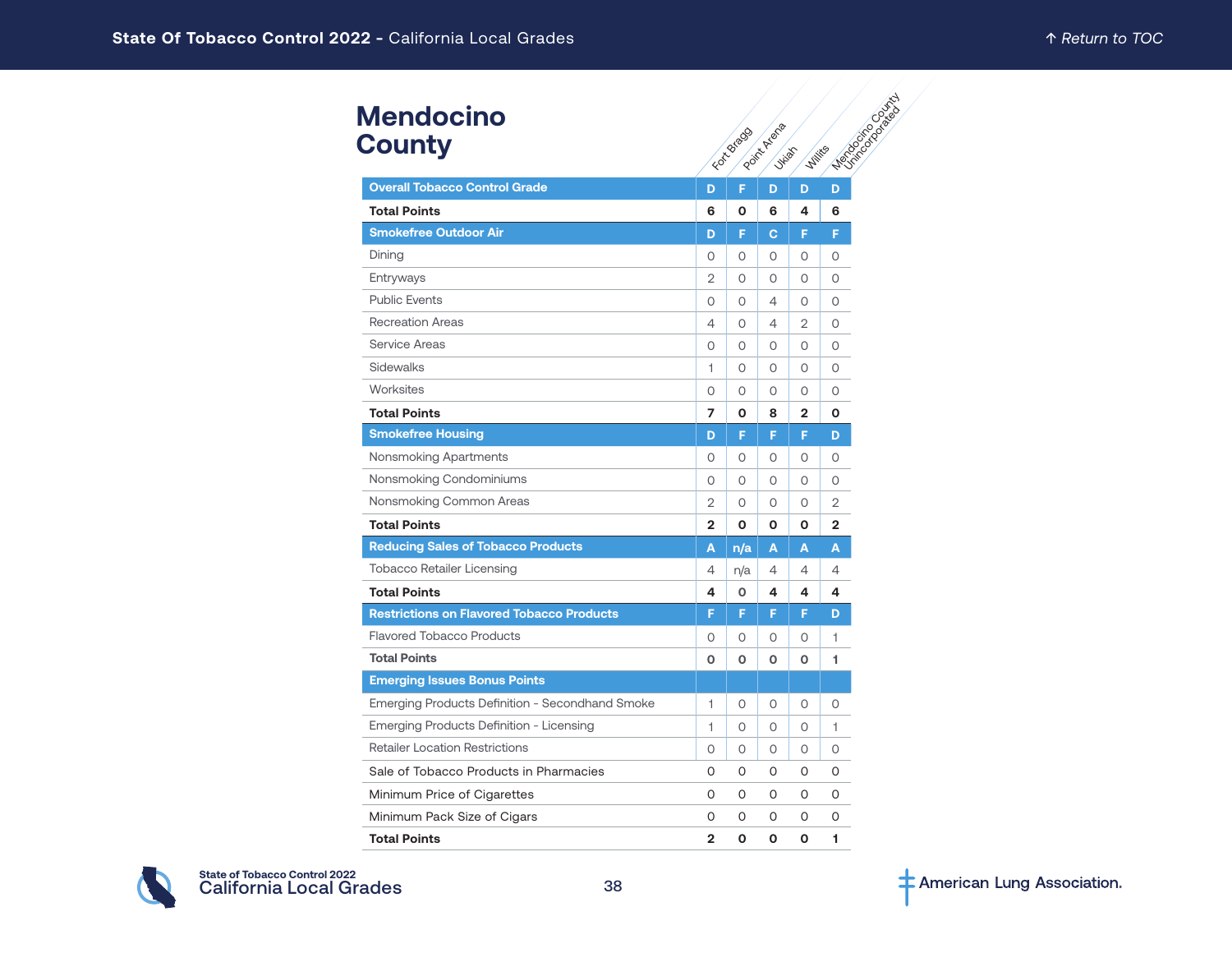| <b>Merced</b><br><b>County</b>                   |                | Atlantic | <b>Dos</b> Pagos | Cuystine | Livingston | <b>LOSBRADS</b> | <b>Music Colorado</b><br><b>Merced</b> |
|--------------------------------------------------|----------------|----------|------------------|----------|------------|-----------------|----------------------------------------|
| <b>Overall Tobacco Control Grade</b>             | F              | F        | F                | F        | F          | F               | F                                      |
| <b>Total Points</b>                              | 0              | O        | O                | O        | O          | O               | 0                                      |
| <b>Smokefree Outdoor Air</b>                     | F              | F        | F                | F        | F          | F               | F                                      |
| Dining                                           | 0              | n/a      | n/a              | n/a      | 0          | 0               | 0                                      |
| Entryways                                        | 0              | $\circ$  | $\circ$          | $\circ$  | $\circ$    | $\circ$         | $\circ$                                |
| <b>Public Events</b>                             | 0              | $\circ$  | 0                | 0        | $\circ$    | 0               | 0                                      |
| <b>Recreation Areas</b>                          | $\overline{2}$ | $\circ$  | $\circ$          | $\circ$  | $\Omega$   | $\overline{2}$  | $\circ$                                |
| <b>Service Areas</b>                             | 0              | $\circ$  | $\circ$          | $\circ$  | $\circ$    | $\circ$         | $\circ$                                |
| Sidewalks                                        | 0              | 0        | O                | $\Omega$ | 0          | 0               | 0                                      |
| Worksites                                        | 0              | $\Omega$ | $\circ$          | $\circ$  | $\circ$    | $\circ$         | $\circ$                                |
| <b>Total Points</b>                              | $\mathbf{2}$   | O        | O                | O        | 0          | $\mathbf{2}$    | O                                      |
| <b>Smokefree Housing</b>                         | F              | F        | F                | F        | F          | F               | F                                      |
| Nonsmoking Apartments                            | 0              | 0        | 0                | 0        | O          | 0               | 0                                      |
| Nonsmoking Condominiums                          | 0              | 0        | O                | 0        | 0          | 0               | 0                                      |
| Nonsmoking Common Areas                          | 0              | $\circ$  | $\circ$          | $\circ$  | $\circ$    | $\circ$         | $\circ$                                |
| <b>Total Points</b>                              | O              | O        | O                | O        | O          | O               | O                                      |
| <b>Reducing Sales of Tobacco Products</b>        | F              | F        | F                | F        | F          | F.              | F                                      |
| <b>Tobacco Retailer Licensing</b>                | 0              | 0        | 0                | 0        | O          | 0               | 0                                      |
| <b>Total Points</b>                              | 0              | O        | О                | O        | 0          | О               | O                                      |
| <b>Restrictions on Flavored Tobacco Products</b> | F              | F        | F                | F        | F          | F               | F                                      |
| <b>Flavored Tobacco Products</b>                 | 0              | 0        | 0                | 0        | 0          | 0               | 0                                      |
| <b>Total Points</b>                              | 0              | O        | O                | O        | O          | O               | 0                                      |
| <b>Emerging Issues Bonus Points</b>              |                |          |                  |          |            |                 |                                        |
| Emerging Products Definition - Secondhand Smoke  | 0              | 0        | 0                | 0        | 0          | 0               | 0                                      |
| Emerging Products Definition - Licensing         | 0              | $\circ$  | $\circ$          | $\circ$  | $\circ$    | $\circ$         | $\circ$                                |
| <b>Retailer Location Restrictions</b>            | 0              | 0        | 0                | 0        | 0          | 1               | 0                                      |
| Sale of Tobacco Products in Pharmacies           | 0              | 0        | 0                | 0        | 0          | 0               | 0                                      |
| Minimum Price of Cigarettes                      | 0              | 0        | O                | 0        | O          | 0               | 0                                      |
| Minimum Pack Size of Cigars                      | 0              | 0        | 0                | 0        | 0          | 0               | 0                                      |
| <b>Total Points</b>                              | 0              | O        | O                | O        | O          | 1.              | O                                      |

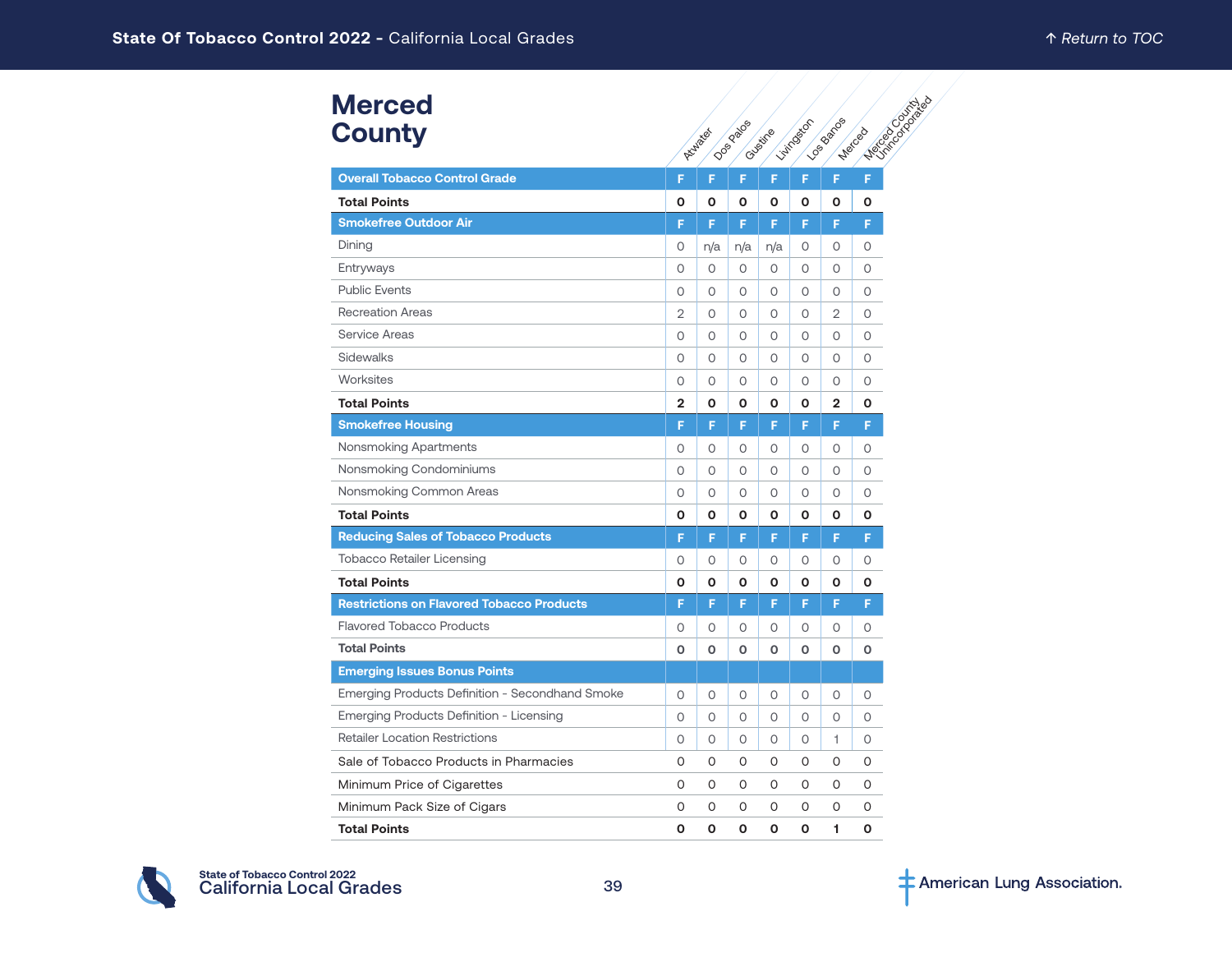| <b>Modoc</b><br><b>County</b>                    |                | Elderdo Dispitado<br>Atturas |
|--------------------------------------------------|----------------|------------------------------|
| <b>Overall Tobacco Control Grade</b>             | D              | F                            |
| <b>Total Points</b>                              | 7              | O                            |
| <b>Smokefree Outdoor Air</b>                     | в              | F                            |
| Dining                                           | 4              | $\Omega$                     |
| Entryways                                        | 4              | 0                            |
| <b>Public Events</b>                             | 0              | 0                            |
| <b>Recreation Areas</b>                          | 4              | $\Omega$                     |
| Service Areas                                    | 4              | 0                            |
| Sidewalks                                        | 0              | 1                            |
| Worksites                                        | 1              | 0                            |
| <b>Total Points</b>                              | 17             | 1                            |
| <b>Smokefree Housing</b>                         | F              | F                            |
| Nonsmoking Apartments                            | $\Omega$       | 0                            |
| Nonsmoking Condominiums                          | 0              | 0                            |
| Nonsmoking Common Areas                          | $\Omega$       | $\Omega$                     |
| <b>Total Points</b>                              | 0              | O                            |
| <b>Reducing Sales of Tobacco Products</b>        | Α              | F                            |
| <b>Tobacco Retailer Licensing</b>                | 4              | $\Omega$                     |
| <b>Total Points</b>                              | 4              | O                            |
| <b>Restrictions on Flavored Tobacco Products</b> | F              | F                            |
| <b>Flavored Tobacco Products</b>                 | O              | $\Omega$                     |
| <b>Total Points</b>                              | 0              | O                            |
| <b>Emerging Issues Bonus Points</b>              |                |                              |
| Emerging Products Definition - Secondhand Smoke  | 1              | $\Omega$                     |
| Emerging Products Definition - Licensing         | 1              | 0                            |
| <b>Retailer Location Restrictions</b>            | 0              | 0                            |
| Sale of Tobacco Products in Pharmacies           | 0              | 0                            |
| Minimum Price of Cigarettes                      | 0              | 0                            |
| Minimum Pack Size of Cigars                      | 0              | 0                            |
| <b>Total Points</b>                              | $\overline{2}$ | 0                            |

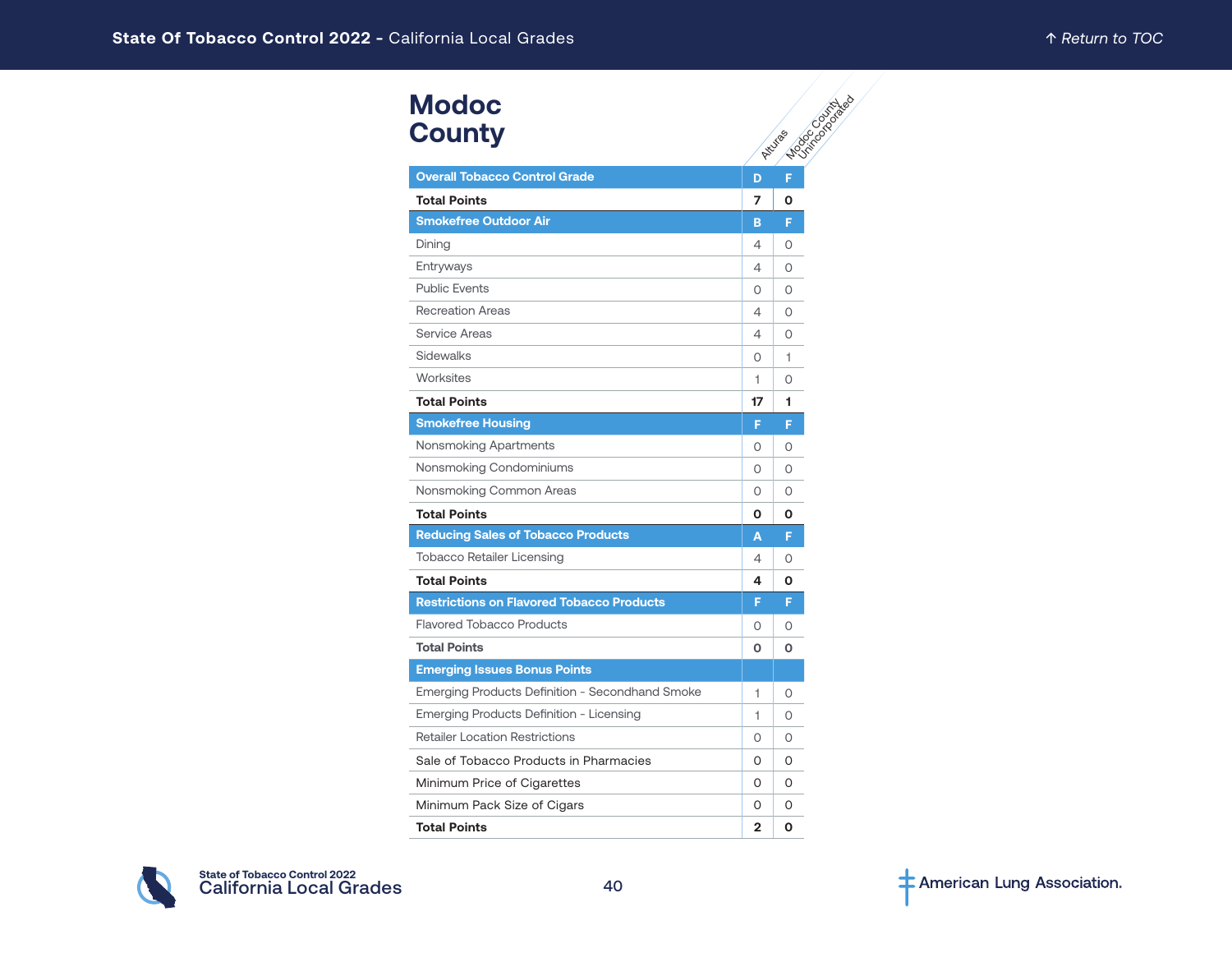| <b>Mono</b><br><b>County</b>                     |          | <b>Maritime River Calgary</b> |
|--------------------------------------------------|----------|-------------------------------|
| <b>Overall Tobacco Control Grade</b>             | Ċ        |                               |
| <b>Total Points</b>                              | 10       | 8                             |
| <b>Smokefree Outdoor Air</b>                     | A        | A                             |
| Dining                                           | 4        | 4                             |
| Entryways                                        | 4        | 4                             |
| <b>Public Events</b>                             | 4        | 4                             |
| <b>Recreation Areas</b>                          | 4        | 4                             |
| Service Areas                                    | 4        | 4                             |
| <b>Sidewalks</b>                                 | 0        | 0                             |
| Worksites                                        | 1        | 0                             |
| <b>Total Points</b>                              | 21       | 20                            |
| <b>Smokefree Housing</b>                         | C        | F                             |
| Nonsmoking Apartments                            | $\Omega$ | $\Omega$                      |
| Nonsmoking Condominiums                          | 0        | 0                             |
| Nonsmoking Common Areas                          | 4        | $\Omega$                      |
| <b>Total Points</b>                              | 4        | Ο                             |
| <b>Reducing Sales of Tobacco Products</b>        | F        | F                             |
| <b>Tobacco Retailer Licensing</b>                | 0        | 0                             |
| <b>Total Points</b>                              | O        | Ο                             |
| <b>Restrictions on Flavored Tobacco Products</b> | A        | A                             |
| <b>Flavored Tobacco Products</b>                 | 4        | 4                             |
| <b>Total Points</b>                              | 4        | 4                             |
| <b>Emerging Issues Bonus Points</b>              |          |                               |
| Emerging Products Definition - Secondhand Smoke  | 1        | 1                             |
| Emerging Products Definition - Licensing         | $\circ$  | 0                             |
| <b>Retailer Location Restrictions</b>            | 0        | 0                             |
| Sale of Tobacco Products in Pharmacies           | O        | O                             |
| Minimum Price of Cigarettes                      | O        | O                             |
| Minimum Pack Size of Cigars                      | O        | 0                             |
| <b>Total Points</b>                              | 1        | 1                             |

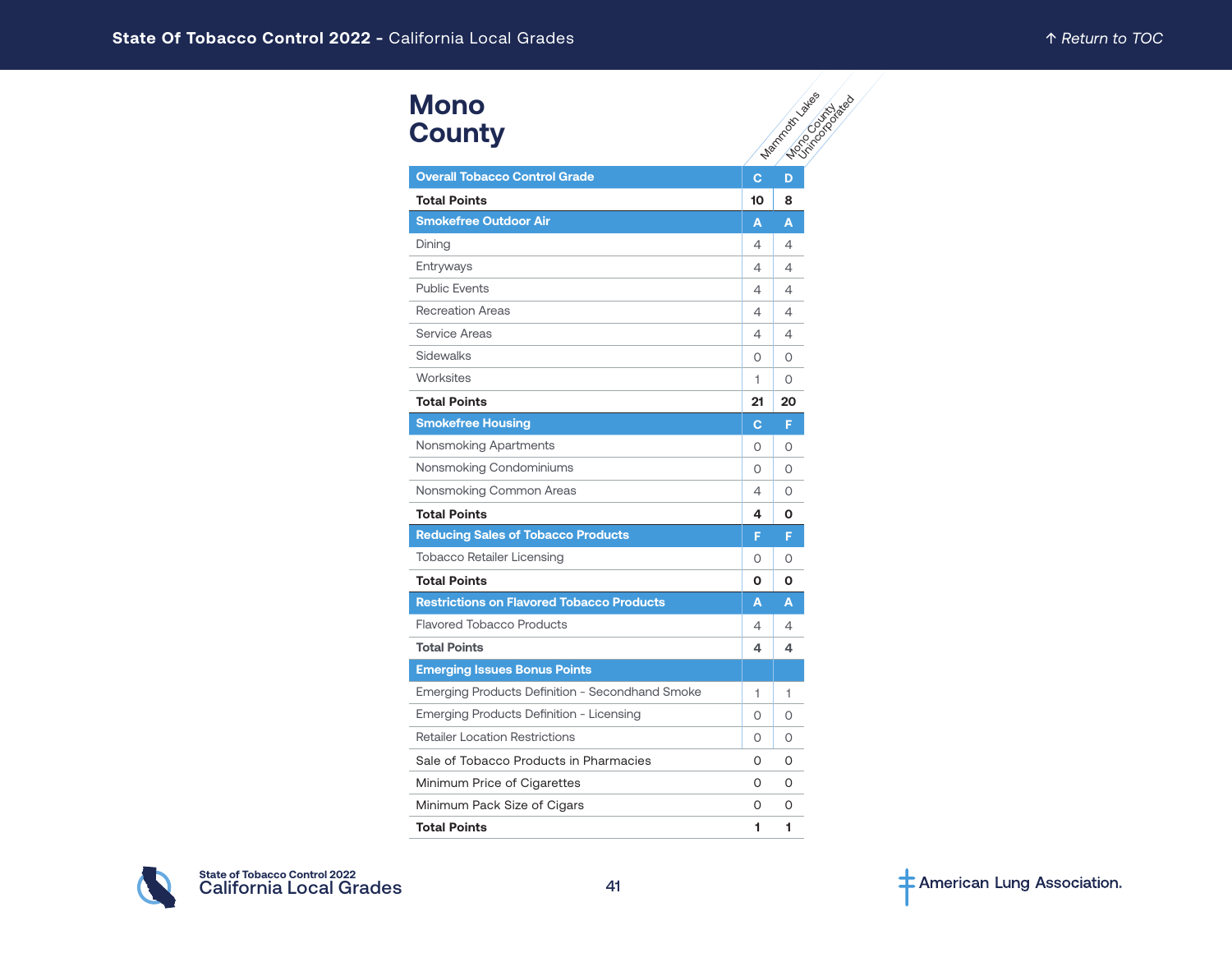| <b>Monterey</b><br><b>County</b>                 |                |              | Cantagonal Hitles Can<br>Delivery Date | Contages     | Creenfield     | <b>Hime</b> City | Marina         | <b>Montered</b>   | Pacific Orous  | Sailnas        | Sandocky       | Gelabide       | <b>NOTIFICATION</b><br>Soledad |
|--------------------------------------------------|----------------|--------------|----------------------------------------|--------------|----------------|------------------|----------------|-------------------|----------------|----------------|----------------|----------------|--------------------------------|
| <b>Overall Tobacco Control Grade</b>             | D              | F            | D                                      | F            | D              | F                | D              | A                 | D              | F              | D              | F              | D                              |
| <b>Total Points</b>                              | 5              | O            | 5                                      | O            | 4              | 0                | 6              | 15                | 6              | 1              | 6              | O              | 6                              |
| <b>Smokefree Outdoor Air</b>                     | D              | F            | D                                      | F            | F              | F                | C.             | в                 | D              | D              | D              | F              | D                              |
| Dining                                           | $\circ$        | $\circ$      | 0                                      | 0            | 0              | 0                | $\overline{2}$ | 4                 | 0              | $\circ$        | $\circ$        | $\circ$        | $\circ$                        |
| Entryways                                        | $\circ$        | $\circ$      | 0                                      | 0            | 0              | 0                | 0              | 4                 | 0              | $\circ$        | 0              | $\circ$        | 0                              |
| <b>Public Events</b>                             | $\circ$        | $\circ$      | $\circ$                                | $\circ$      | O              | $\circ$          | $\circ$        | 4                 | $\circ$        | $\circ$        | $\mathsf O$    | $\circ$        | 0                              |
| <b>Recreation Areas</b>                          | $\overline{4}$ | $\circ$      | 4                                      | $\circ$      | $\overline{2}$ | $\overline{2}$   | $\overline{2}$ | 4                 | $\overline{4}$ | $\overline{2}$ | $\overline{4}$ | $\overline{2}$ | 3                              |
| <b>Service Areas</b>                             | $\circ$        | $\circ$      | $\circ$                                | $\circ$      | O              | $\circ$          | 4              | O                 | $\circ$        | $\circ$        | $\circ$        | $\circ$        | $\circ$                        |
| <b>Sidewalks</b>                                 | 1              | $\circ$      | O                                      | $\circ$      | O              | $\circ$          | 1              | 1                 | $\circ$        | 1              | $\circ$        | $\circ$        | $\circ$                        |
| Worksites                                        | $\circ$        | $\circ$      | 0                                      | 0            | 0              | $\circ$          | $\circ$        | O                 | $\circ$        | $\circ$        | $\circ$        | $\circ$        | 0                              |
| <b>Total Points</b>                              | 5              | O            | 4                                      | O            | $\mathbf{2}$   | $\overline{2}$   | 9              | 17                | 4              | 3              | 4              | $\overline{2}$ | 3                              |
| <b>Smokefree Housing</b>                         | F              | F            | F                                      | F            | F              | F                | F              | A                 | D              | F              | F              | F              | D                              |
| Nonsmoking Apartments                            | 0              | 0            | 0                                      | 0            | 0              | 0                | 0              | 4                 | 0              | 0              | 0              | 0              | 0                              |
| Nonsmoking Condominiums                          | $\circ$        | $\circ$      | $\circ$                                | 0            | O              | $\circ$          | $\circ$        | 4                 | $\circ$        | $\circ$        | $\circ$        | $\circ$        | $\circ$                        |
| Nonsmoking Common Areas                          | $\circ$        | $\circ$      | 0                                      | 0            | 0              | 0                | $\circ$        | 4                 | 2              | 0              | 0              | $\circ$        | 2                              |
| <b>Total Points</b>                              | O              | $\mathbf 0$  | О                                      | O            | O              | 0                | O              | $12 \overline{ }$ | $\overline{2}$ | O              | O              | $\mathbf 0$    | $\overline{\mathbf{2}}$        |
| <b>Reducing Sales of Tobacco Products</b>        | A              | F            | A                                      | F            | A              | F                | A              | A                 | A              | F              | A              | F              | A                              |
| <b>Tobacco Retailer Licensing</b>                | $\overline{4}$ | $\circ$      | 4                                      | 0            | 4              | 0                | $\overline{4}$ | 4                 | $\overline{4}$ | 0              | $\overline{4}$ | $\circ$        | 4                              |
| <b>Total Points</b>                              | 4              | $\mathbf{o}$ | 4                                      | O            | 4              | 0                | 4              | 4                 | 4              | O              | 4              | O              | 4                              |
| <b>Restrictions on Flavored Tobacco Products</b> | F              | F            | F                                      | F            | F              | F                | F              | A                 | F              | F              | F              | F              | F                              |
| <b>Flavored Tobacco Products</b>                 | 0              | $\circ$      | $\circ$                                | 0            | O              | 0                | $\circ$        | 4                 | $\circ$        | 0              | $\circ$        | $\circ$        | 0                              |
| <b>Total Points</b>                              | O              | $\mathbf 0$  | O                                      | $\mathbf{o}$ | O              | $\mathbf 0$      | $\mathbf{o}$   | 4                 | $\mathbf{o}$   | $\mathbf 0$    | $\mathbf{o}$   | O              | $\mathbf o$                    |
| <b>Emerging Issues Bonus Points</b>              |                |              |                                        |              |                |                  |                |                   |                |                |                |                |                                |
| Emerging Products Definition - Secondhand Smoke  | $\circ$        | $\circ$      | 1                                      | 0            | O              | 0                | 1              | 1                 | $\circ$        | $\circ$        | 1              | $\circ$        | 1                              |
| Emerging Products Definition - Licensing         | 1              | $\circ$      | 1                                      | 0            | 1              | $\circ$          | 1              | 1                 | 1              | 0              | 1              | $\circ$        | 1                              |
| <b>Retailer Location Restrictions</b>            | $\circ$        | $\circ$      | 0                                      | 0            | O              | $\circ$          | 0              | 0                 | 0              | 0              | 1              | $\circ$        | 0                              |
| Sale of Tobacco Products in Pharmacies           | 0              | O            | 0                                      | 0            | 0              | 0                | 0              | 0                 | 0              | 0              | O              | 0              | 0                              |
| Minimum Price of Cigarettes                      | 0              | 0            | 0                                      | 0            | 0              | 0                | 0              | 0                 | 0              | 0              | 0              | 0              | 0                              |
| Minimum Pack Size of Cigars                      | 0              | 0            | 0                                      | 0            | 0              | 0                | 0              | 0                 | 0              | 0              | 0              | 0              | 0                              |
| <b>Total Points</b>                              | 1              | $\mathbf 0$  | $\overline{2}$                         | $\mathbf 0$  | 1              | O                | $\overline{2}$ | $\overline{2}$    | 1              | O              | 3              | O              | $\overline{2}$                 |

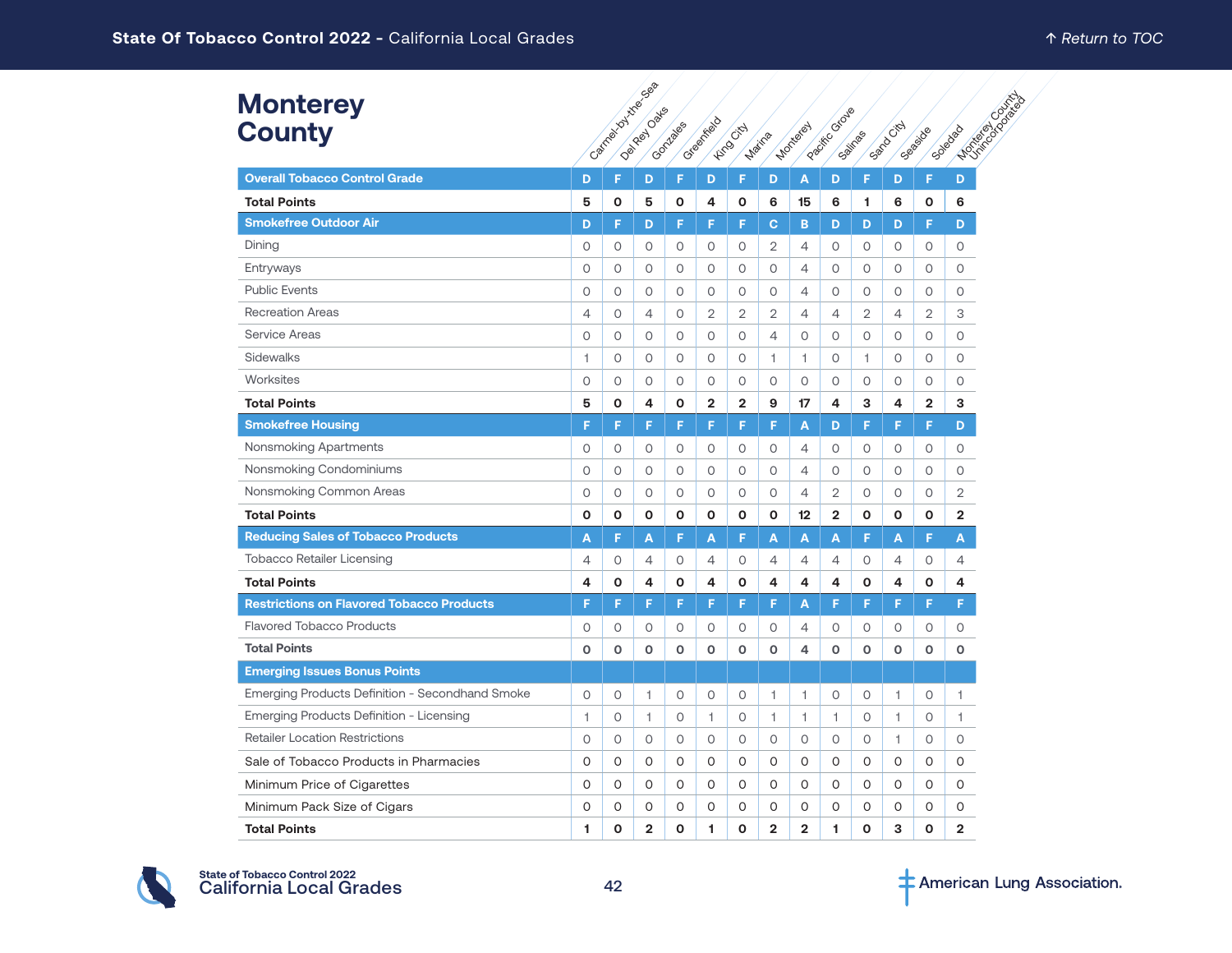| <b>Napa</b>   |  |
|---------------|--|
| <b>County</b> |  |

| <b>Napa</b>                                            | American Candor<br>- Lagrindade |          |                             |                  |    |                |  |  |  |  |  |  |
|--------------------------------------------------------|---------------------------------|----------|-----------------------------|------------------|----|----------------|--|--|--|--|--|--|
| <b>County</b>                                          |                                 |          | <b>ISLYLINGTON</b>          | <b>Lournille</b> |    |                |  |  |  |  |  |  |
|                                                        |                                 |          | California Co<br><b>Hap</b> |                  |    |                |  |  |  |  |  |  |
| <b>Overall Tobacco Control Grade</b>                   | F                               | F        | F.                          | F                | F. | F              |  |  |  |  |  |  |
| <b>Total Points</b>                                    | $\overline{2}$                  | 1        | 3                           | 1.               | 1  | $\overline{2}$ |  |  |  |  |  |  |
| <b>Smokefree Outdoor Air</b>                           | D                               | D        | D                           | D                | D  | D              |  |  |  |  |  |  |
| Dining                                                 | 0                               | 0        | $\circ$                     | $\circ$          | 0  | $\circ$        |  |  |  |  |  |  |
| Entryways                                              | 0                               | 0        | $\circ$                     | $\circ$          | 0  | $\circ$        |  |  |  |  |  |  |
| <b>Public Events</b>                                   | $\Omega$                        | 0        | $\Omega$                    | $\circ$          | 0  | 0              |  |  |  |  |  |  |
| <b>Recreation Areas</b>                                | 4                               | 3        | 4                           | $\overline{4}$   | 4  | 3              |  |  |  |  |  |  |
| <b>Service Areas</b>                                   | 0                               | O        | $\circ$                     | $\circ$          | 0  | $\circ$        |  |  |  |  |  |  |
| <b>Sidewalks</b>                                       | $\Omega$                        | $\Omega$ | $\Omega$                    | $\Omega$         | 0  | $\circ$        |  |  |  |  |  |  |
| Worksites                                              | 0                               | 0        | $\circ$                     | $\circ$          | 0  | 0              |  |  |  |  |  |  |
| <b>Total Points</b>                                    | 4                               | 3        | 4                           | 4                | 4  | 3              |  |  |  |  |  |  |
| <b>Smokefree Housing</b>                               | F                               | F        | F                           | F                | F  | D              |  |  |  |  |  |  |
| Nonsmoking Apartments                                  | $\Omega$                        | 0        | $\Omega$                    | $\circ$          | 0  | $\circ$        |  |  |  |  |  |  |
| Nonsmoking Condominiums                                | 0                               | O        | O                           | 0                | 0  | 0              |  |  |  |  |  |  |
| Nonsmoking Common Areas                                | 0                               | O        | $\circ$                     | $\circ$          | 0  | 2              |  |  |  |  |  |  |
| <b>Total Points</b>                                    | 0                               | О        | 0                           | O                | 0  | 2              |  |  |  |  |  |  |
| <b>Reducing Sales of Tobacco Products</b>              | F                               | F        | F                           | F                | F  | F              |  |  |  |  |  |  |
| <b>Tobacco Retailer Licensing</b>                      | 0                               | O        | O                           | 0                | 0  | 0              |  |  |  |  |  |  |
| <b>Total Points</b>                                    | O                               | 0        | O                           | O                | O  | O              |  |  |  |  |  |  |
| <b>Restrictions on Flavored Tobacco Products</b>       | F                               | F        | $\mathbf C$                 | F                | F  | F              |  |  |  |  |  |  |
| <b>Flavored Tobacco Products</b>                       | 0                               | 0        | 2                           | $\circ$          | 0  | 0              |  |  |  |  |  |  |
| <b>Total Points</b>                                    | O                               | О        | $\overline{2}$              | o                | 0  | О              |  |  |  |  |  |  |
| <b>Emerging Issues Bonus Points</b>                    |                                 |          |                             |                  |    |                |  |  |  |  |  |  |
| <b>Emerging Products Definition - Secondhand Smoke</b> | 1.                              | 0        | $\circ$                     | 1                | 0  | 1              |  |  |  |  |  |  |
| Emerging Products Definition - Licensing               | $\mathbf{1}$                    | O        | $\circ$                     | O                | 0  | $\circ$        |  |  |  |  |  |  |
| <b>Retailer Location Restrictions</b>                  | 1                               | $\Omega$ | $\circ$                     | O                | 0  | $\circ$        |  |  |  |  |  |  |
| Sale of Tobacco Products in Pharmacies                 | 0                               | 0        | 0                           | 0                | 0  | 0              |  |  |  |  |  |  |
| Minimum Price of Cigarettes                            | 0                               | O        | O                           | 0                | 0  | 0              |  |  |  |  |  |  |
| Minimum Pack Size of Cigars                            | 0                               | O        | O                           | 0                | 0  | 0              |  |  |  |  |  |  |
| <b>Total Points</b>                                    | 3                               | O        | $\Omega$                    | 1                | O  | 1              |  |  |  |  |  |  |

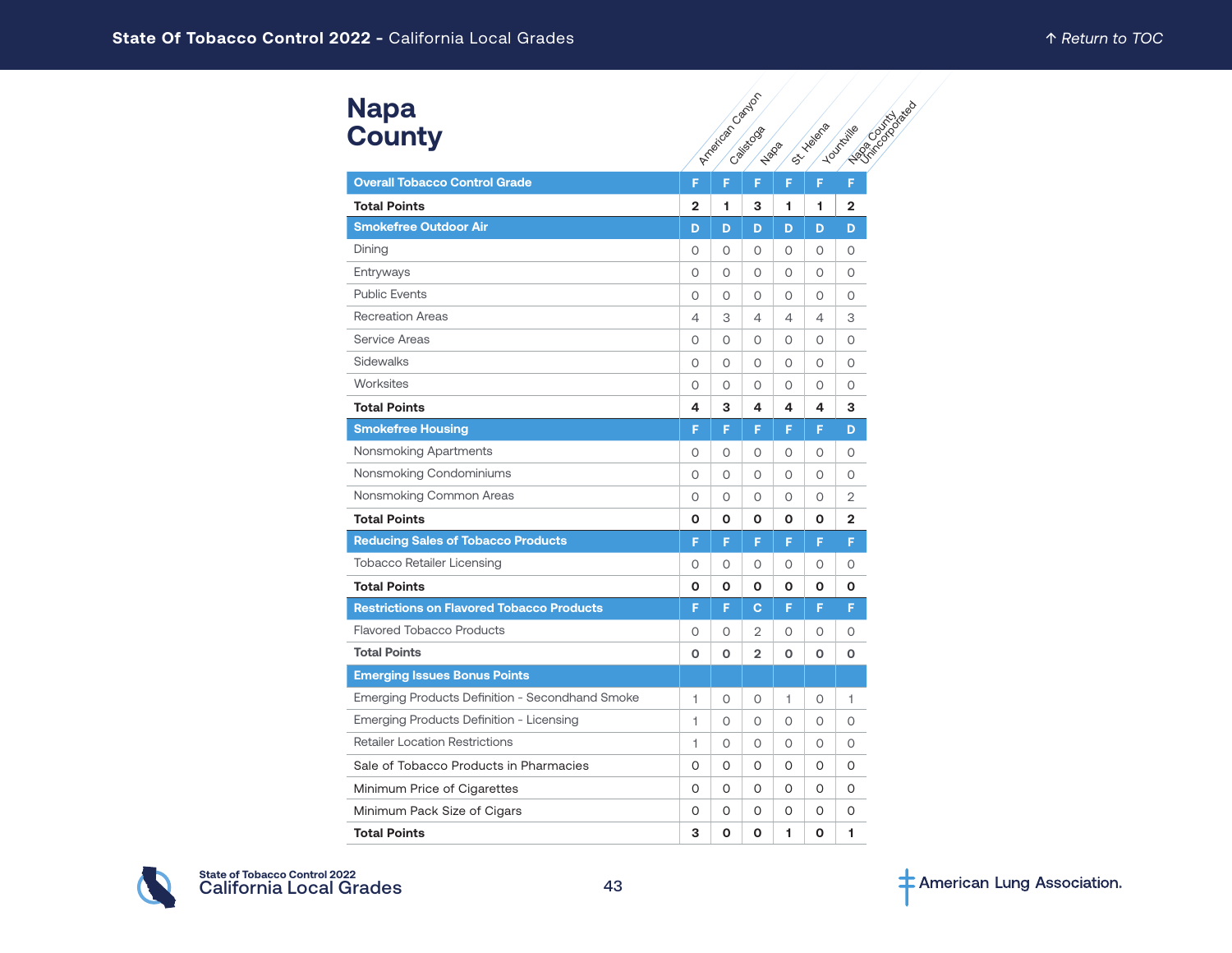#### **Nevada County**

| <b>Nevada</b>                                          |                |                |               |                             |
|--------------------------------------------------------|----------------|----------------|---------------|-----------------------------|
| <b>County</b>                                          |                | ortages valley | Weylada Citch | Heilinger States<br>Truckee |
|                                                        |                |                |               |                             |
| <b>Overall Tobacco Control Grade</b>                   | D              | D              | F             | F                           |
| <b>Total Points</b>                                    | 6              | 7              | 0             | Ο                           |
| <b>Smokefree Outdoor Air</b>                           | c              | c              | F             | F                           |
| Dining                                                 | 0              | 0              | 0             | 0                           |
| Entryways                                              | 4              | 4              | $\circ$       | $\circ$                     |
| <b>Public Events</b>                                   | $\circ$        | $\circ$        | $\circ$       | $\Omega$                    |
| <b>Recreation Areas</b>                                | 3              | 4              | 0             | $\Omega$                    |
| <b>Service Areas</b>                                   | 0              | 0              | 0             | O                           |
| Sidewalks                                              | 1              | 1              | $\circ$       | $\circ$                     |
| Worksites                                              | $\circ$        | 0              | $\circ$       | $\Omega$                    |
| <b>Total Points</b>                                    | 8              | 9              | 0             | O                           |
| <b>Smokefree Housing</b>                               | F              | F              | F             | F                           |
| Nonsmoking Apartments                                  | 0              | 0              | 0             | 0                           |
| Nonsmoking Condominiums                                | $\circ$        | 0              | $\circ$       | $\Omega$                    |
| Nonsmoking Common Areas                                | 0              | 0              | $\Omega$      | $\Omega$                    |
| <b>Total Points</b>                                    | Ο              | 0              | 0             | Ο                           |
| <b>Reducing Sales of Tobacco Products</b>              | A              | A              | F             | F                           |
| <b>Tobacco Retailer Licensing</b>                      | 4              | $\overline{4}$ | $\circ$       | $\Omega$                    |
| <b>Total Points</b>                                    | 4              | 4              | O             | O                           |
| <b>Restrictions on Flavored Tobacco Products</b>       | F              | F              | F             | F                           |
| <b>Flavored Tobacco Products</b>                       | 0              | 0              | 0             | 0                           |
| <b>Total Points</b>                                    | O              | O              | 0             | O                           |
| <b>Emerging Issues Bonus Points</b>                    |                |                |               |                             |
| <b>Emerging Products Definition - Secondhand Smoke</b> | 1              | 1              | 0             | 0                           |
| Emerging Products Definition - Licensing               | 1              | 1              | 0             | $\circ$                     |
| <b>Retailer Location Restrictions</b>                  | O              | 1              | $\circ$       | $\Omega$                    |
| Sale of Tobacco Products in Pharmacies                 | 0              | 0              | 0             | O                           |
| Minimum Price of Cigarettes                            | 0              | 0              | 0             | 0                           |
| Minimum Pack Size of Cigars                            | 0              | 1.             | 0             | 0                           |
| <b>Total Points</b>                                    | $\overline{2}$ | 4              | O             | O                           |

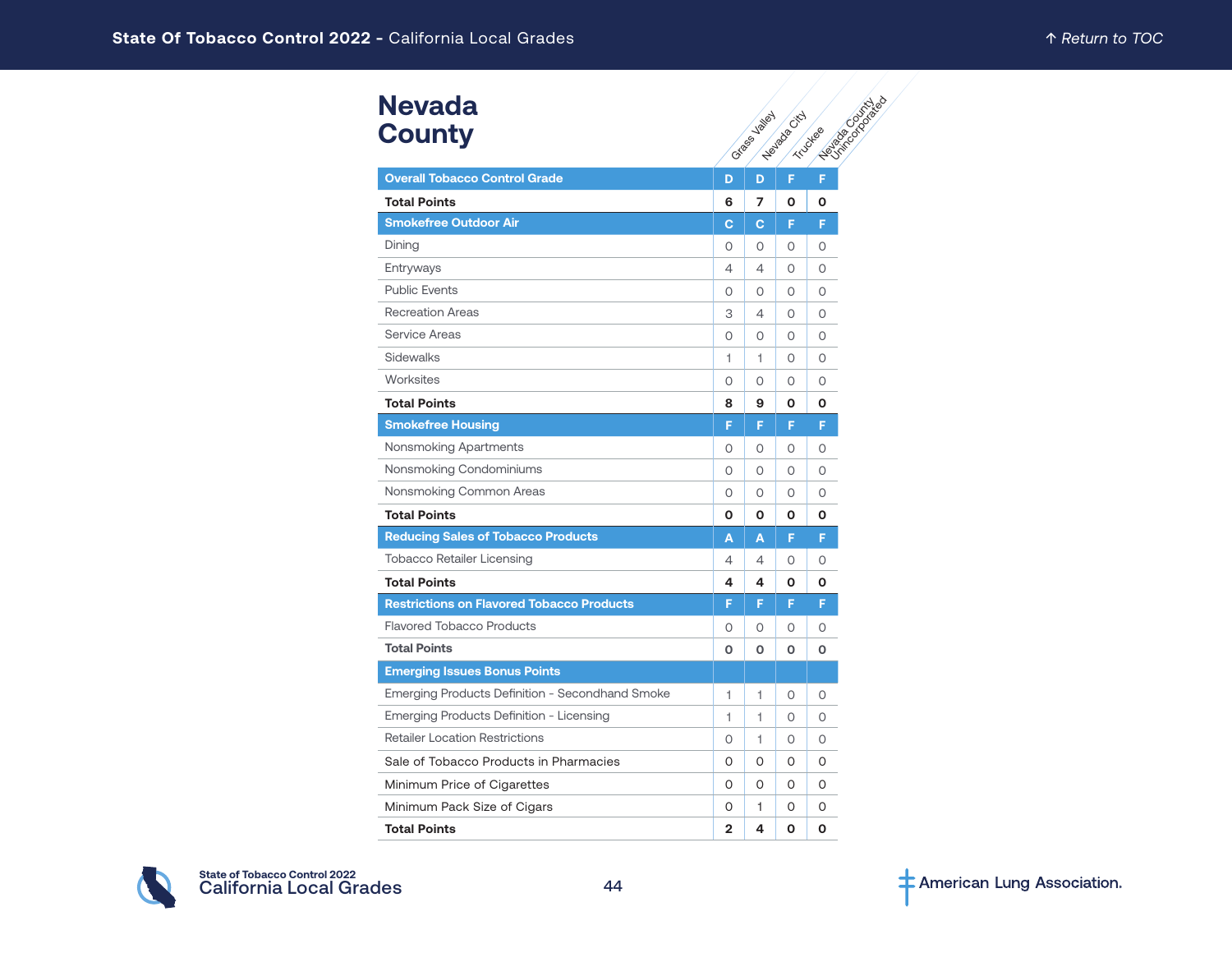| <b>Orange</b><br>County (1/2)                    | <b>Ailed</b>   | Jielo          | Arabisirr<br>Brea |                | Buena Park     | Costa Messa  | Cypress        | Danagoinx    | Foundation values       | Fulleton                | Gatagonia Grave | I Human Book Report |                | Lagune Beach   | Lagonica Killis | <b>POUTA ATION</b> | <b>POSTRATIONS</b> | <b>Paido</b> ta | late cotas     | <b>La Patria</b> | LOG PASTRICOS<br><b>Mission,</b> | Heathor creeged<br><b>View</b> |
|--------------------------------------------------|----------------|----------------|-------------------|----------------|----------------|--------------|----------------|--------------|-------------------------|-------------------------|-----------------|---------------------|----------------|----------------|-----------------|--------------------|--------------------|-----------------|----------------|------------------|----------------------------------|--------------------------------|
| <b>Overall Tobacco Control Grade</b>             | F.             | F              | E                 | C              | F              | F            | D              | F            | F                       | F                       | F               | $\mathbf{C}$        | D              | D              | F               | D                  | F                  | F               | F.             | F                | F                                | F                              |
| <b>Total Points</b>                              | 1.             | 1              | $\mathbf{o}$      | 10             | 1.             | O            | 4              | 1            | $\mathbf{o}$            | O                       | $\mathbf 0$     | 10                  | 6              | 5              | $\mathbf{2}$    | 6                  | 1                  | O               | $\overline{2}$ | 1                | $\overline{\mathbf{2}}$          | 1                              |
| <b>Smokefree Outdoor Air</b>                     | D              | D              | F                 | D              | D              | F            | A              | D            | F                       | F                       | F               | A                   | Α              | A              | D               | Α                  | D                  | F               | $\mathbf{C}$   | D                | C                                | D                              |
| Dining                                           | $\circ$        | 0              | $\circ$           | $\circ$        | $\circ$        | 0            | 4              | 0            | $\circ$                 | $\mathsf O$             | $\circ$         | $\overline{4}$      | $\overline{4}$ | 4              | $\circ$         | $\overline{2}$     | $\circ$            | 0               | $\circ$        | $\circ$          | $\mathsf O$                      | $\circ$                        |
| Entryways                                        | $\overline{4}$ | 2              | $\circ$           | $\circ$        | $\circ$        | 0            | $\mathbf{2}$   | $\circ$      | $\circ$                 | $\circ$                 | $\circ$         | $\overline{2}$      | $\overline{4}$ | $\overline{4}$ | $\circ$         | $\overline{4}$     | 0                  | 0               | $\circ$        | $\circ$          | $\circ$                          | $\circ$                        |
| <b>Public Events</b>                             | $\circ$        | $\circ$        | $\circ$           | $\circ$        | $\circ$        | 0            | $\overline{4}$ | $\circ$      | $\circ$                 | 0                       | $\circ$         | $\overline{4}$      | $\overline{4}$ | $\overline{2}$ | $\circ$         | $\overline{4}$     | 0                  | 0               | $\circ$        | $\circ$          | 0                                | $\circ$                        |
| <b>Recreation Areas</b>                          | $\mathbf{2}$   | $\circ$        | $\mathbf{2}$      | 3              | $\overline{4}$ | $\mathbf{2}$ | $\overline{4}$ | 4            | $\overline{2}$          | $\overline{2}$          | $\mathbf{2}$    | $\overline{4}$      | 4              | $\overline{4}$ | $\overline{4}$  | $\overline{4}$     | 4                  | $\overline{2}$  | $\overline{4}$ | $\mathbf{2}$     | $\overline{2}$                   | $\overline{4}$                 |
| Service Areas                                    | 0              | 0              | $\circ$           | 0              | 0              | 0            | 4              | 0            | 0                       | 0                       | 0               | 4                   | 4              | 4              | $\circ$         | $\overline{4}$     | 0                  | 0               | $\circ$        | 0                | 4                                | 0                              |
| Sidewalks                                        | $\circ$        | $\circ$        | $\circ$           | $\circ$        | $\circ$        | $\circ$      | $\perp$        | $\circ$      | $\circ$                 | $\circ$                 | $\circ$         | $\overline{1}$      | 1              | 0              | $\circ$         | $\circ$            | $\circ$            | $\circ$         | $\mathbf{1}$   | $\circ$          | $\circ$                          | 0                              |
| Worksites                                        | $\circ$        | $\circ$        | $\circ$           | $\circ$        | $\circ$        | $\circ$      | 1              | $\circ$      | $\circ$                 | $\circ$                 | $\circ$         | $\overline{1}$      | 1              | $\circ$        | $\circ$         | $\circ$            | 0                  | $\circ$         | $\circ$        | $\circ$          | $\circ$                          | $\circ$                        |
| <b>Total Points</b>                              | 6              | F              | $\overline{2}$    | 3              | 4              | $\mathbf{2}$ | 20             | 4            | $\overline{\mathbf{2}}$ | $\overline{\mathbf{2}}$ | $\mathbf{2}$    | 20                  | 22             | 18             | 4               | 18                 | 4                  | $\overline{2}$  | 5              | $\mathbf{2}$     | 6                                | 4                              |
| <b>Smokefree Housing</b>                         | F.             | F              | F                 | F              | F              | F            | F              | F            | F                       | F                       | F               | $\mathbf{C}$        | $\mathbf{C}$   | D              | F               | C                  | F                  | F               | F.             | F                | F                                | F                              |
| <b>Nonsmoking Apartments</b>                     | 0              | $\circ$        | $\circ$           | $\circ$        | $\circ$        | $\circ$      | 0              | $\circ$      | $\circ$                 | 0                       | $\circ$         | $\circ$             | $\circ$        | 0              | $\circ$         | $\circ$            | $\circ$            | 0               | $\circ$        | 0                | $\circ$                          | 0                              |
| Nonsmoking Condominiums                          | 0              | 0              | $\circ$           | $\circ$        | $\circ$        | 0            | $\circ$        | 0            | 0                       | 0                       | $\circ$         | 0                   | $\circ$        | 0              | $\circ$         | 0                  | 0                  | 0               | 0              | 0                | $\circ$                          | 0                              |
| Nonsmoking Common Areas                          | $\circ$        | $\circ$        | $\circ$           | $\circ$        | $\circ$        | $\circ$      | $\circ$        | $\circ$      | $\circ$                 | 0                       | $\circ$         | $\overline{4}$      | $\overline{4}$ | $\overline{2}$ | $\circ$         | $\overline{4}$     | $\circ$            | 0               | $\circ$        | $\circ$          | $\circ$                          | $\circ$                        |
| <b>Total Points</b>                              | 0              | $\mathbf{o}$   | $\mathbf{o}$      | $\mathbf{o}$   | $\mathbf o$    | $\mathbf{o}$ | $\mathbf{o}$   | $\mathbf{o}$ | $\mathbf{o}$            | $\mathbf{o}$            | 0               | 4                   | 4              | $\overline{2}$ | $\mathbf{o}$    | 4                  | O                  | $\mathbf{o}$    | $\mathbf{o}$   | 0                | O                                | 0                              |
| <b>Reducing Sales of Tobacco Products</b>        |                | F              | F                 | A              |                | F            | F              | F            | F                       | F                       | F.              |                     | F              | F              | F               |                    | F                  | F               | F.             | F                | F                                | F                              |
| <b>Tobacco Retailer Licensing</b>                | 0              | 0              | $\circ$           | 4              | $\circ$        | $\circ$      | $\circ$        | $\circ$      | 0                       | 0                       | 0               | $\circ$             | $\circ$        | 0              | $\circ$         | $\circ$            | 0                  | $\circ$         | $\circ$        | 0                | $\mathsf O$                      | 0                              |
| <b>Total Points</b>                              | O              | $\mathbf{o}$   | $\mathbf{o}$      | 4              | $\mathbf{o}$   | $\mathbf{o}$ | $\mathbf{o}$   | $\mathbf{o}$ | $\mathbf{o}$            | $\mathbf{o}$            | $\mathbf 0$     | $\mathbf{o}$        | O              | $\mathbf{o}$   | $\mathbf{o}$    | $\mathbf{o}$       | O                  | $\mathbf{o}$    | $\mathbf{o}$   | $\mathbf{o}$     | $\mathbf{o}$                     | $\mathbf{o}$                   |
| <b>Restrictions on Flavored Tobacco Products</b> |                | F              | F                 | A              |                | F            | F              | F            | E                       | F                       | F               | A                   | F              | F              | D               | æ                  | F                  | F               | F              | E                | F                                |                                |
| <b>Flavored Tobacco Products</b>                 | 0              | 0              | 0                 | $\overline{4}$ | 0              | 0            | $\circ$        | $\circ$      | 0                       | 0                       | 0               | 4                   | 0              | 0              | 1               | $\circ$            | 0                  | 0               | 0              | 0                | 0                                | $\circ$                        |
| <b>Total Points</b>                              | 0              | $\circ$        | $\circ$           | 4              | $\circ$        | o            | $\circ$        | $\mathbf 0$  | $\circ$                 | o                       | $\circ$         | 4                   | $\circ$        | $\circ$        | 1               | $\circ$            | O                  | $\circ$         | $\circ$        | $\circ$          | o                                | $\mathbf 0$                    |
| <b>Emerging Issues Bonus Points</b>              |                |                |                   |                |                |              |                |              |                         |                         |                 |                     |                |                |                 |                    |                    |                 |                |                  |                                  |                                |
| Emerging Products Definition - Secondhand Smoke  | $\mathbf{1}$   |                | $\mathbf{1}$      | 1              | 1              | 0            | 1              | $\circ$      | $\circ$                 | 1                       | $\circ$         | 1                   | 1.             | $\mathbf{1}$   | $\overline{1}$  | $\circ$            | 1                  | $\circ$         | 1.             | 0                | $\overline{1}$                   | $\circ$                        |
| Emerging Products Definition - Licensing         | $\circ$        | $\circ$        | $\circ$           | $\overline{1}$ | $\circ$        | 0            | $\circ$        | $\circ$      | $\circ$                 | 0                       | $\circ$         | $\circ$             | $\mathbf{1}$   | 0              | $\circ$         | $\circ$            | $\circ$            | $\circ$         | $\circ$        | $\circ$          | 0                                | $\circ$                        |
| <b>Retailer Location Restrictions</b>            | 0              | 1.             | $\circ$           | 1              | 1              | 0            | $\circ$        | 0            | 0                       | 0                       | $\circ$         | 0                   | 0              | 0              | $\circ$         | $\circ$            | $\circ$            | 0               | $\circ$        | 0                | 0                                | $\circ$                        |
| Sale of Tobacco Products in Pharmacies           | 0              | 0              | 0                 | 0              | 0              | 0            | 0              | 0            | 0                       | 0                       | 0               | 0                   | 0              | 0              | 0               | 0                  | 0                  | 0               | 0              | 0                | 0                                | 0                              |
| Minimum Price of Cigarettes                      | 0              | 0              | 0                 | 0              | O              | 0            | 0              | 0            | 0                       | 0                       | 0               | 0                   | 0              | 0              | 0               | 0                  | 0                  | 0               | 0              | O                | 0                                | $\circ$                        |
| Minimum Pack Size of Cigars                      | $\Omega$       | $\Omega$       | $\Omega$          | $\Omega$       | O              | O            | 0              | $\Omega$     | O                       | $\Omega$                | $\Omega$        | $\Omega$            | O              | $\Omega$       | $\Omega$        | $\Omega$           | O                  | O               | $\Omega$       | $\Omega$         | $\Omega$                         | 0                              |
| <b>Total Points</b>                              | 1.             | $\overline{2}$ | 1                 | 3              | $\overline{2}$ | O            | 1              | $\mathbf{o}$ | O                       | 1                       | $\Omega$        | 1                   | $\overline{2}$ | 1              | 1               | $\Omega$           | 1                  | O               | 1              | $\Omega$         | 1                                | O                              |

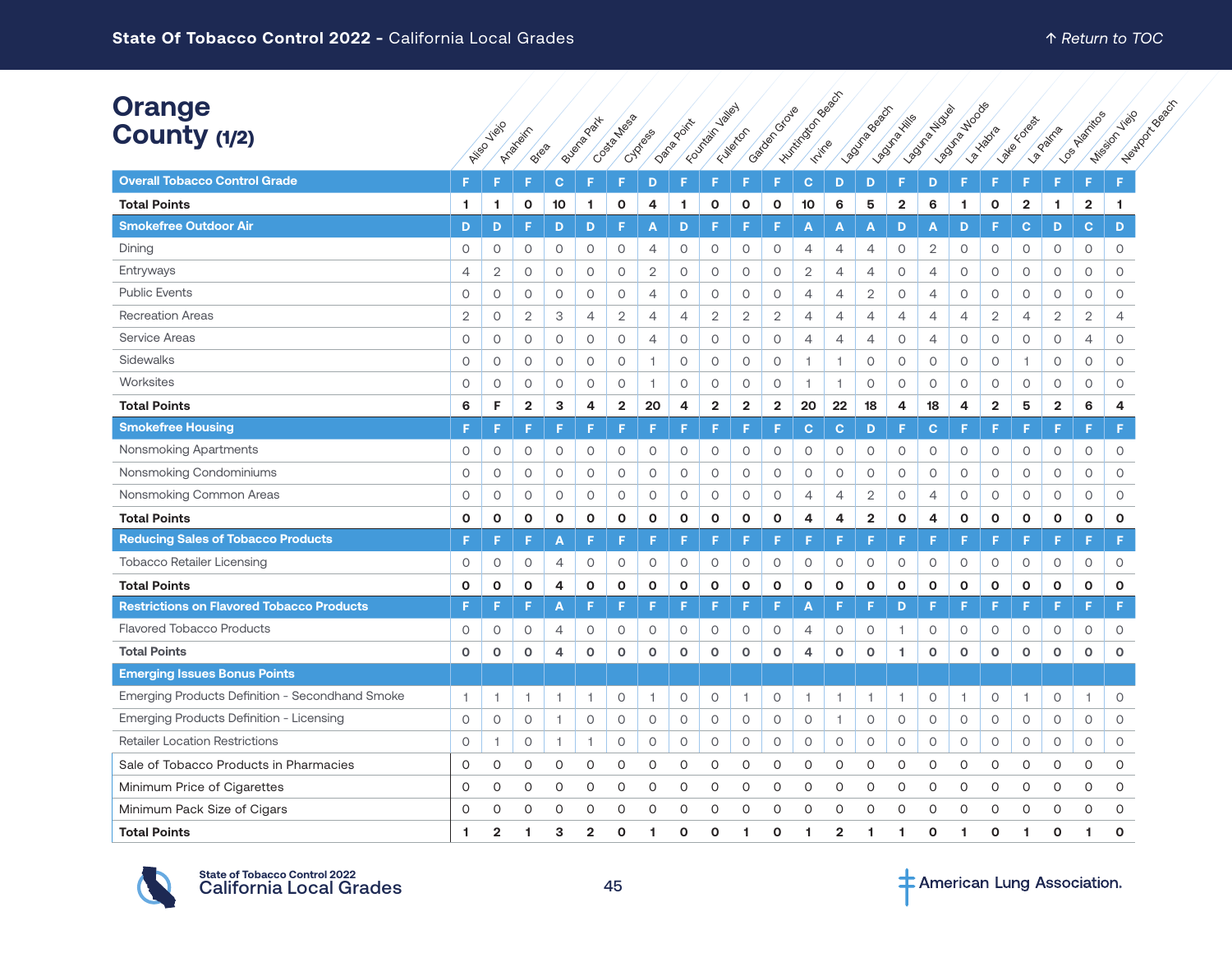#### **Orange County** (2/2)

|                                                  | Pacocook of Mariagents<br>Samula Capistado |                |           |              |                         |                |                |            |                |                |              |              |                                        |
|--------------------------------------------------|--------------------------------------------|----------------|-----------|--------------|-------------------------|----------------|----------------|------------|----------------|----------------|--------------|--------------|----------------------------------------|
| <b>Orange</b><br>County (2/2)                    |                                            | Orango         | Placement |              |                         |                |                | Seal Beach | Statton        | TUSSICS        | Jille Park   | Westminston  | Cancel Contracto<br><b>Loto</b> sitios |
| <b>Overall Tobacco Control Grade</b>             | F                                          | F              | F         | F            | F                       | D              | F              | F          | F              | F              | F            | F            | F                                      |
| <b>Total Points</b>                              | O                                          | $\overline{2}$ | 0         | 1            | 1.                      | 5              | $\overline{2}$ | 3          | 1              | 1              | 1            | $\mathbf{o}$ | 1                                      |
| <b>Smokefree Outdoor Air</b>                     | F                                          | C              | F         | D            | D                       | D              | D              | D          | D              | D              | F            | F            | D                                      |
| Dining                                           | 0                                          | 0              | 0         | 0            | $\circ$                 | 0              | 0              | 0          | 0              | 0              | 0            | $\circ$      | $\circ$                                |
| Entryways                                        | 0                                          | $\circ$        | 0         | $\circ$      | $\circ$                 | $\circ$        | 0              | 0          | 0              | $\overline{4}$ | $\circ$      | $\circ$      | $\circ$                                |
| <b>Public Events</b>                             | 0                                          | 0              | 0         | 0            | 0                       | 0              | 0              | 0          | 0              | 0              | 0            | $\circ$      | $\overline{2}$                         |
| <b>Recreation Areas</b>                          | 0                                          | 4              | 0         | 3            | 2                       | $\overline{4}$ | $\overline{4}$ | 4          | $\overline{4}$ | 0              | 0            | $\circ$      | $\mathbf{2}$                           |
| <b>Service Areas</b>                             | $\circ$                                    | 0              | $\circ$   | $\circ$      | $\circ$                 | $\circ$        | $\circ$        | $\circ$    | $\circ$        | $\circ$        | $\circ$      | $\circ$      | $\circ$                                |
| Sidewalks                                        | $\circ$                                    | $\mathbf{1}$   | $\circ$   | $\circ$      | $\circ$                 | $\circ$        | $\circ$        | $\circ$    | $\circ$        | $\circ$        | $\circ$      | $\circ$      | 0                                      |
| Worksites                                        | 0                                          | 0              | 0         | 0            | 0                       | 0              | 0              | 0          | 0              | 0              | 0            | $\circ$      | 0                                      |
| <b>Total Points</b>                              | 0                                          | 5              | O         | 3            | $\overline{\mathbf{2}}$ | 4              | 4              | 4          | 4              | 4              | $\mathbf{o}$ | $\mathbf{o}$ | 4                                      |
| <b>Smokefree Housing</b>                         | F                                          | F              | F         | F            | F                       | F              | F              | F          | F              | F              | F            | F            | F                                      |
| Nonsmoking Apartments                            | 0                                          | 0              | 0         | 0            | 0                       | 0              | 0              | 0          | 0              | 0              | 0            | $\circ$      | 0                                      |
| Nonsmoking Condominiums                          | $\circ$                                    | $\circ$        | $\circ$   | $\circ$      | $\circ$                 | $\circ$        | $\circ$        | 0          | 0              | $\circ$        | $\circ$      | $\circ$      | $\circ$                                |
| Nonsmoking Common Areas                          | $\circ$                                    | $\circ$        | $\circ$   | $\circ$      | $\circ$                 | $\circ$        | $\circ$        | $\circ$    | $\circ$        | $\circ$        | $\circ$      | $\circ$      | 0                                      |
| <b>Total Points</b>                              | O                                          | O              | O         | O            | O                       | O              | 0              | 0          | O              | О              | O            | O            | О                                      |
| <b>Reducing Sales of Tobacco Products</b>        | F                                          | F              | F         | F            | F                       | A              | F              | F          | F              | F              | F            | F            | F                                      |
| <b>Tobacco Retailer Licensing</b>                | 0                                          | 0              | 0         | 0            | 0                       | 4              | 0              | 0          | 0              | 0              | 0            | 0            | 0                                      |
| <b>Total Points</b>                              | O                                          | O              | O         | $\mathbf{o}$ | $\mathbf{o}$            | 4              | O              | O          | $\mathbf{o}$   | $\mathbf{o}$   | $\mathbf{o}$ | $\mathbf{o}$ | $\mathbf{o}$                           |
| <b>Restrictions on Flavored Tobacco Products</b> | F                                          | F              | F         | F            | F                       | F              | F              | D          | F              | F              | F            | F            | F                                      |
| <b>Flavored Tobacco Products</b>                 | 0                                          | 0              | 0         | 0            | 0                       | 0              | 0              | 1          | 0              | 0              | 0            | $\circ$      | 0                                      |
| <b>Total Points</b>                              | $\mathbf 0$                                | $\mathbf 0$    | O         | $\circ$      | $\mathbf 0$             | o              | o              | 1.         | o              | 0              | o            | $\mathbf 0$  | o                                      |
| <b>Emerging Issues Bonus Points</b>              |                                            |                |           |              |                         |                |                |            |                |                |              |              |                                        |
| Emerging Products Definition - Secondhand Smoke  | 0                                          | 1              | 0         | 0            | 1                       | 0              | $\mathbf{1}$   | 1          | 1              | 1              | 1            | 0            | 0                                      |
| Emerging Products Definition - Licensing         | $\circ$                                    | $\circ$        | 0         | $\circ$      | 0                       | 1.             | $\perp$        | $\circ$    | 0              | $\circ$        | $\mathbf{1}$ | $\circ$      | $\circ$                                |
| <b>Retailer Location Restrictions</b>            | 0                                          | 0              | 0         | 1            | 0                       | 0              | 1              | 1          | 0              | 1              | 1            | 0            | 0                                      |
| Sale of Tobacco Products in Pharmacies           | O                                          | 0              | 0         | 0            | 0                       | O              | 0              | 1          | 0              | 0              | $\Omega$     | 0            | 0                                      |
| Minimum Price of Cigarettes                      | 0                                          | 0              | 0         | 0            | 0                       | O              | 0              | O          | 0              | 0              | 0            | 0            | 0                                      |
| Minimum Pack Size of Cigars                      | 0                                          | 0              | 0         | 0            | 0                       | 0              | 0              | 0          | 0              | 0              | 0            | 0            | 0                                      |
| <b>Total Points</b>                              | O                                          | 1              | O         | 1            | 1                       | 1              | 3              | 3          | 1              | $\overline{2}$ | 3            | O            | $\mathbf 0$                            |

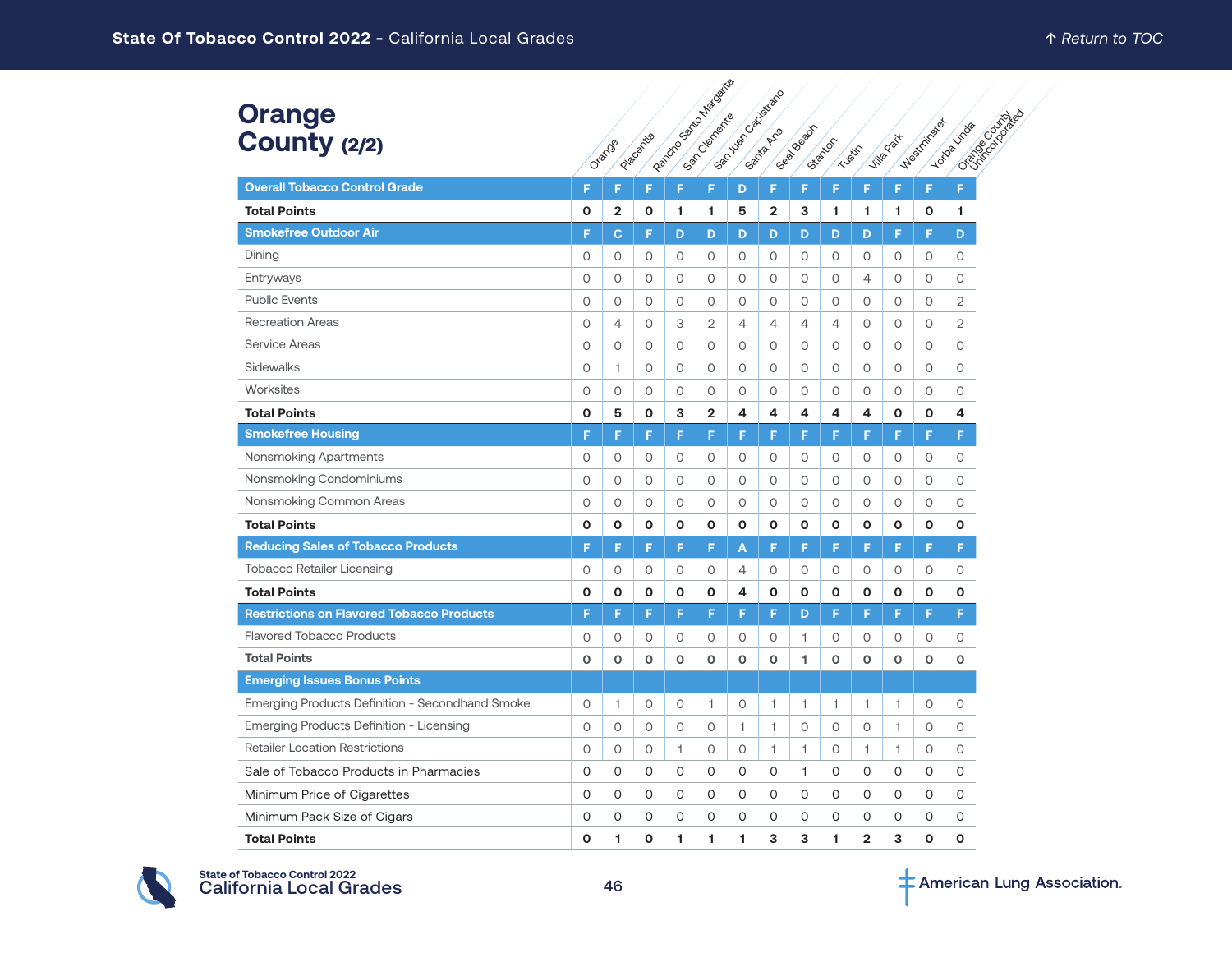| <b>Placer</b>                                    |              |             | <b>Particular Property Rd</b> |                |                |         |                |
|--------------------------------------------------|--------------|-------------|-------------------------------|----------------|----------------|---------|----------------|
| <b>County</b>                                    |              | Auburn      | Cottat                        | <b>Limbon</b>  | <b>Looning</b> | Rooter  | Rosaulte       |
| <b>Overall Tobacco Control Grade</b>             | D            | F           | F                             | F              | F              | F       | F              |
| <b>Total Points</b>                              | 7            | О           | О                             | 1              | Ο              | 1       | 1              |
| <b>Smokefree Outdoor Air</b>                     | D            | F           | F                             | D              | F              | D       | D              |
| Dining                                           | 0            | 0           | 0                             | 0              | O              | 0       | 0              |
| Entryways                                        | $\circ$      | $\circ$     | $\Omega$                      | $\circ$        | $\circ$        | O       | $\circ$        |
| <b>Public Events</b>                             | 0            | $\circ$     | 0                             | $\circ$        | 0              | 0       | 0              |
| <b>Recreation Areas</b>                          | 4            | $\circ$     | $\overline{2}$                | 3              | $\overline{2}$ | 4       | $\overline{2}$ |
| Service Areas                                    | $\circ$      | $\circ$     | 0                             | $\circ$        | 0              | 0       | $\circ$        |
| Sidewalks                                        | $\circ$      | $\circ$     | 0                             | $\circ$        | $\circ$        | O       | 1              |
| Worksites                                        | 0            | 0           | 0                             | 0              | 0              | 0       | 0              |
| <b>Total Points</b>                              | 4            | O           | $\mathbf{2}$                  | 3              | $\mathbf{2}$   | 4       | з              |
| <b>Smokefree Housing</b>                         | F            | F           | F                             | F              | F              | F       | F              |
| Nonsmoking Apartments                            | 0            | $\circ$     | 0                             | $\circ$        | $\circ$        | 0       | 0              |
| Nonsmoking Condominiums                          | $\circ$      | $\circ$     | 0                             | $\circ$        | 0              | 0       | 0              |
| Nonsmoking Common Areas                          | 0            | $\circ$     | 0                             | $\circ$        | $\circ$        | 0       | $\circ$        |
| <b>Total Points</b>                              | O            | O           | O                             | $\mathbf 0$    | O              | O       | O              |
| <b>Reducing Sales of Tobacco Products</b>        | A            | F           | F                             | F              | F              | F       | F              |
| <b>Tobacco Retailer Licensing</b>                | 4            | $\circ$     | $\Omega$                      | $\circ$        | $\circ$        | 0       | $\circ$        |
| <b>Total Points</b>                              | 4            | O           | 0                             | O              | 0              | O       | O              |
| <b>Restrictions on Flavored Tobacco Products</b> | D            | F           | F                             | F              | F              | F       | F              |
| <b>Flavored Tobacco Products</b>                 | 1            | $\circ$     | 0                             | $\circ$        | 0              | 0       | 0              |
| <b>Total Points</b>                              | 1.           | $\Omega$    | O                             | $\mathbf 0$    | O              | O       | O              |
| <b>Emerging Issues Bonus Points</b>              |              |             |                               |                |                |         |                |
| Emerging Products Definition - Secondhand Smoke  | $\mathbf{1}$ | $\circ$     | $\circ$                       | 1              | $\circ$        | $\circ$ | $\circ$        |
| Emerging Products Definition - Licensing         | $\mathbf{1}$ | 0           | 0                             | $\circ$        | 1              | 0       | $\circ$        |
| <b>Retailer Location Restrictions</b>            | $\mathbf{1}$ | $\circ$     | $\circ$                       | 1.             | 1              | O       | $\circ$        |
| Sale of Tobacco Products in Pharmacies           | 0            | 0           | 0                             | 0              | 0              | 0       | 0              |
| Minimum Price of Cigarettes                      | 0            | 0           | 0                             | 0              | O              | 0       | 0              |
| Minimum Pack Size of Cigars                      | 0            | 0           | 0                             | 0              | 0              | 0       | 0              |
| <b>Total Points</b>                              | 3            | $\mathbf 0$ | O                             | $\overline{2}$ | $\overline{2}$ | O       | O              |

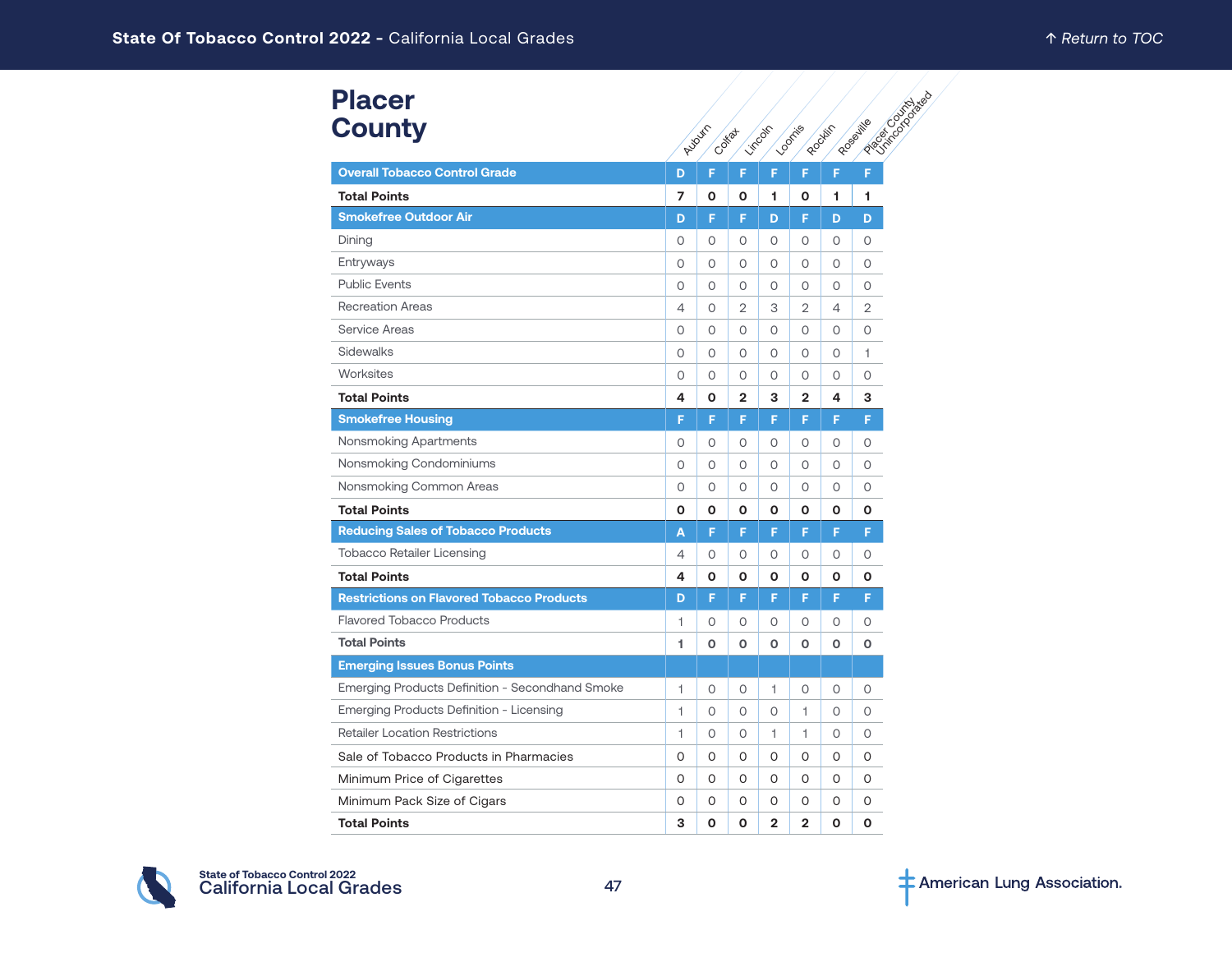# **Plumas County**

| <b>Plumas</b><br><b>County</b>                   |   | <b>PASSING BOOM TABLE</b><br>Portole |  |  |  |  |  |  |
|--------------------------------------------------|---|--------------------------------------|--|--|--|--|--|--|
| <b>Overall Tobacco Control Grade</b>             | F | F                                    |  |  |  |  |  |  |
| <b>Total Points</b>                              | 0 | 1                                    |  |  |  |  |  |  |
| <b>Smokefree Outdoor Air</b>                     | F | D                                    |  |  |  |  |  |  |
| Dining                                           | 0 | 0                                    |  |  |  |  |  |  |
| Entryways                                        | 0 | 0                                    |  |  |  |  |  |  |
| <b>Public Events</b>                             | 0 | $\Omega$                             |  |  |  |  |  |  |
| <b>Recreation Areas</b>                          | 0 | $\overline{4}$                       |  |  |  |  |  |  |
| Service Areas                                    | 0 | O                                    |  |  |  |  |  |  |
| Sidewalks                                        | 0 | 0                                    |  |  |  |  |  |  |
| Worksites                                        | 0 | $\circ$                              |  |  |  |  |  |  |
| <b>Total Points</b>                              | 0 | 4                                    |  |  |  |  |  |  |
| <b>Smokefree Housing</b>                         | F | F                                    |  |  |  |  |  |  |
| Nonsmoking Apartments                            | 0 | 0                                    |  |  |  |  |  |  |
| Nonsmoking Condominiums                          | 0 | 0                                    |  |  |  |  |  |  |
| Nonsmoking Common Areas                          | 0 | $\Omega$                             |  |  |  |  |  |  |
| <b>Total Points</b>                              | 0 | 0                                    |  |  |  |  |  |  |
| <b>Reducing Sales of Tobacco Products</b>        | F | D                                    |  |  |  |  |  |  |
| Tobacco Retailer Licensing                       | 0 | 1                                    |  |  |  |  |  |  |
| <b>Total Points</b>                              | 0 | 1                                    |  |  |  |  |  |  |
| <b>Restrictions on Flavored Tobacco Products</b> | F | F                                    |  |  |  |  |  |  |
| <b>Flavored Tobacco Products</b>                 | 0 | 0                                    |  |  |  |  |  |  |
| <b>Total Points</b>                              | O | O                                    |  |  |  |  |  |  |
| <b>Emerging Issues Bonus Points</b>              |   |                                      |  |  |  |  |  |  |
| Emerging Products Definition - Secondhand Smoke  | 0 | $\circ$                              |  |  |  |  |  |  |
| Emerging Products Definition - Licensing         | O | 1                                    |  |  |  |  |  |  |
| <b>Retailer Location Restrictions</b>            | 0 | O                                    |  |  |  |  |  |  |
| Sale of Tobacco Products in Pharmacies           | 0 | 0                                    |  |  |  |  |  |  |
| Minimum Price of Cigarettes                      | 0 | O                                    |  |  |  |  |  |  |
| Minimum Pack Size of Cigars                      | 0 | 0                                    |  |  |  |  |  |  |
| <b>Total Points</b>                              | O | 1                                    |  |  |  |  |  |  |

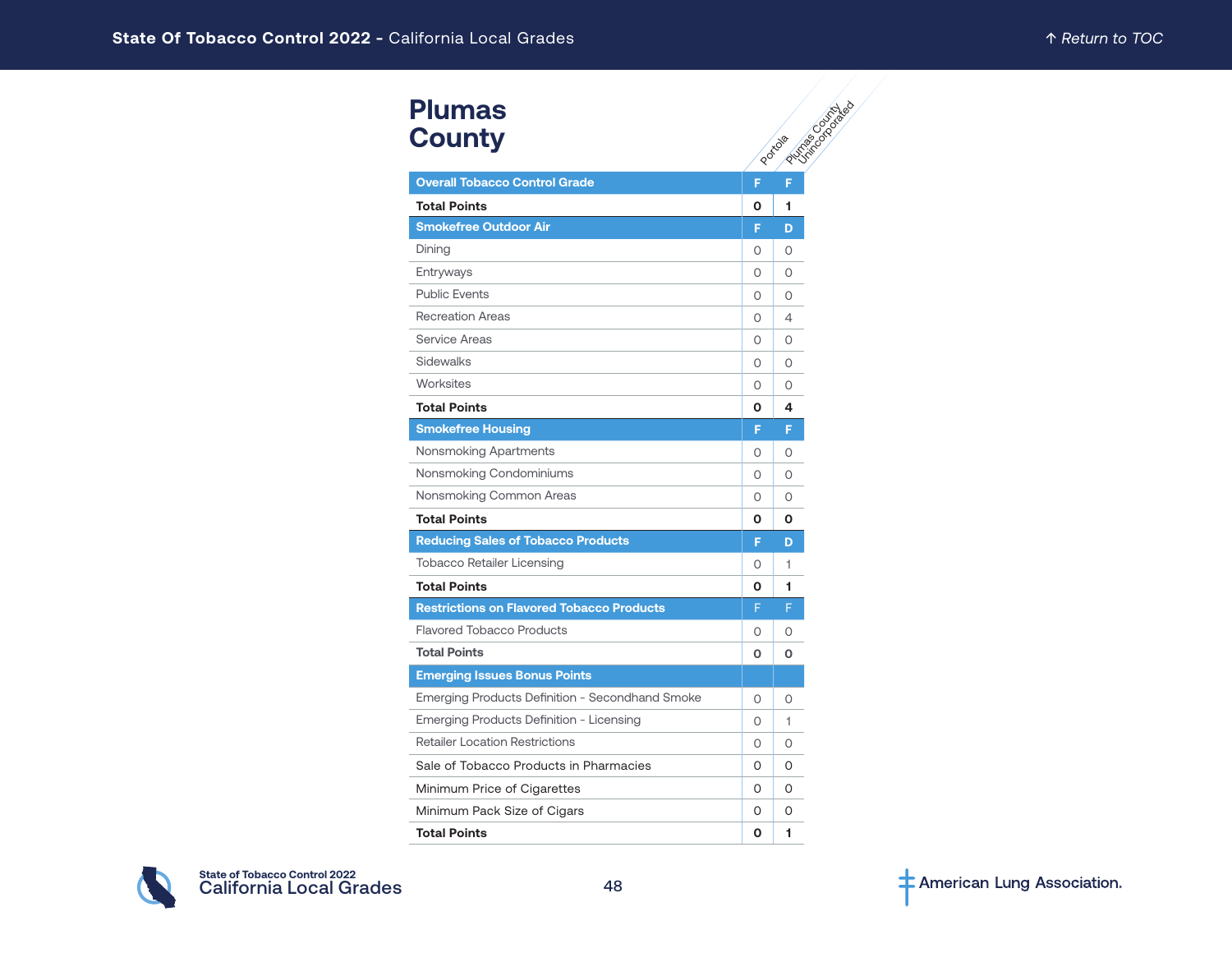| <b>Riverside</b><br>County (1/2)                 |                | Banning        | Beaumont     | Buytre         | Califress    | Cantly Called  | Castreague Citch | Coachelle      | Corona         |              | Joseph Youngaritide     | Herries      | Wells<br>Indian<br>India |                | Valley<br><b>Lutuga</b> | late stations           | La Quintila    | Menties        | <b>Jailey</b><br>Moterc | Murica         | Notco          | Patrickings<br>Patrickeesex |
|--------------------------------------------------|----------------|----------------|--------------|----------------|--------------|----------------|------------------|----------------|----------------|--------------|-------------------------|--------------|--------------------------|----------------|-------------------------|-------------------------|----------------|----------------|-------------------------|----------------|----------------|-----------------------------|
| <b>Overall Tobacco Control Grade</b>             | D              | D              | F            | D              | D            | D              | D                | D              | D              | D            | $\mathbf{C}$            |              | F                        | D              | D                       | F                       | D              | D              | D                       | D              | D              | D                           |
| <b>Total Points</b>                              | 5              | 5              | O            | 5              | 4            | 4              | 4                | 5              | 4              | 5            | 9                       | $\mathbf{o}$ | O                        | 5              | 6                       | O                       | 4              | 5              | 8                       | 4              | 5              | 5                           |
| <b>Smokefree Outdoor Air</b>                     | D              | D              | F            | D              | F            | F              | F                | D              | F              | D            | A                       | F            | F                        | D              | C                       | F                       | F              | D              | B                       | F              | A              | D                           |
| Dining                                           | $\circ$        | $\circ$        | 0            | 0              | $\circ$      | $\circ$        | $\circ$          | 0              | $\circ$        | $\circ$      | 4                       | 0            | 0                        | $\circ$        | 0                       | $\circ$                 | 0              | $\circ$        | 4                       | $\circ$        | 4              | 0                           |
| Entryways                                        | $\circ$        | 0              | 0            | 0              | $\circ$      | $\circ$        | 0                | 0              | $\circ$        | $\circ$      | 4                       | 0            | 0                        | 0              | 0                       | $\circ$                 | 0              | $\circ$        | 3                       | 0              | 4              | 0                           |
| <b>Public Events</b>                             | $\circ$        | 0              | $\circ$      | 0              | $\circ$      | $\circ$        | O                | $\circ$        | $\circ$        | $\circ$      | $\overline{4}$          | $\circ$      | 0                        | $\circ$        | 3                       | $\circ$                 | $\circ$        | $\circ$        | $\circ$                 | $\circ$        | $\overline{4}$ | $\circ$                     |
| <b>Recreation Areas</b>                          | $\overline{4}$ | $\overline{4}$ | $\circ$      | $\overline{4}$ | $\circ$      | $\circ$        | $\overline{2}$   | $\overline{4}$ | $\mathbf{2}$   | 3            | $\overline{4}$          | $\circ$      | $\overline{2}$           | 3              | 3                       | $\overline{2}$          | $\circ$        | 3              | $\overline{4}$          | $\mathbf{2}$   | 4              | $\overline{4}$              |
| Service Areas                                    | $\circ$        | 0              | $\circ$      | 0              | $\circ$      | $\circ$        | 0                | $\circ$        | $\circ$        | 0            | $\overline{4}$          | $\circ$      | 0                        | $\circ$        | 3                       | $\circ$                 | $\circ$        | $\circ$        | $\overline{4}$          | 0              | 4              | 0                           |
| Sidewalks                                        | $\circ$        | 0              | $\circ$      | 0              | $\circ$      | $\circ$        | 0                | $\circ$        | $\circ$        | 0            | $\circ$                 | 0            | 0                        | $\circ$        | 0                       | $\circ$                 | 0              | $\circ$        | $\circ$                 | 0              | 1              | 0                           |
| Worksites                                        | $\circ$        | 0              | 0            | 0              | $\circ$      | $\circ$        | 0                | 0              | $\circ$        | 0            | $\circ$                 | 0            | 0                        | $\circ$        | 0                       | $\circ$                 | 0              | $\circ$        | 0                       | 0              | 1              | 0                           |
| <b>Total Points</b>                              | $\overline{a}$ | 4              | $\mathbf{o}$ | 4              | $\mathbf 0$  | $\mathbf{o}$   | $\mathbf{2}$     | 4              | $\overline{2}$ | 3            | 20                      | $\mathbf{o}$ | $\mathbf{2}$             | 3              | 9                       | $\overline{\mathbf{2}}$ | $\mathbf{o}$   | 3              | 15                      | $\mathbf 2$    | 22             | 4                           |
| <b>Smokefree Housing</b>                         | F              |                | F            | F              | F            | F              |                  | F              | F              | F            | D                       |              | F                        | Е              | F                       | F                       | F              | F              | D                       | F              | F              | F                           |
| Nonsmoking Apartments                            | $\circ$        | 0              | $\circ$      | $\circ$        | $\circ$      | $\circ$        | $\circ$          | $\circ$        | $\circ$        | $\circ$      | $\circ$                 | $\circ$      | $\circ$                  | $\circ$        | $\circ$                 | $\circ$                 | $\circ$        | $\circ$        | $\circ$                 | $\circ$        | $\circ$        | $\circ$                     |
| Nonsmoking Condominiums                          | $\circ$        | 0              | 0            | $\circ$        | $\circ$      | $\circ$        | 0                | 0              | $\circ$        | 0            | 0                       | 0            | 0                        | $\circ$        | 0                       | $\circ$                 | 0              | $\circ$        | 0                       | 0              | 0              | 0                           |
| Nonsmoking Common Areas                          | $\circ$        | 0              | $\circ$      | 0              | $\circ$      | $\circ$        | 0                | 0              | $\circ$        | 0            | $\mathbf{2}$            | 0            | $\circ$                  | $\circ$        | 0                       | $\circ$                 | 0              | $\circ$        | $\overline{2}$          | 0              | $\circ$        | 0                           |
| <b>Total Points</b>                              | $\mathbf{o}$   | O              | $\mathbf{o}$ | $\mathbf{o}$   | O            | $\mathbf 0$    | $\mathbf{o}$     | $\mathbf{o}$   | $\mathbf{o}$   | $\mathbf{o}$ | $\overline{\mathbf{2}}$ | $\mathbf{o}$ | O                        | $\mathbf{o}$   | $\mathbf{o}$            | $\mathbf{o}$            | $\mathbf{o}$   | $\mathbf{o}$   | $\mathbf{2}$            | O              | $\mathbf{o}$   | $\mathbf{o}$                |
| <b>Reducing Sales of Tobacco Products</b>        | A              | A              | F            | Α              | Α            | A              | Α                | A              | A              | A            | A                       |              | F                        | A              | А                       | F                       | A              | A              | A                       | A              | D              | A                           |
| <b>Tobacco Retailer Licensing</b>                | $\overline{4}$ | $\overline{4}$ | $\circ$      | $\overline{4}$ | 4            | $\overline{4}$ | $\overline{4}$   | $\overline{4}$ | $\overline{4}$ | 4            | $\overline{4}$          | $\circ$      | 0                        | $\overline{4}$ | $\overline{4}$          | $\circ$                 | $\overline{4}$ | $\overline{4}$ | $\overline{4}$          | $\overline{4}$ | 1              | 4                           |
| <b>Total Points</b>                              | 4              | 4              | $\mathbf{o}$ | 4              | 4            | 4              | 4                | 4              | 4              | 4            | 4                       | $\mathbf 0$  | $\mathbf{o}$             | 4              | 4                       | $\mathbf 0$             | 4              | 4              | 4                       | 4              | 1.             | 4                           |
| <b>Restrictions on Flavored Tobacco Products</b> | F              |                | F            | F              | F            | F              | F                | F              | F              | F            | F                       |              | E                        | F              | F                       | E                       | F              | F              | F                       | F              | F              | F                           |
| <b>Flavored Tobacco Products</b>                 | 0              | 0              | 0            | 0              | 0            | 0              | 0                | 0              | 0              | 0            | 0                       | 0            | 0                        | 0              | 0                       | 0                       | 0              | 0              | 0                       | 0              | 0              | 0                           |
| <b>Total Points</b>                              | $\mathbf 0$    | 0              | $\mathbf 0$  | $\mathbf{o}$   | $\mathbf{o}$ | $\circ$        | $\mathbf 0$      | $\mathbf 0$    | $\mathbf 0$    | $\mathbf 0$  | $\circ$                 | $\mathbf 0$  | $\mathbf o$              | $\mathbf 0$    | $\mathbf 0$             | $\mathbf{o}$            | $\mathbf 0$    | $\mathbf 0$    | $\mathbf 0$             | $\mathbf 0$    | O              | $\mathbf{o}$                |
| <b>Emerging Issues Bonus Points</b>              |                |                |              |                |              |                |                  |                |                |              |                         |              |                          |                |                         |                         |                |                |                         |                |                |                             |
| Emerging Products Definition - Secondhand Smoke  | 0              | $\circ$        | 0            | 1              | $\circ$      | $\circ$        | 0                | 0              | $\circ$        | $\circ$      | 1                       | $\circ$      | 0                        | $\circ$        | -1                      | 0                       | 0              | $\circ$        | $\circ$                 | $\circ$        | $\circ$        | 0                           |
| Emerging Products Definition - Licensing         | 1              | -1.            | 0            | 1              | $\mathbf{1}$ | $\circ$        | $\overline{1}$   | $\mathbf{1}$   | $\mathbf{1}$   | $\mathbf{1}$ | $\overline{1}$          | $\circ$      | 0                        | $\mathbf{1}$   | 1.                      | $\circ$                 | $\overline{1}$ | $\mathbf{1}$   | $\overline{1}$          | -1.            | $\circ$        | 1.                          |
| <b>Retailer Location Restrictions</b>            | $\circ$        | 0              | $\circ$      | 0              | $\circ$      | $\circ$        | 0                | 0              | $\circ$        | 0            | $\circ$                 | 0            | 0                        | $\circ$        | 0                       | $\circ$                 | 0              | $\circ$        | 0                       | 0              | 0              | 0                           |
| Sale of Tobacco Products in Pharmacies           | 0              | 0              | 0            | 0              | 0            | 0              | 0                | 0              | 0              | 0            | 0                       | 0            | 0                        | 0              | 0                       | 0                       | 0              | 0              | 0                       | 0              | 0              | 0                           |
| Minimum Price of Cigarettes                      | 0              | 0              | 0            | 0              | $\circ$      | 0              | 0                | 0              | 0              | 0            | $\circ$                 | 0            | 0                        | 0              | 0                       | 0                       | 0              | 0              | 0                       | 0              | 0              | 0                           |
| Minimum Pack Size of Cigars                      | 0              | O              | $\circ$      | 0              | 0            | $\circ$        | 0                | O              | O              | 0            | 0                       | 0            | $\circ$                  | O              | $\circ$                 | 0                       | 0              | 0              | 0                       | O              | $\Omega$       | 0                           |
| <b>Total Points</b>                              | -1             | 1              | $\Omega$     | $\overline{2}$ | 1            | $\Omega$       | 1.               | 1.             | 1              | 1            | $\overline{2}$          | $\Omega$     | $\Omega$                 | 1              | $\overline{2}$          | $\Omega$                | -1             | 1              | -1                      | 1              | $\Omega$       | 1                           |

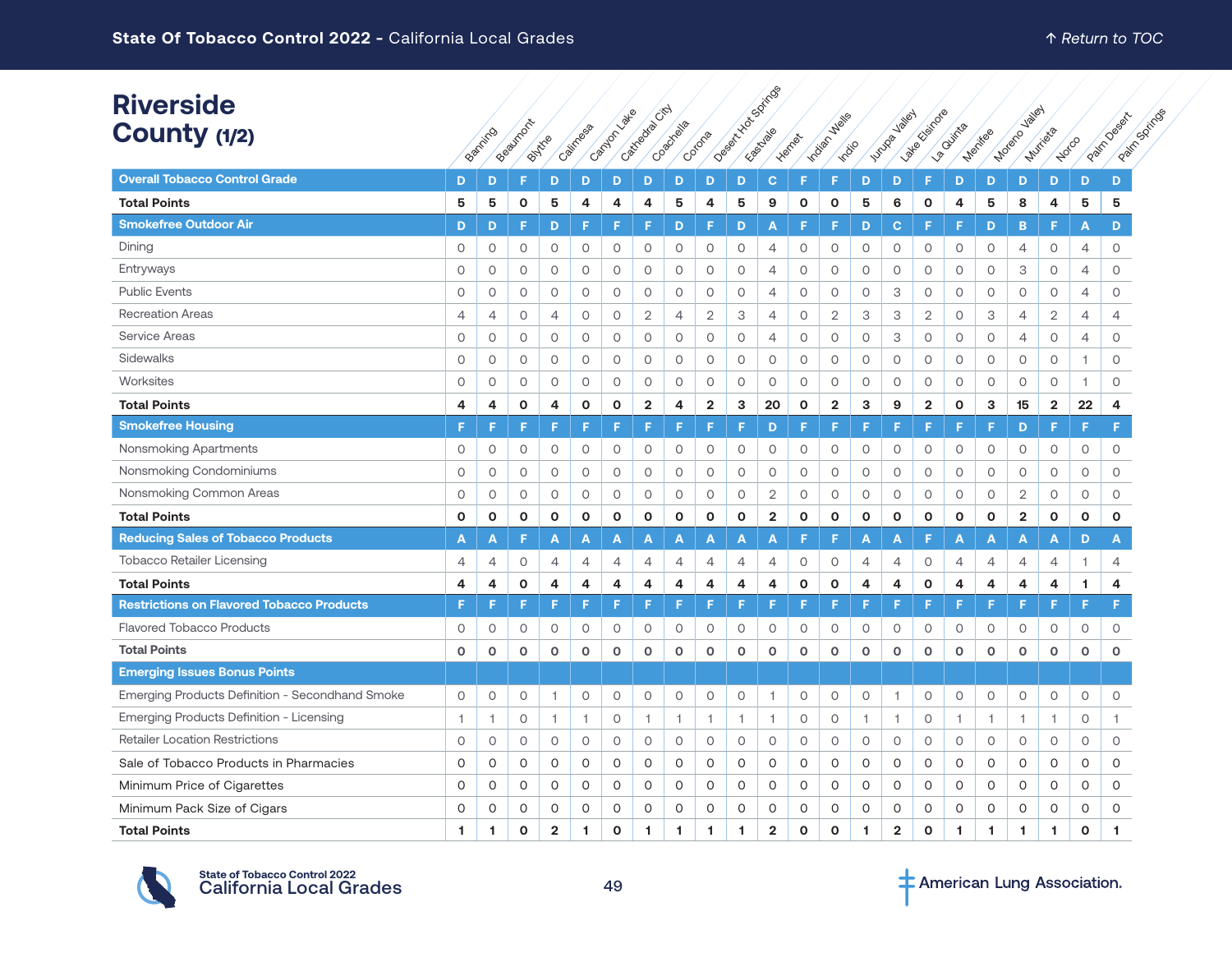# **Riverside** County (2/2)

| <b>Riverside</b>                                 |                |         |                |            |                |           |                                         |
|--------------------------------------------------|----------------|---------|----------------|------------|----------------|-----------|-----------------------------------------|
| County (2/2)                                     | Peritia        |         | Randone Mirag  | Pituleidoe | San Acitico    | Tempechia | <b>Particular Districts</b><br>Wildomar |
| <b>Overall Tobacco Control Grade</b>             | D              | D       | D              | D          | $\mathbf{C}$   | D         | D                                       |
| <b>Total Points</b>                              | 4              | 4       | 5              | 4          | 10             | 5         | 5                                       |
| <b>Smokefree Outdoor Air</b>                     | F              | F       | D              | F          | A              | D         | D                                       |
| Dining                                           | 0              | $\circ$ | $\circ$        | 0          | $\overline{2}$ | 0         | 0                                       |
| Entryways                                        | 0              | 0       | 0              | 0          | 4              | 0         | 0                                       |
| <b>Public Events</b>                             | $\circ$        | $\circ$ | $\circ$        | $\circ$    | 3              | O         | $\Omega$                                |
| <b>Recreation Areas</b>                          | 2              | 0       | 3              | $\Omega$   | 4              | З         | 3                                       |
| <b>Service Areas</b>                             | O              | $\circ$ | $\overline{4}$ | $\circ$    | 4              | O         | $\circ$                                 |
| Sidewalks                                        | $\circ$        | 0       | 0              | 0          | 0              | 0         | 0                                       |
| Worksites                                        | $\circ$        | $\circ$ | $\circ$        | $\circ$    | 1.             | O         | $\overline{O}$                          |
| <b>Total Points</b>                              | $\overline{2}$ | O       | 7              | 0          | 18             | 3         | 3                                       |
| <b>Smokefree Housing</b>                         | F              | F       | F              | F          | $\mathbf{C}$   | F.        | F                                       |
| Nonsmoking Apartments                            | 0              | 0       | 0              | $\Omega$   | 0              | 0         | 0                                       |
| Nonsmoking Condominiums                          | $\circ$        | $\circ$ | $\circ$        | $\circ$    | O              | O         | 0                                       |
| Nonsmoking Common Areas                          | $\circ$        | $\circ$ | $\circ$        | $\circ$    | 4              | 0         | $\circ$                                 |
| <b>Total Points</b>                              | O              | O       | O              | O          | 4              | 0         | О                                       |
| <b>Reducing Sales of Tobacco Products</b>        | A              | A       | A              | A          | A              | A         | A                                       |
| <b>Tobacco Retailer Licensing</b>                | 4              | 4       | $\overline{4}$ | 4          | 4              | 4         | 4                                       |
| <b>Total Points</b>                              | 4              | 4       | 4              | 4          | 4              | 4         | 4                                       |
| <b>Restrictions on Flavored Tobacco Products</b> | F              | F       | F              | F          | F              | F         | F                                       |
| <b>Flavored Tobacco Products</b>                 | $\circ$        | $\circ$ | $\circ$        | $\circ$    | O              | 0         | $\circ$                                 |
| <b>Total Points</b>                              | O              | O       | 0              | O          | O              | 0         | 0                                       |
| <b>Emerging Issues Bonus Points</b>              |                |         |                |            |                |           |                                         |
| Emerging Products Definition - Secondhand Smoke  | 0              | 0       | 1              | $\circ$    | 1              | 0         | 0                                       |
| Emerging Products Definition - Licensing         | 1              | 1       | 1              | 1          | 1              | 1.        | 1                                       |
| <b>Retailer Location Restrictions</b>            | O              | 0       | $\circ$        | $\circ$    | O              | O         | 0                                       |
| Sale of Tobacco Products in Pharmacies           | 0              | $\circ$ | 0              | 0          | 0              | 0         | O                                       |
| Minimum Price of Cigarettes                      | O              | O       | 0              | 0          | 0              | 0         | 0                                       |
| Minimum Pack Size of Cigars                      | 0              | 0       | 0              | 0          | 0              | 0         | 0                                       |
| <b>Total Points</b>                              | 1              | 1       | $\overline{2}$ | 1          | 2              | 1.        | 1                                       |

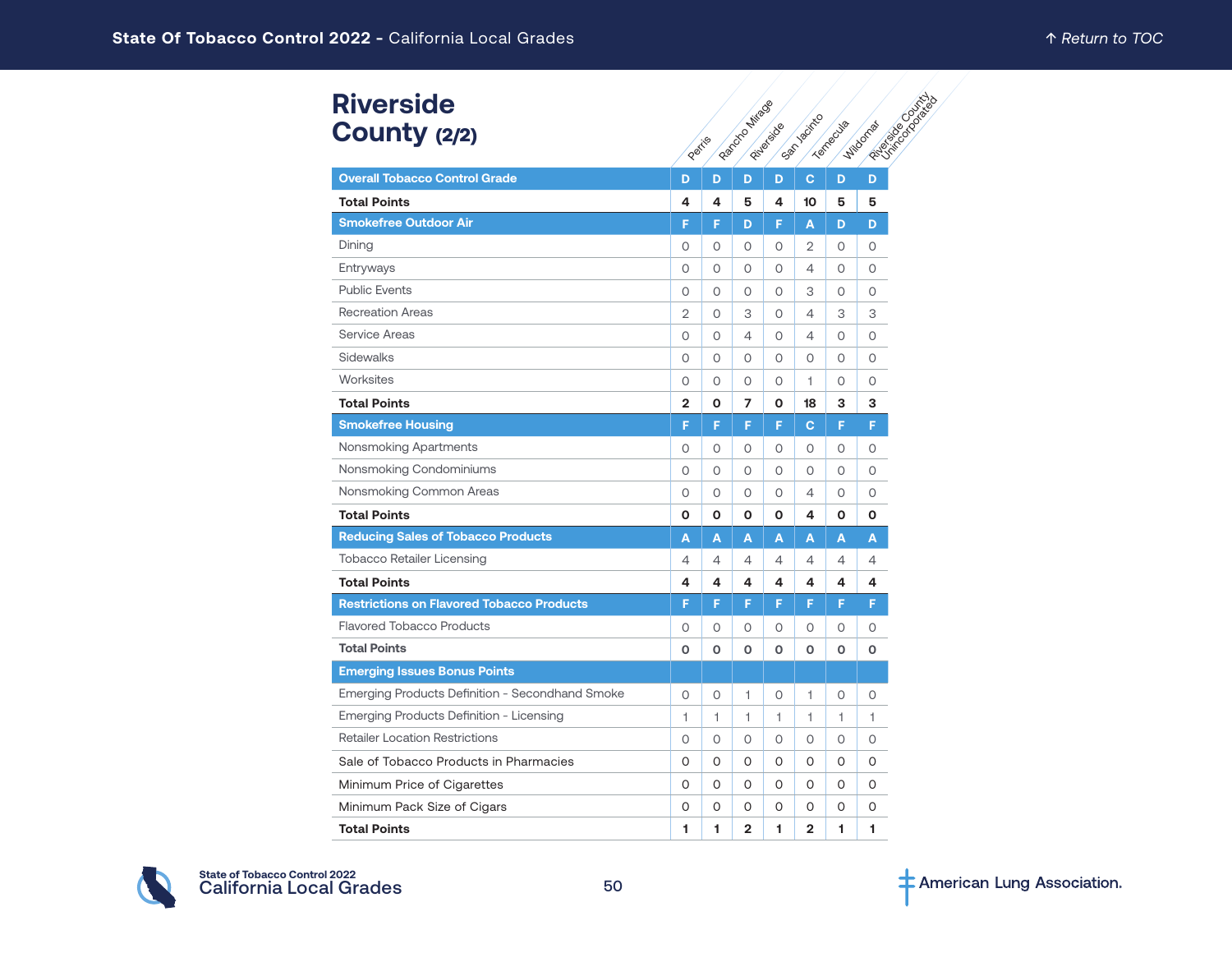| <b>Sacramento</b><br><b>County</b>               | Cittys Heights | <b>Islands</b> | <b>BOOKING COOKING</b><br>Reprocting Codows<br>Sacramento |                |          |                 |                |                |
|--------------------------------------------------|----------------|----------------|-----------------------------------------------------------|----------------|----------|-----------------|----------------|----------------|
| <b>Overall Tobacco Control Grade</b>             | D              | D              | Elizabeto<br>D                                            | F              | F        | B               | c              | D              |
| <b>Total Points</b>                              | 6              | 6              | 4                                                         | O              | O        | 13              | 9              | 5              |
| <b>Smokefree Outdoor Air</b>                     | A              | C.             | C                                                         | F              | F        | A               | D              | D              |
| Dining                                           | 4              | 4              | $\Omega$                                                  | $\Omega$       | $\Omega$ | $\overline{4}$  | $\Omega$       | 0              |
| Entryways                                        | 4              | $\Omega$       | 0                                                         | 0              | $\Omega$ | 4               | 0              | 0              |
| <b>Public Events</b>                             | 4              | $\Omega$       | 3                                                         | $\Omega$       | $\Omega$ | $\overline{4}$  | $\Omega$       | $\circ$        |
| <b>Recreation Areas</b>                          | $\overline{4}$ | 3              | 3                                                         | $\overline{2}$ | $\Omega$ | 4               | З              | $\overline{2}$ |
| <b>Service Areas</b>                             | 4              | $\Omega$       | 2                                                         | $\Omega$       | $\Omega$ | 4               | $\Omega$       | 2              |
| Sidewalks                                        | 1              | 1              | 0                                                         | $\Omega$       | $\Omega$ | $\Omega$        | $\Omega$       | 0              |
| Worksites                                        | $\mathbf{1}$   | $\Omega$       | $\Omega$                                                  | 0              | $\Omega$ | $\Omega$        | $\Omega$       | $\circ$        |
| <b>Total Points</b>                              | 22             | 8              | 8                                                         | $\overline{2}$ | O        | 20              | 3              | 4              |
| <b>Smokefree Housing</b>                         | $\mathbf{C}$   | F              | C                                                         | F              | F        | A               | F              | F.             |
| Nonsmoking Apartments                            | $\circ$        | 0              | 1                                                         | $\Omega$       | $\Omega$ | 4               | 0              | $\circ$        |
| Nonsmoking Condominiums                          | $\circ$        | $\circ$        | 0                                                         | $\circ$        | $\circ$  | $\overline{4}$  | 0              | 0              |
| Nonsmoking Common Areas                          | $\overline{4}$ | $\circ$        | $\overline{4}$                                            | 0              | $\circ$  | $\overline{4}$  | 0              | $\circ$        |
| <b>Total Points</b>                              | 4              | 0              | 5                                                         | O              | O        | 12 <sub>2</sub> | O              | O              |
| <b>Reducing Sales of Tobacco Products</b>        | F              | A              | F                                                         | F              | F        | Α               | A              | A              |
| <b>Tobacco Retailer Licensing</b>                | $\circ$        | 4              | $\circ$                                                   | 0              | $\circ$  | 4               | 4              | 4              |
| <b>Total Points</b>                              | O              | 4              | O                                                         | 0              | O        | 4               | 4              | 4              |
| <b>Restrictions on Flavored Tobacco Products</b> | F              | F              | F                                                         | F              | F        | F               | A              | F.             |
| <b>Flavored Tobacco Products</b>                 | 0              | 0              | 0                                                         | 0              | 0        | $\circ$         | 4              | 0              |
| <b>Total Points</b>                              | $\mathbf 0$    | O              | O                                                         | 0              | O        | $\mathbf 0$     | 4              | O              |
| <b>Emerging Issues Bonus Points</b>              |                |                |                                                           |                |          |                 |                |                |
| Emerging Products Definition - Secondhand Smoke  | 1              | 0              | 1                                                         | 1              | 0        | 1               | 0              | 0              |
| Emerging Products Definition - Licensing         | $\circ$        | $\circ$        | $\circ$                                                   | $\circ$        | $\circ$  | 1               | 1              | $\circ$        |
| <b>Retailer Location Restrictions</b>            | 1              | 0              | 1                                                         | 0              | $\circ$  | 1.              | 1.             | 1              |
| Sale of Tobacco Products in Pharmacies           | O              | 0              | 0                                                         | 0              | 0        | 0               | 0              | 0              |
| Minimum Price of Cigarettes                      | 0              | 0              | 0                                                         | 0              | 0        | 0               | 0              | 0              |
| Minimum Pack Size of Cigars                      | 0              | 0              | 0                                                         | 0              | 0        | O               | 0              | 0              |
| <b>Total Points</b>                              | $\overline{2}$ | O              | $\overline{2}$                                            | 1              | O        | 3               | $\overline{2}$ | 1              |

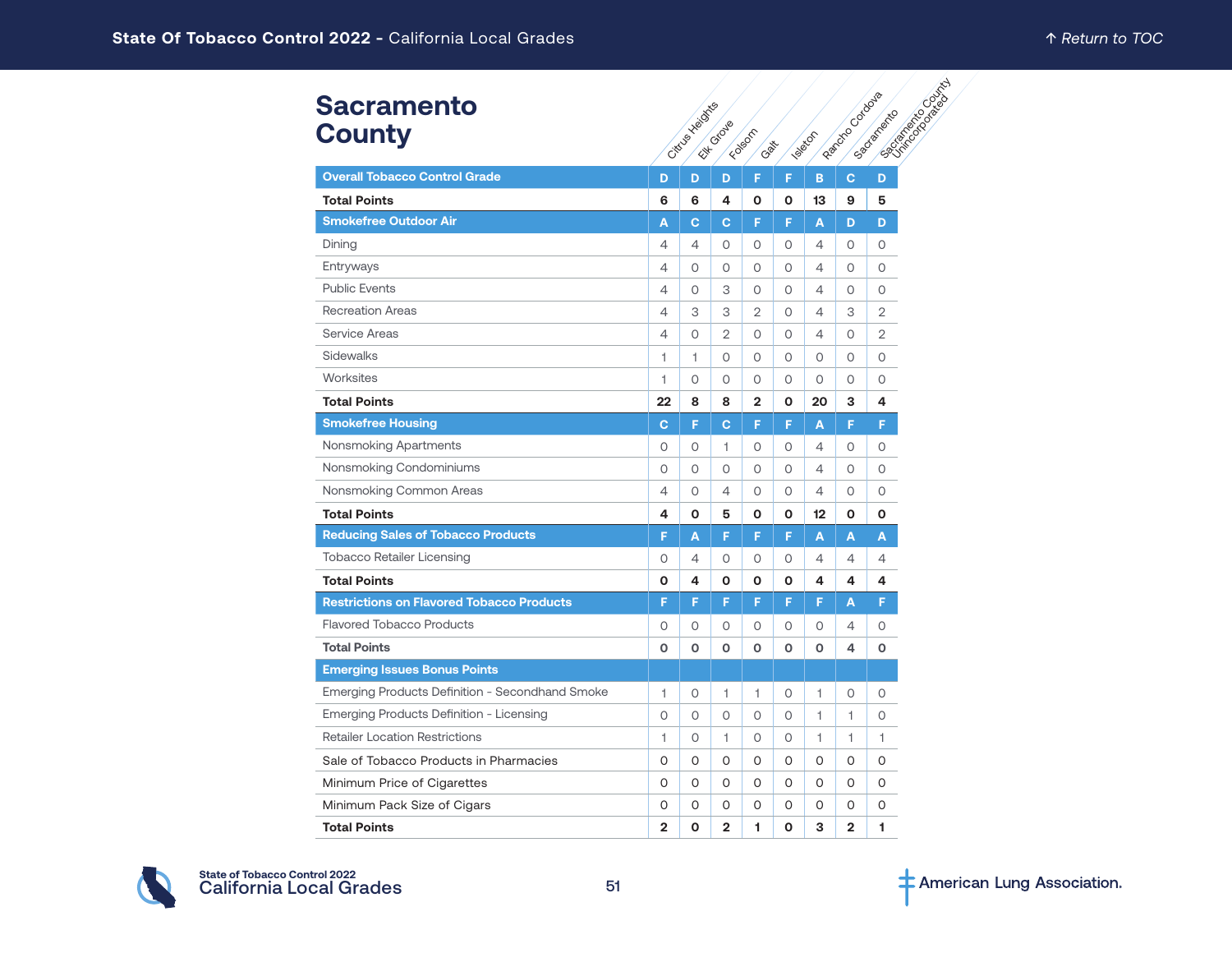# **San Benito County**

| <b>San Benito</b><br><b>County</b>               |              | Hollister      | <b>San Yangoo</b> Backsoo<br><b>PSTRATEGISTS</b> |
|--------------------------------------------------|--------------|----------------|--------------------------------------------------|
|                                                  |              |                |                                                  |
| <b>Overall Tobacco Control Grade</b>             | D            | F              | F                                                |
| <b>Total Points</b>                              | 4            | O              | Ο                                                |
| <b>Smokefree Outdoor Air</b>                     | F            | F              | F                                                |
| Dining                                           | 0            | 2              | O                                                |
| Entryways                                        | 0            | 0              | O                                                |
| <b>Public Events</b>                             | 0            | O              | 0                                                |
| <b>Recreation Areas</b>                          | 0            | 0              | O                                                |
| <b>Service Areas</b>                             | $\Omega$     | $\Omega$       | 0                                                |
| <b>Sidewalks</b>                                 | 0            | 0              | O                                                |
| Worksites                                        | $\Omega$     | $\Omega$       | $\Omega$                                         |
| <b>Total Points</b>                              | O            | $\overline{2}$ | O                                                |
| <b>Smokefree Housing</b>                         | F            | F.             | F                                                |
| Nonsmoking Apartments                            | 0            | 0              | O                                                |
| Nonsmoking Condominiums                          | 0            | 0              | 0                                                |
| Nonsmoking Common Areas                          | $\circ$      | $\circ$        | O                                                |
| <b>Total Points</b>                              | O            | O              | О                                                |
| <b>Reducing Sales of Tobacco Products</b>        | A            | F.             | F                                                |
| Tobacco Retailer Licensing                       | 4            | 0              | O                                                |
| <b>Total Points</b>                              | 4            | O              | Ο                                                |
| <b>Restrictions on Flavored Tobacco Products</b> | F            | F              | F                                                |
| <b>Flavored Tobacco Products</b>                 | 0            | O              | 0                                                |
| <b>Total Points</b>                              | O            | O              | О                                                |
| <b>Emerging Issues Bonus Points</b>              |              |                |                                                  |
| Emerging Products Definition - Secondhand Smoke  | 0            | 0              | O                                                |
| Emerging Products Definition - Licensing         | 1            | $\Omega$       | 0                                                |
| <b>Retailer Location Restrictions</b>            | 0            | 0              | O                                                |
| Sale of Tobacco Products in Pharmacies           | 1.           | 0              | 0                                                |
| Minimum Price of Cigarettes                      | 0            | 0              | 0                                                |
| Minimum Pack Size of Cigars                      | 0            | 0              | 0                                                |
| <b>Total Points</b>                              | $\mathbf{2}$ | O              | O                                                |

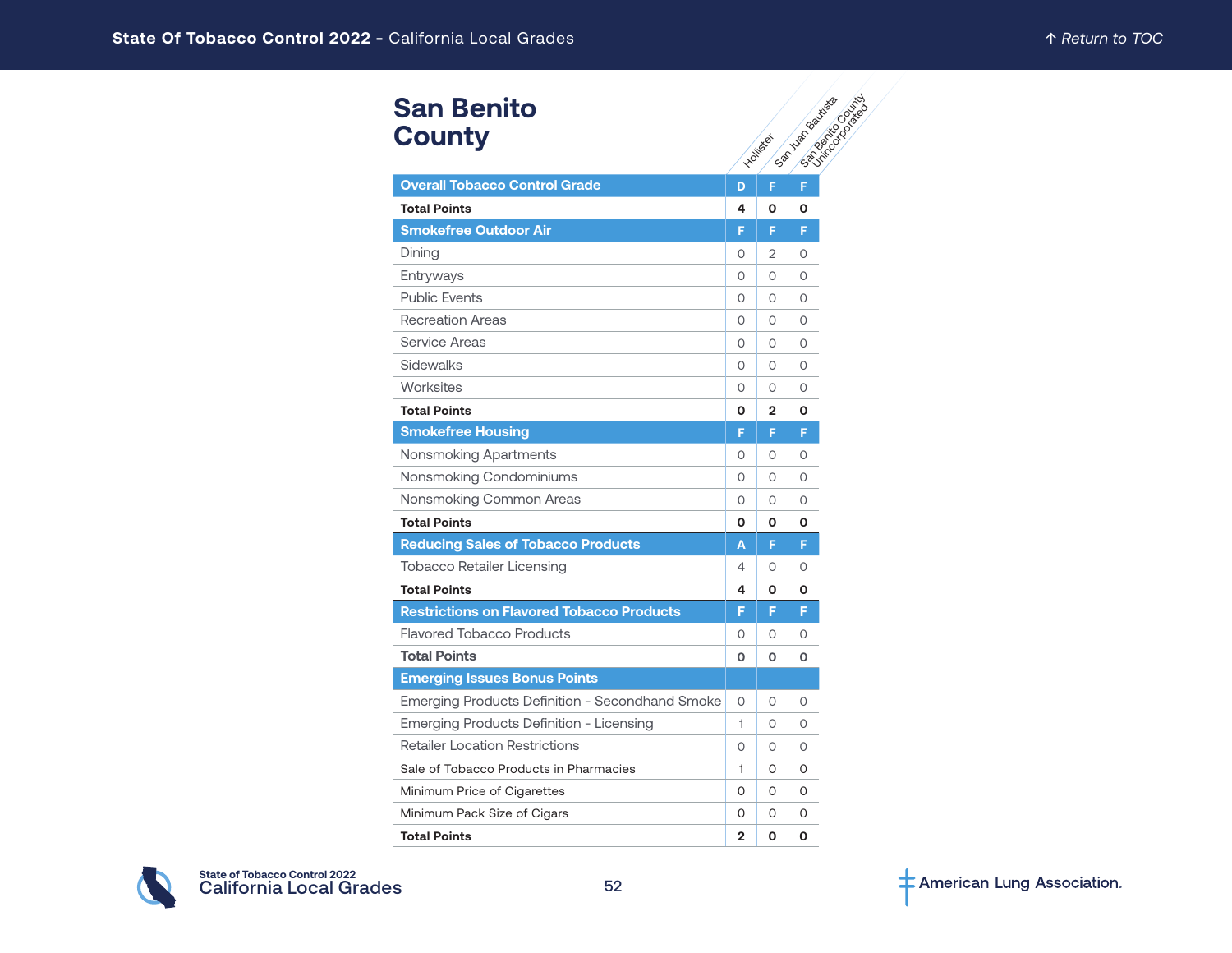| <b>San Bernardino</b> |  |
|-----------------------|--|
| County (1/2)          |  |

| <b>San Bernardino</b>                            |                |                | <b>Jailey</b> |                |                |              |                |         |              |                |              |                 |              |                |                |                |                            |              |                         |               |                 |              |
|--------------------------------------------------|----------------|----------------|---------------|----------------|----------------|--------------|----------------|---------|--------------|----------------|--------------|-----------------|--------------|----------------|----------------|----------------|----------------------------|--------------|-------------------------|---------------|-----------------|--------------|
| County (1/2)                                     |                | Adelantico     | Apple         | Backstow       | ISO BRIDE DE   | Chino        | Critical Hills | Cotton  | Fortafa      | Grand Jarrace  | -ivesperite  | <b>Hildhand</b> | Lomburitos   | Mortclair      | <b>Headles</b> | Ontario        | <b>I Ba</b> Cocco Banca Ba | Rivato       |                         | Someonidation | Tuesday Rolling | Victorille   |
| <b>Overall Tobacco Control Grade</b>             | $\mathbf{C}$   | Е              | ıs            | F              | F              | F            | D              | F       | F            | D              | F            | D               | F            | E              | Е              | F              | F                          | F            | F                       | F             | F               | F            |
| <b>Total Points</b>                              | 9              | $\overline{2}$ |               | 1              | $\mathbf{o}$   | 1            | 5              | 1       | 1            | 4              | $\mathbf{o}$ | 6               | $\mathbf{o}$ | $\mathbf{o}$   | 1              | $\overline{2}$ | 1                          | 1.           | O                       | $\mathbf{o}$  | 1               | $\mathbf{1}$ |
| <b>Smokefree Outdoor Air</b>                     | D              | D              | 1<br>D        | D              | F              | D            |                | D       | D            | F              | F            |                 | E            |                | D              | $\mathbf C$    |                            | D            | F                       | F             | D               |              |
|                                                  |                |                |               |                |                |              | D              |         |              |                |              | A               |              | F              |                |                | D                          |              |                         |               |                 | D            |
| Dining                                           | 0              | $\circ$        | $\circ$       | $\circ$        | 0              | $\circ$      | 0              | 0       | 0            | $\circ$        | $\circ$      | $\overline{4}$  | 0            | 0              | 0              | 0              | $\circ$                    | 0            | $\circ$                 | $\circ$       | 0               | 0            |
| Entryways                                        | $\mathsf O$    | $\circ$        | $\circ$       | 0              | O              | $\circ$      | $\circ$        | $\circ$ | $\circ$      | $\circ$        | $\circ$      | 4               | $\circ$      | $\circ$        | O              | $\circ$        | $\circ$                    | O            | $\circ$                 | $\circ$       | 0               | O            |
| <b>Public Events</b>                             | $\circ$        | $\circ$        | $\circ$       | $\circ$        | $\circ$        | $\circ$      | $\circ$        | 0       | $\circ$      | $\circ$        | $\circ$      | $\overline{4}$  | $\circ$      | $\circ$        | $\circ$        | $\sqrt{2}$     | $\overline{2}$             | $\circ$      | $\circ$                 | $\circ$       | $\circ$         | 0            |
| <b>Recreation Areas</b>                          | $\overline{4}$ | 4              | 4             | 0              | 2              | 3            | 4              | 4       | 4            | $\circ$        | $\circ$      | 4               | 0            | 0              | 4              | 4              | 4                          | 4            | $\mathbf{2}$            | $\circ$       | 4               | 4            |
| <b>Service Areas</b>                             | 0              | $\circ$        | $\mathbf{2}$  | $\overline{4}$ | 0              | $\circ$      | 0              | 0       | 0            | $\circ$        | $\circ$      | 4               | $\circ$      | $\circ$        | 0              | 4              | 0                          | 0            | $\circ$                 | $\circ$       | 0               | 0            |
| Sidewalks                                        | 0              | $\circ$        | $\circ$       | 0              | 0              | $\circ$      | 0              | 0       | 0            | $\circ$        | $\circ$      | 1               | $\circ$      | $\circ$        | 0              | $\circ$        | 0                          | 0            | $\circ$                 | $\circ$       | $\overline{1}$  | 0            |
| Worksites                                        | $\circ$        | $\circ$        | $\circ$       | 0              | 0              | $\circ$      | 0              | 0       | $\circ$      | $\circ$        | $\circ$      | $\overline{1}$  | $\circ$      | $\circ$        | 0              | $\circ$        | $\circ$                    | 0            | $\circ$                 | $\circ$       | 0               | 0            |
| <b>Total Points</b>                              | 4              | $\overline{a}$ | 6             | 4              | $\overline{2}$ | 3            | 4              | 4       | 4            | $\mathbf{o}$   | $\mathbf{o}$ | 22              | $\mathbf{o}$ | $\mathbf{o}$   | 4              | 10             | 6                          | 4            | $\overline{\mathbf{c}}$ | $\mathbf{o}$  | 5               | 4            |
| <b>Smokefree Housing</b>                         | F              | Е              | Е             | F              | F              | F            | F              | F       | F            | F              | F            | $\mathbf C$     |              | F              | F              | F              |                            | F            | F                       | F             | F               | F            |
| Nonsmoking Apartments                            | 0              | $\circ$        | $\circ$       | $\circ$        | $\circ$        | $\circ$      | $\circ$        | 0       | 0            | $\circ$        | $\circ$      | $\mathbf{2}$    | $\circ$      | $\circ$        | $\circ$        | $\circ$        | $\circ$                    | O            | $\circ$                 | $\circ$       | 0               | 0            |
| Nonsmoking Condominiums                          | 0              | $\circ$        | $\circ$       | $\circ$        | $\circ$        | $\circ$      | 0              | 0       | 0            | $\circ$        | $\circ$      | $\circ$         | $\circ$      | $\circ$        | $\circ$        | $\circ$        | 0                          | O            | $\circ$                 | $\circ$       | 0               | O            |
| Nonsmoking Common Areas                          | 0              | $\circ$        | 0             | 0              | $\circ$        | $\circ$      | 0              | 0       | 0            | $\circ$        | $\circ$      | $\overline{4}$  | $\circ$      | 0              | $\circ$        | $\circ$        | 0                          | $\circ$      | $\circ$                 | $\circ$       | 0               | 0            |
| <b>Total Points</b>                              | O              | $\mathbf{o}$   | $\mathbf{o}$  | 0              | $\mathbf{o}$   | $\mathbf{o}$ | $\mathbf{o}$   | O       | $\mathbf{o}$ | $\mathbf{o}$   | $\mathbf{o}$ | 6               | $\mathbf{o}$ | $\mathbf{o}$   | O              | $\mathbf{o}$   | 0                          | $\mathbf{o}$ | $\mathbf{o}$            | $\mathbf{o}$  | O               | $\mathbf{o}$ |
| <b>Reducing Sales of Tobacco Products</b>        | A              | D              | F             | F              | F              | F            | A              | F       | F            | A              | F.           | F               | F            | F              | F              | F              | F                          | F            | F                       | F             | F               | F            |
| <b>Tobacco Retailer Licensing</b>                | 4              | -1.            | $\circ$       | $\circ$        | 0              | $\circ$      | 4              | 0       | 0            | $\overline{4}$ | $\circ$      | $\circ$         | $\circ$      | $\circ$        | $\circ$        | $\circ$        | $\circ$                    | $\circ$      | $\circ$                 | $\circ$       | $\circ$         | $\circ$      |
| <b>Total Points</b>                              | 4              | 1              | $\mathbf{o}$  | 0              | 0              | $\mathbf{o}$ | 4              | O       | $\mathbf{o}$ | 4              | $\mathbf{o}$ | $\mathbf 0$     | $\mathbf{o}$ | $\mathbf{o}$   | $\mathbf 0$    | $\mathbf{o}$   | $\mathbf{o}$               | 0            | $\mathbf{o}$            | $\mathbf{o}$  | 0               | $\mathbf{o}$ |
| <b>Restrictions on Flavored Tobacco Products</b> | A              | F              | F             | F              | F              | F            | F              | F       | F            | F              | F            | F               | F            | F              | F              | F              | F                          | F            | F                       | F             | F               | F            |
| <b>Flavored Tobacco Products</b>                 | 4              | $\circ$        | $\circ$       | 0              | $\circ$        | 0            | 0              | 0       | 0            | $\circ$        | $\circ$      | $\circ$         | 0            | 0              | 0              | 0              | 0                          | 0            | $\circ$                 | $\circ$       | 0               | 0            |
| <b>Total Points</b>                              | 4              | $\mathbf{o}$   | $\mathbf{o}$  | $\mathbf{o}$   | $\mathbf 0$    | $\mathbf 0$  | $\circ$        | O       | $\circ$      | $\circ$        | $\circ$      | $\circ$         | $\circ$      | $\mathsf{o}\,$ | $\mathbf 0$    | $\mathbf 0$    | $\circ$                    | $\mathbf{o}$ | $\mathbf 0$             | $\mathbf 0$   | 0               | $\circ$      |
| <b>Emerging Issues Bonus Points</b>              |                |                |               |                |                |              |                |         |              |                |              |                 |              |                |                |                |                            |              |                         |               |                 |              |
| Emerging Products Definition - Secondhand Smoke  | 0              | $\overline{1}$ | $\circ$       | 0              | $\circ$        | $\circ$      | 0              | 1       | 1            | $\circ$        | $\circ$      | $\circ$         | 0            | 0              | 1              | 1              | $\circ$                    | 1            | $\circ$                 | $\mathsf O$   | $\overline{1}$  | 1.           |
| Emerging Products Definition - Licensing         | $\mathbf{1}$   | $\circ$        | $\circ$       | 0              | 0              | $\circ$      | 1              | 0       | 0            | $\circ$        | $\circ$      | $\circ$         | $\circ$      | $\circ$        | $\circ$        | $\circ$        | $\circ$                    | 0            | $\circ$                 | $\circ$       | $\circ$         | $\circ$      |
| <b>Retailer Location Restrictions</b>            | 1              | $\circ$        | $\circ$       | $\circ$        | 0              | 0            | 1              | 0       | 0            | $\circ$        | $\circ$      | $\circ$         | $\circ$      | $\circ$        | $\circ$        | $\circ$        | $\circ$                    | $\circ$      | $\circ$                 | $\circ$       | 0               | 0            |
| Sale of Tobacco Products in Pharmacies           | 0              | 0              | 0             | 0              | 0              | 0            | 0              | 0       | 0            | $\circ$        | 0            | $\circ$         | 0            | 0              | 0              | 0              | 0                          | 0            | 0                       | O             | 0               | 0            |
| Minimum Price of Cigarettes                      | O              | 0              | $\circ$       | 0              | 0              | $\circ$      | $\circ$        | 0       | 0            | $\circ$        | $\circ$      | $\circ$         | 0            | $\circ$        | 0              | $\circ$        | 0                          | 0            | O                       | $\circ$       | 0               | $\circ$      |
| Minimum Pack Size of Cigars                      | 0              | $\mathbf 0$    | 0             | 0              | O              | 0            | 0              | O       | O            | $\mathsf O$    | 0            | $\circ$         | 0            | 0              | 0              | $\circ$        | 0                          | 0            | $\circ$                 | 0             | 0               | $\circ$      |
| <b>Total Points</b>                              | $\overline{2}$ | 1              | $\mathbf{o}$  | O              | $\mathbf{o}$   | $\mathbf{o}$ | $\overline{2}$ | 1       | 1            | $\mathbf{o}$   | $\mathbf{o}$ | $\mathbf{o}$    | $\mathbf{o}$ | $\mathbf{o}$   | 1              | 1              | $\mathbf{o}$               | 1            | $\mathbf{o}$            | $\mathbf{o}$  | 1               | 1            |



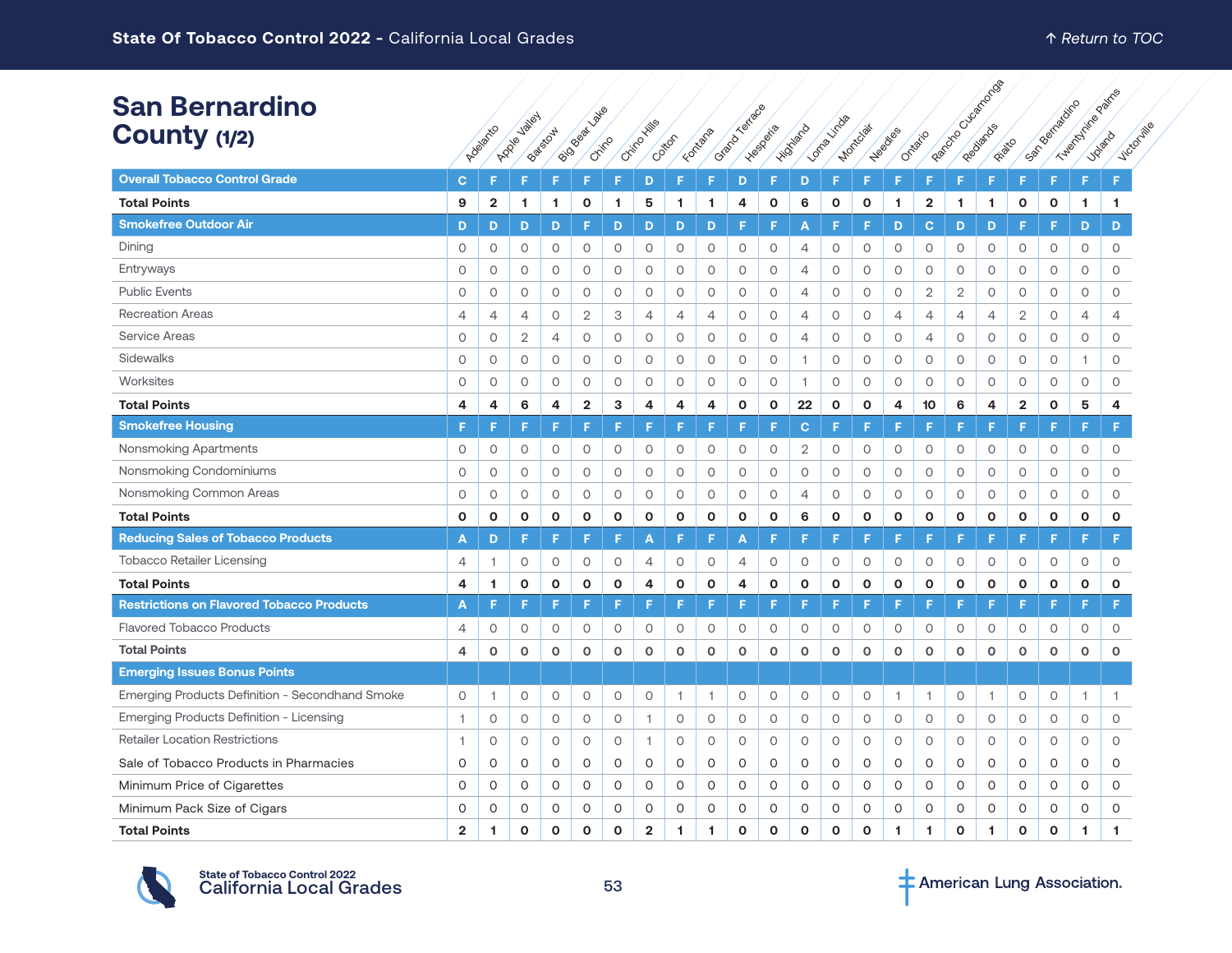# **San Bernardino County** (2/2)

| <b>San Bernardino</b><br>County (2/2)            |          | <b>Calgary River Calgary River</b><br>Yucca Valiat<br><b>Tugalo</b> |                |  |  |  |  |  |  |  |
|--------------------------------------------------|----------|---------------------------------------------------------------------|----------------|--|--|--|--|--|--|--|
| <b>Overall Tobacco Control Grade</b>             | F        | F.                                                                  | F              |  |  |  |  |  |  |  |
| <b>Total Points</b>                              | 1        | 0                                                                   | 1              |  |  |  |  |  |  |  |
| <b>Smokefree Outdoor Air</b>                     | D        | F                                                                   | D              |  |  |  |  |  |  |  |
| Dining                                           | 0        | 0                                                                   | 0              |  |  |  |  |  |  |  |
| Entryways                                        | $\circ$  | $\circ$                                                             | $\circ$        |  |  |  |  |  |  |  |
| <b>Public Events</b>                             | $\Omega$ | $\circ$                                                             | $\overline{2}$ |  |  |  |  |  |  |  |
| <b>Recreation Areas</b>                          | 4        | 2                                                                   | 2              |  |  |  |  |  |  |  |
| <b>Service Areas</b>                             | $\circ$  | 0                                                                   | $\overline{2}$ |  |  |  |  |  |  |  |
| Sidewalks                                        | $\circ$  | $\circ$                                                             | 0              |  |  |  |  |  |  |  |
| Worksites                                        | $\circ$  | 0                                                                   | 0              |  |  |  |  |  |  |  |
| <b>Total Points</b>                              | 4        | $\overline{2}$                                                      | 6              |  |  |  |  |  |  |  |
| <b>Smokefree Housing</b>                         | F        | F.                                                                  | Ē              |  |  |  |  |  |  |  |
| Nonsmoking Apartments                            | $\circ$  | $\circ$                                                             | 0              |  |  |  |  |  |  |  |
| Nonsmoking Condominiums                          | 0        | $\Omega$                                                            | $\Omega$       |  |  |  |  |  |  |  |
| Nonsmoking Common Areas                          | 0        | 0                                                                   | 0              |  |  |  |  |  |  |  |
| <b>Total Points</b>                              | 0        | 0                                                                   | Ο              |  |  |  |  |  |  |  |
| <b>Reducing Sales of Tobacco Products</b>        | F        | F                                                                   | F              |  |  |  |  |  |  |  |
| <b>Tobacco Retailer Licensing</b>                | 0        | 0                                                                   | O              |  |  |  |  |  |  |  |
| <b>Total Points</b>                              | 0        | O                                                                   | О              |  |  |  |  |  |  |  |
| <b>Restrictions on Flavored Tobacco Products</b> | F        | F                                                                   | F              |  |  |  |  |  |  |  |
| <b>Flavored Tobacco Products</b>                 | 0        | $\Omega$                                                            | 0              |  |  |  |  |  |  |  |
| <b>Total Points</b>                              | O        | 0                                                                   | O              |  |  |  |  |  |  |  |
| <b>Emerging Issues Bonus Points</b>              |          |                                                                     |                |  |  |  |  |  |  |  |
| Emerging Products Definition - Secondhand Smoke  | 0        | 0                                                                   | 1              |  |  |  |  |  |  |  |
| Emerging Products Definition - Licensing         | $\Omega$ | $\Omega$                                                            | $\Omega$       |  |  |  |  |  |  |  |
| <b>Retailer Location Restrictions</b>            | 0        | 0                                                                   | 0              |  |  |  |  |  |  |  |
| Sale of Tobacco Products in Pharmacies           | 0        | 0                                                                   | 0              |  |  |  |  |  |  |  |
| Minimum Price of Cigarettes                      | 0        | 0                                                                   | 0              |  |  |  |  |  |  |  |
| Minimum Pack Size of Cigars                      | $\Omega$ | $\Omega$                                                            | O              |  |  |  |  |  |  |  |
| <b>Total Points</b>                              | O        | O                                                                   | 1              |  |  |  |  |  |  |  |

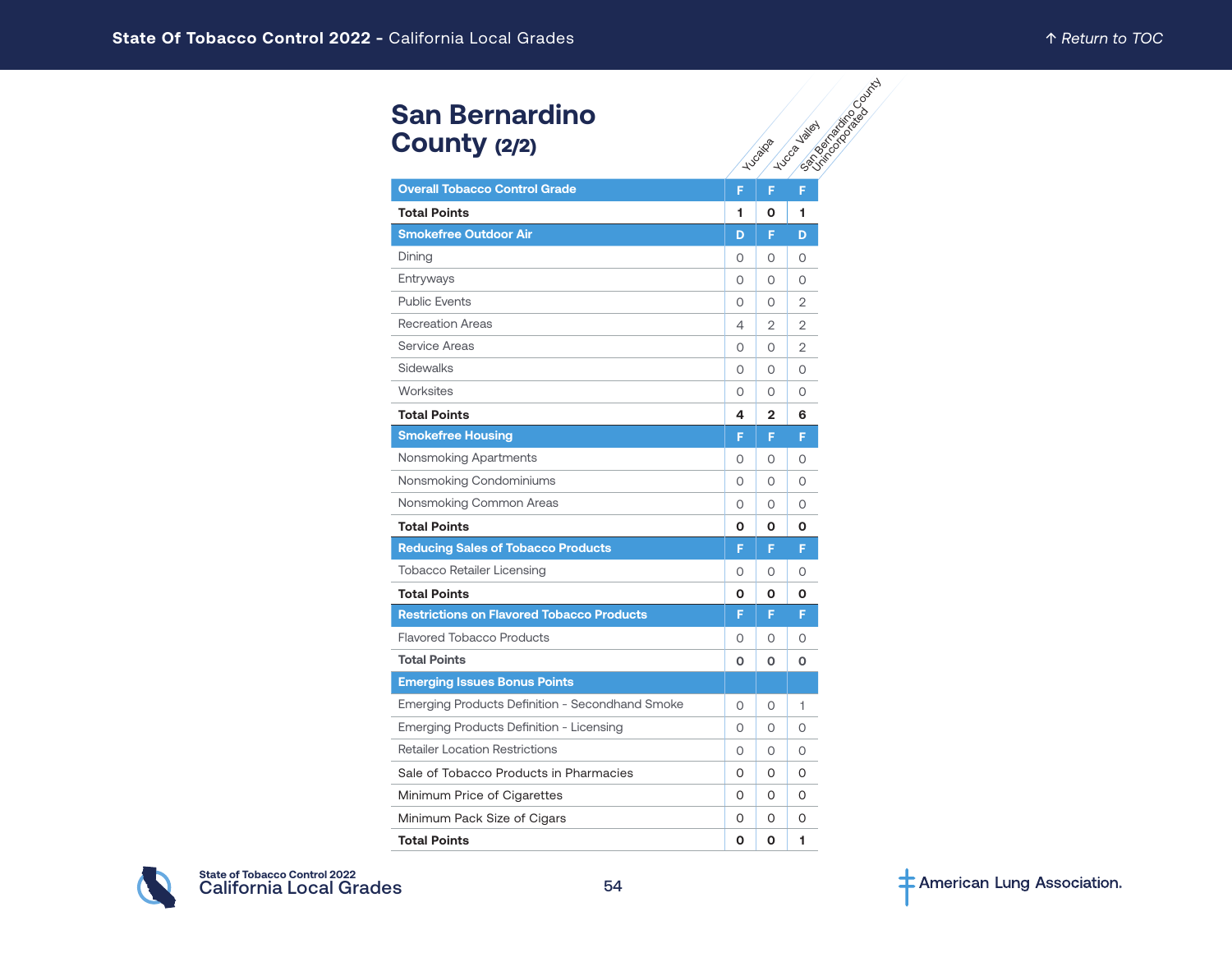| <b>San Diego</b><br><b>County</b>                |         | Catigogo       | <b>Visi</b> a<br>Chuig | Cotorado     | Dei Max        | EC DBOF        | Encirclands    | Escoraido    | Importance of Cr | La Mesa        | Lemondous      | Haitona City   | Oceanicace<br>Poulay |                | San Diego      | San Matos    | Santigo        | Solar Beach<br><b>Vista</b> | <b>PATRICIPAL DESCRIPTION</b> |
|--------------------------------------------------|---------|----------------|------------------------|--------------|----------------|----------------|----------------|--------------|------------------|----------------|----------------|----------------|----------------------|----------------|----------------|--------------|----------------|-----------------------------|-------------------------------|
| <b>Overall Tobacco Control Grade</b>             | F       | D              | D                      | D            | c              | D              | $\mathbf C$    | D            | D                | D              | F              | D              | F                    | D              | D              | F            | B              | D                           | $\mathbf{C}$                  |
| <b>Total Points</b>                              | 1       | 6              | 4                      | 4            | 11             | 6              | 9              | 6            | 5                | 5              | $\mathbf{2}$   | $\overline{7}$ | 1                    | 5              | 6              | 1            | 12             | 6                           | 11                            |
| <b>Smokefree Outdoor Air</b>                     | D       | C              | А                      | A            | A              | C              | A              | С            | B                | D              | C              | $\mathbf B$    | D                    | D              | $\mathbf{C}$   | D            | А              | D                           | $\mathbf{C}$                  |
| Dining                                           | 4       | $\overline{4}$ | $\overline{2}$         | 4            | $\overline{4}$ | 4              | 4              | 4            | 3                | $\circ$        | 4              | 4              | $\circ$              | $\overline{2}$ | $\overline{4}$ | $\circ$      | 4              | 0                           | 4                             |
| Entryways                                        | 0       | $\circ$        | $\overline{4}$         | 4            | $\overline{4}$ | $\circ$        | $\overline{2}$ | $\circ$      | $\circ$          | 0              | $\circ$        | 4              | $\circ$              | 0              | $\circ$        | $\circ$      | 4              | 0                           | 0                             |
| <b>Public Events</b>                             | 0       | $\circ$        | $\overline{4}$         | 4            | $\overline{4}$ | 0              | $\overline{4}$ | $\circ$      | $\overline{4}$   | $\circ$        | $\circ$        | $\circ$        | $\circ$              | $\circ$        | $\circ$        | $\circ$      | 4              | $\circ$                     | $\circ$                       |
| <b>Recreation Areas</b>                          | 3       | $\overline{4}$ | $\overline{4}$         | 4            | $\overline{4}$ | 4              | $\overline{4}$ | 4            | 4                | 4              | 3              | 3              | З                    | З              | 3              | 4            | 4              | $\overline{4}$              | 4                             |
| <b>Service Areas</b>                             | 0       | $\overline{2}$ | $\overline{4}$         | 2            | $\overline{4}$ | $\overline{2}$ | $\overline{4}$ | $\mathbf{2}$ | $\overline{4}$   | $\mathbf{2}$   | $\mathbf{2}$   | $\overline{2}$ | $\overline{2}$       | $\mathbf{2}$   | $\mathbf{2}$   | $\mathbf{2}$ | 4              | $\mathbf{2}$                | $\mathbf{2}$                  |
| Sidewalks                                        | 0       | $\circ$        | 1                      | $\mathbf{1}$ | 1              | $\circ$        | $\mathbf{1}$   | $\circ$      | $\overline{1}$   | 0              | $\circ$        | 1              | $\circ$              | 0              | $\circ$        | $\circ$      | 0              | 0                           | 0                             |
| Worksites                                        | 0       | $\circ$        | $\circ$                | 1.           | 1              | 0              | $\circ$        | $\circ$      | 1                | $\circ$        | $\circ$        | $\circ$        | $\circ$              | 0              | $\circ$        | $\circ$      | 0              | 0                           | $\circ$                       |
| <b>Total Points</b>                              | 7       | 10             | 19                     | 20           | 22             | 10             | 19             | 10           | 17               | 6              | 9              | 14             | 5                    | 7              | 9              | 6            | 20             | 6                           | 10                            |
| <b>Smokfree Housing</b>                          | F       | F              | F                      | F            | $\mathbf{C}$   | F              | F              | F            | $\mathbf{C}$     | F              | F              | F              | F                    | F              | F              | F            | F              | F                           | F                             |
| Nonsmoking Apartments                            | 0       | 0              | 0                      | 0            | 0              | 0              | 0              | 0            | 0                | 0              | 0              | 0              | 0                    | 0              | 0              | 0            | 0              | $\circ$                     | 0                             |
| Nonsmoking Condominiums                          | 0       | $\circ$        | $\circ$                | $\circ$      | 0              | $\circ$        | $\circ$        | 0            | $\circ$          | 0              | $\circ$        | $\circ$        | $\circ$              | $\circ$        | $\circ$        | 0            | 0              | 0                           | $\circ$                       |
| Nonsmoking Common Areas                          | 0       | $\circ$        | 0                      | 0            | $\overline{4}$ | 0              | $\circ$        | $\circ$      | $\overline{4}$   | 0              | $\circ$        | $\circ$        | $\circ$              | 0              | $\circ$        | $\circ$      | 0              | $\circ$                     | 0                             |
| <b>Total Points</b>                              | 0       | $\mathbf 0$    | O                      | $\mathbf{o}$ | 4              | O              | O              | O            | 4                | О              | O              | $\mathbf{o}$   | $\mathbf{o}$         | 0              | $\mathbf{o}$   | O            | $\mathbf 0$    | 0                           | 0                             |
| <b>Reducing Sales of Tobacco Products</b>        | F.      | A              | F                      | F            | A              | F              | A              | F            | F                | A              | F              | A              | F                    | A              | A              | F            | А              | A                           | A                             |
| <b>Tobacco Retailer Licensing</b>                | 0       | 4              | 0                      | 0            | 4              | 0              | 4              | 0            | 0                | 4              | 0              | 4              | 0                    | 4              | 4              | $\circ$      | 4              | 4                           | 4                             |
| <b>Total Points</b>                              | 0       | 4              | O                      | 0            | 4              | O              | 4              | O            | 0                | 4              | O              | 4              | $\mathbf 0$          | 4              | 4              | O            | 4              | 4                           | 4                             |
| <b>Restrictions on Flavored Tobacco Products</b> | F.      | F              | F                      | F            | F              | А              | F              | А            | F                | F              | F.             | F              | F                    | F              | F              | F            | Α              | F                           | A                             |
| <b>Flavored Tobacco Products</b>                 | 0       | $\circ$        | 0                      | 0            | 0              | 4              | $\circ$        | 4            | $\circ$          | 0              | 0              | $\circ$        | $\circ$              | 0              | 0              | 0            | 4              | 0                           | 4                             |
| <b>Total Points</b>                              | $\circ$ | $\circ$        | $\circ$                | O            | $\mathbf 0$    | 4              | $\circ$        | 4            | $\mathbf 0$      | O              | $\circ$        | $\circ$        | $\mathbf{o}$         | 0              | $\circ$        | $\circ$      | 4              | o                           | 4                             |
| <b>Emerging Issues Bonus Points</b>              |         |                |                        |              |                |                |                |              |                  |                |                |                |                      |                |                |              |                |                             |                               |
| Emerging Products Definition - Secondhand Smoke  | 1       | 1              | 1                      | 1            | 1              | 1              | $\overline{1}$ | 1            | $\mathbf{1}$     | 1              | $\overline{1}$ | 1              | $\overline{1}$       | 1              | 1              | 1            | 1.             | $\overline{1}$              | 1                             |
| Emerging Products Definition - Licensing         | 0       | 1              | $\circ$                | $\circ$      | $\mathbf{1}$   | $\circ$        | 1              | $\circ$      | $\circ$          | $\mathbf{1}$   | $\circ$        | 1              | $\circ$              | 1              | 1              | $\circ$      | $\mathbf{1}$   | 1                           | 1                             |
| <b>Retailer Location Restrictions</b>            | 0       | $\circ$        | $\circ$                | 0            | 1              | $\circ$        | $\overline{1}$ | $\circ$      | $\circ$          | 0              | $\overline{1}$ | 0              | $\circ$              | $\circ$        | $\circ$        | 0            | 0              | 1                           | 1                             |
| Sale of Tobacco Products in Pharmacies           | O       | $\Omega$       | $\circ$                | O            | 0              | 0              | $\Omega$       | $\Omega$     | $\circ$          | O              | 0              | 0              | $\Omega$             | 0              | $\circ$        | $\mathsf O$  | 0              | $\circ$                     | 1                             |
| Minimum Price of Cigarettes                      | O       | $\circ$        | $\circ$                | O            | 0              | 0              | O              | 0            | 0                | 0              | 0              | O              | $\circ$              | 0              | $\circ$        | $\mathsf O$  | 0              | $\circ$                     | 1                             |
| Minimum Pack Size of Cigars                      | 0       | 0              | 0                      | O            | 0              | 0              | 0              | 0            | 0                | O              | 0              | 0              | O                    | 0              | 0              | 0            | 0              | 0                           |                               |
| <b>Total Points</b>                              | 1.      | $\overline{2}$ | 1                      | 1.           | 3              | 1              | 3              | 1            | 1.               | $\overline{2}$ | $\overline{2}$ | $\overline{2}$ | 1                    | $\overline{2}$ | $\overline{2}$ | 1            | $\overline{2}$ | 3                           | 6                             |

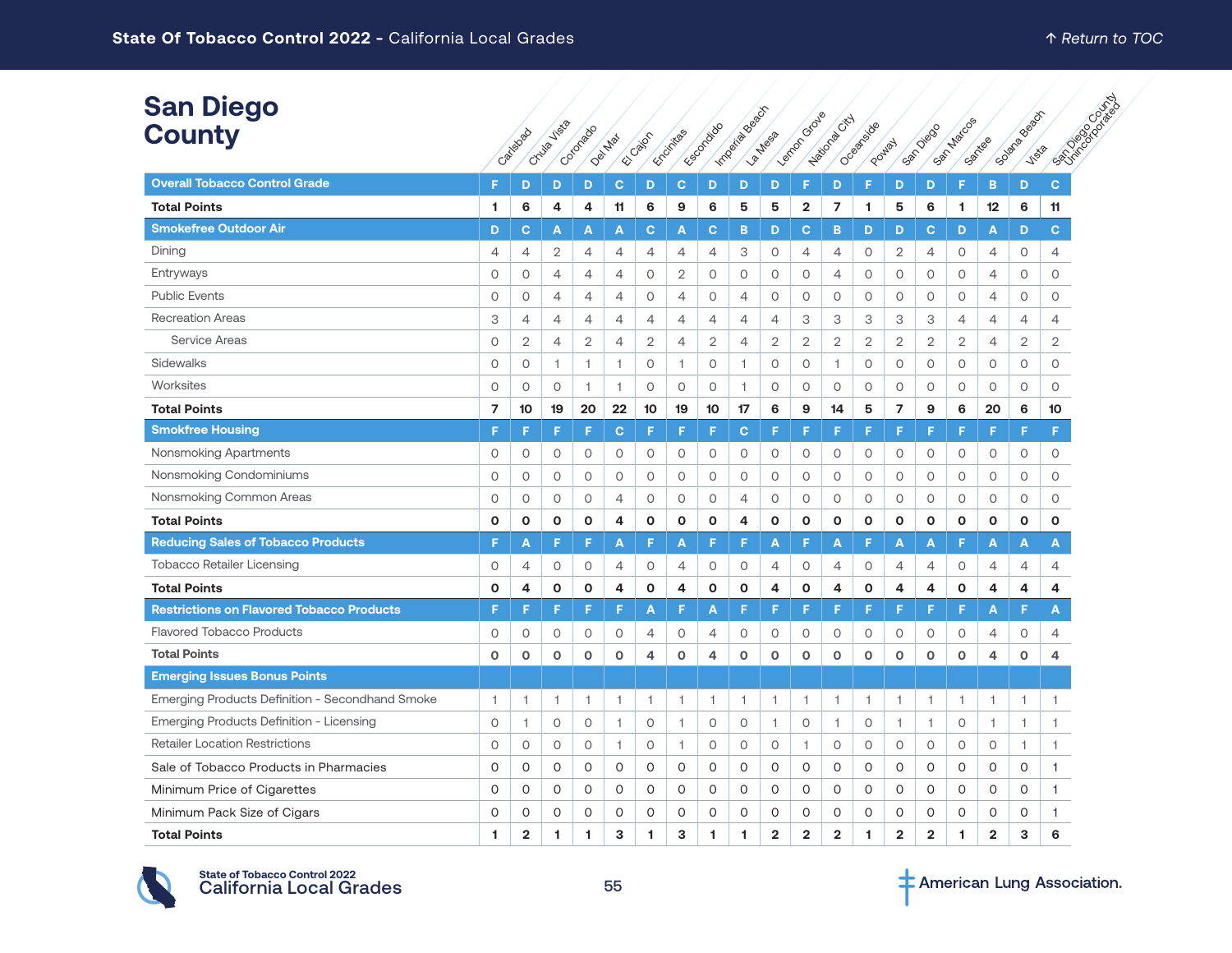# **San Francisco County**

| <b>San Francisco</b><br><b>County</b>            | San Kitapoiso  |
|--------------------------------------------------|----------------|
| <b>Overall Tobacco Control Grade</b>             | B              |
| <b>Total Points</b>                              | 13             |
| <b>Smokefree Outdoor Air</b>                     | B              |
| Dining                                           | 2              |
| Entryways                                        | 3              |
| <b>Public Events</b>                             | 4              |
| <b>Recreation Areas</b>                          | 4              |
| Service Areas                                    | 4              |
| <b>Sidewalks</b>                                 | 0              |
| Worksites                                        | 0              |
| <b>Total Points</b>                              | 17             |
| <b>Smokefree Housing</b>                         | D              |
| Nonsmoking Apartments                            | 0              |
| Nonsmoking Condominiums                          | 0              |
| Nonsmoking Common Areas                          | $\overline{2}$ |
| <b>Total Points</b>                              | $\mathbf{2}$   |
| <b>Reducing Sales of Tobacco Products</b>        | A              |
| <b>Tobacco Retailer Licensing</b>                | 4              |
| <b>Total Points</b>                              | 4              |
| <b>Restrictions on Flavored Tobacco Products</b> | A              |
| <b>Flavored Tobacco Products</b>                 | 4              |
| <b>Total Points</b>                              | 4              |
| <b>Emerging Issues Bonus Points</b>              |                |
| Emerging Products Definition - Secondhand Smoke  | 1              |
| Emerging Products Definition - Licensing         | 1              |
| <b>Retailer Location Restrictions</b>            | 1              |
| Sale of Tobacco Products in Pharmacies           | 1              |
| Minimum Price of Cigarettes                      | 0              |
| Minimum Pack Size of Cigars                      | 0              |
| <b>Total Points</b>                              | 4              |

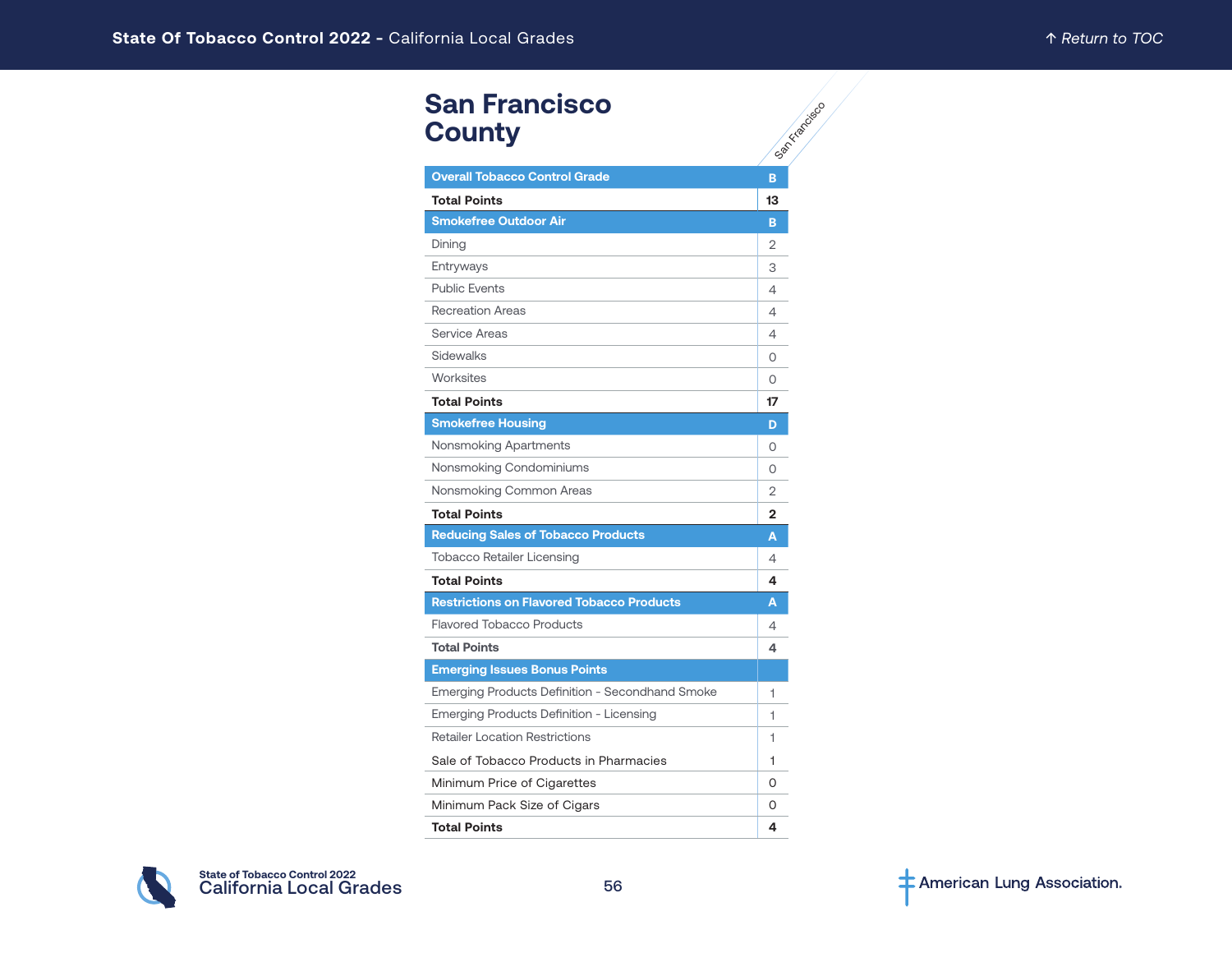#### **San Joaquin County**

| <b>San Joaquin</b>                               |          |                |                  |          |                |          |                          | Extragalactic agests |
|--------------------------------------------------|----------|----------------|------------------|----------|----------------|----------|--------------------------|----------------------|
| <b>County</b>                                    |          | ESSERIEST      | Latitica<br>1008 |          | <b>Marieca</b> | Ripon    | Stockton<br><b>Tract</b> |                      |
| <b>Overall Tobacco Control Grade</b>             | F        | F.             | F                | F        | F              | F        | F.                       | F                    |
| <b>Total Points</b>                              | O        | 0              | 0                | O        | 0              | 1        | 1                        | 1.                   |
| <b>Smokefree Outdoor Air</b>                     | F        | F              | F                | F        | F              | D        | F                        | D                    |
| Dining                                           | 0        | $\circ$        | 0                | $\circ$  | O              | 2        | 0                        | 0                    |
| Entryways                                        | 0        | $\circ$        | 0                | $\circ$  | 0              | 4        | 2                        | 0                    |
| <b>Public Events</b>                             | 0        | $\circ$        | 0                | $\circ$  | $\circ$        | 0        | $\circ$                  | 0                    |
| <b>Recreation Areas</b>                          | 0        | 2              | $\overline{2}$   | $\circ$  | $\circ$        | O        | 0                        | $\overline{2}$       |
| <b>Service Areas</b>                             | 0        | $\circ$        | 0                | $\circ$  | O              | $\Omega$ | 0                        | $\overline{2}$       |
| Sidewalks                                        | 0        | $\circ$        | 0                | $\circ$  | O              | 0        | 0                        | O                    |
| Worksites                                        | $\circ$  | $\circ$        | O                | $\circ$  | 0              | O        | 0                        | $\circ$              |
| <b>Total Points</b>                              | O        | $\overline{2}$ | $\overline{2}$   | O        | $\mathbf{o}$   | 6        | $\overline{2}$           | 4                    |
| <b>Smokefree Housing</b>                         | F        | F.             | F                | F        | F              | F        | D                        | F.                   |
| Nonsmoking Apartments                            | 0        | $\circ$        | 0                | $\Omega$ | 0              | $\Omega$ | $\Omega$                 | O                    |
| Nonsmoking Condominiums                          | $\Omega$ | $\Omega$       | 0                | $\Omega$ | $\Omega$       | $\Omega$ | $\Omega$                 | O                    |
| Nonsmoking Common Areas                          | 0        | $\circ$        | 0                | $\circ$  | 0              | $\circ$  | $\overline{2}$           | 0                    |
| <b>Total Points</b>                              | 0        | $\mathbf{o}$   | 0                | O        | $\mathbf{o}$   | 0        | $\overline{2}$           | O                    |
| <b>Reducing Sales of Tobacco Products</b>        | F        | F              | F                | F        | F              | F        | F                        | F                    |
| <b>Tobacco Retailer Licensing</b>                | 0        | 0              | 0                | $\circ$  | 0              | O        | 0                        | 0                    |
| <b>Total Points</b>                              | О        | 0              | Ο                | O        | 0              | О        | 0                        | О                    |
| <b>Restrictions on Flavored Tobacco Products</b> | F        | F              | G                | F        | F              | F        | F                        | F                    |
| <b>Flavored Tobacco Products</b>                 | 0        | 0              | 0                | $\circ$  | 0              | O        | 0                        | 0                    |
| <b>Total Points</b>                              | O        | O              | O                | O        | O              | O        | O                        | O                    |
| <b>Emerging Issues Bonus Points</b>              |          |                |                  |          |                |          |                          |                      |
| Emerging Products Definition - Secondhand Smoke  | $\circ$  | $\circ$        | 0                | $\circ$  | $\circ$        | 0        | $\circ$                  | 1.                   |
| Emerging Products Definition - Licensing         | 0        | $\circ$        | O                | $\circ$  | $\circ$        | 0        | $\circ$                  | 0                    |
| <b>Retailer Location Restrictions</b>            | 0        | $\circ$        | 0                | $\circ$  | $\Omega$       | O        | $\Omega$                 | $\circ$              |
| Sale of Tobacco Products in Pharmacies           | O        | 0              | 0                | $\Omega$ | 0              | 0        | 0                        | 0                    |
| Minimum Price of Cigarettes                      | 0        | $\Omega$       | 0                | $\Omega$ | 0              | 0        | 0                        | 0                    |
| Minimum Pack Size of Cigars                      | O        | $\circ$        | O                | 0        | 0              | 0        | 0                        | 0                    |
| <b>Total Points</b>                              | O        | $\Omega$       | 0                | $\Omega$ | O              | O        | O                        | 1                    |

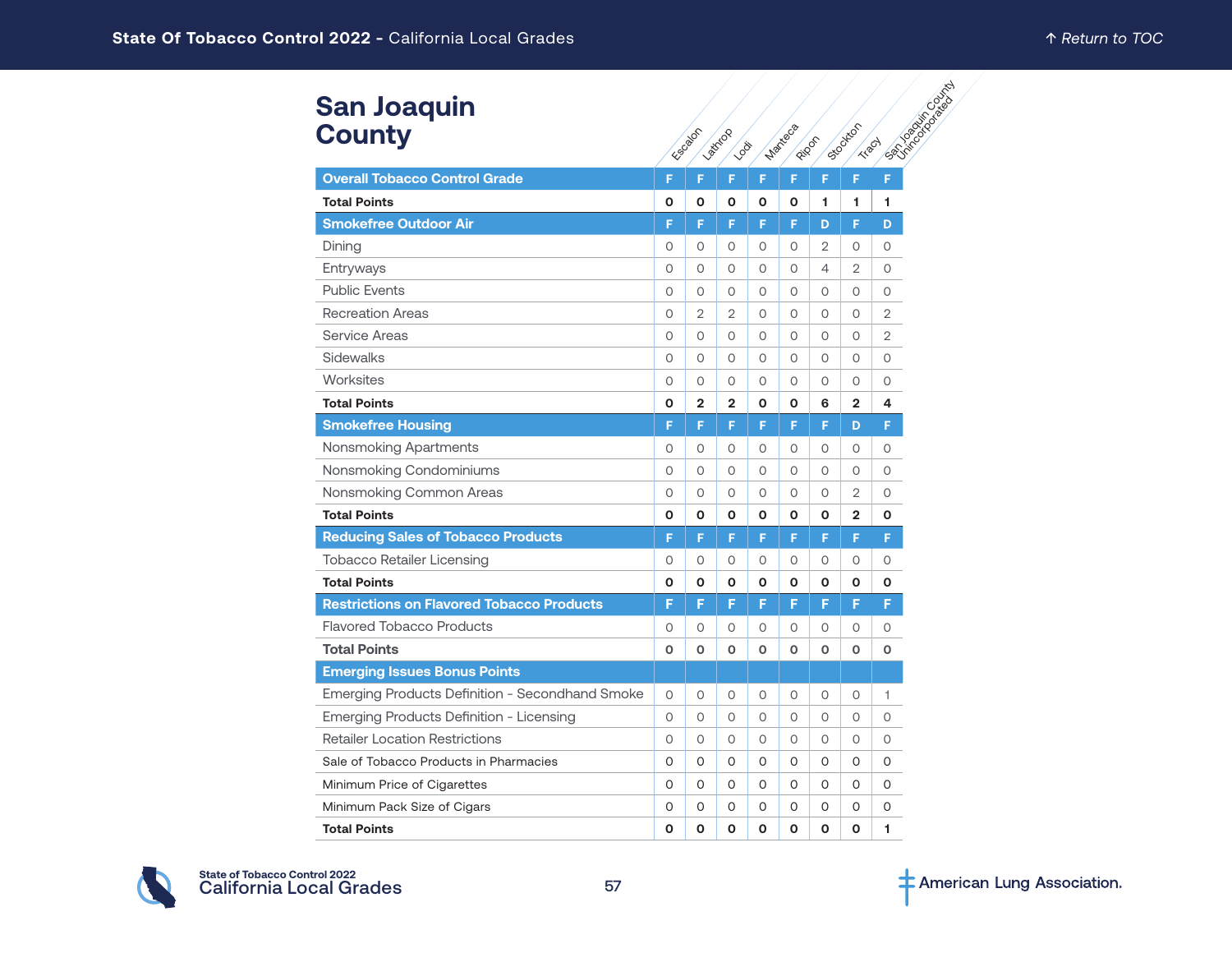### **San Luis Obispo County**

| <b>San Luis Obispo</b>                           |                | Arrayo Grande  |                | <b>Criosles</b> Beech |              | I Paso Robies  | Prisme Beach   | C. All Michael Back of Mich<br><b>Samuel Collage</b> |
|--------------------------------------------------|----------------|----------------|----------------|-----------------------|--------------|----------------|----------------|------------------------------------------------------|
| <b>County</b>                                    |                |                | A-tragogadeco  |                       | Motio Bay    |                |                |                                                      |
| <b>Overall Tobacco Control Grade</b>             | D              | D              | D              | B.                    | D            | D              | $\mathbf{C}$   | $\mathbf{C}$                                         |
| <b>Total Points</b>                              | 6              | 6              | 5              | 14                    | 5            | 4              | 11             | 10                                                   |
| <b>Smokefree Outdoor Air</b>                     | D              | A              | D              | A                     | в            | A              | A              | B                                                    |
| Dining                                           | 0              | $\overline{4}$ | $\circ$        | 4                     | 4            | $\overline{4}$ | 2              | 4                                                    |
| Entryways                                        | O              | $\overline{4}$ | $\circ$        | 4                     | 4            | $\overline{4}$ | 4              | $\overline{4}$                                       |
| <b>Public Events</b>                             | $\circ$        | $\overline{4}$ | $\circ$        | 3                     | 4            | $\overline{4}$ | $\overline{4}$ | $\circ$                                              |
| <b>Recreation Areas</b>                          | 4              | 4              | 4              | 4                     | 4            | 4              | 4              | 3                                                    |
| <b>Service Areas</b>                             | 0              | $\overline{4}$ | $\circ$        | 4                     | O            | $\overline{4}$ | 4              | 4                                                    |
| Sidewalks                                        | 0              | 1              | 0              | 1                     | 0            | $\mathbf{1}$   | 1              | 1                                                    |
| Worksites                                        | 0              | $\circ$        | $\circ$        | 1                     | $\circ$      | 1              | 1.             | $\circ$                                              |
| <b>Total Points</b>                              | 4              | 21             | 4              | 21                    | 16           | 22             | 20             | 16                                                   |
| <b>Smokefree Housing</b>                         | F              | <b>C</b>       | F              | A                     | C            | F              | $\mathbf{C}$   | $\mathbf{C}$                                         |
| Nonsmoking Apartments                            | 0              | 0              | 0              | 4                     | 0            | 0              | $\circ$        | 0                                                    |
| Nonsmoking Condominiums                          | 0              | $\circ$        | $\circ$        | 4                     | 0            | $\circ$        | $\circ$        | 0                                                    |
| Nonsmoking Common Areas                          | 0              | $\overline{4}$ | 0              | 4                     | 4            | 0              | 4              | $\overline{4}$                                       |
| <b>Total Points</b>                              | O              | 4              | O              | 12                    | 4            | O              | 4              | 4                                                    |
| <b>Reducing Sales of Tobacco Products</b>        | A              | F              | A              | A                     | F            | F              | A              | A                                                    |
| <b>Tobacco Retailer Licensing</b>                | 4              | $\circ$        | $\overline{4}$ | 4                     | 0            | $\circ$        | 4              | $\overline{4}$                                       |
| <b>Total Points</b>                              | 4              | 0              | 4              | 4                     | 0            | O              | 4              | 4                                                    |
| <b>Restrictions on Flavored Tobacco Products</b> | D              | F              | F              | D                     | F            | F              | D              | D                                                    |
| <b>Flavored Tobacco Products</b>                 | 1              | 0              | $\circ$        | 1                     | 0            | $\circ$        | 1              | $\mathbf{1}$                                         |
| <b>Total Points</b>                              | 1              | $\mathbf 0$    | o              | 1                     | O            | $\mathbf 0$    | 1              | 1                                                    |
| <b>Emerging Issues Bonus Points</b>              |                |                |                |                       |              |                |                |                                                      |
| Emerging Products Definition - Secondhand Smoke  | 1              | 1              | $\mathbf{1}$   | 1.                    | $\mathbf{1}$ | 1.             | 1.             | 1                                                    |
| Emerging Products Definition - Licensing         | $\mathbf{1}$   | $\circ$        | 1              | 1                     | 0            | 0              | 1              | 1                                                    |
| <b>Retailer Location Restrictions</b>            | $\Omega$       | $\circ$        | $\circ$        | 0                     | $\circ$      | $\circ$        | $\circ$        | 0                                                    |
| Sale of Tobacco Products in Pharmacies           | 0              | 0              | 0              | 1.                    | 0            | $\circ$        | 0              | O                                                    |
| Minimum Price of Cigarettes                      | 0              | 0              | 0              | 0                     | 0            | 0              | 0              | 0                                                    |
| Minimum Pack Size of Cigars                      | O              | 0              | 0              | 1.                    | 0            | 0              | 0              | 0                                                    |
| <b>Total Points</b>                              | $\overline{2}$ | 1              | $\overline{2}$ | 4                     | 1            | 1              | $\overline{2}$ | $\overline{2}$                                       |

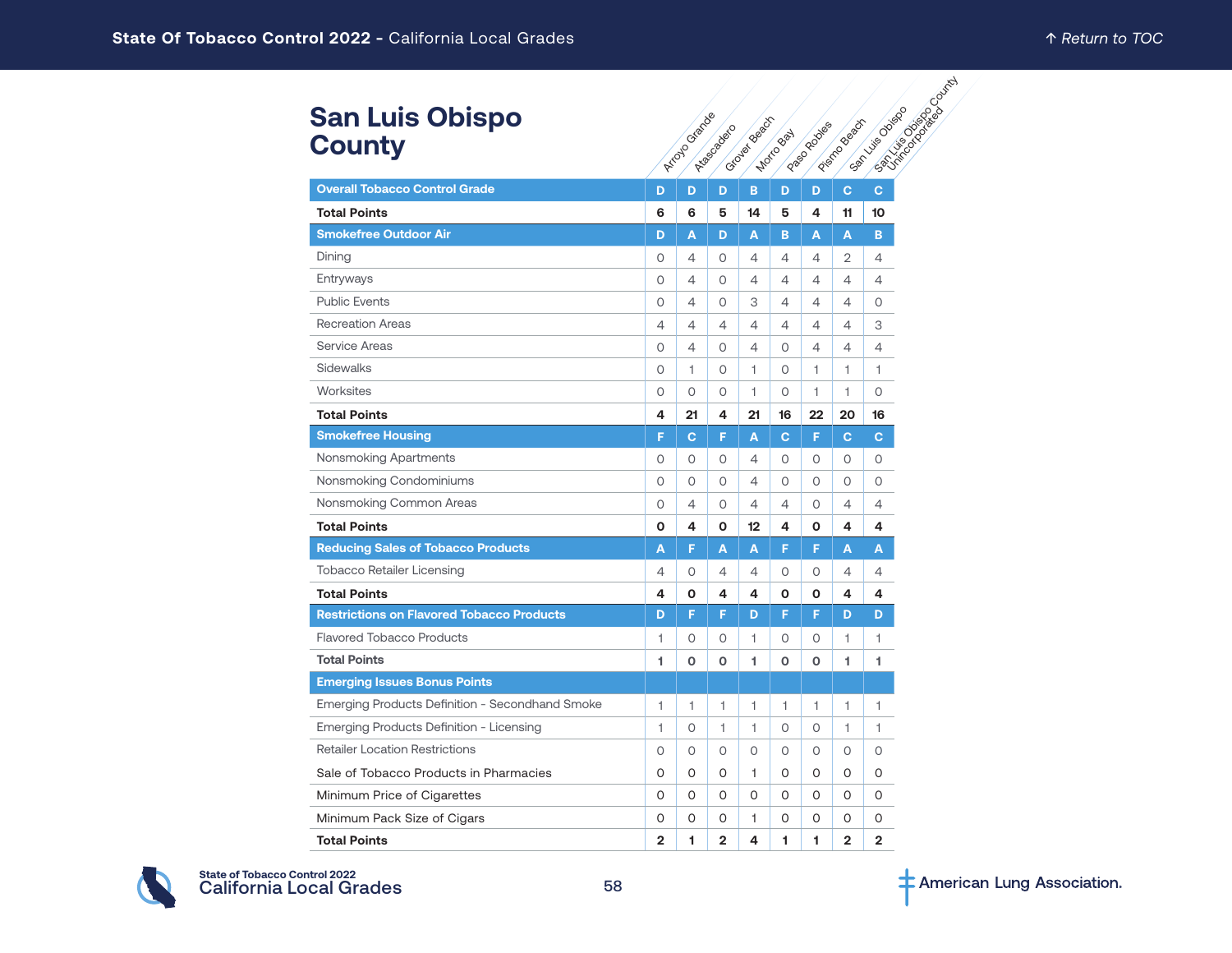| <b>San Mateo</b>                                 |              |                |                |                |                |                |                |                 |                |                |                |                |                |                |                           |                |                |                |                         |                         |                                                 |
|--------------------------------------------------|--------------|----------------|----------------|----------------|----------------|----------------|----------------|-----------------|----------------|----------------|----------------|----------------|----------------|----------------|---------------------------|----------------|----------------|----------------|-------------------------|-------------------------|-------------------------------------------------|
| <b>County</b>                                    |              | Atlanton       | Beimont        | Bridgare       | Buttingarre    | Colma          | Davy Citch     | East 2020 Avril | Fosset City    | - Hat Moon Bay | Hillsborough   | Menio Part     | Millorse       | Procifica      | <b>Jaliet</b><br>Portoler | Regulado City  | Bruno<br>Sacr  | Catios         | San Mateo               |                         | I Boundary River Decision<br>CRITICS CONTRACTOR |
| <b>Overall Tobacco Control Grade</b>             | F            | D              | D              | $\mathbf{C}$   | D              | $\mathbf{C}$   | $\mathbf{C}$   | D               | A              | n/a            | B              | D              | D              | D              | D                         | $\mathbf{C}$   | <b>B</b>       | B              | $\mathbf{C}$            | F                       | B                                               |
| <b>Total Points</b>                              | $\mathbf 0$  | 8              | 8              | 10             | 7              | 11             | 10             | 8               | 16             | 4              | 14             | $\overline{7}$ | 8              | $\overline{7}$ | 8                         | 10             | 12             | 14             | 11                      | $\mathbf 0$             | 13                                              |
| <b>Smokefree Outdoor Air</b>                     | F            | А              | D              | $\mathbf{C}$   | A              | A              | C              | A               | A              | Α              | A              | F              | D              | F              | D                         | B.             | D              | $\mathbf{C}$   | D                       | F                       | D                                               |
| Dining                                           | $\circ$      | 4              | $\circ$        | $\circ$        | $\overline{4}$ | $\overline{4}$ | $\overline{4}$ | $\overline{4}$  | 4              | n/a            | $\overline{2}$ | 0              | $\circ$        | $\circ$        | $\circ$                   | 0              | $\circ$        | 4              | 2                       | $\circ$                 | $\circ$                                         |
| Entryways                                        | $\circ$      | 4              | $\circ$        | $\circ$        | $\overline{4}$ | $\overline{4}$ | $\mathbf{2}$   | $\overline{4}$  | 4              | n/a            | 4              | 0              | $\circ$        | $\circ$        | $\circ$                   | 4              | $\circ$        | $\circ$        | $\circ$                 | $\circ$                 | $\circ$                                         |
| <b>Public Events</b>                             | $\circ$      | $\overline{4}$ | $\circ$        | $\overline{4}$ | $\overline{4}$ | $\overline{4}$ | 2              | $\overline{4}$  | 2              | 4              | 3              | 0              | 0              | $\circ$        | $\circ$                   | 4              | $\circ$        | $\circ$        | $\circ$                 | $\circ$                 | $\circ$                                         |
| <b>Recreation Areas</b>                          | 0            | 4              | 4              | $\overline{4}$ | 4              | 4              | 4              | $\overline{4}$  | 4              | 4              | 4              | 0              | 4              | 0              | 4                         | 4              | 4              | 4              | 4                       | 2                       | 4                                               |
| <b>Service Areas</b>                             | $\circ$      | 4              | 2              | $\circ$        | $\overline{4}$ | 4              | 0              | $\overline{4}$  | 4              | n/a            | 4              | 0              | 0              | $\circ$        | 0                         | 4              | 0              | $\overline{4}$ | $\circ$                 | $\circ$                 | $\circ$                                         |
| Sidewalks                                        | $\circ$      | $\circ$        | $\circ$        | $\circ$        | $\circ$        | 1              | $\circ$        | $\overline{1}$  | $\overline{1}$ | n/a            | 0              | 0              | $\mathsf O$    | 0              | $\mathsf O$               | 0              | $\circ$        | $\circ$        | 1                       | $\circ$                 | $\circ$                                         |
| Worksites                                        | $\circ$      | 1              | $\circ$        | $\circ$        | $\circ$        | 1              | $\circ$        | $\circ$         | $\circ$        | -1             | 1              | $\circ$        | $\circ$        | $\circ$        | $\circ$                   | 1.             | $\circ$        | $\circ$        | $\circ$                 | $\circ$                 | $\circ$                                         |
| <b>Total Points</b>                              | $\mathbf{o}$ | 21             | 6              | 8              | 20             | 22             | 12             | 21              | 19             | 9              | 18             | O              | 4              | $\mathbf{o}$   | 4                         | 17             | 4              | 12             | $\overline{7}$          | $\overline{\mathbf{2}}$ | 4                                               |
| <b>Smokefree Housing</b>                         | n/a          | A              | A              | A              | F              | B              | ıs             | A               | A              | n/a            | C.             | A              | A              | F              | Α                         | Α              | A              | A              | A                       | n/a                     | A                                               |
| Nonsmoking Apartments                            | n/a          | 4              | 4              | 4              | $\circ$        | 4              | 0              | $\overline{4}$  | 4              | n/a            | 0              | 4              | 4              | 0              | 4                         | 4              | 4              | 4              | 4                       | n/a                     | 4                                               |
| Nonsmoking Condominiums                          | n/a          | $\overline{4}$ | $\overline{4}$ | $\overline{4}$ | $\circ$        | $\circ$        | $\circ$        | $\overline{4}$  | 4              | n/a            | $\circ$        | 4              | $\overline{4}$ | 0              | 4                         | 4              | 4              | $\overline{4}$ | $\overline{4}$          | n/a                     | $\overline{4}$                                  |
| Nonsmoking Common Areas                          | n/a          | $\overline{4}$ | $\overline{4}$ | $\mathbf{2}$   | $\circ$        | $\overline{4}$ | $\circ$        | $\overline{4}$  | $\overline{4}$ | n/a            | $\overline{4}$ | $\overline{4}$ | $\overline{4}$ | $\circ$        | $\overline{4}$            | $\overline{4}$ | $\overline{4}$ | $\overline{4}$ | $\overline{4}$          | n/a                     | $\overline{4}$                                  |
| <b>Total Points</b>                              | n/a          | 12             | 12             | 10             | 0              | 8              | 0              | 12              | 12             | $\circ$        | 4              | 12             | 12             | $\mathbf{o}$   | 12                        | 12             | 12             | 12             | 12                      | n/a                     | 12                                              |
| <b>Reducing Sales of Tobacco Products</b>        | F            | F              | B              | F              | B              | B              | B              | F.              | B              | n/a            | B              | B              | B              | B              | B                         | B              | B              | B              | B                       | F                       | B                                               |
| <b>Tobacco Retailer Licensing</b>                | $\circ$      | $\circ$        | З              | $\circ$        | 3              | 3              | 3              | $\circ$         | 3              | n/a            | 3              | 3              | 3              | 3              | 3                         | 3              | 3              | 3              | 3                       | $\circ$                 | 3                                               |
| <b>Total Points</b>                              | $\mathbf 0$  | O              | 3              | $\mathbf 0$    | 3              | 3              | 3              | $\mathbf{o}$    | 3              | $\circ$        | 3              | з              | 3              | 3              | 3                         | 3              | 3              | 3              | 3                       | $\mathbf 0$             | 3                                               |
| <b>Restrictions on Flavored Tobacco Products</b> | F            | F              | F              | A              | F              | F.             | A              | F.              | A              | n/a            | A              | F              | F              | А              | F                         | F              | A              | A              | C                       | F.                      | A                                               |
| <b>Flavored Tobacco Products</b>                 | $\circ$      | 0              | $\circ$        | $\overline{4}$ | $\circ$        | $\circ$        | $\overline{4}$ | $\circ$         | $\overline{4}$ | $\circ$        | 4              | $\circ$        | 0              | 4              | 0                         | 0              | 4              | 4              | 2                       | $\circ$                 | $\overline{4}$                                  |
| <b>Total Points</b>                              | $\mathbf 0$  | $\mathbf 0$    | $\mathbf 0$    | 4              | $\circ$        | $\mathbf 0$    | 4              | $\circ$         | 4              | $\circ$        | 4              | o              | $\circ$        | 4              | О                         | o              | 4              | 4              | $\overline{\mathbf{2}}$ | $\mathbf 0$             | 4                                               |
| <b>Emerging Issues Bonus Points</b>              |              |                |                |                |                |                |                |                 |                |                |                |                |                |                |                           |                |                |                |                         |                         |                                                 |
| Emerging Products Def - SHS                      | $\circ$      | 1              | -1             | $\circ$        | $\overline{1}$ | 1              | -1             | 1               | -1             | 1              | 1              | 1              | 1              | 0              | $\circ$                   | 1              | 1.             | -1             | 1                       | $\circ$                 | 1                                               |
| Emerging Products Def - Licensing                | $\circ$      | $\circ$        | $\mathbf{1}$   | $\circ$        | $\circ$        | $\overline{1}$ | $\overline{1}$ | $\circ$         | $\overline{1}$ | $\circ$        | 1              | 0              | 1              | 1              | $\circ$                   | 0              | $\circ$        | $\mathbf{1}$   | $\overline{1}$          | $\circ$                 | $\mathbf{1}$                                    |
| <b>Retailer Location Restrictions</b>            | $\circ$      | $\circ$        | $\circ$        | $\circ$        | $\circ$        | $\circ$        | $\circ$        | $\circ$         | $\circ$        | $\circ$        | $\circ$        | $\circ$        | $\circ$        | $\circ$        | $\circ$                   | $\circ$        | $\circ$        | $\circ$        | $\circ$                 | $\circ$                 | $\circ$                                         |
| Sale of Tobacco Products in Pharmacies           | $\Omega$     | 0              | 0              | $\circ$        | 0              | $\mathbf{1}$   | $\mathbf{1}$   | 0               | $\overline{1}$ | 0              | 1              | 0              | 0              | 1              | 0                         | 0              | $\mathbf{1}$   | $\mathbf{1}$   | 1                       | 0                       | $\mathbf{1}$                                    |
| Minimum Price of Cigarettes                      | $\Omega$     | 0              | $\circ$        | $\circ$        | $\circ$        | $\circ$        | $\circ$        | $\circ$         | $\circ$        | $\circ$        | O              | O              | $\circ$        | $\circ$        | 0                         | $\circ$        | $\circ$        | $\circ$        | $\circ$                 | 0                       | $\circ$                                         |
| Minimum Pack Size of Cigars                      | $\Omega$     | 0              | 0              | $\circ$        | 0              | $\circ$        | $\circ$        | $\circ$         | 0              | 0              | O              | 0              | 0              | 0              | 0                         | 0              | 0              | 0              | 0                       | $\circ$                 | 0                                               |
| <b>Total Points</b>                              | $\Omega$     | 1              | $\overline{2}$ | $\Omega$       | 1              | 3              | 3              | -1              | 3              | 1              | 3              | 1.             | $\overline{2}$ | $\overline{2}$ | $\Omega$                  | 1              | $\overline{2}$ | 3              | 3                       | $\mathbf 0$             | 3                                               |

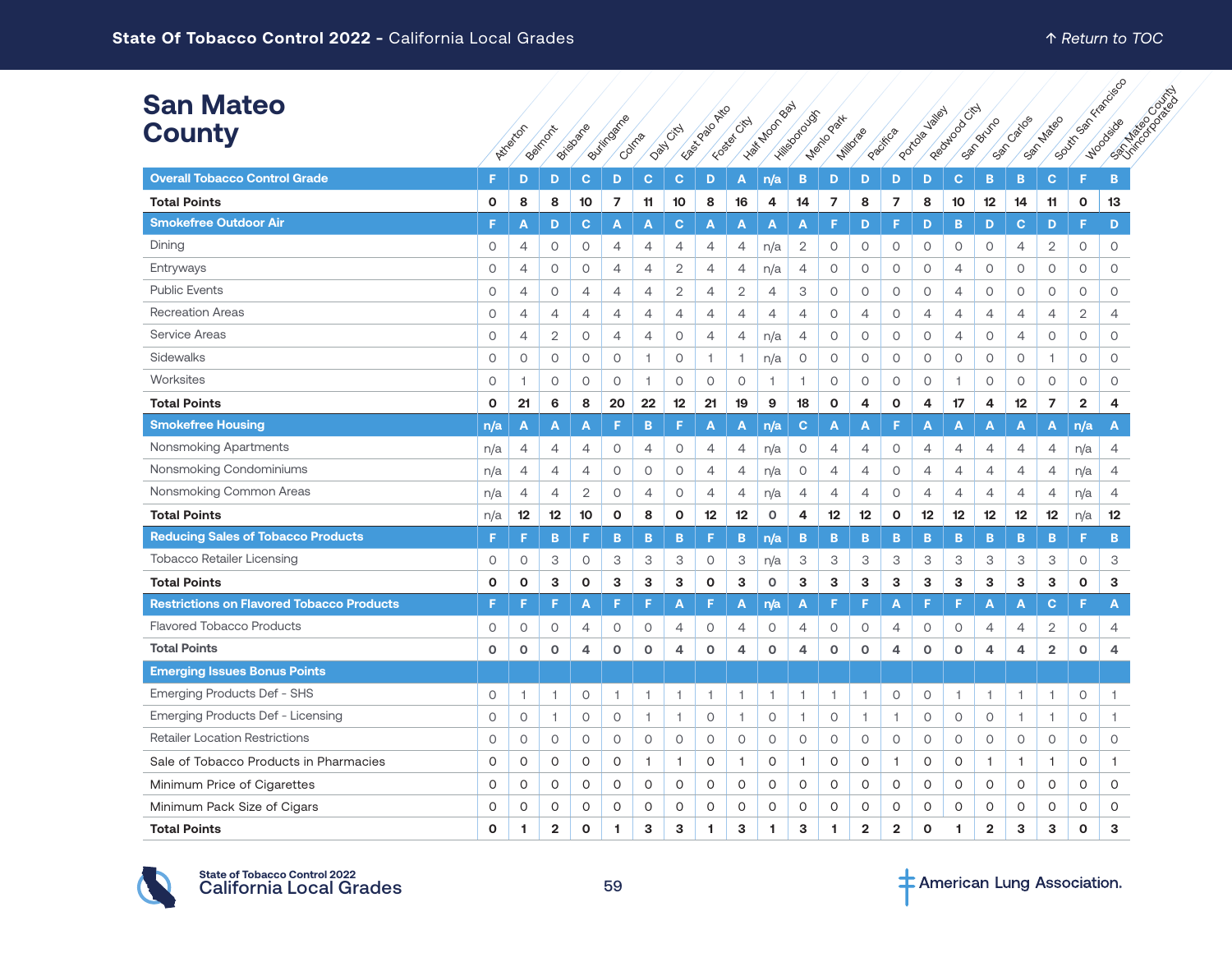#### **Santa Barbara County**

| <b>Santa Barbara</b>                             |                |                |                       |              |              |                | Santa Battata |             |                               |
|--------------------------------------------------|----------------|----------------|-----------------------|--------------|--------------|----------------|---------------|-------------|-------------------------------|
| <b>County</b>                                    |                | Bueitron       | Catolineara<br>Goleon |              | Cusedauxe    | Lomboc         |               | Santa Maila | <b>PRIMER BOOM</b><br>Solvaro |
| <b>Overall Tobacco Control Grade</b>             | F              | B              | $\mathbf{C}$          | A            | F            | D              | C             | D           | B                             |
| <b>Total Points</b>                              | $\overline{2}$ | 14             | 9                     | 17           | 1            | 6              | 11            | 4           | 14                            |
| <b>Smokefree Outdoor Air</b>                     | $\mathbf{C}$   | A              | B                     | A            | D            | B              | $\mathbf{C}$  | A           | B                             |
| Dining                                           | 2              | $\overline{4}$ | $\overline{2}$        | 4            | 0            | 2              | 0             | 4           | 2                             |
| Entryways                                        | 4              | 4              | 4                     | 4            | 0            | 2              | 4             | 4           | 4                             |
| <b>Public Events</b>                             | 0              | 3              | $\Omega$              | 4            | 0            | $\overline{4}$ | $\circ$       | 4           | 4                             |
| <b>Recreation Areas</b>                          | 4              | $\overline{4}$ | 3                     | 4            | 3            | $\overline{4}$ | 4             | 4           | З                             |
| Service Areas                                    | 2              | $\overline{4}$ | 4                     | 4            | 0            | $\overline{4}$ | 0             | 4           | 4                             |
| Sidewalks                                        | $\circ$        | 1              | $\circ$               | 1            | 0            | 1              | $\circ$       | 1           | $\circ$                       |
| Worksites                                        | 0              | 1              | 0                     | 1            | 0            | 0              | 0             | 0           | 0                             |
| <b>Total Points</b>                              | 12             | 21             | 13                    | 22           | 3            | 17             | 8             | 21          | 17                            |
| <b>Smokefree Housing</b>                         | F              | $\mathbf{C}$   | D                     | A            | F            | D              | F             | F           | $\mathbf C$                   |
| Nonsmoking Apartments                            | 0              | 0              | 0                     | 4            | 0            | 0              | 0             | 0           | 0                             |
| Nonsmoking Condominiums                          | $\circ$        | $\circ$        | $\circ$               | 4            | $\circ$      | $\circ$        | $\circ$       | O           | $\circ$                       |
| Nonsmoking Common Areas                          | 0              | 4              | $\overline{2}$        | 4            | 0            | $\overline{2}$ | 0             | 0           | 4                             |
| <b>Total Points</b>                              | O              | 4              | $\overline{2}$        | 12           | O            | $\mathbf{2}$   | O             | 0           | 4                             |
| <b>Reducing Sales of Tobacco Products</b>        | F              | A              | A                     | A            | F            | $\mathbf{C}$   | A             | F           | A                             |
| <b>Tobacco Retailer Licensing</b>                | 0              | 4              | 4                     | 4            | 0            | 2              | 4             | 0           | 4                             |
| <b>Total Points</b>                              | O              | 4              | 4                     | 4            | $\mathbf{o}$ | $\overline{2}$ | 4             | O           | 4                             |
| <b>Restrictions on Flavored Tobacco Products</b> | F              | A              | F                     | A            | F            | F              | A             | F           | A                             |
| <b>Flavored Tobacco Products</b>                 | 0              | 4              | 0                     | 4            | 0            | 0              | 4             | 0           | 4                             |
| <b>Total Points</b>                              | O              | 4              | $\Omega$              | 4            | 0            | $\mathbf 0$    | 4             | 0           | 4                             |
| <b>Emerging Issues Bonus Points</b>              |                |                |                       |              |              |                |               |             |                               |
| Emerging Products Definition - Secondhand Smoke  | 1              | $\circ$        | 1                     | 1            | 1            | 1              | 1             | 1           | 1                             |
| Emerging Products Definition - Licensing         | $\circ$        | 1              | $\mathbf{1}$          | $\mathbf{1}$ | $\circ$      | 0              | 1             | 0           | 1                             |
| <b>Retailer Location Restrictions</b>            | $\circ$        | 1              | 1.                    | 1            | 0            | 0              | 0             | 0           | 1                             |
| Sale of Tobacco Products in Pharmacies           | O              | $\Omega$       | 0                     | 1            | 0            | 0              | 1             | 0           | 0                             |
| Minimum Price of Cigarettes                      | 0              | 0              | 0                     | 1.           | 0            | 0              | 1             | 0           | 0                             |
| Minimum Pack Size of Cigars                      | 0              | 0              | 0                     | 1.           | 0            | 0              | 1             | 0           | 1                             |
| <b>Total Points</b>                              | 1              | $\overline{2}$ | 3                     | 6            | 1            | 1              | 5             | 1           | 4                             |

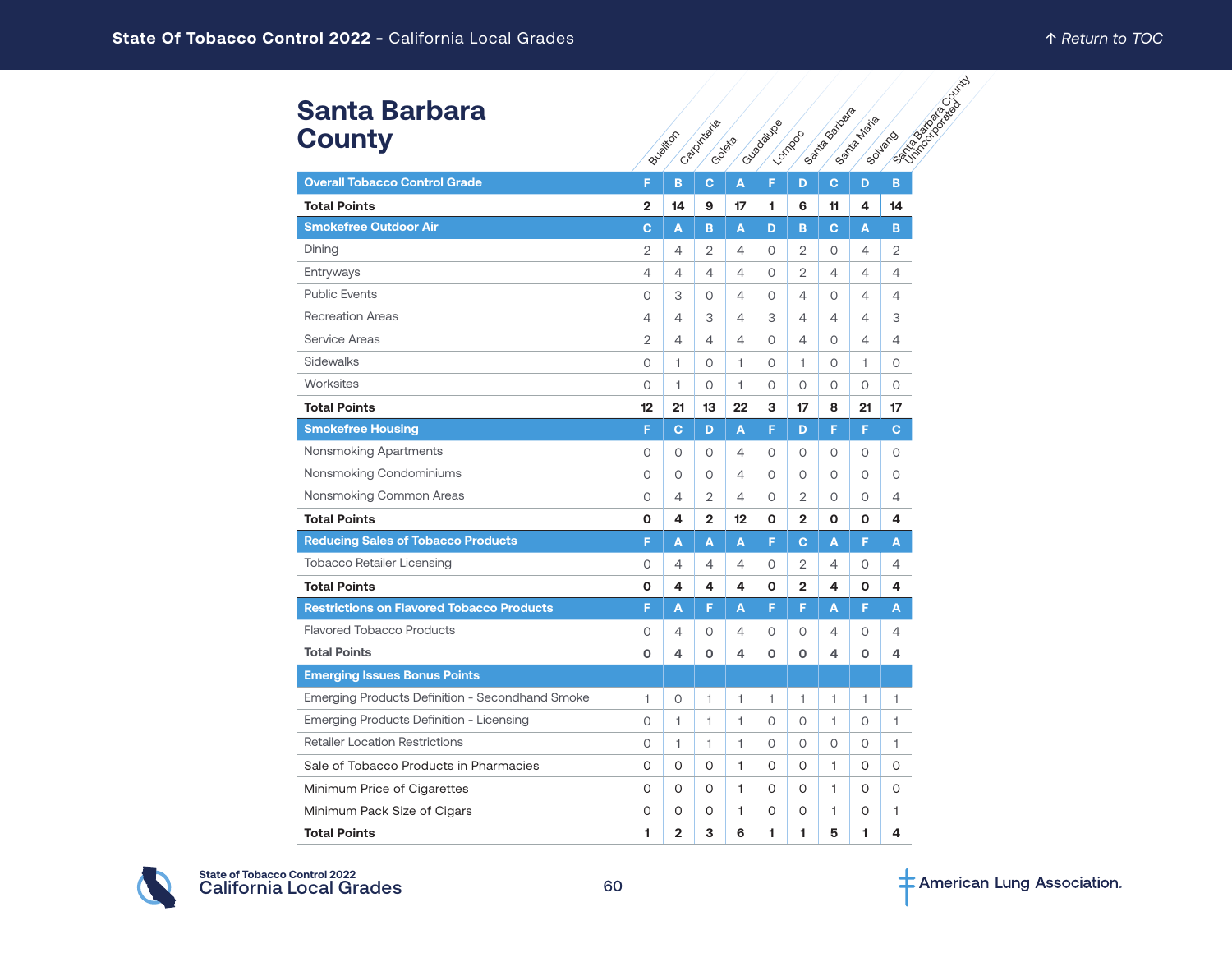**Ranta Clara Cale Clarator Clarator** 

| <b>Santa Clara</b><br><b>County</b>  |   | Carridoel | Cupatific |
|--------------------------------------|---|-----------|-----------|
| <b>Overall Tobacco Control Grade</b> | D | A         | D         |
| <b>Total Points</b>                  | 8 | 17        | 5         |
| <b>Smokefree Outdoor Air</b>         | A | A         | D         |
| Dining                               | 4 | 4         | 2         |
| Entryways                            |   |           | ∩         |

| <b>Santa Clara</b><br><b>County</b>              |                | Campool        | Cuperitino<br>Gilfoy |                         | <b>LOS AKOS</b> | <b>LOS PATROS XING</b>  | I YOS GRÃOS    | Milligias    | Montegaere     | Mocognitis     | Mountain View | Palo Atto      | San Jose       | Santa Clara    | Satatoog       | Sunnyage<br><b>5955</b> |
|--------------------------------------------------|----------------|----------------|----------------------|-------------------------|-----------------|-------------------------|----------------|--------------|----------------|----------------|---------------|----------------|----------------|----------------|----------------|-------------------------|
| <b>Overall Tobacco Control Grade</b>             | D              | A              | D                    | C                       | F               | A                       | D              | A            | $\mathbf C$    | D              | A             | в              | D              | B              | B              | A                       |
| <b>Total Points</b>                              | 8              | 17             | 5                    | 11                      | O               | 16                      | $\overline{7}$ | 4            | 11             | 6              | 17            | 13             | 8              | 12             | 12             | 17                      |
| <b>Smokefree Outdoor Air</b>                     | Α              | A              | D                    | A                       | F               | A                       | A              | n/a          | B              | $\mathbf{C}$   | A             | B              | A              | A              | A              | A                       |
| Dining                                           | 4              | 4              | 2                    | 4                       | n/a             | 4                       | 4              | n/a          | 2              | 4              | 4             | 4              | 4              | $\overline{4}$ | 4              | 4                       |
| Entryways                                        | 4              | 4              | 0                    | 2                       | 0               | $\overline{4}$          | 2              | n/a          | $\overline{4}$ | 4              | 4             | 2              | $\overline{4}$ | $\overline{4}$ | 4              | 4                       |
| <b>Public Events</b>                             | 4              | 4              | 0                    | $\overline{4}$          | n/a             | 4                       | 4              | n/a          | 3              | $\overline{2}$ | 4             | $\overline{2}$ | $\overline{4}$ | $\mathbf{2}$   | 4              | 2                       |
| <b>Recreation Areas</b>                          | 4              | 4              | 2                    | $\overline{4}$          | $\circ$         | $\overline{4}$          | 4              | n/a          | 3              | $\overline{2}$ | 4             | 4              | $\overline{4}$ | $\overline{4}$ | 4              | 4                       |
| <b>Service Areas</b>                             | $\overline{4}$ | $\overline{4}$ | $\circ$              | $\overline{4}$          | n/a             | $\overline{4}$          | $\overline{4}$ | n/a          | $\overline{4}$ | 0              | 4             | 4              | $\overline{4}$ | $\overline{4}$ | $\overline{4}$ | $\overline{4}$          |
| Sidewalks                                        | $\circ$        | 0              | $\circ$              | $\mathbf{1}$            | n/a             | $\mathbf{1}$            | 0              | n/a          | $\circ$        | 0              | $\mathbf{1}$  | 0              | $\circ$        | $\circ$        | 1              | 0                       |
| Worksites                                        | $\circ$        | 1.             | O                    | $\circ$                 | $\circ$         | 1.                      | 0              | n/a          | $\circ$        | $\circ$        | $\mathbf{1}$  | 0              | $\circ$        | 1              | $\circ$        | 1                       |
| <b>Total Points</b>                              | 20             | 21             | 4                    | 19                      | O               | 22                      | 18             | 0            | 16             | 12             | 22            | 16             | 20             | 19             | 21             | 19                      |
| <b>Smokefree Housing</b>                         | F              | A              | F                    | F                       | n/a             | B                       | B              | A            | F              | A              | A             | $\mathbf C$    | A              | c              | A              | A                       |
| Nonsmoking Apartments                            | 0              | 4              | 0                    | 0                       | n/a             | 4                       | 4              | 4            | 0              | 4              | 4             | 0              | $\overline{4}$ | 1              | 4              | 4                       |
| Nonsmoking Condominiums                          | $\circ$        | 4              | 0                    | $\circ$                 | n/a             | $\circ$                 | $\overline{4}$ | 4            | $\circ$        | $\overline{4}$ | 4             | 0              | $\overline{4}$ | $\circ$        | $\overline{4}$ | $\overline{4}$          |
| Nonsmoking Common Areas                          | $\circ$        | 4              | 0                    | $\circ$                 | n/a             | 4                       | 4              | 2            | 0              | 4              | 4             | 4              | $\overline{4}$ | 4              | 4              | 4                       |
| <b>Total Points</b>                              | $\mathbf{o}$   | $12 \,$        | O                    | $\mathbf 0$             | $\mathbf{o}$    | 8                       | 12             | 10           | $\mathbf{o}$   | 12             | 12            | 4              | 12             | 5              | 12             | 12                      |
| <b>Reducing Sales of Tobacco Products</b>        | A              | A              | A                    | A                       | n/a             | A                       | F              | n/a          | A              | F              | A             | A              | F              | A              | F              | A                       |
| <b>Tobacco Retailer Licensing</b>                | 4              | 4              | 4                    | 4                       | n/a             | 4                       | 0              | n/a          | 4              | 0              | 4             | 4              | $\circ$        | $\overline{4}$ | 0              | 4                       |
| <b>Total Points</b>                              | 4              | 4              | 4                    | 4                       | O               | 4                       | 0              | O            | 4              | O              | 4             | 4              | O              | 4              | 0              | 4                       |
| <b>Restrictions on Flavored Tobacco Products</b> | F              | Α              | F                    | c                       | F               | A                       | F              | n/a          | Α              | F              | А             | A              | F              | D              | A              | A                       |
| <b>Flavored Tobacco Products</b>                 | 0              | 4              | 0                    | 2                       | 0               | 4                       | 0              | 0            | $\overline{4}$ | 0              | 4             | 4              | 0              | 1              | $\overline{4}$ | 4                       |
| <b>Total Points</b>                              | $\Omega$       | 4              | O                    | $\overline{\mathbf{2}}$ | $\mathbf 0$     | $\overline{\mathbf{A}}$ | $\mathbf{o}$   | $\mathbf{o}$ | 4              | $\mathbf 0$    | 4             | 4              | $\mathbf 0$    | 1              | 4              | 4                       |
| <b>Emerging Issues Bonus Points</b>              |                |                |                      |                         |                 |                         |                |              |                |                |               |                |                |                |                |                         |
| Emerging Products Definition - Secondhand Smoke  | 1              | 1              | 0                    | 1                       | $\circ$         | 1                       | 1.             | 1            | 1              | 1              | 1             | 0              | $\overline{1}$ | 1              | 1              | 1                       |
| Emerging Products Definition - Licensing         | 1              | 1              | 1                    | 1                       | $\circ$         | $\mathbf{1}$            | $\circ$        | $\circ$      | 1              | 0              | 1             | 1              | $\circ$        | 1              | 0              | 1                       |
| <b>Retailer Location Restrictions</b>            | $\circ$        | 1              | 1                    | 1                       | $\circ$         | $\mathbf{1}$            | $\circ$        | $\Omega$     | $\circ$        | 1              | 1             | 1              | $\circ$        | 1              | $\circ$        | 1                       |
| Sale of Tobacco Products in Pharmacies           | O              | 1              | 0                    | $\mathbf{1}$            | 0               | $\mathbf{1}$            | 0              | 0            | O              | 0              | 1             | 0              | O              | $\mathbf{1}$   | 0              | 1                       |
| Minimum Price of Cigarettes                      | O              | 0              | 0                    | 0                       | O               | 0                       | 0              | 0            | O              | 0              | 0             | 0              | O              | O              | 0              | 0                       |
| Minimum Pack Size of Cigars                      | 0              | 0              | 0                    | 0                       | 0               | 0                       | 0              | 0            | 0              | 0              | 0             | 0              | 0              | 0              | 0              | 0                       |
| <b>Total Points</b>                              | $\overline{2}$ | 4              | $\overline{2}$       | 4                       | 0               | 4                       | 1              | 1            | $\overline{2}$ | $\overline{2}$ | 4             | $\overline{2}$ | 1              | 4              | 1              | 4                       |

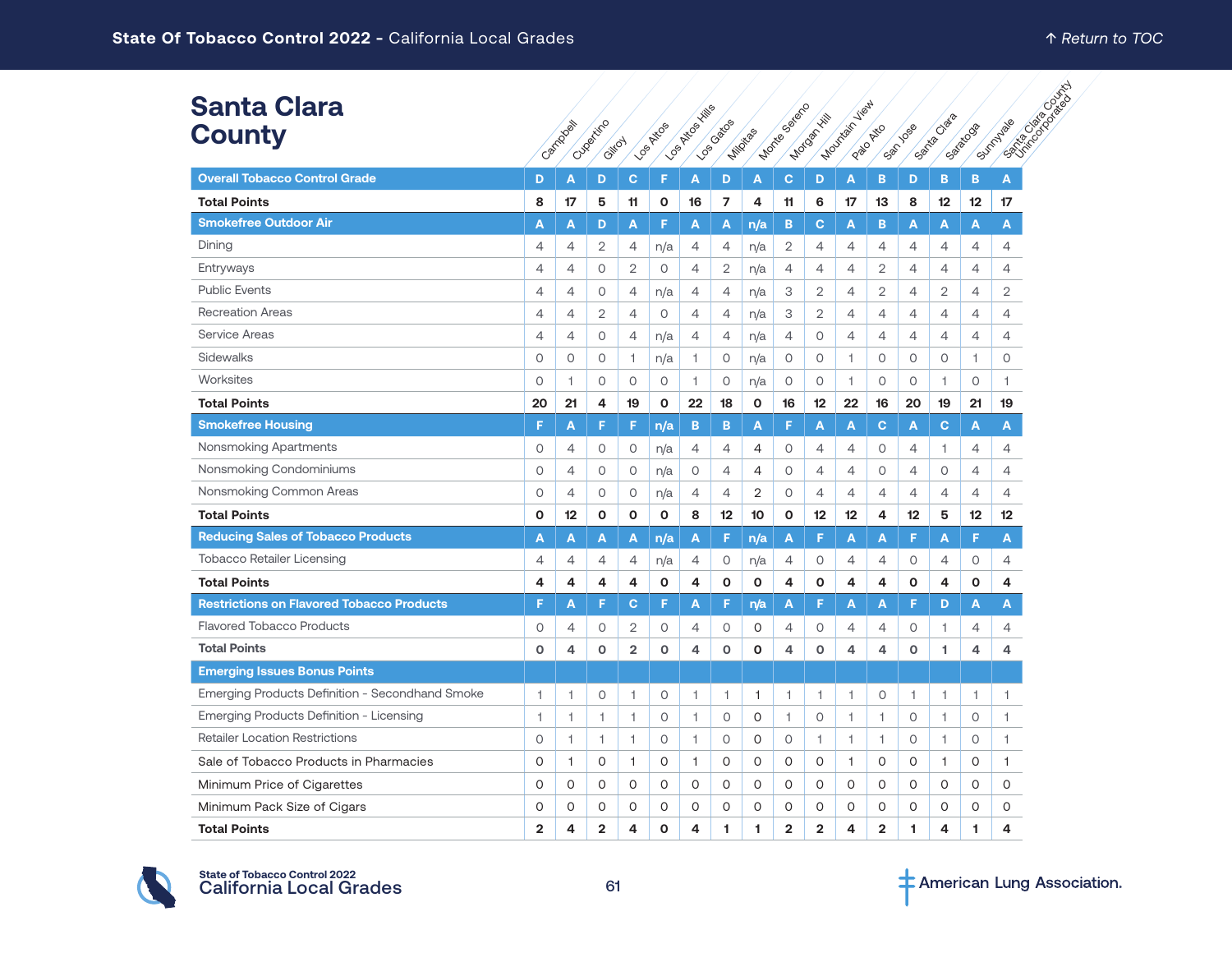# **Santa Cruz County**

| <b>Santa Cruz</b><br><b>County</b>               |                | Capitala    | Santa Cruz     | Society Valley | <b>PATRICIAN DESCRIPTION</b><br>Watsonille |
|--------------------------------------------------|----------------|-------------|----------------|----------------|--------------------------------------------|
| <b>Overall Tobacco Control Grade</b>             | B              | B           | D              | B              | B                                          |
| <b>Total Points</b>                              | 14             | 14          | 8              | 13             | 13                                         |
| <b>Smokefree Outdoor Air</b>                     | Α              | в           | С              | в              | B                                          |
| Dining                                           | $\overline{2}$ | 2           | $\circ$        | $\circ$        | $\overline{4}$                             |
| Entryways                                        | 4              | 4           | 4              | 2              | 4                                          |
| <b>Public Events</b>                             | 4              | 0           | 0              | 4              | O                                          |
| <b>Recreation Areas</b>                          | 4              | 3           | 3              | 3              | $\overline{4}$                             |
| <b>Service Areas</b>                             | 4              | 4           | $\overline{4}$ | 4              | $\circ$                                    |
| Sidewalks                                        | 1              | 1           | 0              | 0              | 1                                          |
| Worksites                                        | $\circ$        | 0           | $\Omega$       | $\Omega$       | $\Omega$                                   |
| <b>Total Points</b>                              | 19             | 14          | 11             | 13             | 13                                         |
| <b>Smokefree Housing</b>                         | D              | $\mathbf C$ | D              | D              | D                                          |
| Nonsmoking Apartments                            | 0              | $\circ$     | $\circ$        | $\circ$        | 0                                          |
| Nonsmoking Condominiums                          | 0              | 0           | $\circ$        | 0              | 0                                          |
| Nonsmoking Common Areas                          | 2              | 4           | 2              | 2              | 2                                          |
| <b>Total Points</b>                              | $\mathbf{2}$   | 4           | $\mathbf{2}$   | $\overline{2}$ | 2                                          |
| <b>Reducing Sales of Tobacco Products</b>        | A              | A           | A              | A              | A                                          |
| Tobacco Retailer Licensing                       | 4              | 4           | 4              | 4              | 4                                          |
| <b>Total Points</b>                              | 4              | 4           | 4              | 4              | 4                                          |
| <b>Restrictions on Flavored Tobacco Products</b> | A              | A           | F              | A              | A                                          |
| <b>Flavored Tobacco Products</b>                 | 4              | 4           | 0              | 4              | 4                                          |
| <b>Total Points</b>                              | 4              | 4           | $\Omega$       | 4              | 4                                          |
| <b>Emerging Issues Bonus Points</b>              |                |             |                |                |                                            |
| Emerging Products Definition - Secondhand Smoke  | 1              | 1           | 1              | 1              | 1                                          |
| Emerging Products Definition - Licensing         | 1              | 1           | 1              | 1.             | 1                                          |
| <b>Retailer Location Restrictions</b>            | 1              | 1           | 1              | 0              | 1                                          |
| Sale of Tobacco Products in Pharmacies           | 0              | 0           | 0              | 1              | 0                                          |
| Minimum Price of Cigarettes                      | 0              | 0           | 0              | 0              | 0                                          |
| Minimum Pack Size of Cigars                      | O              | O           | O              | O              | O                                          |
| <b>Total Points</b>                              | 3              | 3           | 3              | 3              | 3                                          |

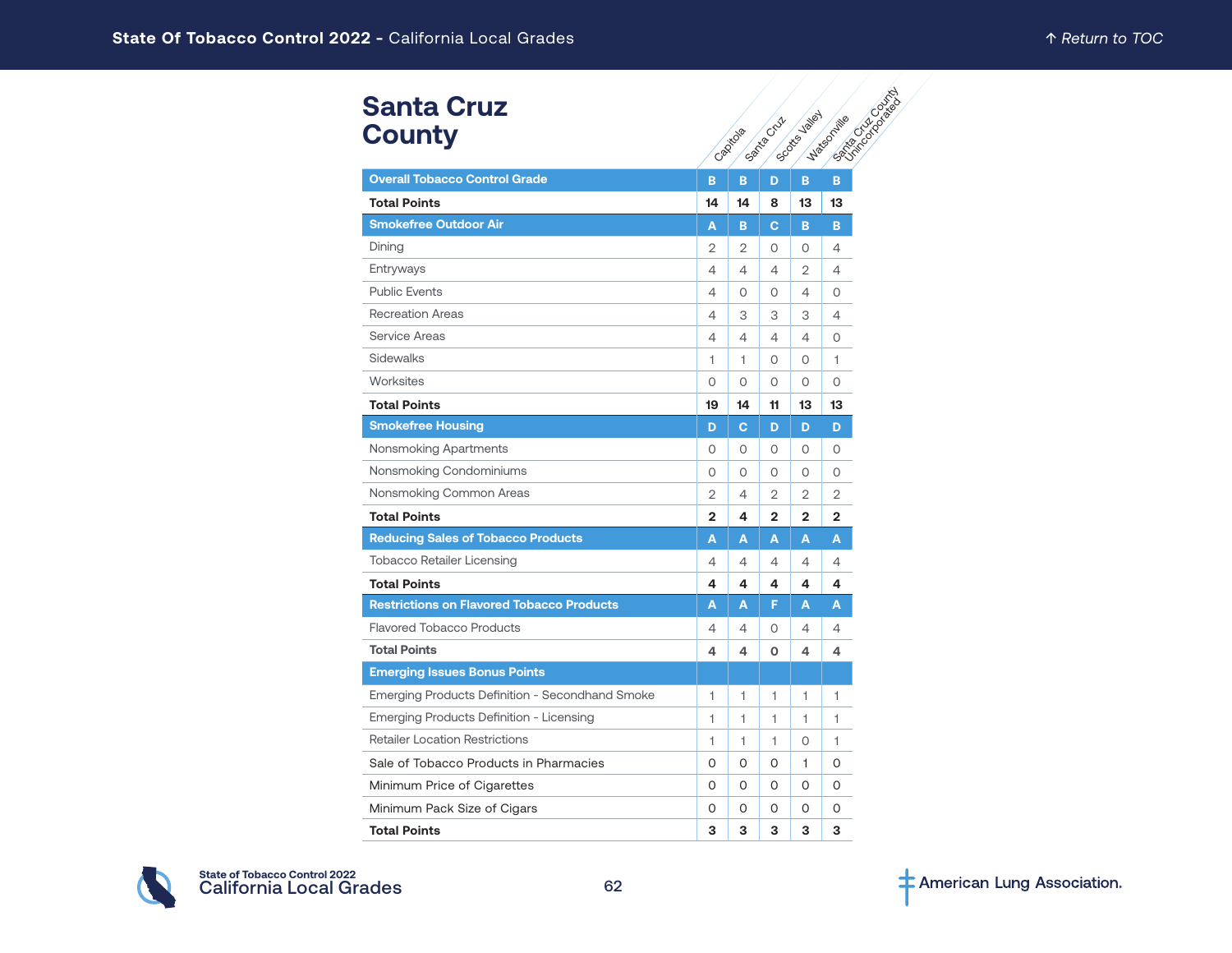| <b>Shasta</b><br><b>County</b>                   | SSRANGO OSTONE<br>Street as a late<br>Arcbergon<br>Regions |                |                |                |  |  |  |  |  |  |
|--------------------------------------------------|------------------------------------------------------------|----------------|----------------|----------------|--|--|--|--|--|--|
| <b>Overall Tobacco Control Grade</b>             | D                                                          | F              | F              | F              |  |  |  |  |  |  |
| <b>Total Points</b>                              | 4                                                          | $\mathbf{2}$   | 1              | $\overline{2}$ |  |  |  |  |  |  |
| <b>Smokefree Outdoor Air</b>                     | С                                                          | D              | F              | D              |  |  |  |  |  |  |
| Dining                                           | 0                                                          | 2              | 0              | $\circ$        |  |  |  |  |  |  |
| Entryways                                        | 3                                                          | 0              | $\Omega$       | $\Omega$       |  |  |  |  |  |  |
| <b>Public Events</b>                             | 3                                                          | 0              | 2              | 2              |  |  |  |  |  |  |
| <b>Recreation Areas</b>                          | 2                                                          | 4              | 0              | 2              |  |  |  |  |  |  |
| Service Areas                                    | 0                                                          | 0              | $\Omega$       | $\Omega$       |  |  |  |  |  |  |
| Sidewalks                                        | 1                                                          | 1.             | 0              | 1              |  |  |  |  |  |  |
| Worksites                                        | 0                                                          | 0              | O              | $\circ$        |  |  |  |  |  |  |
| <b>Total Points</b>                              | 9                                                          | 7              | 2              | 5              |  |  |  |  |  |  |
| <b>Smokefree Housing</b>                         | D                                                          | D              | D              | D              |  |  |  |  |  |  |
| Nonsmoking Apartments                            | 0                                                          | 0              | 0              | $\circ$        |  |  |  |  |  |  |
| Nonsmoking Condominiums                          | 0                                                          | 0              | 0              | $\circ$        |  |  |  |  |  |  |
| Nonsmoking Common Areas                          | 2                                                          | 2              | $\overline{2}$ | 2              |  |  |  |  |  |  |
| <b>Total Points</b>                              | $\mathbf{2}$                                               | $\overline{2}$ | $\mathbf{2}$   | $\mathbf{2}$   |  |  |  |  |  |  |
| <b>Reducing Sales of Tobacco Products</b>        | F                                                          | F              | F              | F              |  |  |  |  |  |  |
| <b>Tobacco Retailer Licensing</b>                | 0                                                          | 0              | O              | $\circ$        |  |  |  |  |  |  |
| <b>Total Points</b>                              | Ο                                                          | 0              | O              | O              |  |  |  |  |  |  |
| <b>Restrictions on Flavored Tobacco Products</b> | D                                                          | F              | F              | F              |  |  |  |  |  |  |
| <b>Flavored Tobacco Products</b>                 | 1                                                          | 0              | Ω              | O              |  |  |  |  |  |  |
| <b>Total Points</b>                              | 1                                                          | 0              | O              | O              |  |  |  |  |  |  |
| <b>Emerging Issues Bonus Points</b>              |                                                            |                |                |                |  |  |  |  |  |  |
| Emerging Products Definition - Secondhand Smoke  | 1                                                          | 1              | 1              | 1              |  |  |  |  |  |  |
| Emerging Products Definition - Licensing         | 0                                                          | 0              | O              | $\Omega$       |  |  |  |  |  |  |
| <b>Retailer Location Restrictions</b>            | $\circ$                                                    | 0              | 0              | $\circ$        |  |  |  |  |  |  |
| Sale of Tobacco Products in Pharmacies           | 0                                                          | 0              | 0              | $\Omega$       |  |  |  |  |  |  |
| Minimum Price of Cigarettes                      | 0                                                          | 0              | 0              | O              |  |  |  |  |  |  |
| Minimum Pack Size of Cigars                      | $\Omega$                                                   | 0              | O              | $\Omega$       |  |  |  |  |  |  |
| <b>Total Points</b>                              | 1                                                          | 1              | 1              | 1              |  |  |  |  |  |  |

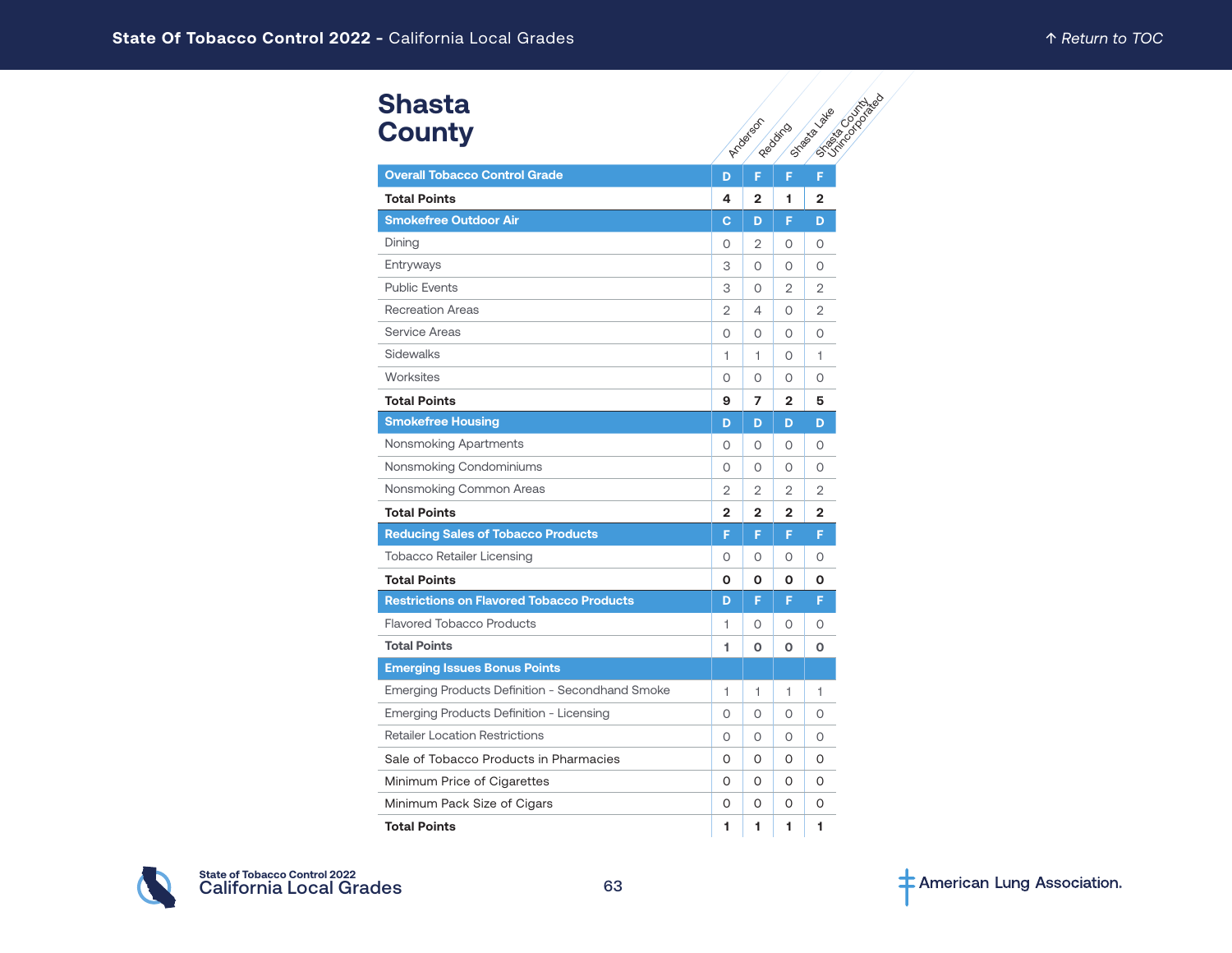| <b>Sierra</b><br><b>County</b>                   |          | Seite Contable Re<br>Loyator |
|--------------------------------------------------|----------|------------------------------|
| <b>Overall Tobacco Control Grade</b>             | F        | F                            |
| <b>Total Points</b>                              | O        | 1                            |
| <b>Smokefree Outdoor Air</b>                     | F        | D                            |
| Dining                                           | 0        | 0                            |
| Entryways                                        | $\Omega$ | $\overline{2}$               |
| <b>Public Events</b>                             | $\Omega$ | $\Omega$                     |
| <b>Recreation Areas</b>                          | 0        | $\overline{2}$               |
| <b>Service Areas</b>                             | 0        | O                            |
| Sidewalks                                        | 0        | O                            |
| Worksites                                        | $\Omega$ | $\Omega$                     |
| <b>Total Points</b>                              | 0        | 4                            |
| <b>Smokefree Housing</b>                         | F        | F                            |
| Nonsmoking Apartments                            | 0        | 0                            |
| Nonsmoking Condominiums                          | $\Omega$ | $\Omega$                     |
| Nonsmoking Common Areas                          | $\circ$  | 0                            |
| <b>Total Points</b>                              | О        | Ο                            |
| <b>Reducing Sales of Tobacco Products</b>        | F        | F                            |
| <b>Tobacco Retailer Licensing</b>                | $\Omega$ | 0                            |
| <b>Total Points</b>                              | 0        | Ο                            |
| <b>Restrictions on Flavored Tobacco Products</b> | F        | F                            |
| <b>Flavored Tobacco Products</b>                 | 0        | 0                            |
| <b>Total Points</b>                              | $\Omega$ | $\Omega$                     |
| <b>Emerging Issues Bonus Points</b>              |          |                              |
| Emerging Products Definition - Secondhand Smoke  | 0        | 1                            |
| Emerging Products Definition - Licensing         | 0        | O                            |
| <b>Retailer Location Restrictions</b>            | $\circ$  | 0                            |
| Sale of Tobacco Products in Pharmacies           | 0        | n/a                          |
| Minimum Price of Cigarettes                      | $\Omega$ | 0                            |
| Minimum Pack Size of Cigars                      | 0        | 0                            |
| <b>Total Points</b>                              | O        | 1                            |

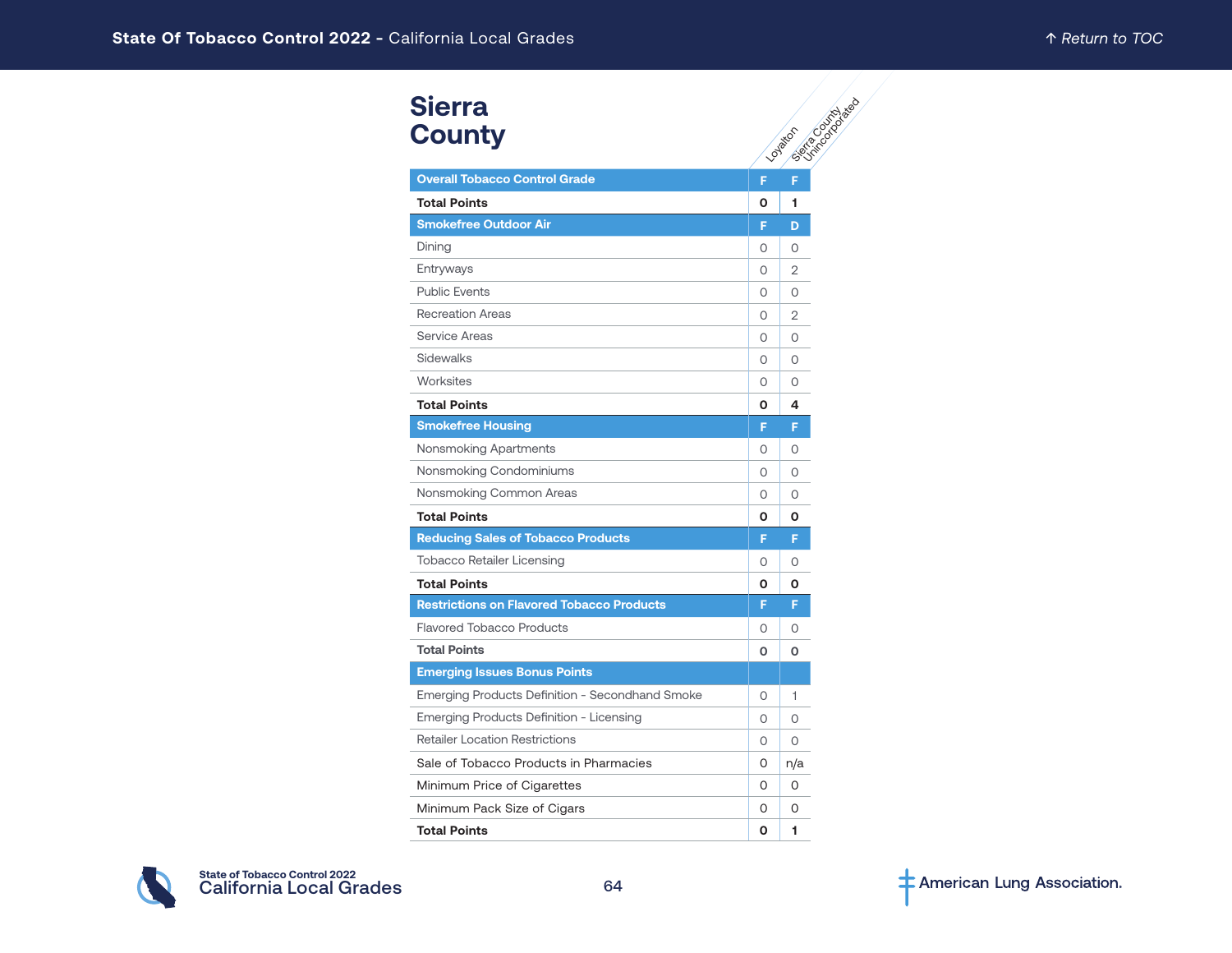# **Siskiyou County**

| Siskiyou<br><b>County</b>                        |         |          |                          |         |              |                | Mount Street |                        |               | California California |
|--------------------------------------------------|---------|----------|--------------------------|---------|--------------|----------------|--------------|------------------------|---------------|-----------------------|
|                                                  | Dorris  |          | Dunsmill<br><b>EXD20</b> |         | For Jones    | Montague       |              | Tubalde<br><b>Weed</b> | <b>Treata</b> |                       |
| <b>Overall Tobacco Control Grade</b>             | F       | F        | F                        | F       | F            | D              | F            | F                      | F             | F                     |
| <b>Total Points</b>                              | O       | О        | 0                        | O       | O            | 4              | O            | O                      | O             | O                     |
| <b>Smokefree Outdoor Air</b>                     | F       | F        | F                        | F       | F            | B              | F            | F                      | F             | F                     |
| Dining                                           | 0       | 0        | 0                        | $\circ$ | 0            | 4              | 0            | 0                      | 0             | 0                     |
| Entryways                                        | $\circ$ | $\circ$  | $\circ$                  | $\circ$ | $\circ$      | 0              | O            | $\circ$                | $\circ$       | $\circ$               |
| <b>Public Events</b>                             | $\circ$ | 0        | $\circ$                  | 0       | $\circ$      | 4              | 0            | 0                      | 0             | 0                     |
| <b>Recreation Areas</b>                          | $\circ$ | $\circ$  | $\circ$                  | $\circ$ | $\circ$      | 4              | $\circ$      | $\overline{2}$         | $\circ$       | $\circ$               |
| <b>Service Areas</b>                             | O       | 0        | 0                        | 0       | 0            | 0              | 0            | 0                      | 0             | $\circ$               |
| Sidewalks                                        | 0       | $\circ$  | $\circ$                  | 0       | $\circ$      | 1              | O            | $\circ$                | $\circ$       | $\circ$               |
| Worksites                                        | 0       | $\circ$  | $\circ$                  | $\circ$ | $\circ$      | $\circ$        | 0            | $\circ$                | 0             | 0                     |
| <b>Total Points</b>                              | O       | О        | O                        | O       | O            | 13             | O            | $\mathbf{2}$           | O             | O                     |
| <b>Smokefree Housing</b>                         | F       | F        | F                        | F       | F            | D              | F            | F                      | F             | F                     |
| <b>Nonsmoking Apartments</b>                     | 0       | $\circ$  | $\circ$                  | $\circ$ | $\circ$      | 0              | 0            | $\circ$                | $\circ$       | $\circ$               |
| Nonsmoking Condominiums                          | 0       | 0        | 0                        | 0       | $\circ$      | 0              | 0            | $\circ$                | 0             | $\circ$               |
| Nonsmoking Common Areas                          | 0       | $\circ$  | $\circ$                  | $\circ$ | $\circ$      | 2              | $\circ$      | $\circ$                | $\circ$       | $\circ$               |
| <b>Total Points</b>                              | O       | O        | $\mathbf{o}$             | O       | O            | $\overline{2}$ | O            | O                      | O             | O                     |
| <b>Reducing Sales of Tobacco Products</b>        | F       | F        | F                        | F       | F            | F              | F            | F                      | F             | F                     |
| <b>Tobacco Retailer Licensing</b>                | 0       | 0        | $\circ$                  | 0       | $\circ$      | $\circ$        | 0            | $\circ$                | $\circ$       | $\circ$               |
| <b>Total Points</b>                              | O       | O        | $\mathbf{o}$             | O       | O            | O              | O            | O                      | O             | O                     |
| <b>Restrictions on Flavored Tobacco Products</b> | F       | F        | F                        | F       | F            | F              | F            | F                      | F             | F                     |
| <b>Flavored Tobacco Products</b>                 | 0       | $\circ$  | $\circ$                  | $\circ$ | $\circ$      | 0              | 0            | $\circ$                | $\circ$       | $\circ$               |
| <b>Total Points</b>                              | O       | 0        | $\mathbf 0$              | o       | $\mathbf 0$  | O              | 0            | O                      | o             | o                     |
| <b>Emerging Issues Bonus Points</b>              |         |          |                          |         |              |                |              |                        |               |                       |
| Emerging Products Definition - Secondhand Smoke  | O       | 0        | 0                        | $\circ$ | $\circ$      | 1              | 0            | Ο                      | 0             | $\circ$               |
| Emerging Products Definition - Licensing         | 0       | $\circ$  | $\circ$                  | $\circ$ | $\circ$      | 0              | 0            | 0                      | $\circ$       | $\circ$               |
| <b>Retailer Location Restrictions</b>            | 0       | 0        | $\circ$                  | $\circ$ | $\circ$      | $\circ$        | $\circ$      | $\circ$                | $\circ$       | $\circ$               |
| Sale of Tobacco Products in Pharmacies           | 0       | $\Omega$ | O                        | 0       | $\Omega$     | 0              | $\Omega$     | 0                      | 0             | O                     |
| Minimum Price of Cigarettes                      | 0       | 0        | O                        | 0       | $\Omega$     | 0              | 0            | O                      | 0             | $\Omega$              |
| Minimum Pack Size of Cigars                      | 0       | 0        | O                        | O       | 0            | 0              | O            | O                      | O             | $\Omega$              |
| <b>Total Points</b>                              | O       | O        | O                        | O       | $\mathbf{o}$ | 1              | O            | O                      | O             | O                     |

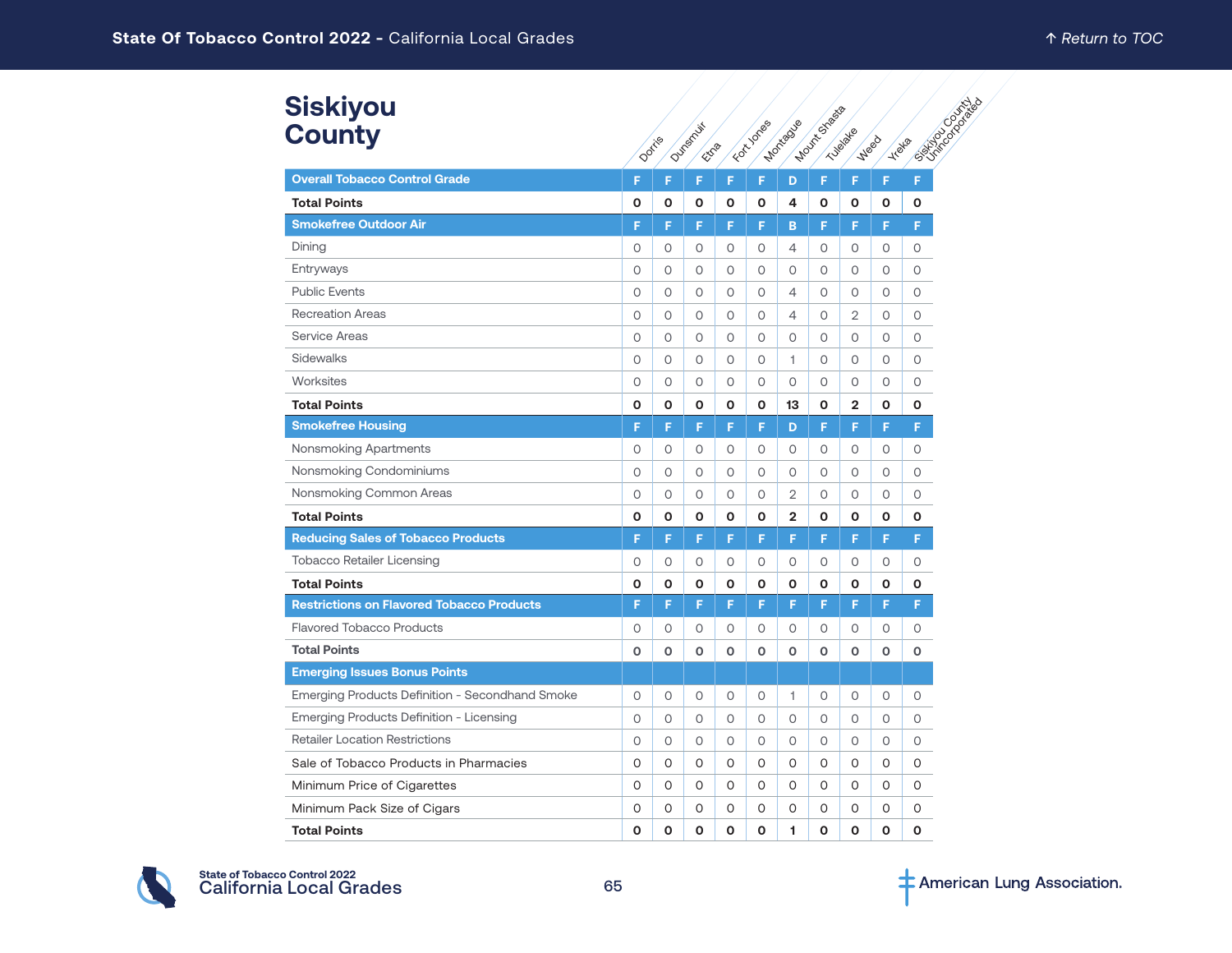| <b>Solano</b><br><b>County</b>                   |                | Benicia<br>Ditfor |                | Fairkado    | Rico Visio     | Suite of City | Vacaville      | <b>Political Contractions</b><br><b>Valley</b> |
|--------------------------------------------------|----------------|-------------------|----------------|-------------|----------------|---------------|----------------|------------------------------------------------|
| <b>Overall Tobacco Control Grade</b>             | A              | F                 | F              | F           | F              | F             | F              | F                                              |
| <b>Total Points</b>                              | 17             | O                 | 1              | O           | 1              | 1             | 3              | 1                                              |
| <b>Smokefree Outdoor Air</b>                     | Α              | F                 | D              | F           | D              | D             | C              | D                                              |
| Dining                                           | $\overline{4}$ | O                 | 2              | $\circ$     | O              | $\circ$       | $\circ$        | $\circ$                                        |
| Entryways                                        | 4              | 0                 | $\overline{2}$ | 0           | 0              | 0             | 0              | $\circ$                                        |
| <b>Public Events</b>                             | 4              | $\Omega$          | 0              | 0           | $\overline{2}$ | 0             | 0              | $\circ$                                        |
| <b>Recreation Areas</b>                          | 4              | O                 | $\overline{2}$ | $\circ$     | 3              | 3             | 4              | 3                                              |
| <b>Service Areas</b>                             | 4              | $\Omega$          | $\Omega$       | $\circ$     | $\Omega$       | $\Omega$      | $\overline{4}$ | $\circ$                                        |
| <b>Sidewalks</b>                                 | 1              | O                 | $\circ$        | $\circ$     | O              | $\circ$       | $\circ$        | $\circ$                                        |
| Worksites                                        | 1              | $\Omega$          | O              | $\circ$     | $\circ$        | 0             | $\Omega$       | $\circ$                                        |
| <b>Total Points</b>                              | 22             | O                 | 6              | O           | 5              | 3             | 8              | 3                                              |
| <b>Smokefree Housing</b>                         | A              | F                 | F              | F           | F              | F             | D              | F                                              |
| Nonsmoking Apartments                            | 4              | 0                 | 0              | 0           | 0              | 0             | 0              | n/a                                            |
| Nonsmoking Condominiums                          | 4              | $\Omega$          | 0              | $\circ$     | $\Omega$       | 0             | $\Omega$       | 0                                              |
| Nonsmoking Common Areas                          | $\overline{4}$ | 0                 | 0              | $\circ$     | O              | O             | $\overline{2}$ | $\circ$                                        |
| <b>Total Points</b>                              | 12             | O                 | O              | O           | O              | O             | $\mathbf{2}$   | $\mathbf o$                                    |
| <b>Reducing Sales of Tobacco Products</b>        | A              | F                 | F              | F           | F              | F             | F              | F                                              |
| <b>Tobacco Retailer Licensing</b>                | 4              | O                 | 0              | 0           | O              | 0             | O              | 0                                              |
| <b>Total Points</b>                              | 4              | O                 | O              | O           | O              | O             | O              | O                                              |
| <b>Restrictions on Flavored Tobacco Products</b> | Α              | F                 | F              | F           | F              | F             | F              | F                                              |
| <b>Flavored Tobacco Products</b>                 | 4              | O                 | $\circ$        | $\circ$     | O              | $\circ$       | $\circ$        | $\circ$                                        |
| <b>Total Points</b>                              | 4              | 0                 | O              | $\mathbf 0$ | O              | O             | $\mathbf 0$    | O                                              |
| <b>Emerging Issues Bonus Points</b>              |                |                   |                |             |                |               |                |                                                |
| Emerging Products Definition - Secondhand Smoke  | 1              | O                 | 1              | $\circ$     | 1              | 0             | $\circ$        | 1                                              |
| Emerging Products Definition - Licensing         | 1              | $\Omega$          | $\Omega$       | $\circ$     | $\Omega$       | $\Omega$      | $\Omega$       | $\circ$                                        |
| <b>Retailer Location Restrictions</b>            | 1              | $\Omega$          | 1.             | $\circ$     | O              | 0             | $\Omega$       | $\circ$                                        |
| Sale of Tobacco Products in Pharmacies           | 1              | $\Omega$          | 0              | 0           | 0              | 0             | $\Omega$       | 0                                              |
| Minimum Price of Cigarettes                      | 1              | 0                 | 0              | 0           | O              | 0             | O              | O                                              |
| Minimum Pack Size of Cigars                      | 1              | 0                 | 0              | 0           | 0              | 0             | 0              | 0                                              |
| <b>Total Points</b>                              | 6              | O                 | $\overline{2}$ | O           | 1.             | O             | O              | 1                                              |

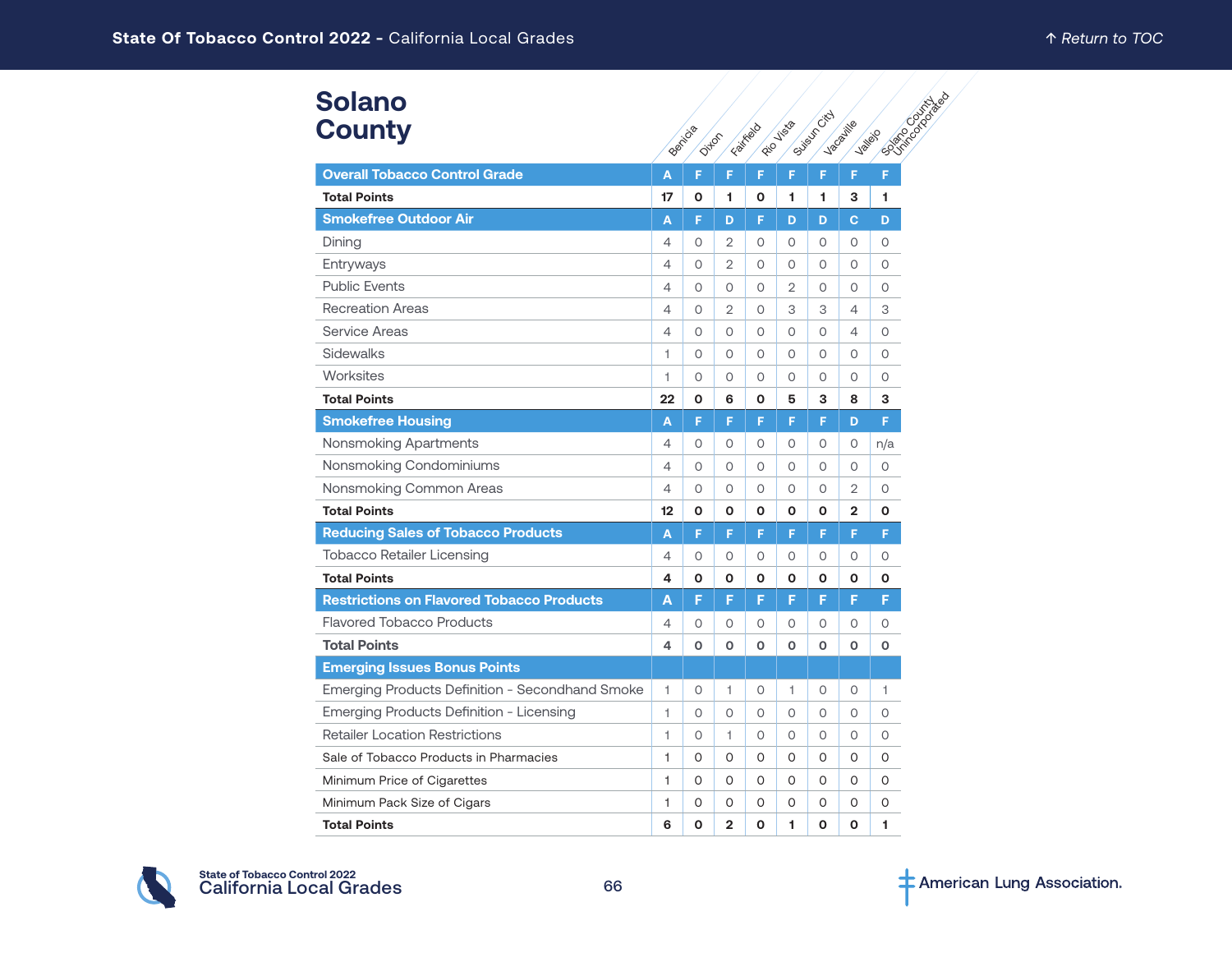#### **Sonoma County**

| <b>Sonoma</b>                                    |                |                     |    |                |              | Ronnee Keat | Santagoos |            |        | Contractor Contractor |  |
|--------------------------------------------------|----------------|---------------------|----|----------------|--------------|-------------|-----------|------------|--------|-----------------------|--|
| <b>County</b>                                    |                | Cloyedage<br>Cotata |    | Healbauto      | Patauma      |             |           | Segendo de | Sonome | <b>Wirdsox</b>        |  |
| <b>Overall Tobacco Control Grade</b>             | D              | D                   | B  | A              | D            | D           | A         | B          | A      | B.                    |  |
| <b>Total Points</b>                              | 7              | 8                   | 12 | 17             | 8            | 8           | 17        | 14         | 16     | 13                    |  |
| <b>Smokefree Outdoor Air</b>                     | A              | A                   | B  | A              | A            | A           | A         | A          | B      | A                     |  |
| Dining                                           | 4              | 2                   | 4  | 4              | 4            | 4           | 4         | 4          | 4      | 4                     |  |
| Entryways                                        | 4              | 4                   | 4  | 4              | 4            | 4           | 4         | 4          | 4      | 4                     |  |
| <b>Public Events</b>                             | 4              | 4                   | 4  | 3              | 4            | 4           | 4         | 4          | 4      | 3                     |  |
| <b>Recreation Areas</b>                          | $\overline{4}$ | 4                   | 4  | 4              | 4            | 4           | 4         | 4          | 4      | 3                     |  |
| Service Areas                                    | 4              | 4                   | 0  | 4              | 4            | 4           | 4         | 4          | 0      | 4                     |  |
| Sidewalks                                        | 1              | 1                   | 0  | $\circ$        | O            | 1           | O         | 1.         | 0      | $\circ$               |  |
| Worksites                                        | 1              | 0                   | 0  | 1              | 0            | 0           | 1         | O          | 0      | 0                     |  |
| <b>Total Points</b>                              | 22             | 19                  | 16 | 20             | 20           | 21          | 21        | 21         | 16     | 18                    |  |
| <b>Smokefree Housing</b>                         | $\mathbf{C}$   | A                   | A  | A              | A            | A           | A         | A          | A      | A                     |  |
| Nonsmoking Apartments                            | $\circ$        | 4                   | 4  | 4              | 4            | 4           | 4         | 4          | 4      | 4                     |  |
| Nonsmoking Condominiums                          | $\circ$        | 4                   | 4  | 4              | 4            | 4           | 4         | 4          | 4      | 4                     |  |
| Nonsmoking Common Areas                          | $\overline{4}$ | 4                   | 4  | $\overline{4}$ | 4            | 4           | 4         | 4          | 4      | 4                     |  |
| <b>Total Points</b>                              | 4              | 12                  | 12 | 12             | 12           | 12          | 12        | 12         | 12     | 12                    |  |
| <b>Reducing Sales of Tobacco Products</b>        | F              | F                   | Α  | A              | F            | F           | A         | A          | A      | A                     |  |
| <b>Tobacco Retailer Licensing</b>                | 0              | 0                   | 4  | 4              | 0            | 0           | 4         | 4          | 4      | 4                     |  |
| <b>Total Points</b>                              | O              | O                   | 4  | 4              | O            | O           | 4         | 4          | 4      | 4                     |  |
| <b>Restrictions on Flavored Tobacco Products</b> | F              | F                   | F  | Α              | F            | F           | Α         | D          | Α      | F                     |  |
| <b>Flavored Tobacco Products</b>                 | $\Omega$       | O                   | 0  | 4              | O            | 0           | 4         | 1          | 4      | 0                     |  |
| <b>Total Points</b>                              | $\mathbf{o}$   | O                   | O  | 4              | O            | O           | 4         | 1.         | 4      | O                     |  |
| <b>Emerging Issues Bonus Points</b>              |                |                     |    |                |              |             |           |            |        |                       |  |
| Emerging Products Definition - Secondhand Smoke  | 1              | 1                   | 1  | 1              | 1            | 1           | 1         | 1          | 1      | 1                     |  |
| Emerging Products Definition - Licensing         | 1              | 0                   | 1  | 1              | 0            | 0           | 1         | 1          | 1      | 1                     |  |
| <b>Retailer Location Restrictions</b>            | $\circ$        | O                   | O  | 1              | 1.           | 0           | 1         | 1.         | 1      | 1                     |  |
| Sale of Tobacco Products in Pharmacies           | 1              | 0                   | 1  | 1              | 0            | 0           | 1         | 0          | 1      | 1                     |  |
| Minimum Price of Cigarettes                      | 0              | 0                   | 0  | 1              | 0            | 0           | 1         | 0          | 1      | 1                     |  |
| Minimum Pack Size of Cigars                      | 1              | 0                   | 0  | 1              | 0            | 0           | 1         | 1          | 1      | 0                     |  |
| <b>Total Points</b>                              | 4              | 1                   | 3  | 6              | $\mathbf{2}$ | 1           | 6         | 4          | 6      | 5                     |  |

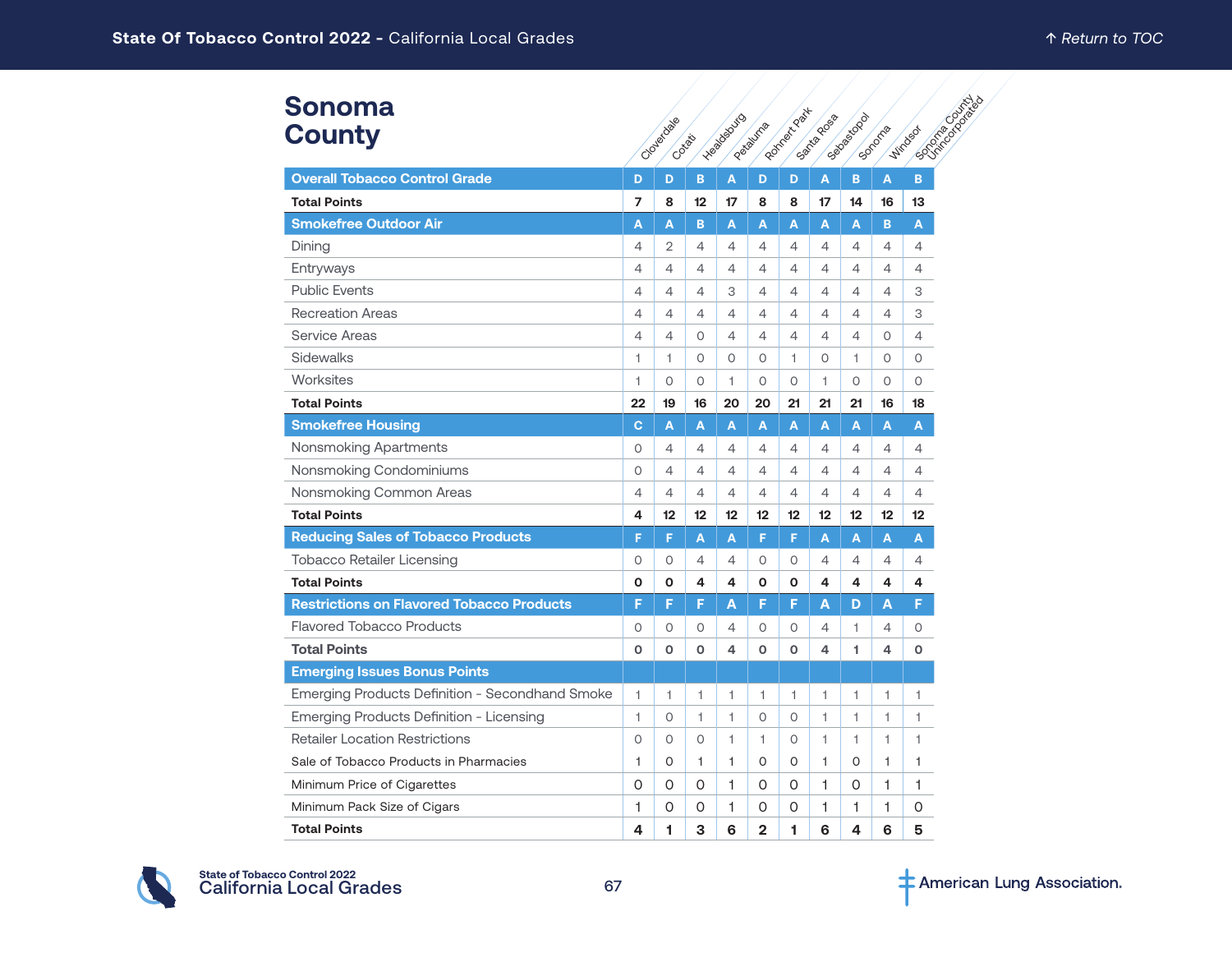#### Ceres **Hughson Modes** Westman Oaklaae Patterson Riverbank Turbock Waterford Strike Stanislaus County **Overall Tobacco Control Grade F F F F F F D F F F Total Points 1 2 2 0 0 1 4 2 1 1 Smokefree Outdoor Air F F D F F F F F D D F** Dining 0 0 0 0 0 0 0 0 0 0 2 0 Entryways 0 0 2 0 0 0 0 0 0 0 Public Events 0 0 0 0 0 0 0 0 0 0 Recreation Areas 2 4 4  $-$  2  $-$  2  $-$  4  $-$  2  $-$  2  $-$  4  $-$  2  $-$  0 Service Areas 0 0 0 0 0 0 0 0 0 0 Sidewalks 0 0 0 0 0 0 0 0 0 0 Worksites 0 0 0 0 0 0 0 0 0 0 **Total Points 2 4 6 0 2 2 2 4 4 0 Smokefree Housing D D D D D D F D F D F D F D** Nonsmoking Apartments 0 0 0 0 0 0 0 0 0 0 Nonsmoking Condominiums 0 0 0 0 0 0 0 0 0 0 Nonsmoking Common Areas 2 2 2 2 0 0 2 0 2 0 2 0 2 **Total Points 2 2 2 0 0 2 0 2 0 2 Reducing Sales of Tobacco Products F F F F F F A F F F** Tobacco Retailer Licensing 0 0 0 0 0 0 4 0 0 0 **Total Points 0 0 0 0 0 0 4 0 0 0 Restrictions on Flavored Tobacco Products F F F F F F F F F F** Flavored Tobacco Products 0 0 0 0 0 0 0 0 0 0 **Total Points 0 0 0 0 0 0 0 0 0 0 Emerging Issues Bonus Points** Emerging Products Definition - Secondhand Smoke 0 1 1 0 0 1 0 1 1 0 Emerging Products Definition - Licensing 0 0 0 0 0 0 0 0 0 0 Retailer Location Restrictions <br>
0 0 0 0 0 0 1 0 0 0 Sale of Tobacco Products in Pharmacies 0 0 0 0 0 0 0 0 0 0 Minimum Price of Cigarettes 0 0 0 0 0 0 0 0 0 0 Minimum Pack Size of Cigars 0 0 0 0 0 0 0 0 0 0 **Total Points 0 1 1 0 0 1 1 1 1 0 Stanislaus County**

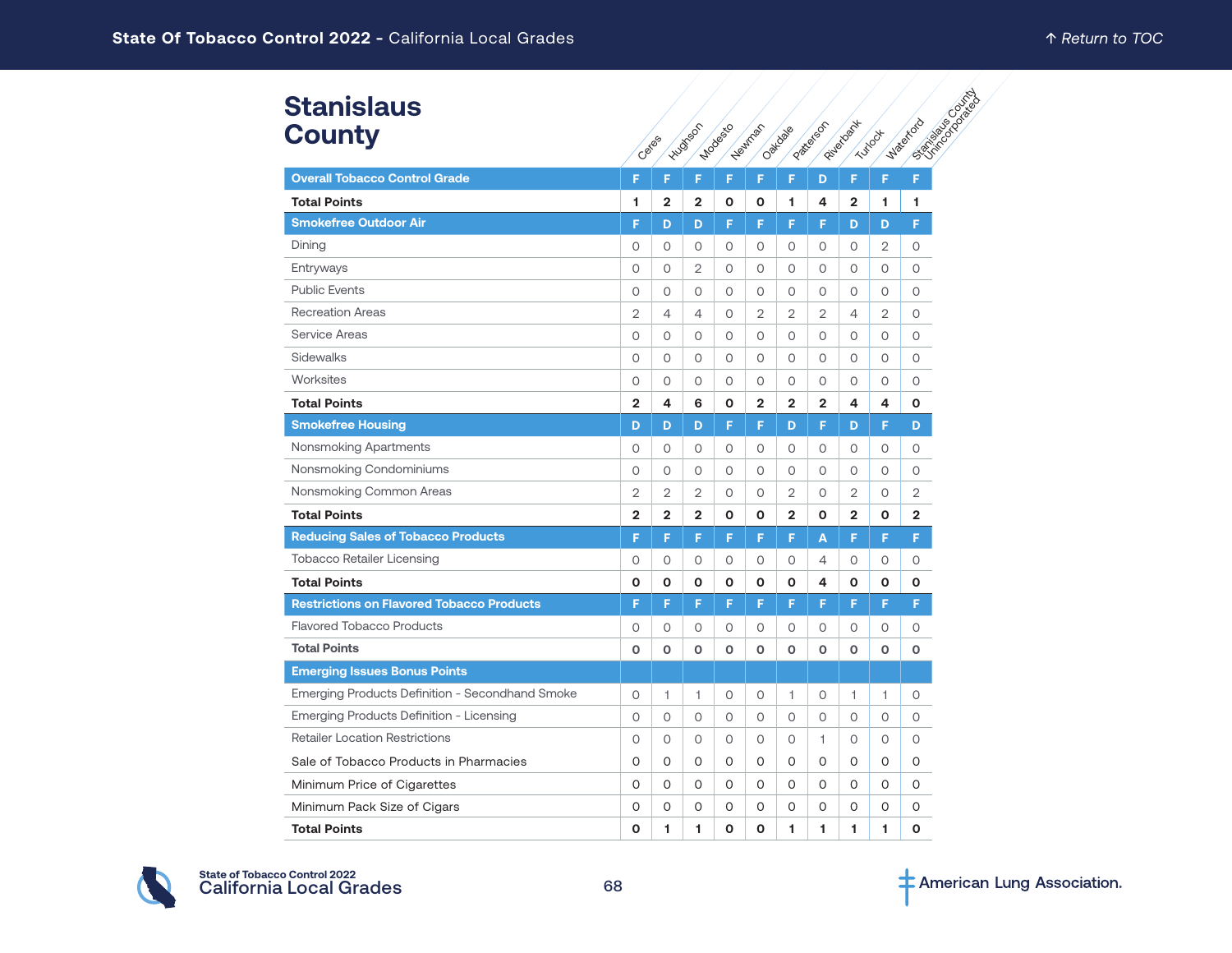#### **Sutter County**

| <b>Sutter</b>                                    |         |                 |                                    |
|--------------------------------------------------|---------|-----------------|------------------------------------|
| <b>County</b>                                    |         | <b>Vive Oat</b> | D Mariage River<br><b>Hugostal</b> |
|                                                  |         |                 |                                    |
| <b>Overall Tobacco Control Grade</b>             | F       | F.              | D                                  |
| <b>Total Points</b>                              | 1       | 1               | 4                                  |
| <b>Smokefree Outdoor Air</b>                     | D       | D               | A                                  |
| Dining                                           | 0       | 0               | 4                                  |
| Entryways                                        | 0       | 0               | 2                                  |
| <b>Public Events</b>                             | 0       | 0               | 4                                  |
| <b>Recreation Areas</b>                          | 4       | 4               | 4                                  |
| <b>Service Areas</b>                             | $\circ$ | 0               | 4                                  |
| Sidewalks                                        | 0       | 0               | 0                                  |
| Worksites                                        | $\circ$ | O               | $\circ$                            |
| <b>Total Points</b>                              | 4       | 4               | 18                                 |
| <b>Smokefree Housing</b>                         | F       | F.              | n/a                                |
| Nonsmoking Apartments                            | 0       | 0               | n/a                                |
| Nonsmoking Condominiums                          | 0       | 0               | n/a                                |
| Nonsmoking Common Areas                          | 0       | 0               | n/a                                |
| <b>Total Points</b>                              | O       | О               | 0                                  |
| <b>Reducing Sales of Tobacco Products</b>        | F       | F               | F                                  |
| <b>Tobacco Retailer Licensing</b>                | 0       | 0               | 0                                  |
| <b>Total Points</b>                              | O       | О               | Ο                                  |
| <b>Restrictions on Flavored Tobacco Products</b> | F       | F               | F                                  |
| <b>Flavored Tobacco Products</b>                 | 0       | 0               | O                                  |
| <b>Total Points</b>                              | O       | O               | o                                  |
| <b>Emerging Issues Bonus Points</b>              |         |                 |                                    |
| Emerging Products Definition - Secondhand Smoke  | 0       | O               | 1                                  |
| Emerging Products Definition - Licensing         | $\circ$ | 0               | $\Omega$                           |
| <b>Retailer Location Restrictions</b>            | 0       | 0               | O                                  |
| Sale of Tobacco Products in Pharmacies           | 0       | 0               | 0                                  |
| Minimum Price of Cigarettes                      | 0       | 0               | 0                                  |
| Minimum Pack Size of Cigars                      | O       | 0               | 0                                  |
| <b>Total Points</b>                              | O       | O               | 1                                  |

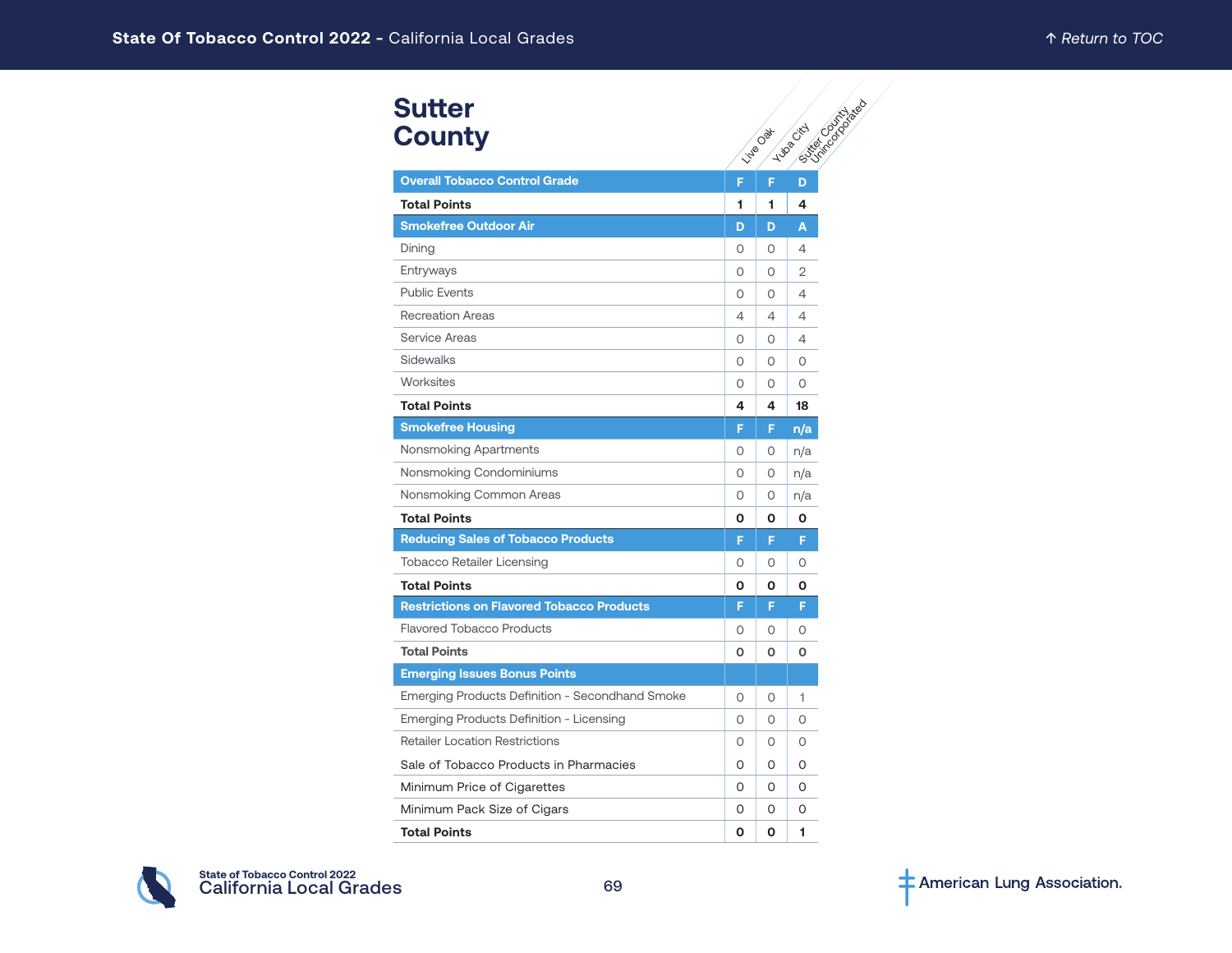#### **Tehama County**

| Tehama                                           |                                                      |              |              |          |  |
|--------------------------------------------------|------------------------------------------------------|--------------|--------------|----------|--|
| <b>County</b>                                    | <b>ASSESSIBLE</b><br>Red Bush<br>Texastra<br>Corring |              |              |          |  |
| <b>Overall Tobacco Control Grade</b>             | F                                                    | F            | F            | F        |  |
| <b>Total Points</b>                              | 1                                                    | O            | O            | O        |  |
| <b>Smokefree Outdoor Air</b>                     | D                                                    | F            | F            | F        |  |
| Dining                                           | 0                                                    | 0            | 0            | 0        |  |
| Entryways                                        | O                                                    | 0            | 2            | 0        |  |
| <b>Public Events</b>                             | O                                                    | 0            | $\circ$      | $\circ$  |  |
| <b>Recreation Areas</b>                          | 3                                                    | 2            | $\circ$      | $\circ$  |  |
| Service Areas                                    | $\Omega$                                             | $\circ$      | $\Omega$     | $\Omega$ |  |
| Sidewalks                                        | 0                                                    | 0            | 0            | 0        |  |
| Worksites                                        | 0                                                    | 0            | 0            | 0        |  |
| <b>Total Points</b>                              | з                                                    | $\mathbf{2}$ | $\mathbf{2}$ | O        |  |
| <b>Smokefree Housing</b>                         | F                                                    | F            | F            | F        |  |
| Nonsmoking Apartments                            | O                                                    | 0            | 0            | $\circ$  |  |
| Nonsmoking Condominiums                          | 0                                                    | $\circ$      | $\circ$      | $\circ$  |  |
| Nonsmoking Common Areas                          | 0                                                    | 0            | $\Omega$     | $\Omega$ |  |
| <b>Total Points</b>                              | О                                                    | O            | 0            | O        |  |
| <b>Reducing Sales of Tobacco Products</b>        | F                                                    | F            | F            | F        |  |
| <b>Tobacco Retailer Licensing</b>                | 0                                                    | $\circ$      | $\circ$      | $\circ$  |  |
| <b>Total Points</b>                              | 0                                                    | 0            | O            | O        |  |
| <b>Restrictions on Flavored Tobacco Products</b> | F                                                    | F            | F            | F        |  |
| <b>Flavored Tobacco Products</b>                 | 0                                                    | 0            | 0            | O        |  |
| <b>Total Points</b>                              | O                                                    | $\mathbf 0$  | O            | O        |  |
| <b>Emerging Issues Bonus Points</b>              |                                                      |              |              |          |  |
| Emerging Products Definition - Secondhand Smoke  | 1                                                    | O            | 1            | 0        |  |
| Emerging Products Definition - Licensing         | 0                                                    | 0            | $\circ$      | $\Omega$ |  |
| <b>Retailer Location Restrictions</b>            | 0                                                    | 0            | 0            | 0        |  |
| Sale of Tobacco Products in Pharmacies           | O                                                    | $\Omega$     | $\Omega$     | $\Omega$ |  |
| Minimum Price of Cigarettes                      | 0                                                    | 0            | 0            | 0        |  |
| Minimum Pack Size of Cigars                      | 0                                                    | 0            | 0            | 0        |  |
| <b>Total Points</b>                              | 1                                                    | O            | 1            | O        |  |

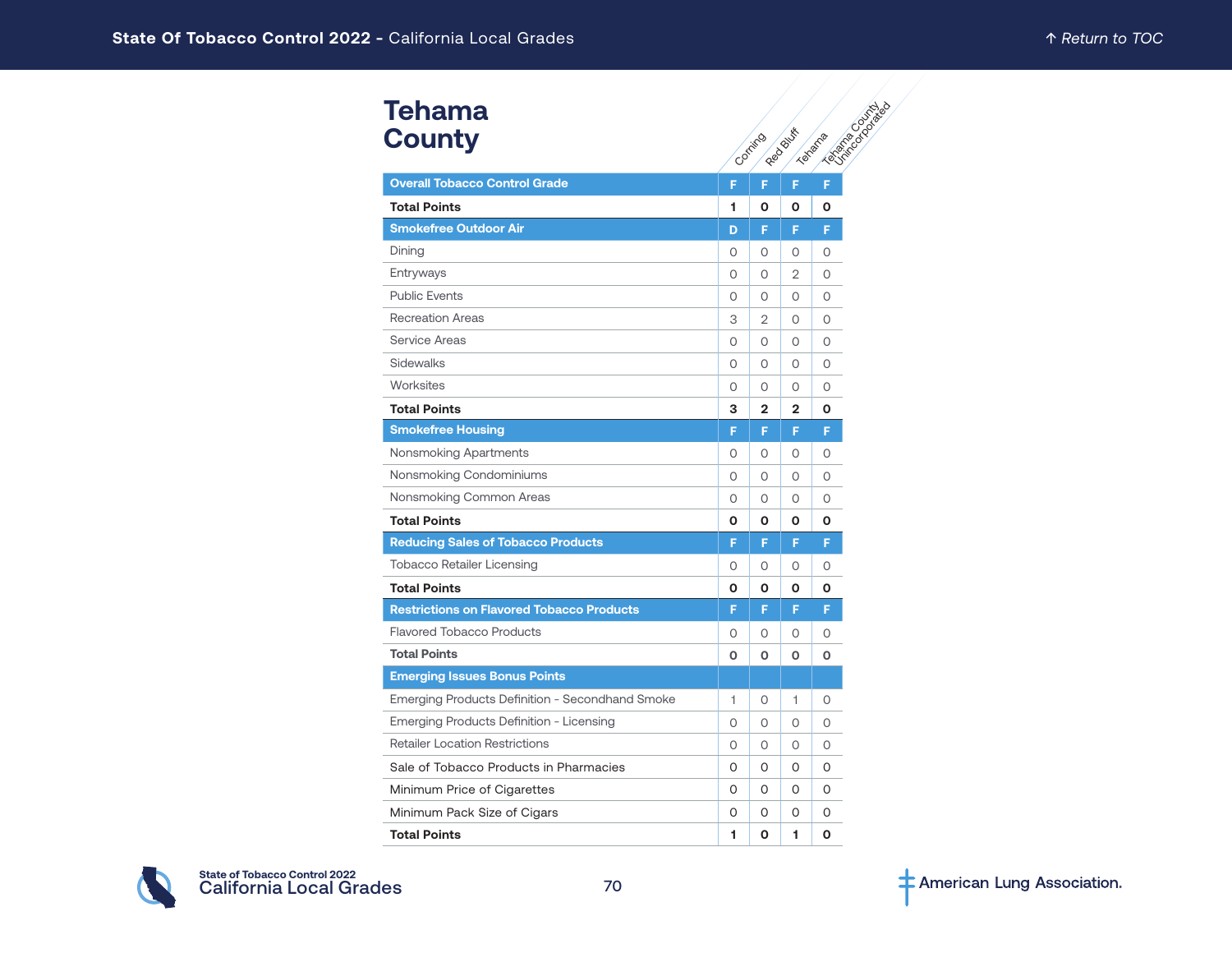#### **Overall Tobacco Control Grade F Total Points 1 Smokefree Outdoor Air D D** Dining 0 Entryways and the control of the control of the control of the control of the control of the control of the control of the control of the control of the control of the control of the control of the control of the control o Public Events 2 Recreation Areas 2 Service Areas 0 Sidewalks and the state of the state of the state of the state of the state of the state of the state of the state of the state of the state of the state of the state of the state of the state of the state of the state of Worksites and the contract of the contract of the contract of the contract of the contract of the contract of the contract of the contract of the contract of the contract of the contract of the contract of the contract of **Total Points 4 Smokefree Housing F** Nonsmoking Apartments **1986 1986 1986 1986 1986 1986 1986 1986 1986 1986 1986 1986 1986 1986 1986 1986 1986 1986 1986 1986 1986 1986 1986 1986 1986 1986 1986 1986 198** Nonsmoking Condominiums **Disk Condominiums** 0 Nonsmoking Common Areas **0** 0 **Total Points 0 Reducing Sales of Tobacco Products F** Tobacco Retailer Licensing **1996** and 1997 **0 Total Points 0 Restrictions on Flavored Tobacco Products F** Flavored Tobacco Products **Contains the Contract Oriental** O **Total Points 0 Emerging Issues Bonus Points** Emerging Products Definition - Secondhand Smoke | 1 Emerging Products Definition - Licensing 2008 **Trinity County**

**Trinity County** United asea

Retailer Location Restrictions **COVID-10** 0 Sale of Tobacco Products in Pharmacies 0 Minimum Price of Cigarettes **0 and 10 and 10 and 10 and 10 and 10 and 10 and 10 and 10 and 10 and 10 and 10 and 10 and 10 and 10 and 10 and 10 and 10 and 10 and 10 and 10 and 10 and 10 and 10 and 10 and 10 and 10 and 10 an** Minimum Pack Size of Cigars **0 and 10 and 10 and 10 and 10 and 10 and 10 and 10 and 10 and 10 and 10 and 10 and 10 and 10 and 10 and 10 and 10 and 10 and 10 and 10 and 10 and 10 and 10 and 10 and 10 and 10 and 10 and 10 an Total Points 1**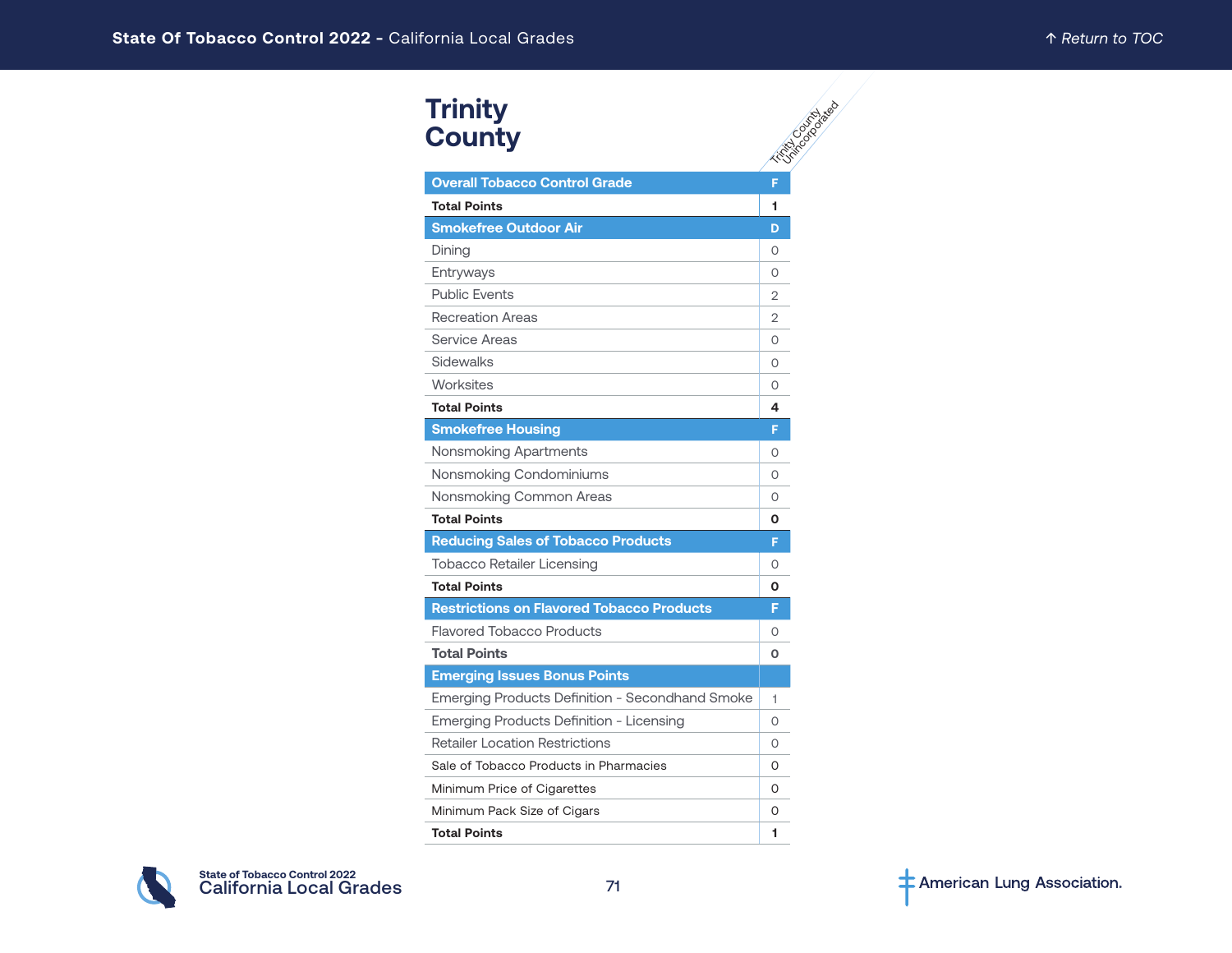#### Dinuba Experience Farmersville Lindsay Porterville Tulare **Visalia** Noodlace County deep **Overall Tobacco Control Grade F F F F F F F F F Total Points 1 1 0 0 0 0 0 0 0 Smokefree Outdoor Air D D F F F F F F F** Dining 0 0 0 0 0 0 0 0 0 Entryways 0 0 0 0 0 0 0 0 0 Public Events 0 0 0 0 0 0 2 0 0 Recreation Areas 4 4 0 2 0 2 0 0 2 Service Areas 0 0 0 0 0 0 0 0 0 Sidewalks 0 0 0 0 0 0 0 0 0 Worksites 0 0 0 0 0 0 0 0 0 **Total Points 4 4 0 2 0 2 2 0 2 Smokefree Housing F F F F F F F F F** Nonsmoking Apartments 0 0 0 0 0 0 0 0 0 Nonsmoking Condominiums 0 0 0 0 0 0 0 0 0 Nonsmoking Common Areas 0 0 0 0 0 0 0 0 0 **Total Points 0 0 0 0 0 0 0 0 0 Reducing Sales of Tobacco Products F F F F F F F F F** Tobacco Retailer Licensing 0 0 0 0 0 0 0 0 0 **Total Points 0 0 0 0 0 0 0 0 0 Restrictions on Flavored Tobacco Products Fight F F F F F F F F F F F F F F F** Flavored Tobacco Products 0 0 0 0 0 0 0 0 0 **Total Points 0 0 0 0 0 0 0 0 0 Emerging Issues Bonus Points** Emerging Products Definition - Secondhand Smoke 1 0 0 0 0 0 0 0 0 Emerging Products Definition - Licensing 0 0 0 0 0 0 0 0 0 Retailer Location Restrictions 0 0 0 0 0 0 0 0 0 Sale of Tobacco Products in Pharmacies 0 0 0 0 0 0 0 0 0 Minimum Price of Cigarettes 0 0 0 0 0 0 0 0 0 Minimum Pack Size of Cigars 0 0 0 0 0 0 0 0 0 **Total Points 1 0 0 0 0 0 0 0 0 Tulare County**

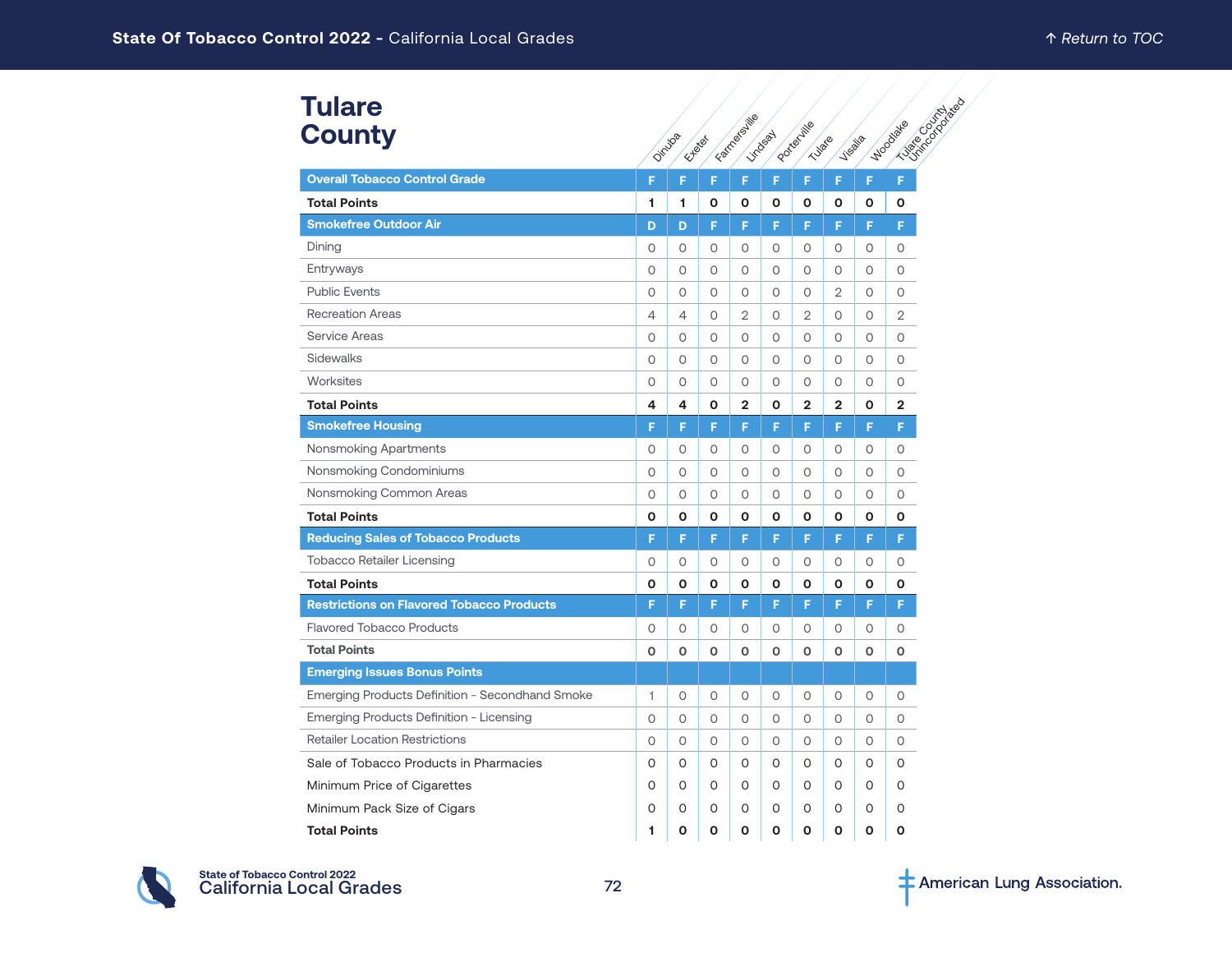# **Tuolumne County**

| <b>Tuolumne</b>                                  |          |                                      |
|--------------------------------------------------|----------|--------------------------------------|
| <b>County</b>                                    |          | <b>Houston of Division</b><br>Sonota |
| <b>Overall Tobacco Control Grade</b>             | F        | F                                    |
| <b>Total Points</b>                              | O        | 2                                    |
| <b>Smokefree Outdoor Air</b>                     | F        | D                                    |
| Dining                                           | 0        | 2                                    |
| Entryways                                        | O        | 0                                    |
| <b>Public Fvents</b>                             | $\Omega$ | 2                                    |
| <b>Recreation Areas</b>                          | 0        | 0                                    |
| Service Areas                                    | O        | 0                                    |
| <b>Sidewalks</b>                                 | 0        | 0                                    |
| Worksites                                        | $\Omega$ | 0                                    |
| <b>Total Points</b>                              | 0        | 4                                    |
| <b>Smokefree Housing</b>                         | F        | D                                    |
| Nonsmoking Apartments                            | $\Omega$ | $\Omega$                             |
| Nonsmoking Condominiums                          | O        | 0                                    |
| Nonsmoking Common Areas                          | O        | 2                                    |
| <b>Total Points</b>                              | O        | 2                                    |
| <b>Reducing Sales of Tobacco Products</b>        | F        | F                                    |
| <b>Tobacco Retailer Licensing</b>                | $\Omega$ | $\Omega$                             |
| <b>Total Points</b>                              | 0        | О                                    |
| <b>Restrictions on Flavored Tobacco Products</b> | F        | F                                    |
| <b>Flavored Tobacco Products</b>                 | $\Omega$ | $\Omega$                             |
| <b>Total Points</b>                              | O        | O                                    |
| <b>Emerging Issues Bonus Points</b>              |          |                                      |
| Emerging Products Definition - Secondhand Smoke  | $\Omega$ | $\Omega$                             |
| <b>Emerging Products Definition - Licensing</b>  | $\Omega$ | 0                                    |
| <b>Retailer Location Restrictions</b>            | $\Omega$ | $\Omega$                             |
| Sale of Tobacco Products in Pharmacies           | 0        | 0                                    |
| Minimum Price of Cigarettes                      | 0        | O                                    |
| Minimum Pack Size of Cigars                      | 0        | 0                                    |
| <b>Total Points</b>                              | O        | O                                    |

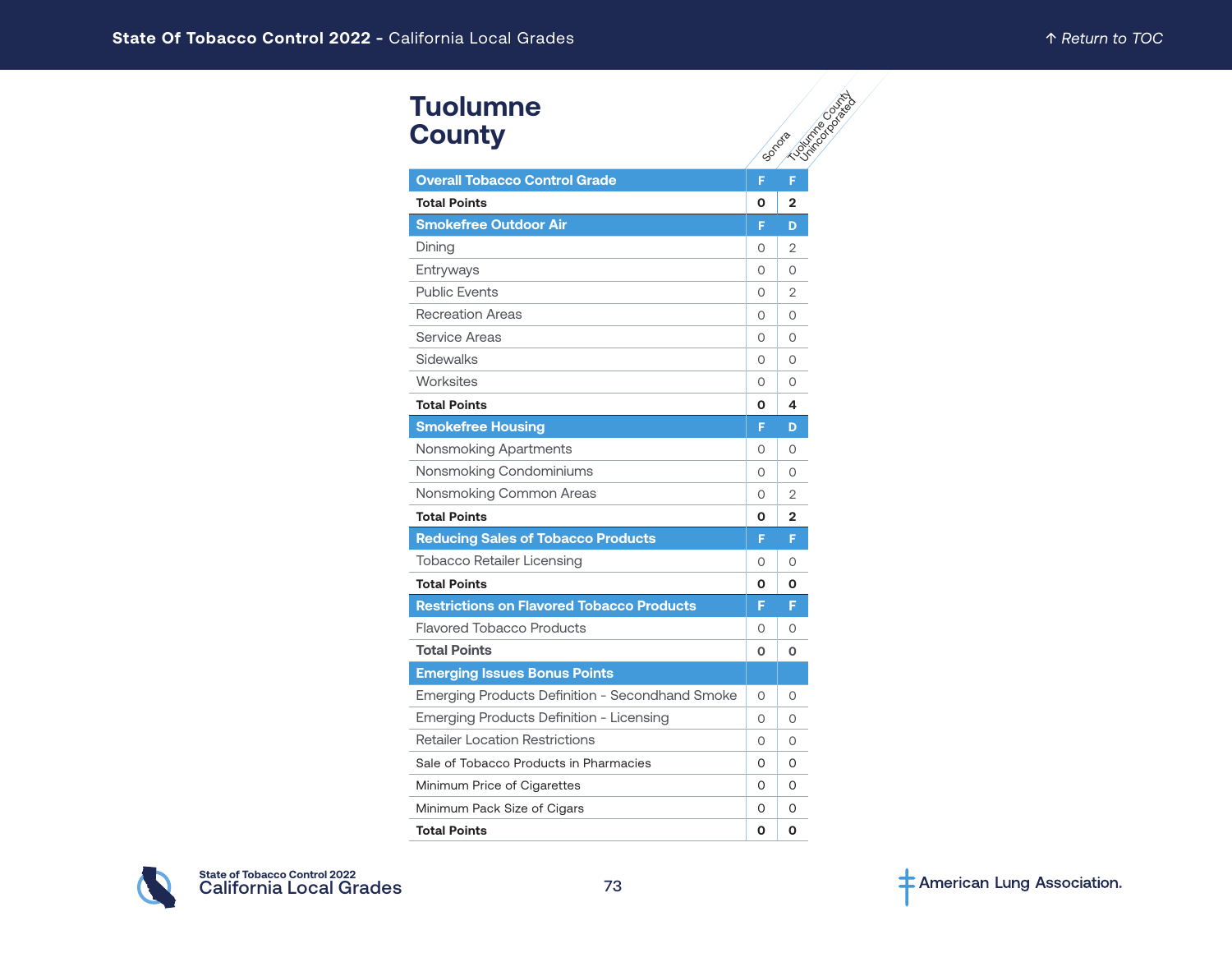| <b>Ventura</b><br><b>County</b>                  |              | Camaritic    | Fillmore       | <b>Moordist</b><br><b>OB</b> |         | Otheric        | Pocktylaneme | Santagoula   | Sirin Jaley    | Triousiado Cales | Vertufa |
|--------------------------------------------------|--------------|--------------|----------------|------------------------------|---------|----------------|--------------|--------------|----------------|------------------|---------|
| <b>Overall Tobacco Control Grade</b>             | D            | F            | D              | D                            | B       | D              | F            | F            | F              | B                | D       |
| <b>Total Points</b>                              | 6            | $\mathbf{o}$ | $\overline{7}$ | 6                            | 13      | 4              | O            | 1            | 3              | 13               | 7       |
| <b>Smokefree Outdoor Air</b>                     | A            | F            | A              | $\mathbf{C}$                 | A       | F              | F            | D            | B              | B                | A       |
| Dining                                           | 4            | $\circ$      | 4              | $\overline{4}$               | 4       | 0              | $\circ$      | $\circ$      | $\overline{2}$ | 4                | 4       |
| Entryways                                        | 4            | 0            | $\overline{4}$ | 0                            | 4       | 0              | 0            | $\circ$      | $\overline{4}$ | 0                | 4       |
| <b>Public Events</b>                             | 4            | 0            | $\overline{4}$ | 2                            | 4       | 0              | 0            | $\circ$      | 3              | 2                | 4       |
| <b>Recreation Areas</b>                          | 4            | 0            | $\overline{4}$ | 3                            | 4       | 0              | 0            | 3            | 2              | $\overline{4}$   | 4       |
| <b>Service Areas</b>                             | 4            | $\circ$      | $\overline{4}$ | $\circ$                      | 4       | $\overline{2}$ | $\circ$      | $\circ$      | $\overline{4}$ | 4                | 4       |
| Sidewalks                                        | 1            | $\circ$      | 1              | $\circ$                      | 1.      | 0              | $\circ$      | $\circ$      | 1              | $\circ$          | 0       |
| Worksites                                        | $\mathbf{1}$ | $\circ$      | 1              | $\circ$                      | O       | 0              | $\circ$      | $\circ$      | $\circ$        | $\circ$          | 1       |
| <b>Total Points</b>                              | 22           | $\mathbf{o}$ | 22             | 9                            | 21      | $\mathbf{2}$   | O            | з            | 16             | 14               | 21      |
| <b>Smokefree Housing</b>                         | C.           | F            | B              | A                            | F       | F              | F            | F            | F              | C.               | F       |
| Nonsmoking Apartments                            | 0            | 0            | 4              | 4                            | 0       | 0              | 0            | 0            | 0              | 0                | 0       |
| Nonsmoking Condominiums                          | O            | $\circ$      | $\circ$        | $\overline{4}$               | 0       | O              | $\circ$      | $\circ$      | $\circ$        | $\circ$          | О       |
| Nonsmoking Common Areas                          | 4            | $\circ$      | $\overline{4}$ | $\overline{4}$               | O       | O              | $\circ$      | $\circ$      | 0              | 4                | 0       |
| <b>Total Points</b>                              | 4            | O            | 8              | 12                           | O       | O              | $\mathbf{o}$ | O            | O              | 4                | O       |
| <b>Reducing Sales of Tobacco Products</b>        | F            | F            | F              | F                            | A       | A              | F            | F            | F              | A                | F       |
| <b>Tobacco Retailer Licensing</b>                | 0            | 0            | 0              | 0                            | 4       | 4              | 0            | $\circ$      | 0              | 4                | 0       |
| <b>Total Points</b>                              | O            | $\mathbf{o}$ | $\mathbf{o}$   | O                            | 4       | 4              | $\mathbf{o}$ | $\mathbf{o}$ | O              | 4                | O       |
| <b>Restrictions on Flavored Tobacco Products</b> | F            | F            | F              | F                            | А       | F              | F            | F            | F              | B                | B       |
| <b>Flavored Tobacco Products</b>                 | $\circ$      | $\circ$      | $\circ$        | $\circ$                      | 4       | 0              | $\circ$      | $\circ$      | $\circ$        | 3                | 3       |
| <b>Total Points</b>                              | O            | O            | $\mathbf 0$    | $\mathbf{o}$                 | 4       | O              | O            | $\mathbf 0$  | $\mathbf 0$    | 3                | 3       |
| <b>Emerging Issues Bonus Points</b>              |              |              |                |                              |         |                |              |              |                |                  |         |
| Emerging Products Definition - Secondhand Smoke  | 1            | 0            | 1              | 0                            | 1       | 0              | 0            | 1            | 0              | $\mathbf{1}$     | 1       |
| Emerging Products Definition - Licensing         | 0            | $\circ$      | $\circ$        | 0                            | 1       | 1              | 0            | $\circ$      | 0              | 1                | 0       |
| <b>Retailer Location Restrictions</b>            | 0            | 0            | $\circ$        | $\circ$                      | O       | 0              | 0            | $\circ$      | 0              | 1                | 0       |
| Sale of Tobacco Products in Pharmacies           | 0            | $\Omega$     | $\Omega$       | $\Omega$                     | 0       | O              | $\Omega$     | $\Omega$     | $\Omega$       | 0                | 0       |
| Minimum Price of Cigarettes                      | 0            | $\Omega$     | $\Omega$       | 0                            | $\circ$ | 0              | $\Omega$     | $\Omega$     | 0              | 0                | 0       |
| Minimum Pack Size of Cigars                      | 0            | 0            | $\Omega$       | $\Omega$                     | 1       | 0              | 0            | $\Omega$     | $\Omega$       | 0                | 0       |
| <b>Total Points</b>                              | 1            | $\mathbf{o}$ | 1              | O                            | 3       | 1              | $\mathbf{o}$ | 1            | O              | 3                | 1       |

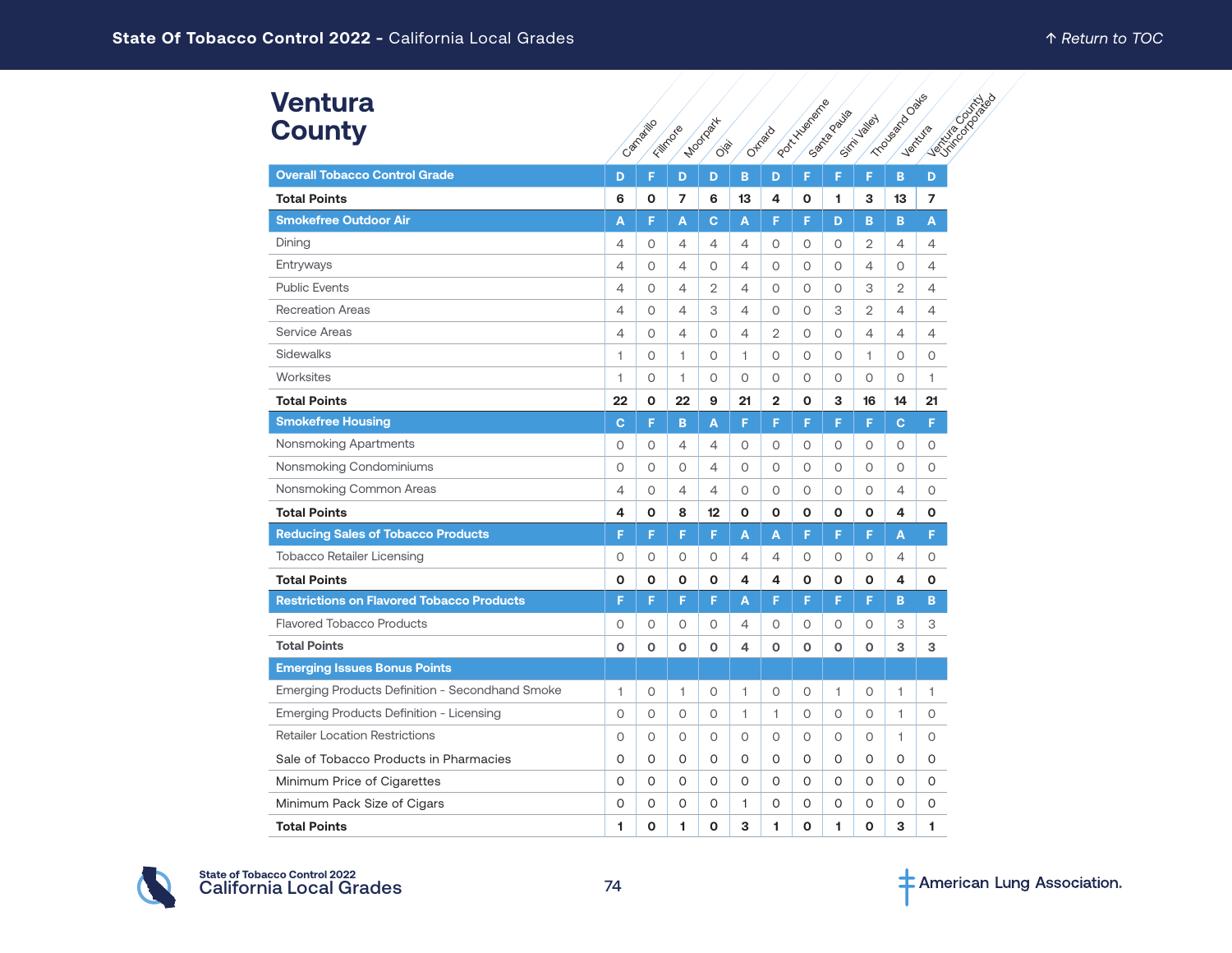# **Yolo County**

| Yolo                                             |       |                |                  |                |                                     |
|--------------------------------------------------|-------|----------------|------------------|----------------|-------------------------------------|
| <b>County</b>                                    | Dayie |                | Wast captacement |                | <b>Locations Report</b><br>Woodsero |
| <b>Overall Tobacco Control Grade</b>             | B     | $\mathbf{C}$   | C                | $\mathbf{C}$   | D                                   |
| <b>Total Points</b>                              | 13    | 9              | 9                | 10             | 8                                   |
| <b>Smokefree Outdoor Air</b>                     | A     | D              | D                | C              | F                                   |
| Dining                                           | 4     | 0              | 0                | 0              | 0                                   |
| Entryways                                        | 4     | $\Omega$       | $\Omega$         | 4              | $\Omega$                            |
| <b>Public Events</b>                             | 4     | Ω              | $\Omega$         | 4              | 0                                   |
| <b>Recreation Areas</b>                          | 4     | 3              | 4                | 3              | 0                                   |
| Service Areas                                    | 4     | $\overline{2}$ | $\Omega$         | $\circ$        | $\Omega$                            |
| Sidewalks                                        | 1     | 0              | 0                | 0              | $\mathbf{1}$                        |
| Worksites                                        | 0     | 0              | 0                | 0              | 0                                   |
| <b>Total Points</b>                              | 21    | 5              | 4                | 11             | 1                                   |
| <b>Smokefree Housing</b>                         | D     | F              | F                | F.             | F                                   |
| Nonsmoking Apartments                            | 0     | 0              | 0                | 0              | 0                                   |
| Nonsmoking Condominiums                          | 0     | $\Omega$       | 0                | $\circ$        | 0                                   |
| Nonsmoking Common Areas                          | 2     | 0              | 0                | 0              | 0                                   |
| <b>Total Points</b>                              | 2     | 0              | О                | О              | О                                   |
| <b>Reducing Sales of Tobacco Products</b>        | A     | A              | A                | A              | A                                   |
| Tobacco Retailer Licensing                       | 4     | 4              | $\overline{4}$   | 4              | 4                                   |
| <b>Total Points</b>                              | 4     | 4              | 4                | 4              | 4                                   |
| <b>Restrictions on Flavored Tobacco Products</b> | A     | A              | A                | A              | A                                   |
| <b>Flavored Tobacco Products</b>                 | 4     | 4              | 4                | 4              | 4                                   |
| <b>Total Points</b>                              | 4     | 4              | 4                | 4              | 4                                   |
| <b>Emerging Issues Bonus Points</b>              |       |                |                  |                |                                     |
| Emerging Products Definition - Secondhand Smoke  | 1     | 1              | 0                | 1              | 0                                   |
| Emerging Products Definition - Licensing         | 1     | 1              | 1                | 1.             | 1                                   |
| <b>Retailer Location Restrictions</b>            | 0     | 0              | $\circ$          | $\circ$        | $\mathbf{1}$                        |
| Sale of Tobacco Products in Pharmacies           | 0     | 0              | 0                | 0              | 0                                   |
| Minimum Price of Cigarettes                      | 0     | $\Omega$       | $\Omega$         | $\Omega$       | O                                   |
| Minimum Pack Size of Cigars                      | 0     | 0              | 0                | 0              | 0                                   |
| <b>Total Points</b>                              | 2     | $\overline{2}$ | 1                | $\overline{2}$ | $\overline{2}$                      |